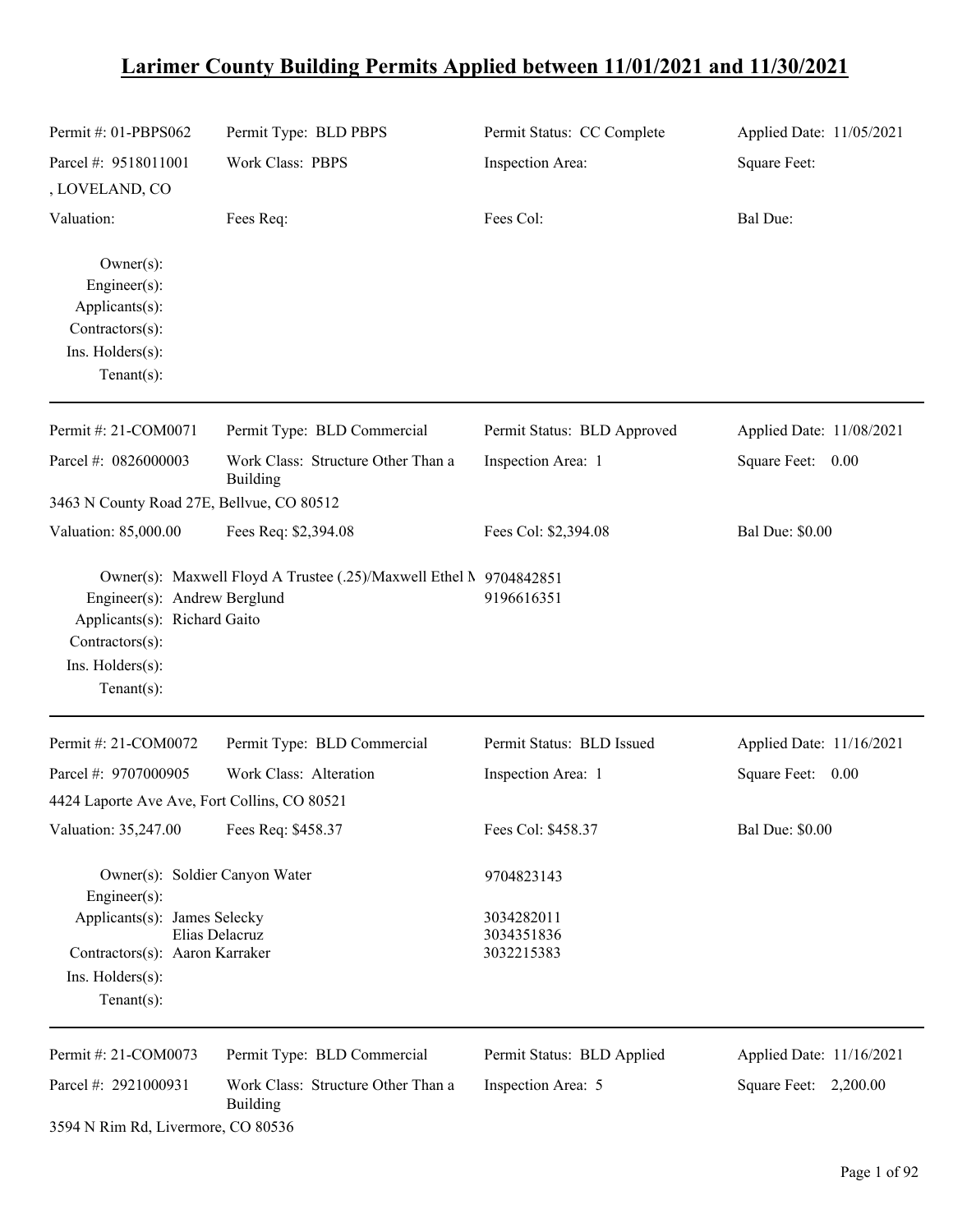| Valuation: 40,000.00                                                                                                                                | Fees Req: \$1,426.42                           | Fees Col: \$0.00                         | Bal Due: \$1,426.42      |
|-----------------------------------------------------------------------------------------------------------------------------------------------------|------------------------------------------------|------------------------------------------|--------------------------|
| Owner(s): Dba No Barriers Usa<br>Engineer(s):<br>Applicants(s): Robert Pichi<br>Contractors(s): Robert Pichi<br>Ins. Holders(s):<br>Tenant $(s)$ :  |                                                | 970-224-5581<br>970-224-5581             |                          |
| Permit #: 21-COM0074                                                                                                                                | Permit Type: BLD Commercial                    | Permit Status: BLD Applied               | Applied Date: 11/23/2021 |
| Parcel #: 4001205005                                                                                                                                | Work Class: Structure Other Than a<br>Building | Inspection Area: 5                       | Square Feet: 0.00        |
| 214 Chickasaw Ct, Red Feather Lakes, CO 80545                                                                                                       |                                                |                                          |                          |
| Valuation: 100,000.00                                                                                                                               | Fees Req: \$2,588.41                           | Fees Col: \$0.00                         | Bal Due: \$2,588.41      |
| Owner(s): Gtp Infrastructure I Llc<br>Engineer(s): Jeff Sigl<br>Applicants(s): Cory Hammen<br>Contractors(s):<br>Ins. Holders(s):<br>Tenant $(s)$ : | AT&T Mobility LLC                              | 615-496-5739<br>3032564086<br>4144552289 |                          |
| Permit #: 21-ENER0175                                                                                                                               | Permit Type: BLD Energy                        | Permit Status: BLD Issued                | Applied Date: 11/01/2021 |
| Parcel #: 9708106701<br>351 High Ct, Fort Collins, CO 80521                                                                                         | Work Class: Roof/Wall Mounted                  | Inspection Area: 2                       | Square Feet: 0.00        |
|                                                                                                                                                     |                                                |                                          |                          |
| Valuation: 19,304.00                                                                                                                                | Fees Req: \$500.00                             | Fees Col: \$500.00                       | <b>Bal Due: \$0.00</b>   |
| Owner(s): Martha Coleman<br>Engineer(s):                                                                                                            |                                                | 970-391-1630                             |                          |
| Applicants(s): Jeff Lee<br>Contractors(s):<br>$Ins.$ Holders $(s)$ :<br>Tenant $(s)$ :                                                              | Cecil Lopeman                                  | 3854820045                               |                          |
| Permit #: 21-ENER0176                                                                                                                               | Permit Type: BLD Energy                        | Permit Status: BLD LOC                   | Applied Date: 11/01/2021 |
| Parcel #: 8712306009                                                                                                                                | Work Class: Roof/Wall Mounted                  | Inspection Area: 2                       | Square Feet: 0.00        |
| 317 Aspen Ridge Dr, Fort Collins, CO 80524                                                                                                          |                                                |                                          |                          |
| Valuation: 70,169.00                                                                                                                                | Fees Req: \$500.00                             | Fees Col: \$500.00                       | <b>Bal Due: \$0.00</b>   |
| Owner(s): Marilyn Morgan<br>Engineer(s):<br>Applicants(s): Cecil Lopeman                                                                            |                                                | 9704205820                               |                          |
| Contractors(s): Jeff Lee                                                                                                                            | Cecil Lopeman                                  | 3854820045                               |                          |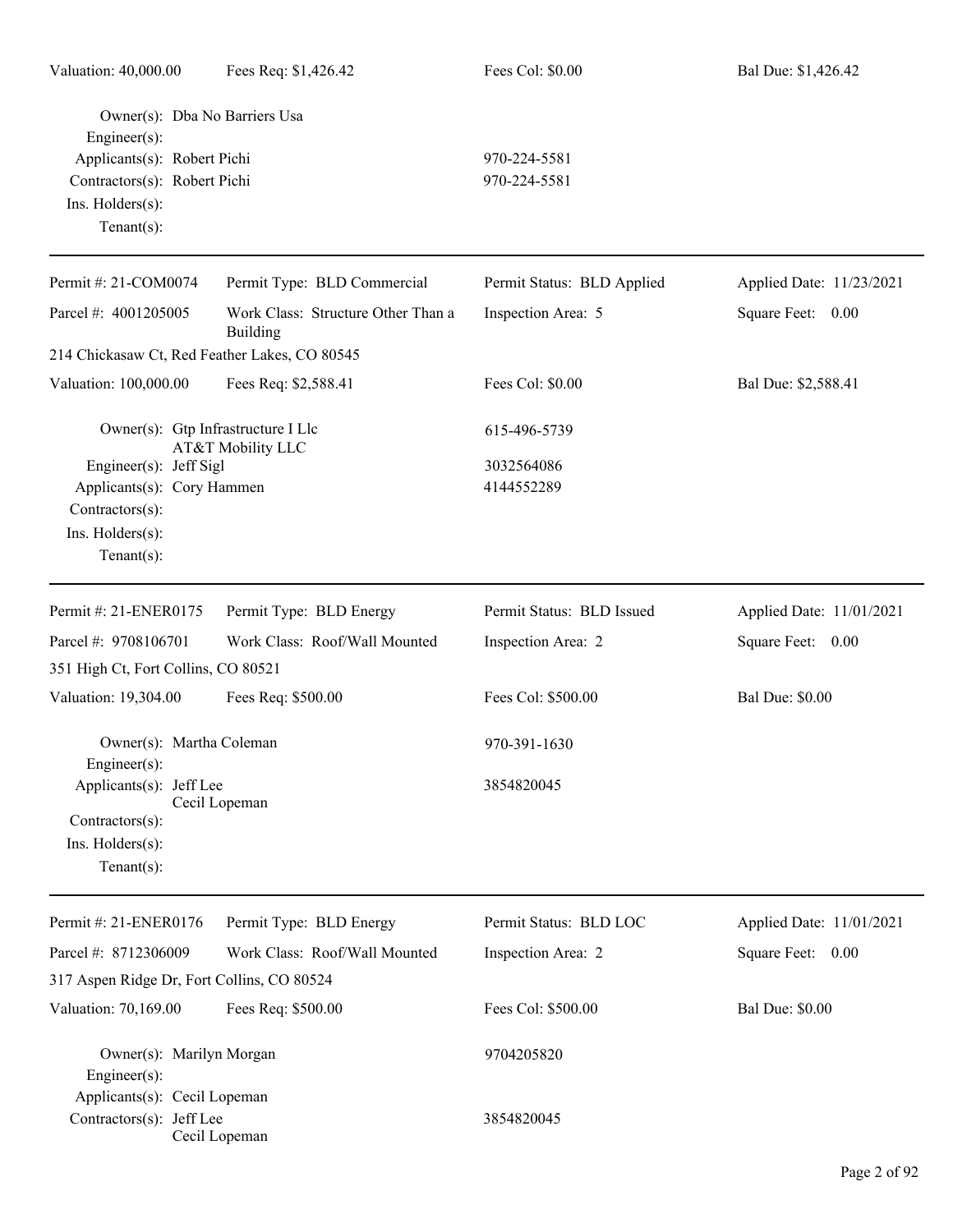Ins. Holders(s): Tenant(s):

| Permit #: 21-ENER0182                                                                                                                                 | Permit Type: BLD Energy       | Permit Status: BLD Issued                            | Applied Date: 11/04/2021 |
|-------------------------------------------------------------------------------------------------------------------------------------------------------|-------------------------------|------------------------------------------------------|--------------------------|
| Parcel #: 0427000038                                                                                                                                  | Work Class: Roof/Wall Mounted | Inspection Area: 3                                   | Square Feet: 0.00        |
| 7081 Lakota Ridge Ln, Berthoud, CO 80513                                                                                                              |                               |                                                      |                          |
| Valuation: 73,447.00                                                                                                                                  | Fees Req: \$500.00            | Fees Col: \$500.00                                   | <b>Bal Due: \$0.00</b>   |
| Owner(s): Mark Kolu<br>Engineer $(s)$ :                                                                                                               |                               | 3035217338                                           |                          |
| Applicants(s): Arthur Kline<br>$Contractors(s)$ :<br>Ins. Holders(s):<br>$Tenant(s)$ :                                                                | Adam Kenyon                   | 3034841410<br>9703885809                             |                          |
| Permit #: 21-ENER0183                                                                                                                                 | Permit Type: BLD Energy       | Permit Status: BLD Issued                            | Applied Date: 11/08/2021 |
| Parcel #: 1514000014                                                                                                                                  | Work Class: Roof/Wall Mounted | Inspection Area: 2                                   | Square Feet: 0.00        |
| 2480 Saddle Notch Rd, Loveland, CO 80537                                                                                                              |                               |                                                      |                          |
| Valuation: 93,212.00                                                                                                                                  | Fees Req: \$500.00            | Fees Col: \$500.00                                   | <b>Bal Due: \$0.00</b>   |
| Owner(s): Tracey Powell<br>Engineer(s):                                                                                                               |                               | 6508237100                                           |                          |
| Applicants(s): Avery Carter<br>Jason Sharpe<br>Contractors(s): Jason Sharpe<br>Ins. Holders(s):<br>Tenant $(s)$ :                                     |                               | 3034470300<br>3034470300214<br>3034470300214         |                          |
| Permit #: 21-ENER0184                                                                                                                                 | Permit Type: BLD Energy       | Permit Status: BLD Issued                            | Applied Date: 11/08/2021 |
| Parcel #: 9704206070<br>2720 Doubletree Dr, Fort Collins, CO 80521                                                                                    | Work Class: Roof/Wall Mounted | Inspection Area: 1                                   | Square Feet: 0.00        |
| Valuation: 12,400.00                                                                                                                                  | Fees Req: \$383.83            | Fees Col: \$383.83                                   | <b>Bal Due: \$0.00</b>   |
| Owner(s): Kevin Lewis<br>Engineer(s): John Calvert<br>Applicants(s): Jason Wheeler<br>Contractors(s): Jake Dire<br>Ins. Holders(s):<br>Tenant $(s)$ : |                               | 9704165359<br>3034663014<br>3036672538<br>5052500088 |                          |
| Permit #: 21-ENER0185                                                                                                                                 | Permit Type: BLD Energy       | Permit Status: BLD Applied                           | Applied Date: 11/08/2021 |
| Parcel #: 9411206018<br>2335 Breckenridge Ct, Berthoud, CO 80513                                                                                      | Work Class: Roof/Wall Mounted | Inspection Area: 3                                   | Square Feet: 0.00        |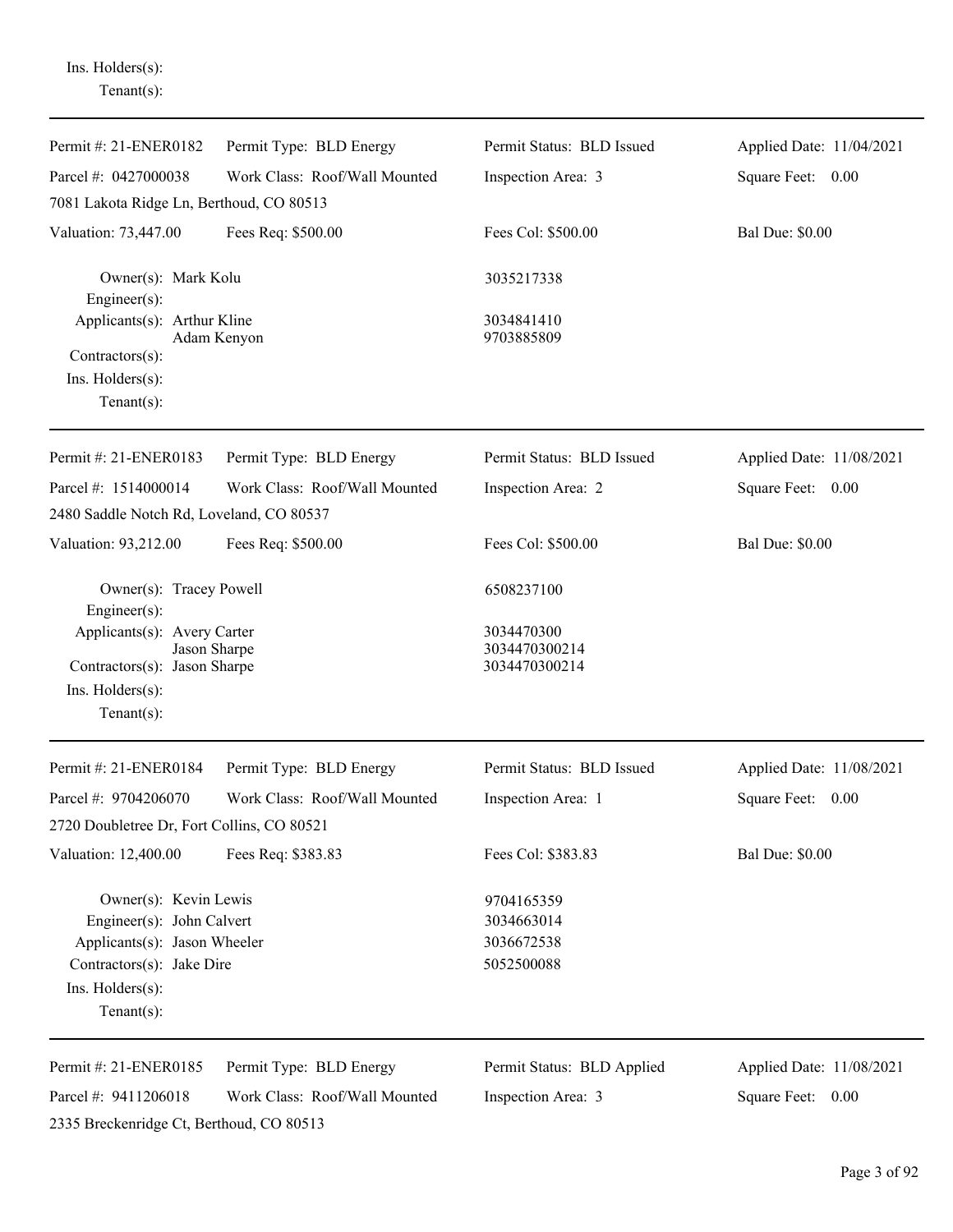| Valuation: 26,500.00                                                                                                                                       | Fees Req: \$500.00            | Fees Col: \$0.00                                           | Bal Due: \$500.00        |
|------------------------------------------------------------------------------------------------------------------------------------------------------------|-------------------------------|------------------------------------------------------------|--------------------------|
| Owner(s): Jason Orozco<br>Engineer(s): John Calvert<br>Applicants(s): Jason Wheeler<br>Contractors(s): Jake Dire<br>Ins. Holders(s):<br>Tenant $(s)$ :     |                               | $(520)$ 318-4279<br>3034663014<br>3036672538<br>5052500088 |                          |
| Permit #: 21-ENER0186                                                                                                                                      | Permit Type: BLD Energy       | Permit Status: BLD Issued                                  | Applied Date: 11/09/2021 |
| Parcel #: 2925207129                                                                                                                                       | Work Class: Roof/Wall Mounted | Inspection Area: 5                                         | Square Feet: 0.00        |
| 280 Mount Blanc Rd, Livermore, CO 80536                                                                                                                    |                               |                                                            |                          |
| Valuation: 24,375.60                                                                                                                                       | Fees Req: \$500.00            | Fees Col: \$500.00                                         | <b>Bal Due: \$0.00</b>   |
| Owner(s): Michael Corbin<br>Engineer $(s)$ :<br>Applicants(s): Amy Pike<br>Contractors(s):<br>Ins. Holders(s):<br>Tenant $(s)$ :                           |                               | 9702211492                                                 |                          |
| Permit #: 21-ENER0187                                                                                                                                      | Permit Type: BLD Energy       | Permit Status: BLD Issued                                  | Applied Date: 11/12/2021 |
| Parcel #: 9704217045<br>2688 Headwater Dr, Fort Collins, CO 80521                                                                                          | Work Class: Roof/Wall Mounted | Inspection Area: 1                                         | Square Feet: 0.00        |
| Valuation: 21,600.00                                                                                                                                       | Fees Req: \$500.00            | Fees Col: \$500.00                                         | <b>Bal Due: \$0.00</b>   |
| Owner(s): William Clark<br>Engineer(s): Kelly Springer<br>Applicants(s): Matt Scherer<br>Contractors(s): Craig Zobec<br>Ins. Holders(s):<br>Tenant $(s)$ : |                               | 8017500924<br>8019901775<br>970-988-5682<br>3035257252     |                          |
| Permit #: 21-ENER0188                                                                                                                                      | Permit Type: BLD Energy       | Permit Status: BLD LOC                                     | Applied Date: 11/12/2021 |
| Parcel #: 9709206008                                                                                                                                       | Work Class: Roof/Wall Mounted | Inspection Area: 2                                         | Square Feet: 0.00        |
| 321 N Sunset St, Fort Collins, CO 80521                                                                                                                    |                               |                                                            |                          |
| Valuation: 19,760.00                                                                                                                                       | Fees Req: \$500.00            | Fees Col: \$500.00                                         | <b>Bal Due: \$0.00</b>   |
| Owner(s): Daniel Crisafulli<br>Engineer(s): Eric Sumsion<br>Applicants(s): Matt Scherer<br>Contractors(s):<br>Ins. Holders(s):<br>Tenant $(s)$ :           |                               | 9704028006<br>8019901775<br>970-988-5682                   |                          |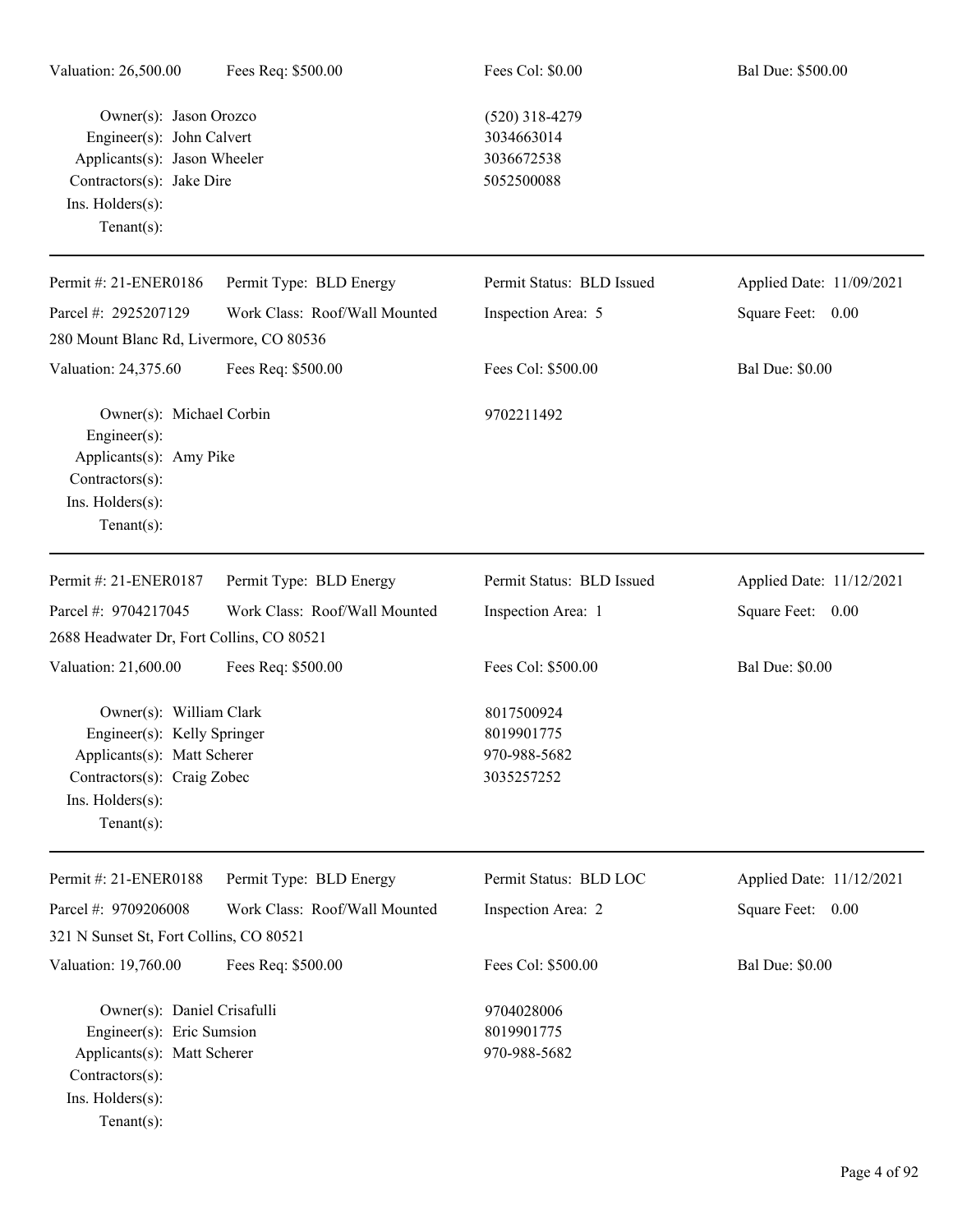| Permit #: 21-ENER0189                                                                                                                                               | Permit Type: BLD Energy       | Permit Status: BLD Issued                            | Applied Date: 11/17/2021 |
|---------------------------------------------------------------------------------------------------------------------------------------------------------------------|-------------------------------|------------------------------------------------------|--------------------------|
| Parcel #: 0501300045                                                                                                                                                | Work Class: Roof/Wall Mounted | Inspection Area: 2                                   | Square Feet: 0.00        |
| 3110 Wildes Rd, Loveland, CO 80538                                                                                                                                  |                               |                                                      |                          |
| Valuation: 29,537.00                                                                                                                                                | Fees Req: \$500.00            | Fees Col: \$500.00                                   | <b>Bal Due: \$0.00</b>   |
| Owner(s): Leonard Kellogg<br>Engineer(s): Arash Zandieh<br>Applicants(s): Sandbox Solar<br>Contractors(s): Andrew Lyle<br>Ins. $H$ olders $(s)$ :<br>Tenant $(s)$ : |                               | 9705931964<br>9016920431<br>9703727665<br>9136608581 |                          |
| Permit #: 21-ENER0190                                                                                                                                               | Permit Type: BLD Energy       | Permit Status: BLD Issued                            | Applied Date: 11/18/2021 |
| Parcel #: 9625413008                                                                                                                                                | Work Class: Roof/Wall Mounted | Inspection Area: 2                                   | Square Feet: 0.00        |
| 1016 Norfolk Pl, Loveland, CO 80538                                                                                                                                 |                               |                                                      |                          |
| Valuation: 36,951.00                                                                                                                                                | Fees Req: \$500.00            | Fees Col: \$500.00                                   | <b>Bal Due: \$0.00</b>   |
| Owner(s): Diane Murray<br>Engineer(s): Scott Wyssling<br>Applicants(s): Thomas Porter<br>Contractors(s): Thomas Porter<br>Ins. Holders(s):<br>$Tenant(s)$ :         |                               | 9704125314<br>2018743483<br>4802266769<br>4802266769 |                          |
| Permit #: 21-ENER0191                                                                                                                                               | Permit Type: BLD Energy       | Permit Status: BLD Applied                           | Applied Date: 11/18/2021 |
| Parcel #: 3535212024                                                                                                                                                | Work Class: Roof/Wall Mounted | Inspection Area: 4                                   | Square Feet: 0.00        |
| 1601 Lower Broadview, Estes Park, CO 80517                                                                                                                          |                               |                                                      |                          |
| Valuation: 61,520.00                                                                                                                                                | Fees Req: \$500.00            | Fees Col: \$0.00                                     | Bal Due: \$500.00        |
| Owner(s): Kay Boyle                                                                                                                                                 |                               | 3035481819                                           |                          |
| Engineer(s): James Adams                                                                                                                                            |                               | 8447835483                                           |                          |
| Applicants(s): Frank Schwartz<br>Contractors(s): William Earl<br>Ins. Holders(s):<br>Tenant $(s)$ :                                                                 |                               | 3038700517                                           |                          |
| Permit #: 21-ENER0192                                                                                                                                               | Permit Type: BLD Energy       | Permit Status: BLD Applied                           | Applied Date: 11/24/2021 |
| Parcel #: 8622141061                                                                                                                                                | Work Class: Roof/Wall Mounted | Inspection Area: 2                                   | Square Feet: 0.00        |
| 4829 Owl Nest Cir, Fort Collins, CO 80528                                                                                                                           |                               |                                                      |                          |
| Valuation: 49,402.42                                                                                                                                                | Fees Req: \$500.00            | Fees Col: \$0.00                                     | Bal Due: \$500.00        |
| Owner(s): Derek Brannock<br>Engineer(s):                                                                                                                            |                               | 8587759727                                           |                          |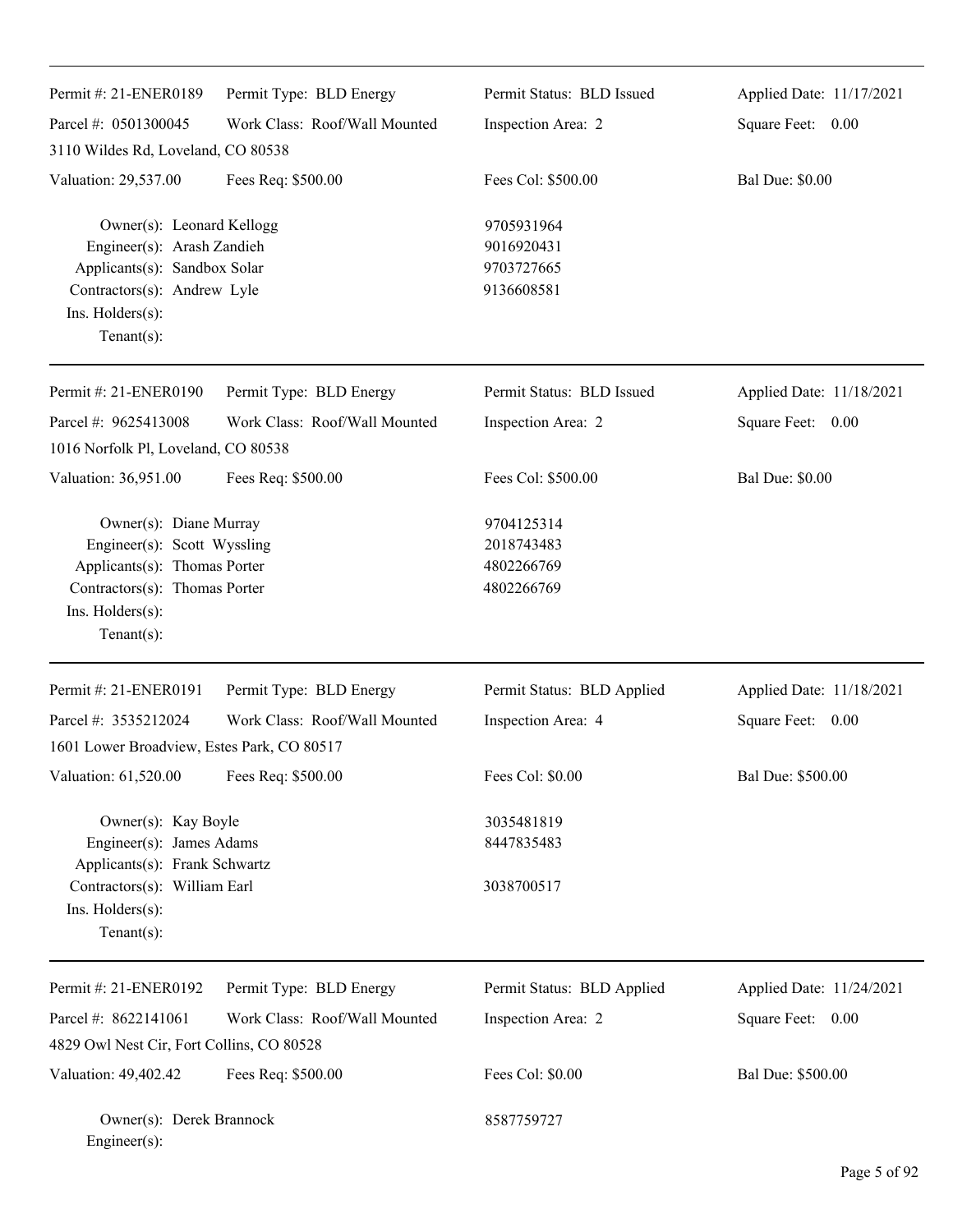Applicants(s): Blake Hagler 7206657327 Contractors(s): Blake Hagler 7206657327 Ins. Holders(s): Tenant(s):

| Permit #: 21-ENER0193                     | Permit Type: BLD Energy       | Permit Status: BLD Issued  | Applied Date: 11/24/2021 |
|-------------------------------------------|-------------------------------|----------------------------|--------------------------|
| Parcel #: 2407306047                      | Work Class: Roof/Wall Mounted | Inspection Area: 4         | Square Feet: 0.00        |
| 1545 Hummingbird Dr, Estes Park, CO 80517 |                               |                            |                          |
| Valuation: 21,590.00                      | Fees Req: \$500.00            | Fees Col: \$500.00         | <b>Bal Due: \$0.00</b>   |
| Owner(s): Ann Turner                      |                               | 9706202125                 |                          |
| Engineer(s): Arash Zandieh                |                               | 9016920431                 |                          |
| Applicants(s): Sandbox Solar              |                               | 9703727665                 |                          |
| Contractors(s): Andrew Lyle               | Dylan Gibson                  | 9706737733<br>9136608581   |                          |
| Ins. Holders(s):                          |                               |                            |                          |
| Tenant $(s)$ :                            |                               |                            |                          |
| Permit #: 21-ENER0194                     | Permit Type: BLD Energy       | Permit Status: BLD Applied | Applied Date: 11/24/2021 |
| Parcel #: 3027306010                      | Work Class: Roof/Wall Mounted | Inspection Area: 5         | Square Feet: 0.00        |
| 86 Fir Dr, Red Feather Lakes, CO 80545    |                               |                            |                          |
| Valuation: 5,054.00                       | Fees Req: \$265.15            | Fees Col: \$0.00           | Bal Due: \$265.15        |
| Owner(s): Madeleine Lecocq                |                               | 303-895-7408               |                          |
| Engineer(s): Arash Zandieh                |                               | 9016920431                 |                          |
| Applicants(s): Sandbox Solar              |                               | 9703727665                 |                          |
| Contractors(s): Andrew Lyle               |                               | 9136608581                 |                          |
| Ins. Holders(s):                          |                               |                            |                          |
| Tenant $(s)$ :                            |                               |                            |                          |
| Permit #: 21-ENER0195                     | Permit Type: BLD Energy       | Permit Status: BLD Applied | Applied Date: 11/24/2021 |
| Parcel #: 9832105015                      | Work Class: Roof/Wall Mounted | Inspection Area: 1         | Square Feet:<br>0.00     |
| 3321 Vernon Dr, Laporte, CO 80535         |                               |                            |                          |
| Valuation: 16,310.00                      | Fees Req: \$480.21            | Fees Col: \$0.00           | Bal Due: \$480.21        |
| Owner(s): Martin Bates                    |                               | 7856435334                 |                          |
| Engineer(s): Arash Zandieh                |                               | 9016920431                 |                          |
| Applicants(s): Sandbox Solar              |                               | 9703727665                 |                          |
| Contractors(s): Andrew Lyle               |                               | 9136608581                 |                          |
| Ins. Holders(s):                          |                               |                            |                          |
| Tenant $(s)$ :                            |                               |                            |                          |
| Permit #: 21-ENER0196                     | Permit Type: BLD Energy       | Permit Status: BLD Issued  | Applied Date: 11/24/2021 |
| Parcel #: 1435105008                      | Work Class: Roof/Wall Mounted | Inspection Area: 4         | Square Feet: 0.00        |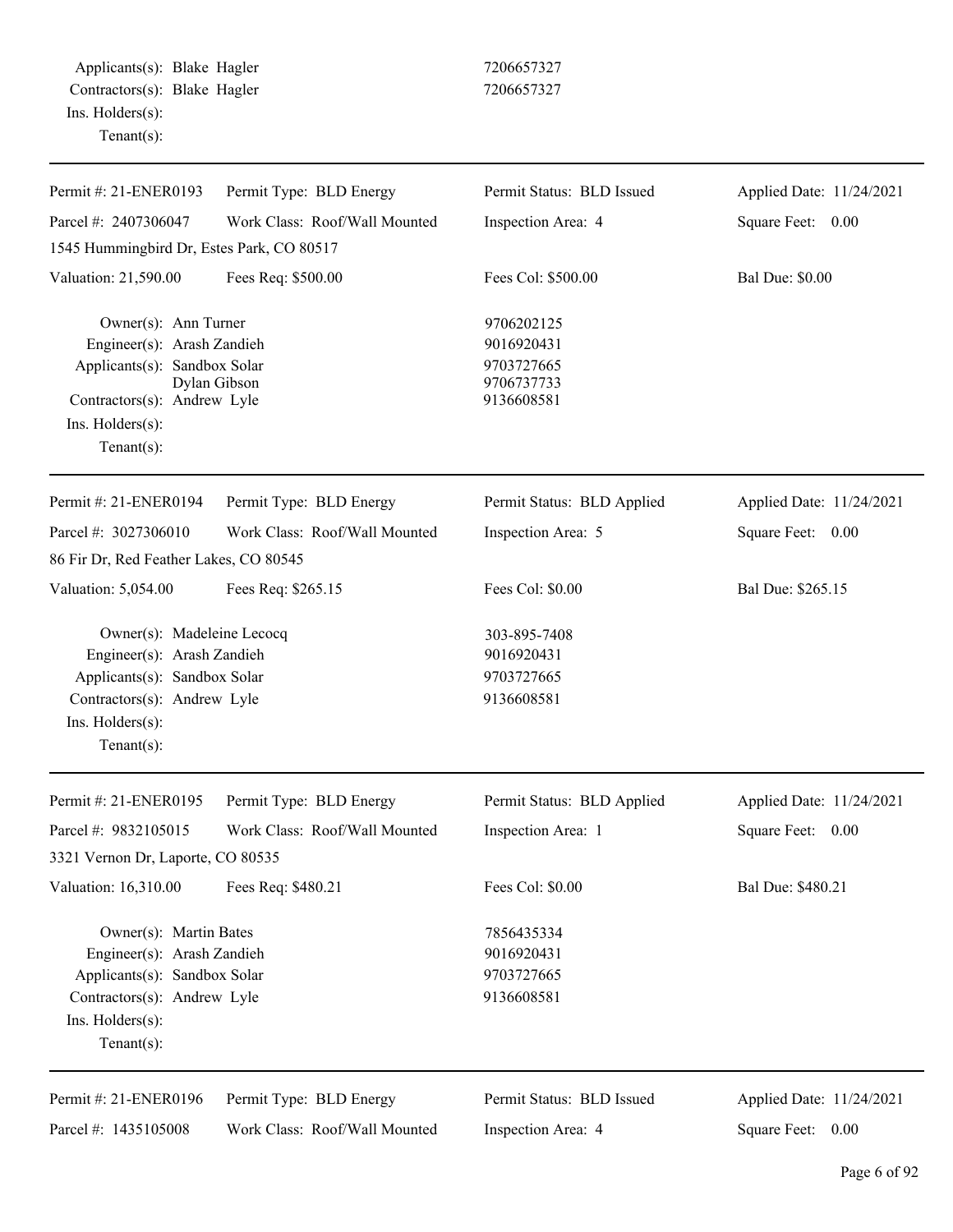|                                                                                                                                          | 1186 Spring Gulch Dr, Lyons, CO 80540 |                            |                          |  |  |  |
|------------------------------------------------------------------------------------------------------------------------------------------|---------------------------------------|----------------------------|--------------------------|--|--|--|
| Valuation: 15,500.00                                                                                                                     | Fees Req: \$500.00                    | Fees Col: \$500.00         | <b>Bal Due: \$0.00</b>   |  |  |  |
| Owner(s): Stephen Kane<br>Engineer(s): Ian Smith<br>Applicants(s): Stephen Kane<br>Contractors(s):<br>Ins. Holders(s):<br>Tenant $(s)$ : |                                       | 303-447-2813               |                          |  |  |  |
| Permit #: 21-ENER0197                                                                                                                    | Permit Type: BLD Energy               | Permit Status: BLD Applied | Applied Date: 11/24/2021 |  |  |  |
| Parcel #: 2517105009                                                                                                                     | Work Class: Roof/Wall Mounted         | Inspection Area: 4         | Square Feet: 0.00        |  |  |  |
| 510 Little Beaver Dr, Estes Park, CO 80517                                                                                               |                                       |                            |                          |  |  |  |
| Valuation: 18,000.00                                                                                                                     | Fees Req: \$500.00                    | Fees Col: \$0.00           | Bal Due: \$500.00        |  |  |  |
| Owner(s): Douglas Frisbie<br>Engineer(s):                                                                                                |                                       | 9702404527                 |                          |  |  |  |
| Applicants(s): Chelsea Bours<br>Contractors(s): Matthew Raichart<br>Ins. Holders(s):<br>$Tenant(s)$ :                                    |                                       | 3035139269<br>3035139269   |                          |  |  |  |
| Permit #: 21-ENER0198                                                                                                                    | Permit Type: BLD Energy               | Permit Status: BLD Applied | Applied Date: 11/24/2021 |  |  |  |
| Parcel #: 2517005701                                                                                                                     | Work Class: Roof/Wall Mounted         | Inspection Area: 4         | Square Feet: 0.00        |  |  |  |
| 1890 Devils Gulch Rd, Estes Park, CO 80517                                                                                               |                                       |                            |                          |  |  |  |
| Valuation: 134,068.59                                                                                                                    | Fees Req: \$500.00                    | Fees Col: \$0.00           | Bal Due: \$500.00        |  |  |  |
| Owner(s): Ernest Petrocine<br>Engineer(s):                                                                                               |                                       | 9702328290                 |                          |  |  |  |
| Applicants(s): Scott Harris<br>Contractors(s): Daniel Knox<br>Ins. Holders(s):<br>Tenant $(s)$ :                                         |                                       | 3034745480<br>3034745480   |                          |  |  |  |
| Permit #: 21-ENER0199                                                                                                                    | Permit Type: BLD Energy               | Permit Status: BLD Applied | Applied Date: 11/29/2021 |  |  |  |
| Parcel #: 2515400011                                                                                                                     | Work Class: Roof/Wall Mounted         | Inspection Area: 4         | Square Feet: 0.00        |  |  |  |
| 2393 W Highway 34, Drake, CO 80515                                                                                                       |                                       |                            |                          |  |  |  |
| Valuation: 31,000.00                                                                                                                     | Fees Req: \$500.00                    | Fees Col: \$0.00           | Bal Due: \$500.00        |  |  |  |
| Owner(s): Earl Bieu<br>Engineer(s):                                                                                                      |                                       | 970-577-0898               |                          |  |  |  |
| Applicants(s): Thomas Holm<br>Contractors(s):<br>Ins. Holders(s):                                                                        |                                       | 7206687986                 |                          |  |  |  |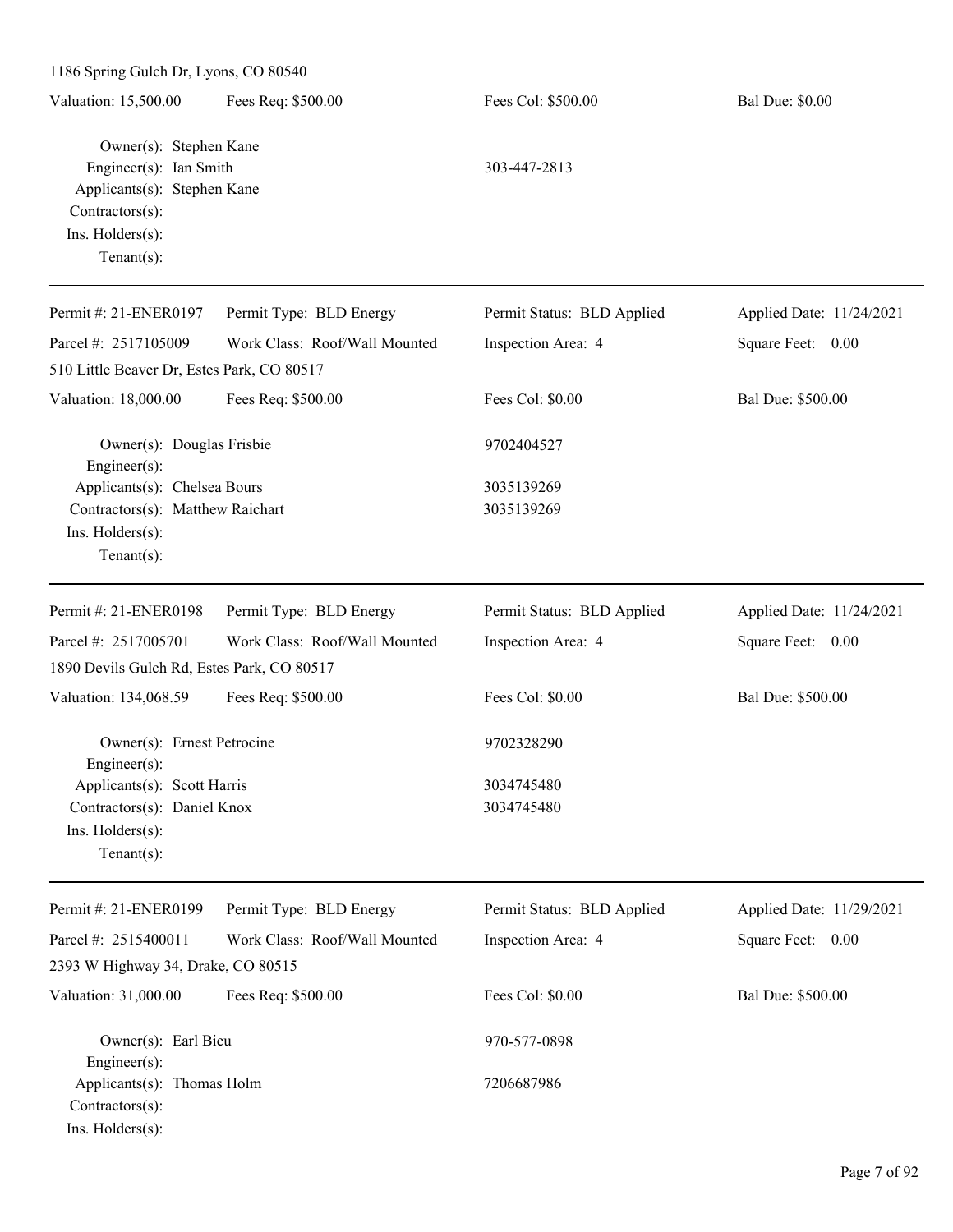| Permit #: 21-ENER0200                                                                                       | Permit Type: BLD Energy            | Permit Status: BLD Applied   | Applied Date: 11/30/2021 |
|-------------------------------------------------------------------------------------------------------------|------------------------------------|------------------------------|--------------------------|
| Parcel #: 3412111001                                                                                        | Work Class: Roof/Wall Mounted      | Inspection Area: 4           | Square Feet: 0.00        |
| 3199 Rockwood Ln N, Estes Park, CO 80517                                                                    |                                    |                              |                          |
| Valuation: 14,222.00                                                                                        | Fees Req: \$432.03                 | Fees Col: \$0.00             | Bal Due: \$432.03        |
| Owner(s): George Carr Jr.<br>Engineer(s):                                                                   |                                    | 303-325-3334                 |                          |
| Applicants(s): Avery Carter<br>Contractors(s):                                                              |                                    | 3034470300                   |                          |
| Ins. Holders(s):<br>Tenant $(s)$ :                                                                          |                                    |                              |                          |
| Permit #: 21-MISC2439                                                                                       | Permit Type: BLD Miscellaneous     | Permit Status: BLD LOC       | Applied Date: 11/01/2021 |
| Parcel #: 9709101016                                                                                        | Work Class: Gas Piping             | Inspection Area: 2           | Square Feet: 0.00        |
| 521 N Taft Hill Rd, Fort Collins, CO 80521                                                                  |                                    |                              |                          |
| Valuation: 3,100.00                                                                                         | Fees Req: \$83.02                  | Fees Col: \$83.02            | <b>Bal Due: \$0.00</b>   |
| Owner(s): Beverly Perina<br>Engineer(s):                                                                    |                                    | 9705560887                   |                          |
| Applicants(s): Daniel Ormesher<br>Contractors(s):<br>Ins. Holders(s):<br>$Tenant(s)$ :                      | Independent Plumbing Solutions Inc | 970-566-1377<br>970-566-1377 |                          |
| Permit #: 21-MISC2440                                                                                       | Permit Type: BLD Miscellaneous     | Permit Status: BLD Void      | Applied Date: 11/01/2021 |
| Parcel #: 8934005704                                                                                        | Work Class: Re-roof                | Inspection Area: 1           | Square Feet:<br>0.00     |
| 4552 E County Road 62, Wellington, CO 80549                                                                 |                                    |                              |                          |
| Valuation: 15,624.33                                                                                        | Fees Req:                          | Fees Col:                    | Bal Due:                 |
| Owner(s): James Comer<br>Engineer(s):                                                                       |                                    | 970-443-0962                 |                          |
| Applicants(s): Kristopher Wagner<br>Contractors(s): Kristopher Wagner<br>Ins. Holders(s):<br>Tenant $(s)$ : |                                    | 7205523321<br>7205523321     |                          |
| Permit #: 21-MISC2441                                                                                       | Permit Type: BLD Miscellaneous     | Permit Status: BLD LOC       | Applied Date: 11/01/2021 |
| Parcel #: 9519406006<br>908 Willowrock Dr, Loveland, CO 80537                                               | Work Class: Re-roof                | Inspection Area: 3           | Square Feet: 0.00        |
| Valuation: 17,460.00                                                                                        | Fees Req: \$406.06                 | Fees Col: \$406.06           | <b>Bal Due: \$0.00</b>   |

### Tenant(s):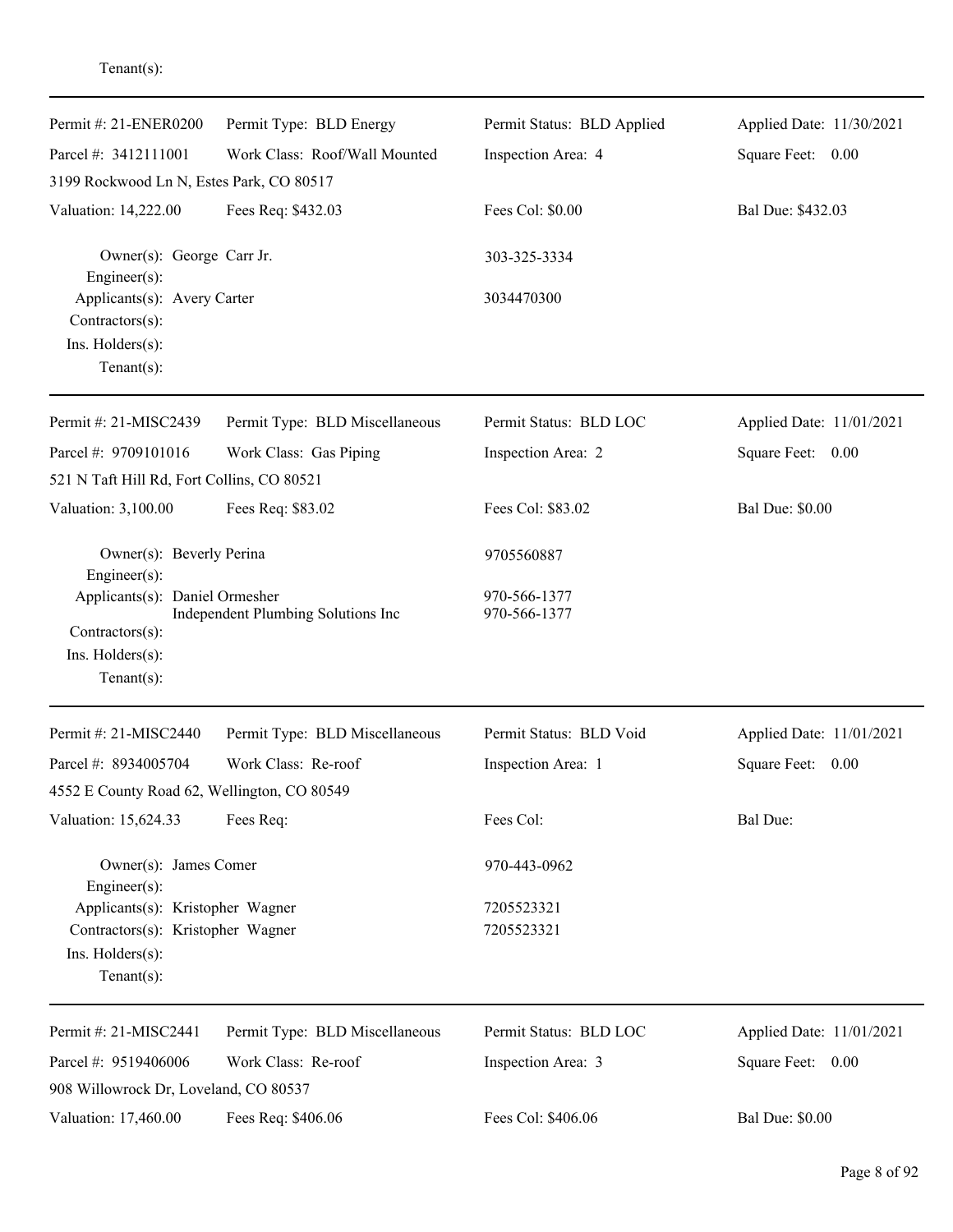Owner(s): Francisco Gonzales Engineer(s): Applicants(s): Mark King 9702229517 Contractors(s): Mark King 9702229517 Ins. Holders(s): Tenant(s): Permit #: 21-MISC2442 Parcel #: 3933311001 Permit Type: BLD Miscellaneous Work Class: Mechanical Permit Status: BLD Issued Inspection Area: 1 Applied Date: 11/01/2021 Square Feet: 0.00 31503 W Highway 14, Bellvue, CO 80512 Valuation: 27,000.00 Fees Req: \$560.18 Fees Col: \$560.18 Bal Due: \$0.00 Owner(s): 5M Star Destination LLC Engineer(s): Applicants(s): Matthew Markle 9703080807 Contractors(s): Matthew Markle 9703080807 Ins. Holders(s): Tenant(s): Permit #: 21-MISC2443 Parcel #: 8831407004 Permit Type: BLD Miscellaneous Work Class: Re-roof Permit Status: BLD Issued Inspection Area: 1 Applied Date: 11/01/2021 Square Feet: 0.00 2122 Sherell Dr, Fort Collins, CO 80524 Valuation: 7,154.11 Fees Req: \$204.19 Fees Col: \$204.19 Bal Due: \$0.00 Owner(s): Curtis Deike (970) 988-9697 Engineer(s): Applicants(s): Ryan Burke 7203609316 Contractors(s): Ryan Burke 7203609316 Ins. Holders(s): Tenant(s): Permit #: 21-MISC2444 Parcel #: 9835400046 Permit Type: BLD Miscellaneous Work Class: Demolition Permit Status: BLD Issued Inspection Area: 1 Applied Date: 11/01/2021 Square Feet: 0.00 2025 N College Ave #299, Fort Collins, CO 80524 Valuation: 4,000.00 Fees Req: \$51.64 Fees Col: \$51.64 Bal Due: \$0.00 Owner(s): Bargain Mobile Home Sales LLC Cory Regan 9703814311 Engineer(s): Applicants(s): Cory Regan 9703814311 Contractors(s): Ins. Holders(s): Tenant(s):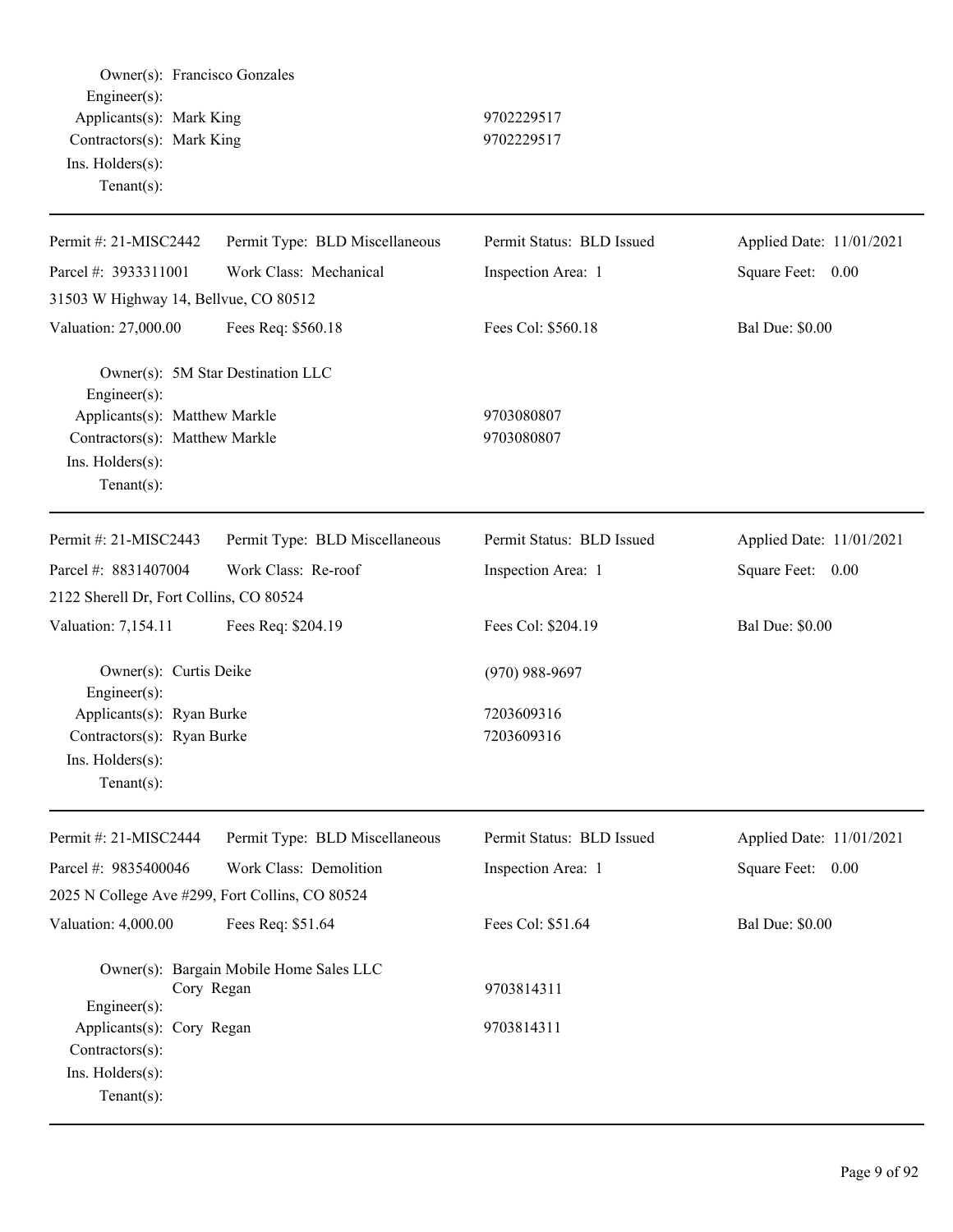| Permit #: 21-MISC2445                                                                                                                | Permit Type: BLD Miscellaneous | Permit Status: BLD LOC       | Applied Date: 11/01/2021 |
|--------------------------------------------------------------------------------------------------------------------------------------|--------------------------------|------------------------------|--------------------------|
| Parcel #: 9829316067                                                                                                                 | Work Class: Mechanical         | Inspection Area: 1           | Square Feet: 0.00        |
| 3116 Tobias Ct, Laporte, CO 80535                                                                                                    |                                |                              |                          |
| Valuation: 3,250.00                                                                                                                  | Fees Req: \$143.02             | Fees Col: \$143.02           | <b>Bal Due: \$0.00</b>   |
| Owner(s): Debra Vogt<br>$Engineering(s)$ :                                                                                           |                                | $(970)$ 484-1067             |                          |
| Applicants(s): Northern Colorado Air Inc<br>Contractors(s): Jeff Richard<br>Ins. Holders(s):<br>Tenant $(s)$ :                       |                                | 970-223-8873<br>970-223-8873 |                          |
| Permit #: 21-MISC2446                                                                                                                | Permit Type: BLD Miscellaneous | Permit Status: BLD Issued    | Applied Date: 11/01/2021 |
| Parcel #: 8716106001<br>3825 Canal Dr, Fort Collins, CO 80524                                                                        | Work Class: Mechanical         | Inspection Area: 2           | Square Feet: 0.00        |
| Valuation: 1,515.00                                                                                                                  | Fees Req: \$53.93              | Fees Col: \$53.93            | <b>Bal Due: \$0.00</b>   |
| Owner(s): ABC Supply Co, INC<br>$Engineering(s)$ :                                                                                   |                                | 970-224-2121                 |                          |
| Applicants(s): Northern Colorado Air Inc<br>Contractors(s): Jeff Richard<br>Ins. Holders(s):<br>Tenant $(s)$ :                       |                                | 970-223-8873<br>970-223-8873 |                          |
| Permit #: 21-MISC2447                                                                                                                | Permit Type: BLD Miscellaneous | Permit Status: BLD Issued    | Applied Date: 11/01/2021 |
| Parcel #: 8619000012<br>8537 S County Road 13, Fort Collins, CO 80525                                                                | Work Class: Re-roof            | Inspection Area: 2           | Square Feet: 0.00        |
| Valuation: 12,000.00 Fees Req: \$287.82                                                                                              |                                | Fees Col: \$287.82           | <b>Bal Due: \$0.00</b>   |
| Owner(s): Craig Manthey<br>Engineer $(s)$ :<br>Applicants(s): Craig Manthey<br>Contractors(s):<br>Ins. Holders(s):<br>Tenant $(s)$ : | Craig Manthey                  |                              |                          |
| Permit #: 21-MISC2448                                                                                                                | Permit Type: BLD Miscellaneous | Permit Status: BLD Issued    | Applied Date: 11/02/2021 |
| Parcel #: 3933305005<br>157 County Road 69, Bellvue, CO 80512                                                                        | Work Class: Re-roof            | Inspection Area: 1           | Square Feet:<br>0.00     |

Valuation: 18,525.30 Fees Req: \$426.36 Fees Col: \$426.36 Bal Due: \$0.00

Owner(s): Steven Hess (720) 352-6020 Engineer(s):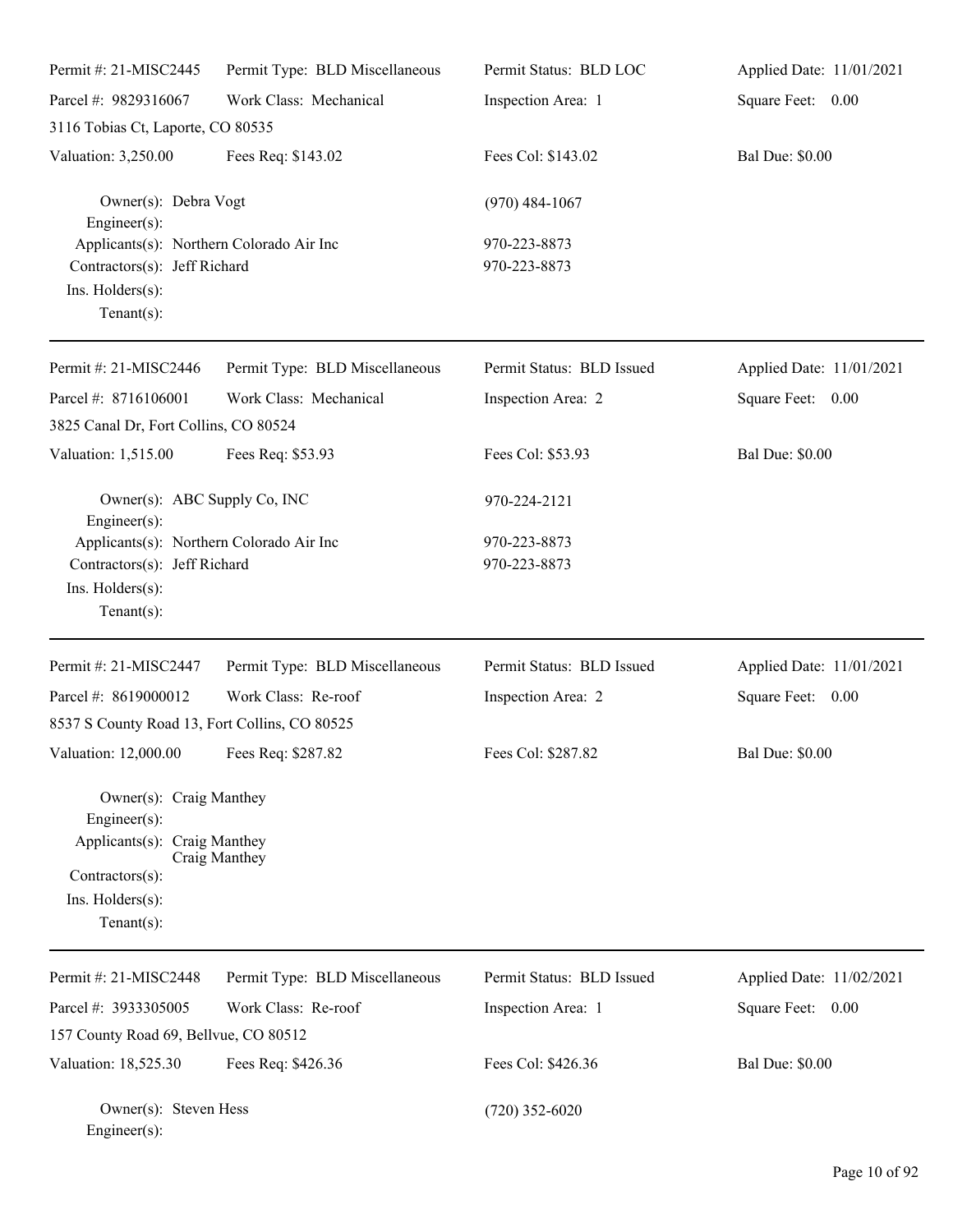| Permit #: 21-MISC2449                             | Permit Type: BLD Miscellaneous | Permit Status: BLD LOC    | Applied Date: 11/02/2021 |
|---------------------------------------------------|--------------------------------|---------------------------|--------------------------|
| Parcel #: 9516105023                              | Work Class: Re-roof            | Inspection Area: 3        | Square Feet: 0.00        |
| 1309 Walnut Ave, Loveland, CO 80537               |                                |                           |                          |
| Valuation: 2,977.95                               | Fees Req: \$107.16             | Fees Col: \$107.16        | <b>Bal Due: \$0.00</b>   |
| Owner(s): Christopher Mcgrath<br>Engineer $(s)$ : |                                | 7208794255                |                          |
| Applicants(s): Wes Hill                           |                                | 970-667-6777              |                          |
| Contractors(s): Wes Hill                          |                                | 970-667-6777              |                          |
| Ins. Holders(s):                                  |                                |                           |                          |
| Tenant $(s)$ :                                    |                                |                           |                          |
| Permit #: 21-MISC2450                             | Permit Type: BLD Miscellaneous | Permit Status: BLD Issued | Applied Date: 11/02/2021 |
| Parcel #: 8708229001                              | Work Class: Electrical         | Inspection Area: 2        | Square Feet: 0.00        |
| 2246 Zurich Dr, Fort Collins, CO 80524            |                                |                           |                          |
| Valuation: 4,000.00                               | Fees Req: \$158.40             | Fees Col: \$158.40        | <b>Bal Due: \$0.00</b>   |
| Owner(s): Zurich Flex Oz LLC<br>Engineer(s):      |                                |                           |                          |
| Applicants(s): Jeff Magee<br>Contractors(s):      |                                | 3036188954                |                          |
| Ins. Holders(s):<br>Tenant $(s)$ :                |                                |                           |                          |
| Permit #: 21-MISC2451                             | Permit Type: BLD Miscellaneous | Permit Status: BLD LOC    | Applied Date: 11/02/2021 |
| Parcel #: 9520405053                              | Work Class: Re-roof            | Inspection Area: 3        | Square Feet:<br>0.00     |
| 4101 Scilla Pl, Loveland, CO 80537                |                                |                           |                          |
| Valuation: 5,785.00                               | Fees Req: \$166.56             | Fees Col: \$166.56        | <b>Bal Due: \$0.00</b>   |
| Owner(s): Kyle McGraw<br>Engineer(s):             |                                | 9706313344                |                          |
| Applicants(s): Joshua Morales                     |                                | 9707441940                |                          |
| Contractors(s): Joshua Morales                    |                                | 9707441940                |                          |
| Ins. Holders(s):                                  |                                |                           |                          |
| Tenant $(s)$ :                                    |                                |                           |                          |
| Permit #: 21-MISC2452                             | Permit Type: BLD Miscellaneous | Permit Status: BLD Issued | Applied Date: 11/02/2021 |
| Parcel #: 9624400003                              | Work Class: Plumbing           | Inspection Area: 2        | Square Feet: 0.00        |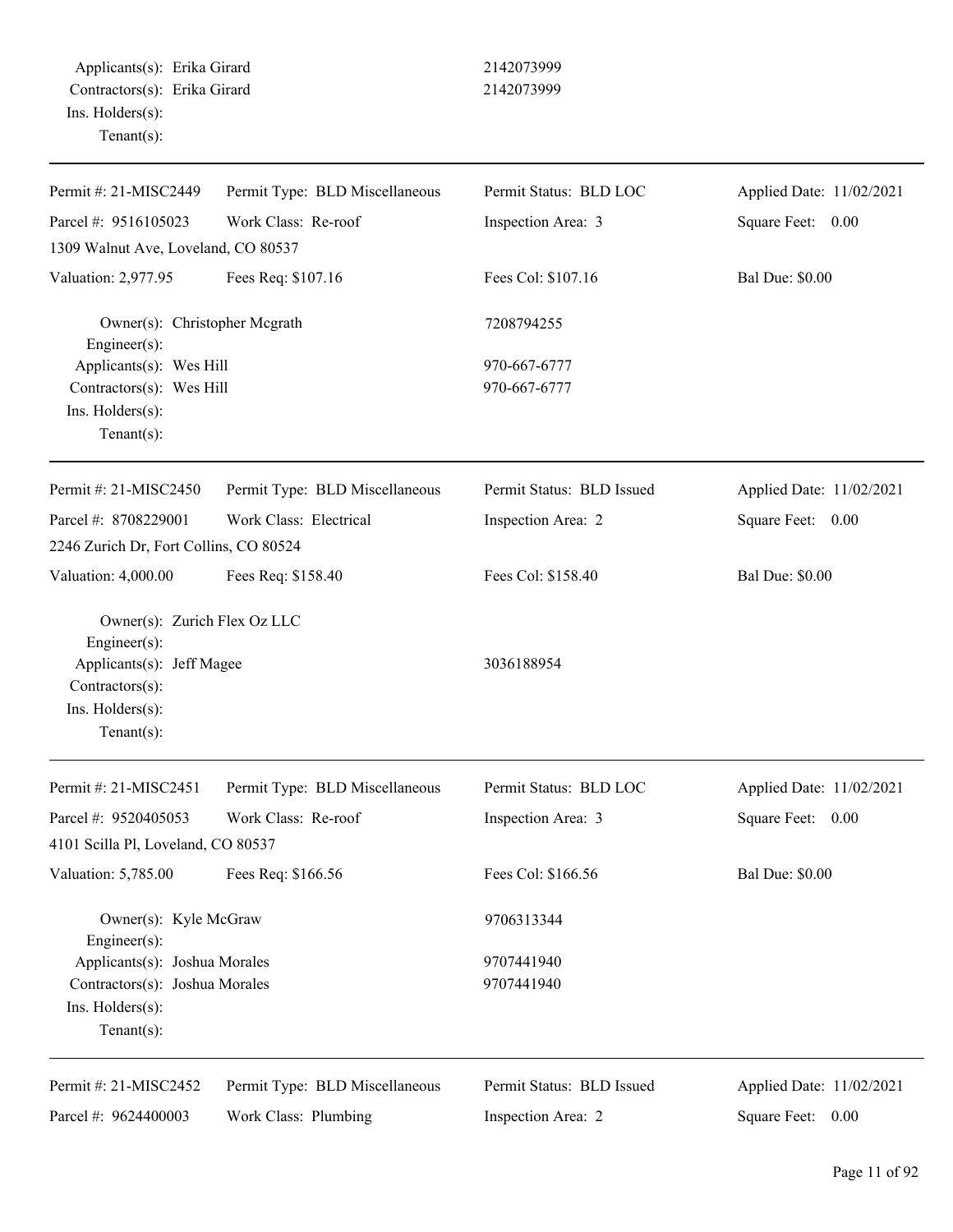| 812 E County Road 30, Fort Collins, CO 80525                                                                                           |                                |                              |                          |
|----------------------------------------------------------------------------------------------------------------------------------------|--------------------------------|------------------------------|--------------------------|
| Valuation: 2,258.07                                                                                                                    | Fees Req: \$62.27              | Fees Col: \$62.27            | <b>Bal Due: \$0.00</b>   |
| Owner(s): Eugene Ehrhart III<br>Engineer(s):<br>Applicants(s): Leah Benavidez<br>Contractors(s):<br>Ins. Holders(s):<br>Tenant $(s)$ : |                                | 3032855765                   |                          |
| Permit #: 21-MISC2453                                                                                                                  | Permit Type: BLD Miscellaneous | Permit Status: BLD Issued    | Applied Date: 11/02/2021 |
| Parcel #: 9830106027                                                                                                                   | Work Class: Mechanical         | Inspection Area: 1           | Square Feet: 0.00        |
| 3424 N County Road 23e, Laporte, CO 80535                                                                                              |                                |                              |                          |
| Valuation: 1,460.00                                                                                                                    | Fees Req: \$53.93              | Fees Col: \$53.93            | <b>Bal Due: \$0.00</b>   |
| Owner(s): Jesse French<br>Engineer(s):                                                                                                 |                                | 9702176816                   |                          |
| Applicants(s): Jeff Richard<br>Contractors(s): Jeff Richard<br>Ins. Holders(s):<br>Tenant $(s)$ :                                      |                                | 970-223-8873<br>970-223-8873 |                          |
| Permit #: 21-MISC2454                                                                                                                  | Permit Type: BLD Miscellaneous | Permit Status: BLD Issued    | Applied Date: 11/02/2021 |
| Parcel #: 9520405051                                                                                                                   | Work Class: Mechanical         | Inspection Area: 3           | Square Feet: 0.00        |
| 4109 Scilla Pl, Loveland, CO 80537                                                                                                     |                                |                              |                          |
| Valuation: 3,600.00                                                                                                                    | Fees Req: \$83.02              | Fees Col: \$83.02            | <b>Bal Due: \$0.00</b>   |
| Owner(s): Kimberlee Mestas<br>Engineer(s):                                                                                             |                                | 9704120017                   |                          |
| Applicants(s): Tim Swan<br>Contractors(s): Tim Swan<br>Ins. Holders(s):<br>Tenant $(s)$ :                                              |                                | 970-215-5870<br>970-215-5870 |                          |
| Permit #: 21-MISC2455                                                                                                                  | Permit Type: BLD Miscellaneous | Permit Status: BLD Void      | Applied Date: 11/02/2021 |
| Parcel #: 9636207014<br>5105 Edgewood Ct, Loveland, CO 80538                                                                           | Work Class: Demolition         | Inspection Area:             | Square Feet: 0.00        |
| Valuation: 30,000.00                                                                                                                   | Fees Req: \$51.64              | Fees Col: \$51.64            | <b>Bal Due: \$0.00</b>   |
| Owner(s): Taylor Read<br>Engineer(s):                                                                                                  |                                | 7207997033                   |                          |
| Applicants(s): Alan Matthews<br>Contractors(s):<br>Ins. Holders(s):                                                                    |                                | 3038340100                   |                          |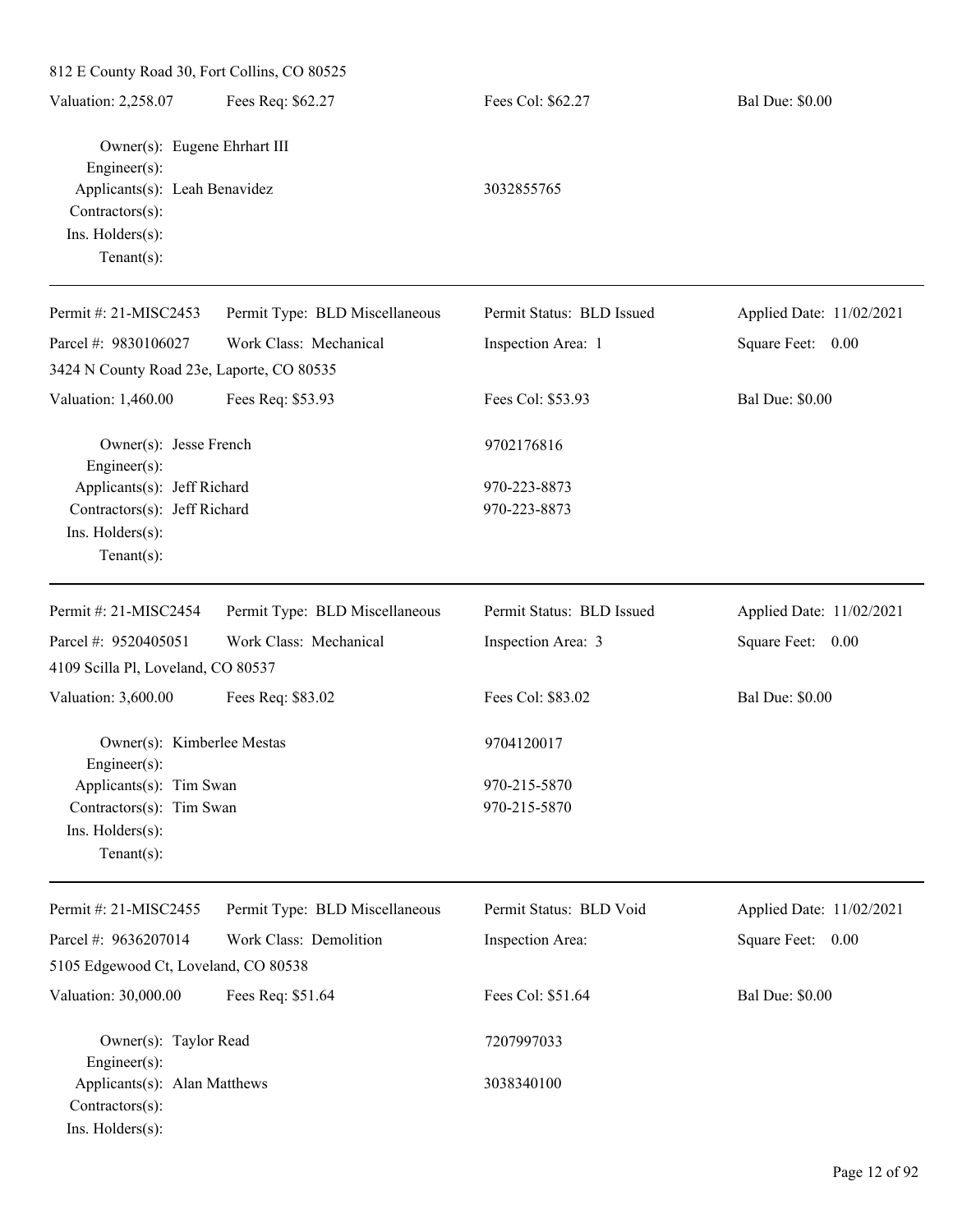| Permit #: 21-MISC2456                        | Permit Type: BLD Miscellaneous | Permit Status: BLD LOC    | Applied Date: 11/02/2021 |
|----------------------------------------------|--------------------------------|---------------------------|--------------------------|
| Parcel #: 9635119012                         | Work Class: Re-roof            | Inspection Area: 2        | Square Feet: 0.00        |
| 5616 Mckinley Ave, Loveland, CO 80538        |                                |                           |                          |
| Valuation: 9,624.79                          | Fees Req: \$246.19             | Fees Col: \$246.19        | <b>Bal Due: \$0.00</b>   |
| Owner(s): Doris Koschel<br>Engineer(s):      |                                |                           |                          |
| Applicants(s): Skye Trull                    |                                | 9703083015                |                          |
| Contractors(s): Skye Trull                   |                                | 9703083015                |                          |
| Ins. Holders(s):<br>$Tenant(s)$ :            |                                |                           |                          |
| Permit #: 21-MISC2457                        | Permit Type: BLD Miscellaneous | Permit Status: BLD Issued | Applied Date: 11/02/2021 |
| Parcel #: 8824306001                         | Work Class: Electrical         | Inspection Area: 1        | Square Feet: 0.00        |
| 6900 Sunwater Way, Fort Collins, CO 80524    |                                |                           |                          |
| Valuation: 20,000.00                         | Fees Req: \$312.00             | Fees Col: \$312.00        | <b>Bal Due: \$0.00</b>   |
| Owner(s): Mark Guadagnoli                    |                                | 970-472-9140              |                          |
| Engineer(s):<br>Applicants(s): Cameron Tietz |                                | 970-685-2809              |                          |
| Contractors(s):                              |                                |                           |                          |
| Ins. Holders(s):                             |                                |                           |                          |
| $Tenant(s)$ :                                |                                |                           |                          |
| Permit #: 21-MISC2458                        | Permit Type: BLD Miscellaneous | Permit Status: BLD Issued | Applied Date: 11/02/2021 |
| Parcel #: 3029217007                         | Work Class: Re-roof            | Inspection Area: 5        | Square Feet: 0.00        |
| 420 Wapiti Rd, Red Feather Lakes, CO 80545   |                                |                           |                          |
| Valuation: 10,500.45                         | Fees Req: \$265.76             | Fees Col: \$265.76        | <b>Bal Due: \$0.00</b>   |
| Owner(s): Bill Schoser<br>Engineer $(s)$ :   |                                | 303-345-3550              |                          |
| Applicants(s): Erika Girard                  |                                | 2142073999                |                          |
| Contractors(s): Erika Girard                 |                                | 2142073999                |                          |
| Ins. Holders(s):<br>Tenant $(s)$ :           |                                |                           |                          |
| Permit #: 21-MISC2459                        | Permit Type: BLD Miscellaneous | Permit Status: BLD Issued | Applied Date: 11/02/2021 |
| Parcel #: 1820000016                         | Work Class: Re-roof            | Inspection Area: 1        | Square Feet: 0.00        |
| 5860 Stove Prairie Rd, Bellvue, CO 80512     |                                |                           |                          |
| Valuation: 28,000.00                         | Fees Req: \$595.08             | Fees Col: \$595.08        | <b>Bal Due: \$0.00</b>   |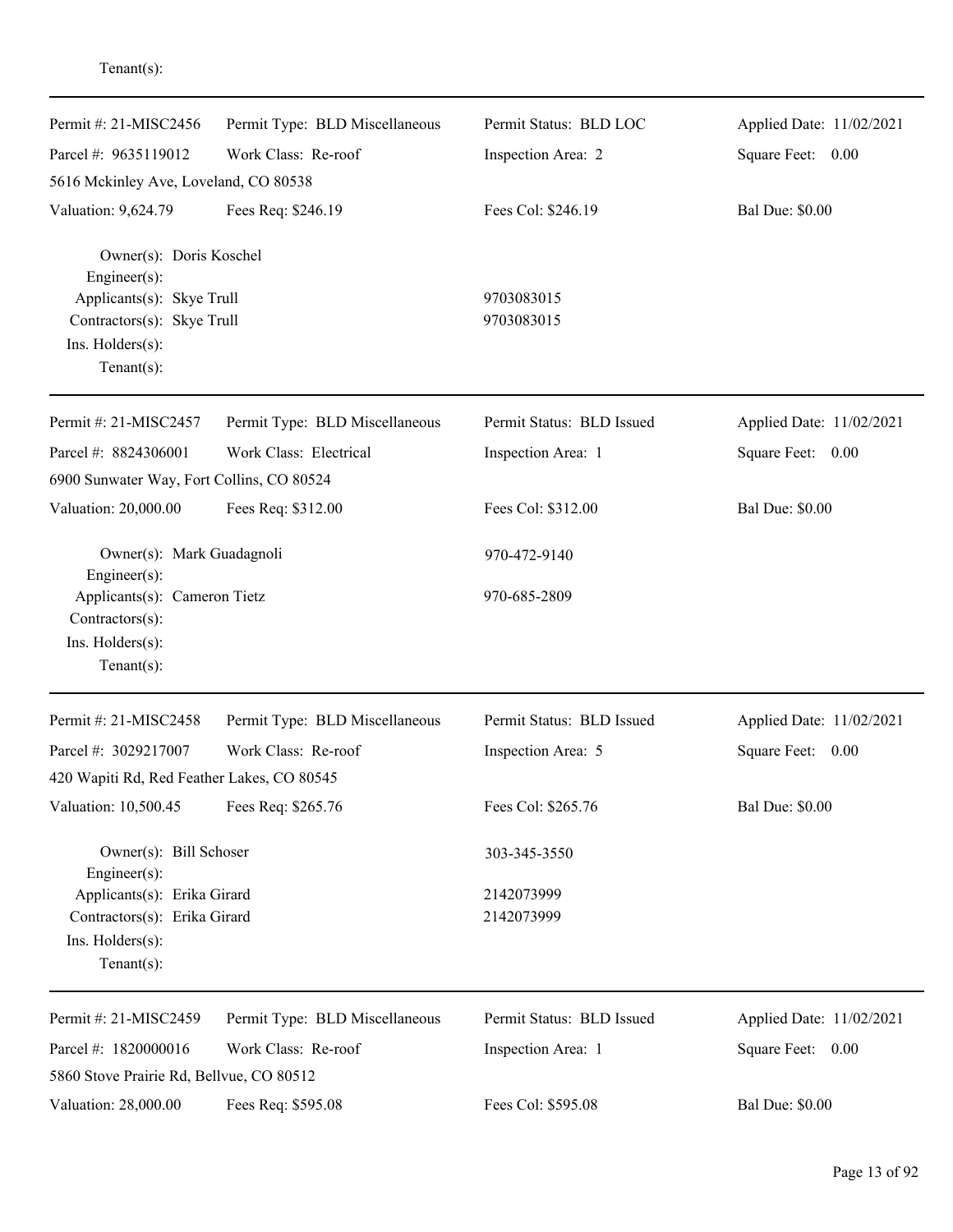Owner(s): Alan Gobo (970) 221-0918 Engineer(s): Applicants(s): Bridgette Gruenstein 9706900958 Contractors(s): Jeffrey Wolf 970-493-7472 Ins. Holders(s): Tenant(s):

| Permit #: 21-MISC2460                                                                                                              | Permit Type: BLD Miscellaneous | Permit Status: BLD LOC    | Applied Date: 11/03/2021 |
|------------------------------------------------------------------------------------------------------------------------------------|--------------------------------|---------------------------|--------------------------|
| Parcel #: 1428314038                                                                                                               | Work Class: Electrical         | Inspection Area: 4        | Square Feet: 0.00        |
| 80 Lookout Dr, Lyons, CO 80540                                                                                                     |                                |                           |                          |
| Valuation: 9,500.00                                                                                                                | Fees Req: \$206.40             | Fees Col: \$206.40        | <b>Bal Due: \$0.00</b>   |
| Owner(s): Evan Gaertner<br>$Engineer(s)$ :                                                                                         |                                | 8045439182                |                          |
| Applicants(s): Leroy Forsgren<br>Contractors(s):<br>Ins. Holders(s):<br>Tenant $(s)$ :                                             |                                | 3035983719                |                          |
| Permit #: 21-MISC2461                                                                                                              | Permit Type: BLD Miscellaneous | Permit Status: BLD Issued | Applied Date: 11/03/2021 |
| Parcel #: 9624221001                                                                                                               | Work Class: Electrical         | Inspection Area: 2        | Square Feet: 0.00        |
| 7602 S Highway 287, Fort Collins, CO 80525                                                                                         |                                |                           |                          |
| Valuation: 78,159.00                                                                                                               | Fees Req: \$870.33             | Fees Col: \$870.33        | <b>Bal Due: \$0.00</b>   |
| Owner(s): Joshua Skov<br>$Engineering(s)$ :<br>Applicants(s): Joshua Skov<br>Contractors(s):<br>Ins. Holders(s):<br>Tenant $(s)$ : | Mini Mart Inc                  | 5082701476                |                          |
| Permit #: 21-MISC2462                                                                                                              | Permit Type: BLD Miscellaneous | Permit Status: BLD LOC    | Applied Date: 11/03/2021 |
| Parcel #: 9636200044                                                                                                               | Work Class: Electrical         | Inspection Area: 2        | Square Feet: 0.00        |
| 420 E 57th St #298, Loveland, CO 80538                                                                                             |                                |                           |                          |
| Valuation: 850.00                                                                                                                  | Fees Req: \$120.00             | Fees Col: \$120.00        | <b>Bal Due: \$0.00</b>   |
| Owner(s): Clayton Homes<br>$Engineering(s)$ :                                                                                      |                                | 9708883371                |                          |
| Applicants(s): CJ Myatt<br>Contractors(s):<br>Ins. Holders(s):<br>Tenant $(s)$ :                                                   |                                | 970-227-5336              |                          |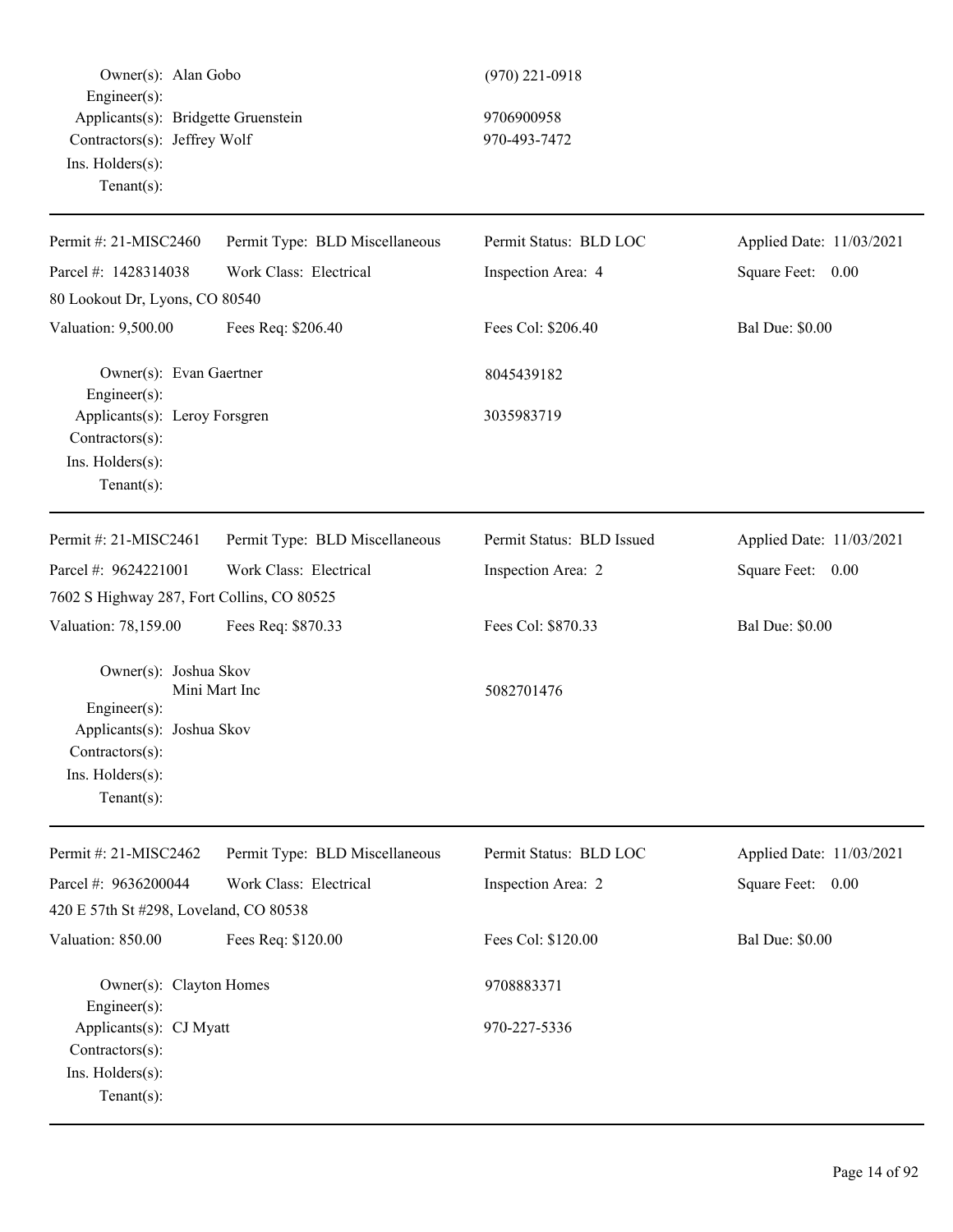| Permit #: 21-MISC2463                                                                                   | Permit Type: BLD Miscellaneous                                                  | Permit Status: BLD Issued | Applied Date: 11/03/2021 |
|---------------------------------------------------------------------------------------------------------|---------------------------------------------------------------------------------|---------------------------|--------------------------|
| Parcel #: 1723000045                                                                                    | Work Class: Electrical                                                          | Inspection Area: 2        | Square Feet: 0.00        |
| 700 Windy Ridge Rd, Bellvue, CO 80512                                                                   |                                                                                 |                           |                          |
| Valuation: 100.00                                                                                       | Fees Req: \$60.00                                                               | Fees Col: \$60.00         | <b>Bal Due: \$0.00</b>   |
| Owner(s): Thomas Miles<br>Engineer(s):                                                                  |                                                                                 | 9706825095                |                          |
| Applicants(s): Thomas Miles<br>Contractors(s):<br>Ins. Holders(s):<br>Tenant $(s)$ :                    |                                                                                 | 9706825095                |                          |
| Permit #: 21-MISC2464                                                                                   | Permit Type: BLD Miscellaneous                                                  | Permit Status: BLD LOC    | Applied Date: 11/03/2021 |
| Parcel #: 8810310704                                                                                    | Work Class: Re-roof                                                             | Inspection Area: 1        | Square Feet: 0.00        |
| 5749 Legacy Ln, Fort Collins, CO 80524                                                                  |                                                                                 |                           |                          |
| Valuation: 13,300.45                                                                                    | Fees Req: \$325.14                                                              | Fees Col: \$325.14        | <b>Bal Due: \$0.00</b>   |
| Owner(s): Arthur Bee<br>Engineer(s):                                                                    |                                                                                 | 9702272943                |                          |
| Applicants(s): Daniel Paull                                                                             |                                                                                 | 3038810200                |                          |
| Contractors(s): Daniel Paull                                                                            |                                                                                 | 3038810200                |                          |
| Ins. Holders(s):<br>Tenant $(s)$ :                                                                      |                                                                                 |                           |                          |
| Permit #: 21-MISC2465                                                                                   | Permit Type: BLD Miscellaneous                                                  | Permit Status: BLD LOC    | Applied Date: 11/03/2021 |
| Parcel #: 3036000050                                                                                    | Work Class: Gas Piping                                                          | Inspection Area: 5        | Square Feet: 0.00        |
|                                                                                                         | 199 Alpine Elk Ranch Ln, Red Feather Lakes, CO 80545                            |                           |                          |
| Valuation: 3,450.00 Fees Req: \$134.66                                                                  |                                                                                 | Fees Col: \$134.66        | <b>Bal Due: \$0.00</b>   |
|                                                                                                         | Owner(s): Shirley Hawkins Revocable Trust                                       | 9708292941                |                          |
| Engineer(s):<br>Applicants(s): Sally Brelsford<br>Contractors(s):<br>Ins. Holders(s):<br>Tenant $(s)$ : |                                                                                 | 3073656886                |                          |
| Permit #: 21-MISC2466                                                                                   | Permit Type: BLD Miscellaneous                                                  | Permit Status: BLD Issued | Applied Date: 11/03/2021 |
| Parcel #: 1626212002                                                                                    | Work Class: Gas Fireplace or Stove/Lo <sub>1</sub> Inspection Area: 4<br>Insert |                           | Square Feet: 0.00        |
| 357 Chipmunk Pl, Drake, CO 80515                                                                        |                                                                                 |                           |                          |
| Valuation: 3,821.46                                                                                     | Fees Req: \$83.02                                                               | Fees Col: \$83.02         | <b>Bal Due: \$0.00</b>   |
| Owner(s): Richard Spitler<br>$Engineer(s)$ :                                                            |                                                                                 | 970-397-9111              |                          |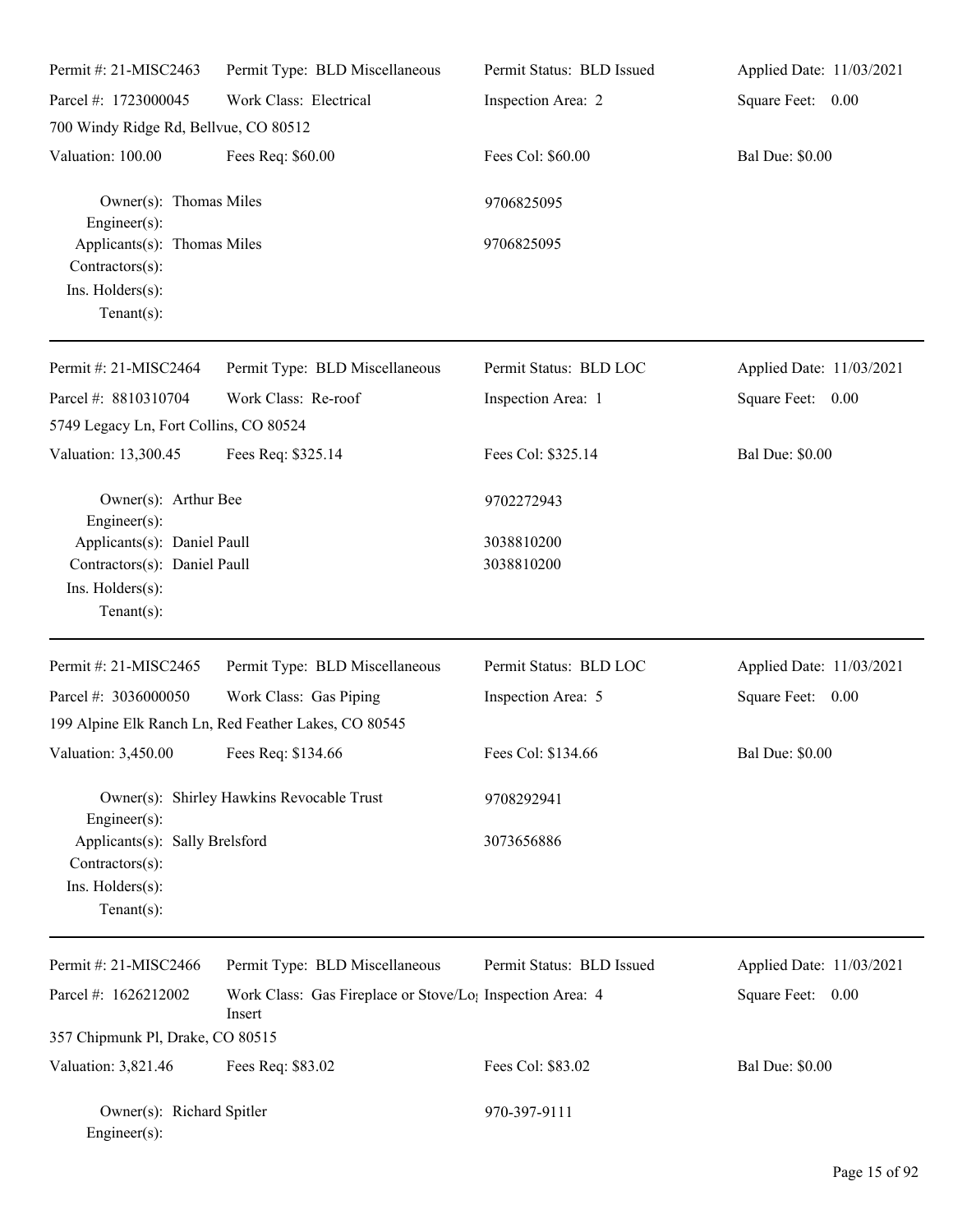Applicants(s): Randy Bosanko 9703963230 Contractors(s): Randy Bosanko 9703963230 Ins. Holders(s): Tenant(s):

| Permit #: 21-MISC2467                               | Permit Type: BLD Miscellaneous                                                  | Permit Status: BLD Issued | Applied Date: 11/03/2021 |
|-----------------------------------------------------|---------------------------------------------------------------------------------|---------------------------|--------------------------|
| Parcel #: 0615000019                                | Work Class: Boiler                                                              | Inspection Area: 2        | Square Feet: 0.00        |
| 9766 Buckhorn Rd, Loveland, CO 80538                |                                                                                 |                           |                          |
| Valuation: 8,062.19                                 | Fees Req: \$186.75                                                              | Fees Col: \$186.75        | <b>Bal Due: \$0.00</b>   |
| Owner(s): Linda Dzwigalski-Long<br>Engineer $(s)$ : |                                                                                 |                           |                          |
| Applicants(s): Glenn Frank                          |                                                                                 | 970-484-4552              |                          |
| Contractors(s): Glenn Frank                         |                                                                                 | 970-484-4552              |                          |
| Ins. Holders(s):                                    |                                                                                 |                           |                          |
| Tenant $(s)$ :                                      |                                                                                 |                           |                          |
| Permit #: 21-MISC2468                               | Permit Type: BLD Miscellaneous                                                  | Permit Status: BLD Issued | Applied Date: 11/03/2021 |
| Parcel #: 0615000019                                | Work Class: Plumbing                                                            | Inspection Area: 2        | Square Feet: 0.00        |
| 9766 Buckhorn Rd, Loveland, CO 80538                |                                                                                 |                           |                          |
| Valuation: 8,062.19                                 | Fees Req: \$186.75                                                              | Fees Col: \$186.75        | <b>Bal Due: \$0.00</b>   |
| Owner(s): Linda Dzwigalski-Long<br>Engineer $(s)$ : |                                                                                 |                           |                          |
| Applicants(s): Glenn Frank                          |                                                                                 | 970-484-4552              |                          |
| Contractors(s): Glenn Frank                         |                                                                                 | 970-484-4552              |                          |
| Ins. Holders(s):                                    |                                                                                 |                           |                          |
| $Tenant(s)$ :                                       |                                                                                 |                           |                          |
| Permit #: 21-MISC2469                               | Permit Type: BLD Miscellaneous                                                  | Permit Status: BLD LOC    | Applied Date: 11/03/2021 |
| Parcel #: 8802406016                                | Work Class: Re-roof                                                             | Inspection Area: 1        | Square Feet: 0.00        |
| 5756 Dakota Ct, Wellington, CO 80549                |                                                                                 |                           |                          |
| Valuation: 22,950.00                                | Fees Req: \$508.33                                                              | Fees Col: \$508.33        | <b>Bal Due: \$0.00</b>   |
| Owner(s): Cory Butler<br>$Engineering(s)$ :         |                                                                                 | 3073991380                |                          |
| Applicants(s): Charles Gardner                      |                                                                                 | 3033326224                |                          |
| Contractors(s): Charles Gardner                     |                                                                                 | 3033326224                |                          |
| Ins. Holders(s):                                    |                                                                                 |                           |                          |
| Tenant $(s)$ :                                      |                                                                                 |                           |                          |
| Permit #: 21-MISC2470                               | Permit Type: BLD Miscellaneous                                                  | Permit Status: BLD Issued | Applied Date: 11/03/2021 |
| Parcel #: 8705409001                                | Work Class: Gas Fireplace or Stove/Lo <sub>1</sub> Inspection Area: 1<br>Insert |                           | Square Feet: 0.00        |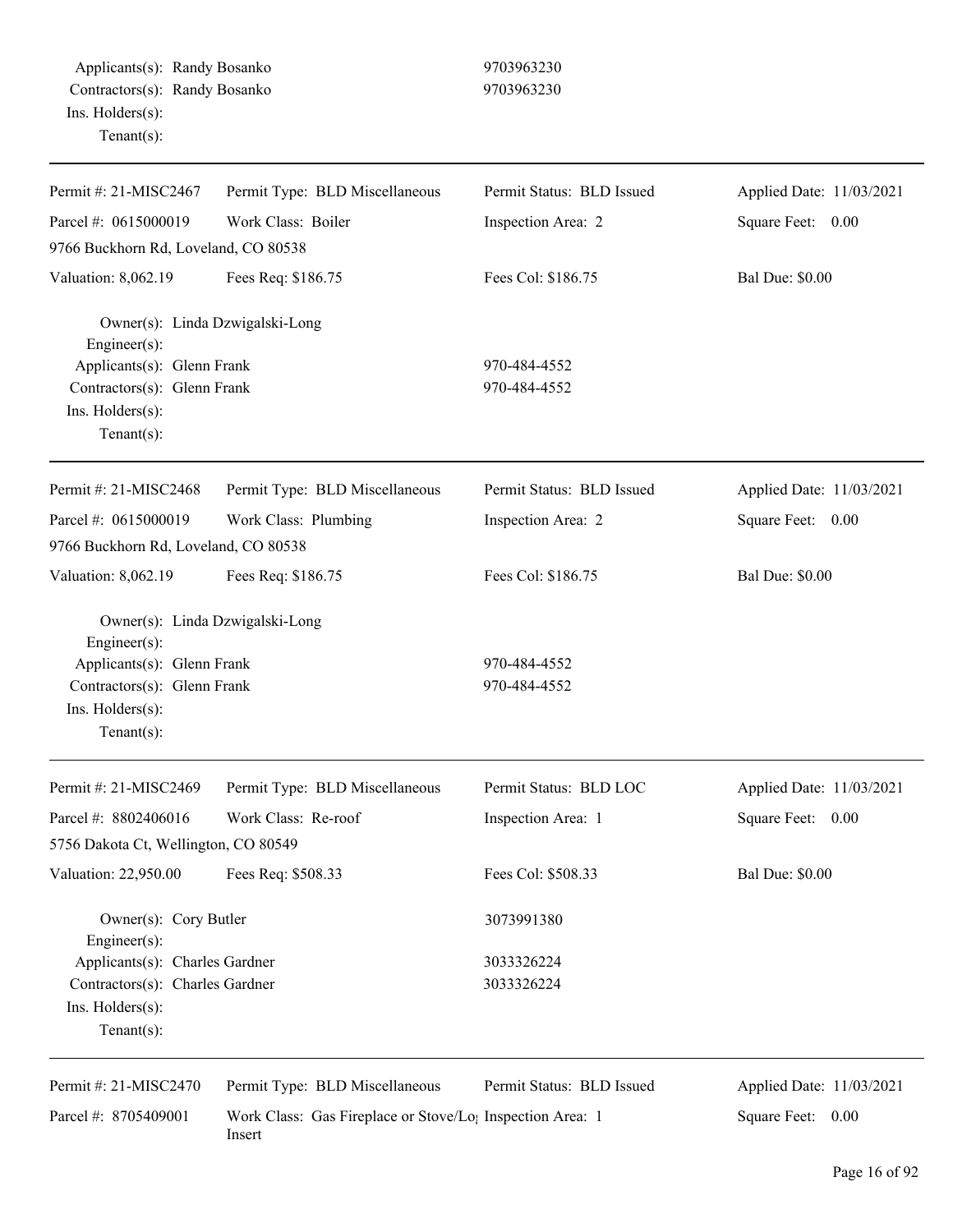| Valuation: 4,747.57                                           | Fees Req: \$103.77             | Fees Col: \$103.77        | <b>Bal Due: \$0.00</b>   |
|---------------------------------------------------------------|--------------------------------|---------------------------|--------------------------|
| Owner(s): Lisa Keen<br>Engineer $(s)$ :                       |                                | 9705152961                |                          |
| Applicants(s): Randy Bosanko<br>Contractors(s): Randy Bosanko |                                | 9703963230                |                          |
|                                                               |                                | 9703963230                |                          |
| Ins. Holders(s):                                              |                                |                           |                          |
| Tenant $(s)$ :                                                |                                |                           |                          |
|                                                               |                                |                           |                          |
| Permit #: 21-MISC2471                                         | Permit Type: BLD Miscellaneous | Permit Status: BLD Issued | Applied Date: 11/03/2021 |
| Parcel #: 8521405031                                          | Work Class: Mechanical         | Inspection Area: 3        | Square Feet: 0.00        |
| 1001 King Dr, Loveland, CO 80537                              |                                |                           |                          |
| Valuation: 23,490.00                                          | Fees Req: \$497.94             | Fees Col: \$497.94        | <b>Bal Due: \$0.00</b>   |
| Owner(s): John Schmidt                                        |                                | 970-663-7581              |                          |
| $Engineering(s)$ :                                            |                                |                           |                          |
| Applicants(s): Mike Ducett                                    |                                | 970-484-4841              |                          |
| Contractors(s): Mike Ducett                                   |                                | 970-484-4841              |                          |
| Ins. Holders(s):                                              |                                |                           |                          |
| Tenant $(s)$ :                                                |                                |                           |                          |
| Permit #: 21-MISC2472                                         | Permit Type: BLD Miscellaneous | Permit Status: BLD Void   | Applied Date: 11/03/2021 |
| Parcel #: 9707000905                                          | Work Class: Plumbing           | Inspection Area:          | Square Feet: 0.00        |
| 4424 Laporte Ave Ave, Fort Collins, CO 80521                  |                                |                           |                          |
| Valuation: 1,124,880.00                                       | Fees Req:                      | Fees Col:                 | <b>Bal Due:</b>          |
| Owner(s): Elias Delacruz                                      |                                | 3034351836                |                          |
| $Engineering(s)$ :<br>Applicants(s): Elias Delacruz           |                                | 3034351836                |                          |
| Contractors(s):                                               |                                |                           |                          |
| Ins. Holders(s):                                              |                                |                           |                          |
| Tenant $(s)$ :                                                |                                |                           |                          |
|                                                               |                                |                           |                          |
| Permit #: 21-MISC2473                                         | Permit Type: BLD Miscellaneous | Permit Status: BLD Issued | Applied Date: 11/03/2021 |
| Parcel #: 9733413005                                          | Work Class: Mechanical         | Inspection Area: 2        | Square Feet: 0.00        |
| 4212 Trowbridge Dr, Fort Collins, CO 80526                    |                                |                           |                          |
| Valuation: 14,341.00                                          | Fees Req: \$311.23             | Fees Col: \$311.23        | <b>Bal Due: \$0.00</b>   |
| Owner(s): Bradley Morgan                                      |                                | 9704947632                |                          |
| Engineer(s):<br>Applicants(s): Mike Ducett                    |                                | 970-484-4841              |                          |
|                                                               |                                |                           |                          |

Contractors(s): Mike Ducett 970-484-4841

Ins. Holders(s):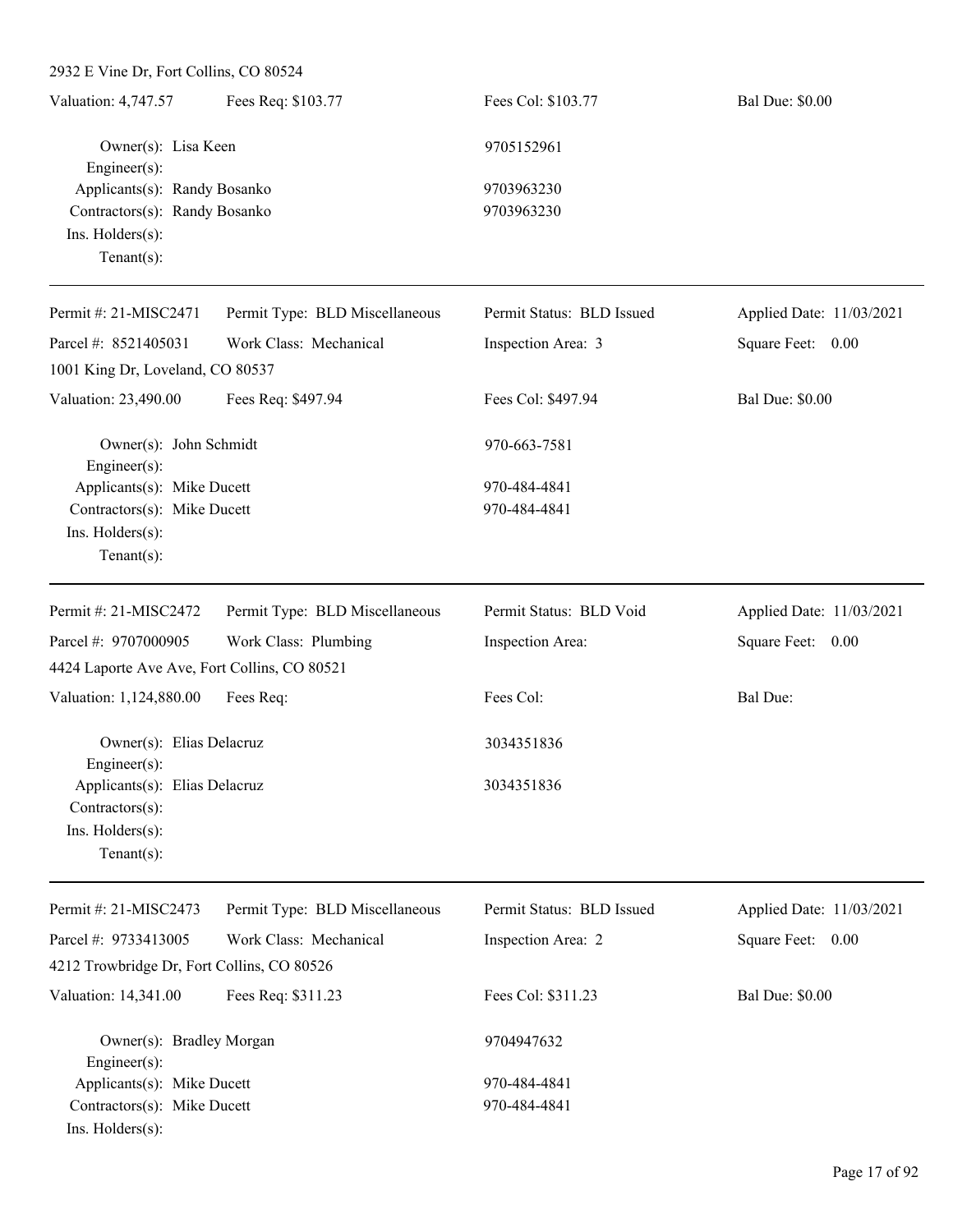| Permit #: 21-MISC2474                                                                             | Permit Type: BLD Miscellaneous                      | Permit Status: BLD Issued | Applied Date: 11/03/2021 |
|---------------------------------------------------------------------------------------------------|-----------------------------------------------------|---------------------------|--------------------------|
| Parcel #: 3019307017                                                                              | Work Class: Re-roof                                 | Inspection Area: 5        | Square Feet: 0.00        |
|                                                                                                   | 2326 N County Road 73c, Red Feather Lakes, CO 80545 |                           |                          |
| Valuation: 14,500.30                                                                              | Fees Req: \$346.01                                  | Fees Col: \$346.01        | <b>Bal Due: \$0.00</b>   |
| Owner(s): Howard Lipke<br>Engineer(s):                                                            |                                                     | 9702198509                |                          |
| Applicants(s): Erika Girard<br>Contractors(s): Erika Girard<br>Ins. Holders(s):<br>Tenant $(s)$ : |                                                     | 2142073999<br>2142073999  |                          |
| Permit #: 21-MISC2475                                                                             | Permit Type: BLD Miscellaneous                      | Permit Status: BLD Issued | Applied Date: 11/03/2021 |
| Parcel #: 9531107005<br>5706 Jordan Dr, Loveland, CO 80537                                        | Work Class: Mechanical                              | Inspection Area: 3        | Square Feet: 0.00        |
| Valuation: 13,744.00                                                                              | Fees Req: \$290.48                                  | Fees Col: \$290.48        | <b>Bal Due: \$0.00</b>   |
| Owner(s): Channing Philbrick<br>Engineer(s):                                                      |                                                     | $(847) 565 - 3344$        |                          |
| Applicants(s): Tim Swan                                                                           |                                                     | 970-215-5870              |                          |
| Contractors(s): Tim Swan                                                                          |                                                     | 970-215-5870              |                          |
| Ins. Holders(s):<br>Tenant $(s)$ :                                                                |                                                     |                           |                          |
| Permit #: 21-MISC2476                                                                             | Permit Type: BLD Miscellaneous                      | Permit Status: BLD LOC    | Applied Date: 11/03/2021 |
| Parcel #: 8935305002                                                                              | Work Class: Re-roof                                 | Inspection Area: 1        | Square Feet: 0.00        |
| 7881 Iris Hill Ln, Wellington, CO 80549                                                           |                                                     |                           |                          |
| Valuation: 35,000.00                                                                              | Fees Req: \$703.41                                  | Fees Col: \$703.41        | <b>Bal Due: \$0.00</b>   |
| Owner(s): Jesse Ziolkowski<br>Engineer(s):                                                        |                                                     | 9704207084                |                          |
| Applicants(s): James Simpson                                                                      |                                                     | 970-207-0000              |                          |
| Contractors(s): James Simpson                                                                     |                                                     | 970-207-0000              |                          |
| Ins. Holders(s):<br>Tenant $(s)$ :                                                                |                                                     |                           |                          |
| Permit #: 21-MISC2477                                                                             | Permit Type: BLD Miscellaneous                      | Permit Status: BLD LOC    | Applied Date: 11/03/2021 |
| Parcel #: 9536305019                                                                              | Work Class: Re-roof                                 | Inspection Area: 3        | Square Feet: 0.00        |
| 3750 Bellaire Ave, Loveland, CO 80537                                                             |                                                     |                           |                          |
| Valuation: 7,800.00                                                                               | Fees Req: \$206.76                                  | Fees Col: \$206.76        | <b>Bal Due: \$0.00</b>   |

## Tenant(s):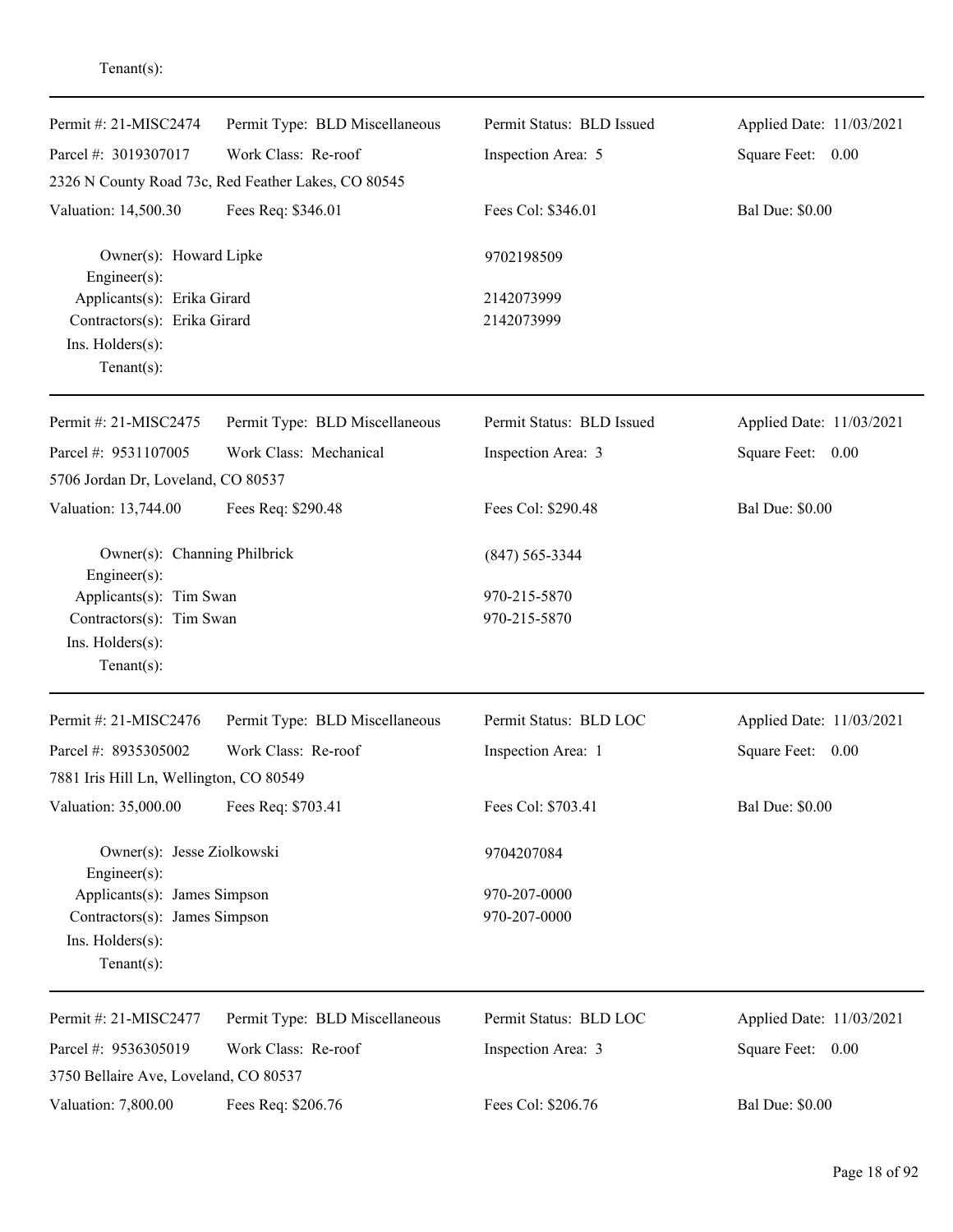Owner(s): Cameron Scott (970) 666-0321 Engineer(s): Applicants(s): Sarah Hobbs 9706660321 Contractors(s): Jeramiah Larsen 9706660321 Ins. Holders(s): Tenant(s):

| Permit #: 21-MISC2478                          | Permit Type: BLD Miscellaneous | Permit Status: BLD Issued      | Applied Date: 11/03/2021 |
|------------------------------------------------|--------------------------------|--------------------------------|--------------------------|
| Parcel #: 9909000002                           | Work Class: Re-roof            |                                |                          |
|                                                |                                | Inspection Area: 1             | Square Feet: 0.00        |
| 3000 W County Road 70, Fort Collins, CO 80524  |                                |                                |                          |
| Valuation: 28,000.00                           | Fees Req: \$595.08             | Fees Col: \$595.08             | <b>Bal Due: \$0.00</b>   |
| Owner(s): Susan Weaver<br>Engineer(s):         | Weaver Ranch Inc               | $(970)$ 568-3898<br>9702212160 |                          |
| Applicants(s): Chayne Krumwiede                |                                | 9706321440                     |                          |
| Contractors(s): Chayne Krumwiede               |                                | 9706321440                     |                          |
| Ins. Holders(s):                               |                                |                                |                          |
| $Tenant(s)$ :                                  |                                |                                |                          |
| Permit #: 21-MISC2479                          | Permit Type: BLD Miscellaneous | Permit Status: BLD LOC         | Applied Date: 11/03/2021 |
| Parcel #: 3028429001                           | Work Class: Electrical         | Inspection Area: 5             | Square Feet: 0.00        |
| 114 Snake Lake Dr, Red Feather Lakes, CO 80545 |                                |                                |                          |
| Valuation: 2,000.00                            | Fees Req: \$120.00             | Fees Col: \$120.00             | <b>Bal Due: \$0.00</b>   |
| Owner(s): Paul Larghe                          |                                | $(832)$ 470-2198               |                          |
| Engineer(s):<br>Applicants(s): John Tune       |                                | 9702193892                     |                          |
| Contractors(s):                                |                                |                                |                          |
| Ins. Holders(s):                               |                                |                                |                          |
| $Tenant(s)$ :                                  |                                |                                |                          |
| Permit #: 21-MISC2480                          | Permit Type: BLD Miscellaneous | Permit Status: BLD LOC         | Applied Date: 11/03/2021 |
| Parcel #: 8032300001                           | Work Class: Electrical         | Inspection Area: 1             | Square Feet: 0.00        |
| 13800 N County Road 11, Wellington, CO 80549   |                                |                                |                          |
| Valuation: 500.00                              | Fees Req: \$120.00             | Fees Col: \$120.00             | <b>Bal Due: \$0.00</b>   |
|                                                |                                |                                |                          |
| Owner(s): Dustin Wild                          |                                |                                |                          |
| Engineer(s):<br>Applicants(s): Cameron Tietz   |                                | 970-685-2809                   |                          |
| Contractors(s):                                |                                |                                |                          |
| Ins. Holders(s):                               |                                |                                |                          |
| Tenant $(s)$ :                                 |                                |                                |                          |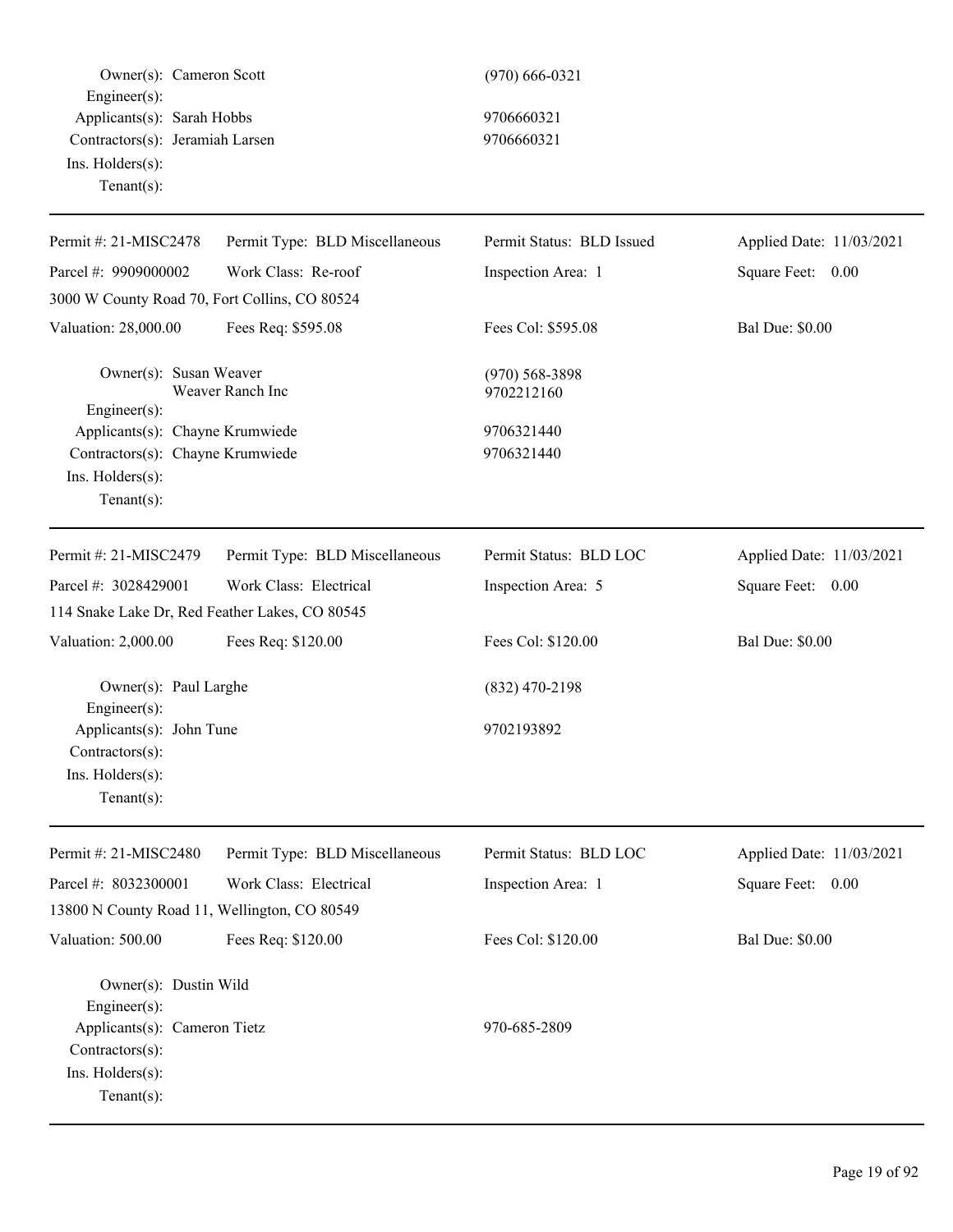| Permit #: 21-MISC2481                                                                                                             | Permit Type: BLD Miscellaneous | Permit Status: BLD LOC       | Applied Date: 11/04/2021 |
|-----------------------------------------------------------------------------------------------------------------------------------|--------------------------------|------------------------------|--------------------------|
| Parcel #: 0527000044                                                                                                              | Work Class: Electrical         | Inspection Area: 3           | Square Feet: 0.00        |
| 2229 S County Road 31, Loveland, CO 80537                                                                                         |                                |                              |                          |
| Valuation: 1,500.00                                                                                                               | Fees Req: \$60.00              | Fees Col: \$60.00            | <b>Bal Due: \$0.00</b>   |
| Owner(s): Ian Brooks<br>Engineer $(s)$ :<br>Applicants(s): Terry Loiacano<br>Contractors(s):<br>Ins. Holders(s):<br>$Tenant(s)$ : |                                | 9705739169                   |                          |
| Permit#: 21-MISC2482                                                                                                              | Permit Type: BLD Miscellaneous | Permit Status: BLD LOC       | Applied Date: 11/04/2021 |
| Parcel #: 9430406006<br>4120 Arleigh Ct, Berthoud, CO 80513                                                                       | Work Class: Re-roof            | Inspection Area: 3           | Square Feet: 0.00        |
| Valuation: 8,587.63                                                                                                               | Fees Req: \$225.99             | Fees Col: \$225.99           | <b>Bal Due: \$0.00</b>   |
| Owner(s): Dale Fischbeck<br>Engineer(s):                                                                                          |                                | 303-651-2851<br>970-667-6777 |                          |
| Applicants(s): Wes Hill<br>Contractors(s): Wes Hill<br>Ins. Holders(s):<br>Tenant $(s)$ :                                         |                                | 970-667-6777                 |                          |
| Permit #: 21-MISC2483                                                                                                             | Permit Type: BLD Miscellaneous | Permit Status: BLD Withdrawn | Applied Date: 11/04/2021 |
| Parcel #: 9707000905<br>4424 Laporte Ave Ave, Fort Collins, CO 80521                                                              | Work Class: Demolition         | Inspection Area:             | Square Feet: 0.00        |
| Valuation: 45,492.00 Fees Req: \$51.64                                                                                            |                                | Fees Col: \$0.00             | Bal Due: \$51.64         |
| Owner(s): Elias Delacruz<br>Engineer $(s)$ :                                                                                      |                                | 3034351836                   |                          |
| Applicants(s): Elias Delacruz<br>$Contractors(s)$ :<br>Ins. Holders(s):<br>Tenant $(s)$ :                                         |                                | 3034351836                   |                          |
| Permit #: 21-MISC2484                                                                                                             | Permit Type: BLD Miscellaneous | Permit Status: BLD Withdrawn | Applied Date: 11/04/2021 |
| Parcel #: 9707000905                                                                                                              | Work Class: Electrical         | Inspection Area:             | Square Feet: 0.00        |
| 4424 Laporte Ave Ave, Fort Collins, CO 80521                                                                                      |                                |                              |                          |
| Valuation: 35,247.00                                                                                                              | Fees Req: \$458.37             | Fees Col: \$0.00             | Bal Due: \$458.37        |
| Owner(s): Elias Delacruz<br>Engineer(s):                                                                                          |                                | 3034351836                   |                          |
| Applicants(s): Elias Delacruz                                                                                                     |                                | 3034351836                   |                          |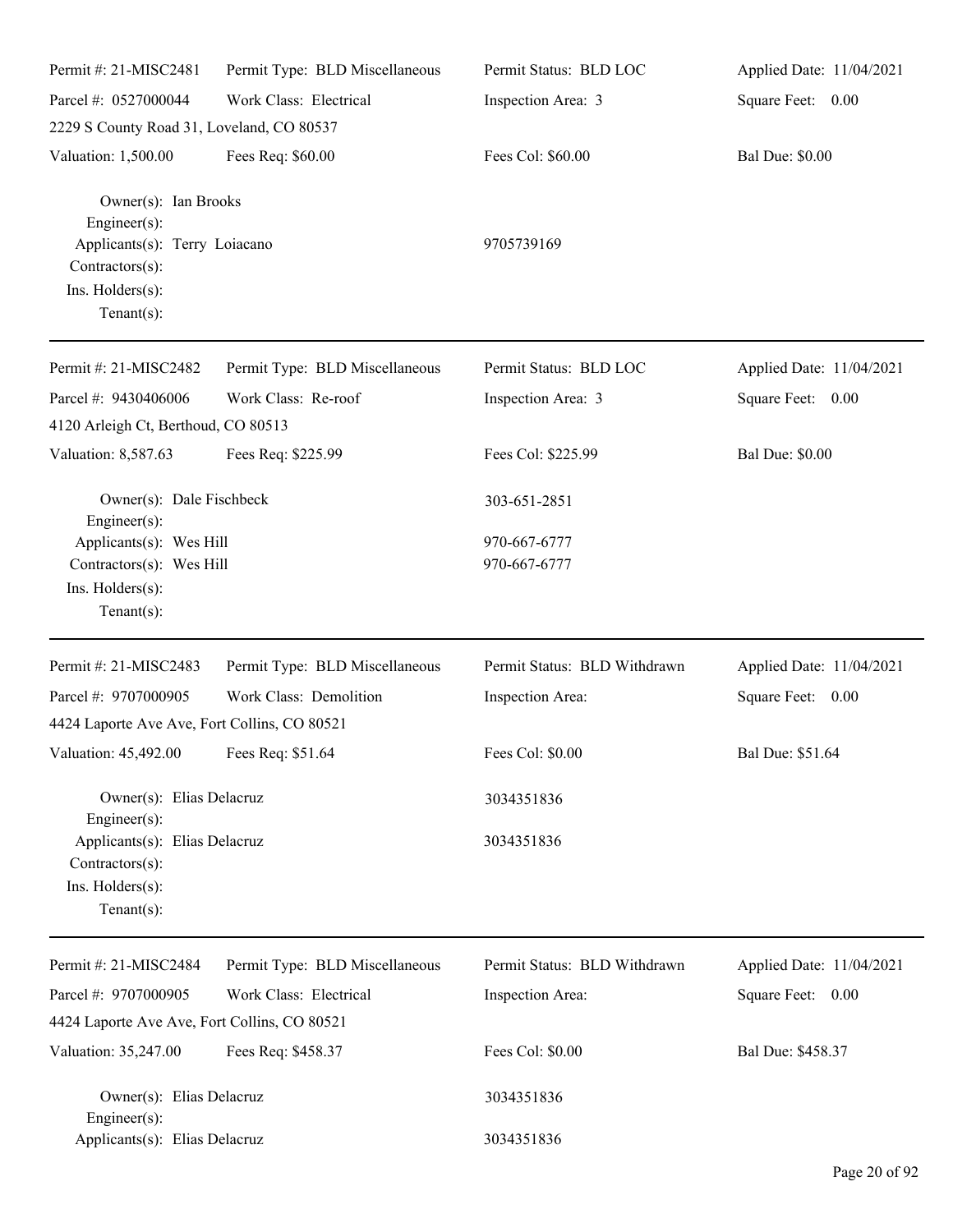Contractors(s): Ins. Holders(s): Tenant(s):

| Permit #: 21-MISC2485                                                                                       | Permit Type: BLD Miscellaneous                                                  | Permit Status: BLD Issued  | Applied Date: 11/04/2021 |
|-------------------------------------------------------------------------------------------------------------|---------------------------------------------------------------------------------|----------------------------|--------------------------|
| Parcel #: 9731307010                                                                                        | Work Class: Gas Fireplace or Stove/Lo; Inspection Area: 2<br>Insert             |                            | Square Feet: 0.00        |
| 4816 Parkview Dr, Fort Collins, CO 80526                                                                    |                                                                                 |                            |                          |
| Valuation: 10,500.00                                                                                        | Fees Req: \$288.24                                                              | Fees Col: \$288.24         | <b>Bal Due: \$0.00</b>   |
| Owner(s): Doug Post<br>Engineer $(s)$ :                                                                     |                                                                                 | 9709883887                 |                          |
| Applicants(s): Catherina Reynolds<br>Contractors(s): Jeffrey Reynolds<br>Ins. Holders(s):<br>Tenant $(s)$ : |                                                                                 | 9702137962<br>970-213-7962 |                          |
| Permit #: 21-MISC2486                                                                                       | Permit Type: BLD Miscellaneous                                                  | Permit Status: BLD LOC     | Applied Date: 11/04/2021 |
| Parcel #: 8620000016                                                                                        | Work Class: Mechanical                                                          | Inspection Area: 2         | Square Feet: 0.00        |
| 8400 S County Road 11, Fort Collins, CO 80525                                                               |                                                                                 |                            |                          |
| Valuation: 11,500.00                                                                                        | Fees Req: \$248.99                                                              | Fees Col: \$248.99         | <b>Bal Due: \$0.00</b>   |
| Owner(s): Charles Cammenga<br>Engineer $(s)$ :                                                              |                                                                                 | 9705816603                 |                          |
| Applicants(s): Big T Heating Inc                                                                            |                                                                                 | 970-667-5741               |                          |
| Contractors(s): Harlan Leingang                                                                             |                                                                                 | 970-667-5741               |                          |
| Ins. $H$ olders $(s)$ :                                                                                     |                                                                                 |                            |                          |
| Tenant $(s)$ :                                                                                              |                                                                                 |                            |                          |
| Permit #: 21-MISC2487                                                                                       | Permit Type: BLD Miscellaneous                                                  | Permit Status: BLD Issued  | Applied Date: 11/04/2021 |
| Parcel #: 9704123015                                                                                        | Work Class: Gas Fireplace or Stove/Lo <sub>1</sub> Inspection Area: 1<br>Insert |                            | Square Feet: 0.00        |
| 2443 Stonecrest Dr, Fort Collins, CO 80521                                                                  |                                                                                 |                            |                          |
| Valuation: 5,500.00                                                                                         | Fees Req: \$184.51                                                              | Fees Col: \$184.51         | <b>Bal Due: \$0.00</b>   |
| Owner(s): Steve Deckrow<br>Engineer $(s)$ :                                                                 |                                                                                 | $(303)$ 525-4586           |                          |
| Applicants(s): Hawkstone of Wyoming Inc<br>Contractors(s):<br>Ins. Holders(s):<br>Tenant $(s)$ :            |                                                                                 | 3074211844                 |                          |
| Permit #: 21-MISC2488                                                                                       | Permit Type: BLD Miscellaneous                                                  | Permit Status: BLD Issued  | Applied Date: 11/04/2021 |
| Parcel #: 9812105005                                                                                        | Work Class: Gas Fireplace or Stove/Lo <sub>1</sub> Inspection Area: 1<br>Insert |                            | Square Feet: 0.00        |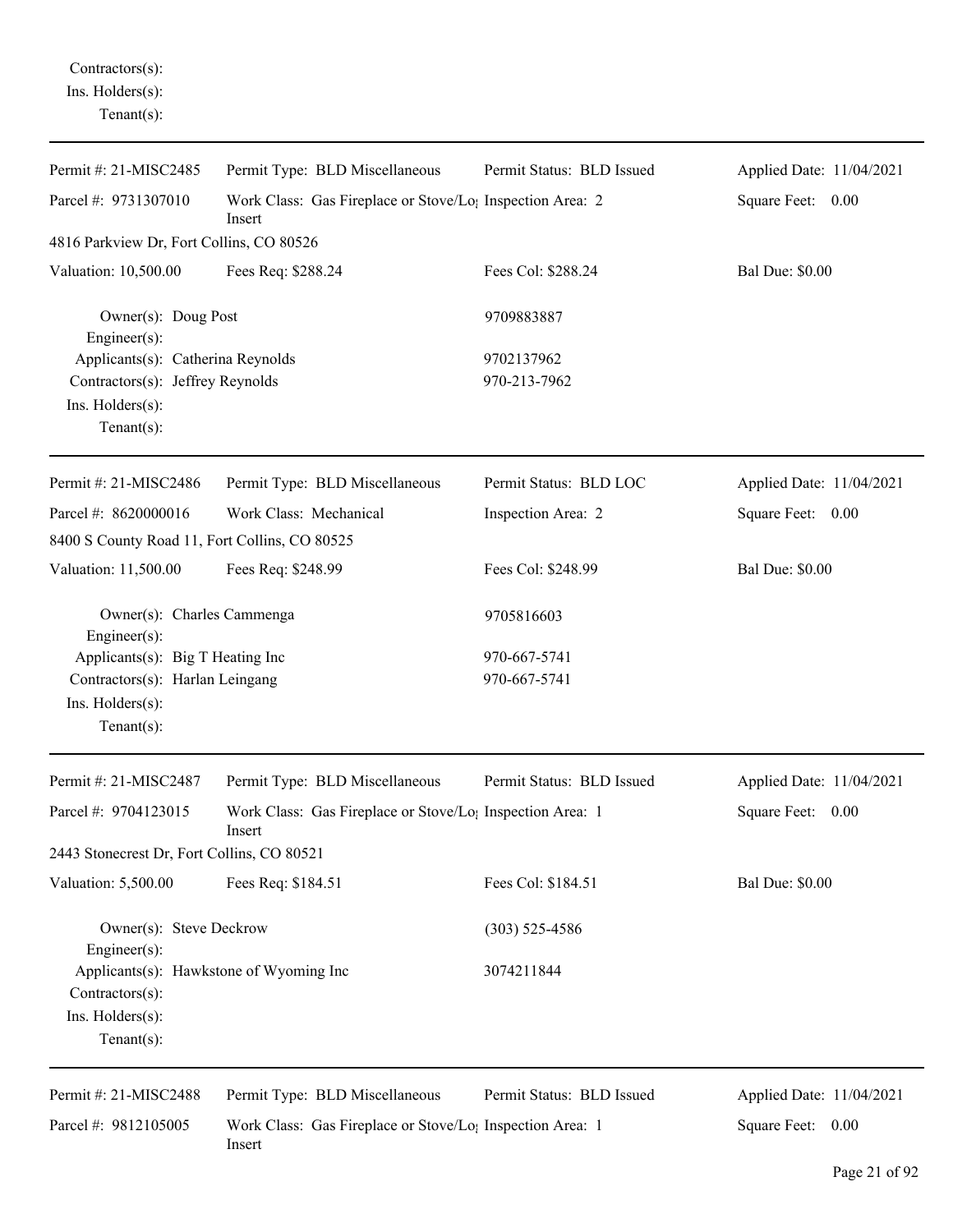241 W County Road 70, Fort Collins, CO 80524

Engineer(s):

Contractors(s):

| Valuation: 6,300.00                                                   | Fees Req: \$145.26             | Fees Col: \$145.26         | <b>Bal Due: \$0.00</b>   |
|-----------------------------------------------------------------------|--------------------------------|----------------------------|--------------------------|
| Owner(s): James Haas                                                  |                                | 9702181828                 |                          |
| $Engineering(s)$ :                                                    |                                |                            |                          |
| Applicants(s): Catherina Reynolds<br>Contractors(s): Jeffrey Reynolds |                                | 9702137962<br>970-213-7962 |                          |
|                                                                       |                                |                            |                          |
| $Ins.$ Holders $(s)$ :                                                |                                |                            |                          |
| Tenant $(s)$ :                                                        |                                |                            |                          |
| Permit #: $21-MISC2489$                                               | Permit Type: BLD Miscellaneous | Permit Status: BLD Issued  | Applied Date: 11/04/2021 |
| Parcel #: $9914000946$                                                | Work Class: Electrical         | Inspection Area: 1         | Square Feet: 0.00        |

Valuation: 4,000.00 Fees Req: \$158.40 Fees Col: \$158.40 Bal Due: \$0.00

Owner(s): Matt Kendall (970) 227-0456

Applicants(s): William Yarkosky 3038836404

Ins. Holders(s): Tenant(s): Permit #: 21-MISC2490 Parcel #: 2623406023 Permit Type: BLD Miscellaneous Work Class: Electrical Permit Status: BLD Void Inspection Area: Applied Date: 11/04/2021 Square Feet: 0.00 71 Black Creek Dr, Glen Haven, CO 80532 Valuation: 1,650.00 Fees Req: \$120.00 Fees Col: \$120.00 Bal Due: \$0.00 Owner(s): Kevin Wegman 9705770194 Engineer(s): Applicants(s): Erika Budai-Wegman 9704817218<br>Jerry Ballinghoff 9704024093 Jerry Ballinghoff Contractors(s): Ins. Holders(s): Tenant(s):

| Permit #: 21-MISC2491                  | Permit Type: BLD Miscellaneous | Permit Status: BLD Issued | Applied Date: 11/04/2021 |
|----------------------------------------|--------------------------------|---------------------------|--------------------------|
| Parcel #: $9704307007$                 | Work Class: Mechanical         | Inspection Area: 1        | Square Feet: 0.00        |
| 929 Mallard Dr, Fort Collins, CO 80521 |                                |                           |                          |
| Valuation: 3,420.00                    | Fees Req: \$83.02              | Fees Col: \$83.02         | <b>Bal Due: \$0.00</b>   |
| Owner(s): William Shuster              |                                | 9702145970                |                          |
| $Engineering(s)$ :                     |                                |                           |                          |
| Applicants(s): Dennis Shortridge       |                                | 970-493-3272              |                          |
| Contractors(s): Dennis Shortridge      |                                | 970-493-3272              |                          |
| $Ins.$ Holders $(s)$ :                 |                                |                           |                          |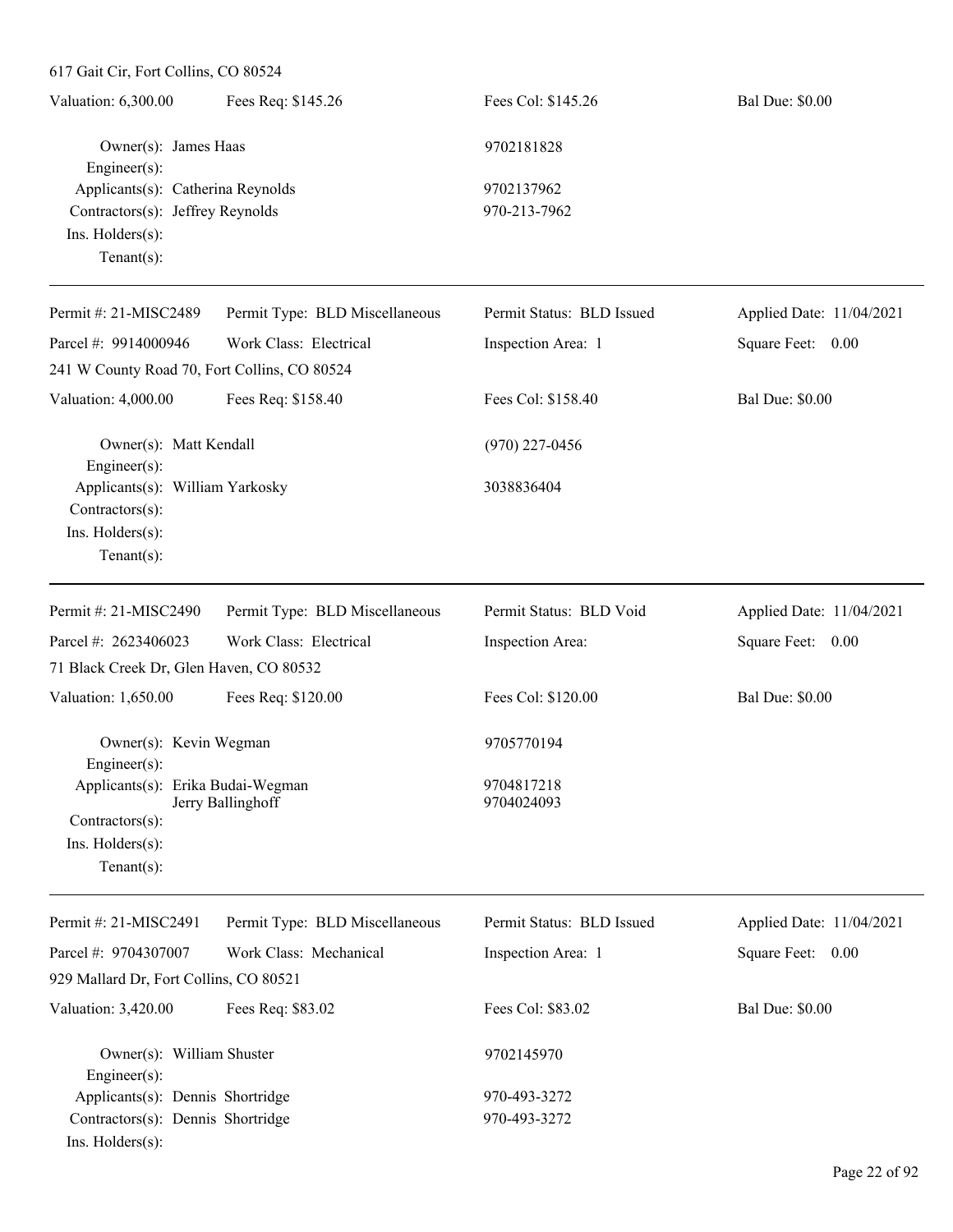| Permit #: 21-MISC2492                                               | Permit Type: BLD Miscellaneous                                      | Permit Status: BLD LOC      | Applied Date: 11/04/2021 |
|---------------------------------------------------------------------|---------------------------------------------------------------------|-----------------------------|--------------------------|
| Parcel #: 0634000945                                                | Work Class: Re-roof                                                 | Inspection Area: 2          | Square Feet: 0.00        |
| 100 Sunrise Ranch Rd, Loveland, CO 80538                            |                                                                     |                             |                          |
| Valuation: 3,000.00                                                 | Fees Req: \$95.24                                                   | Fees Col: \$95.24           | <b>Bal Due: \$0.00</b>   |
| Engineer(s):                                                        | Owner(s): Emissaries Of Divine Light                                | 970-679-4200                |                          |
| Contractors(s): Ricardo Ortiz<br>Ins. Holders(s):<br>Tenant $(s)$ : | Applicants(s): Lion Home Service dba Denali Roofing LLC             | 970-660-4417<br>9706170000  |                          |
| Permit #: 21-MISC2493                                               | Permit Type: BLD Miscellaneous                                      | Permit Status: BLD Issued   | Applied Date: 11/04/2021 |
| Parcel #: 9832400007                                                | Work Class: Re-roof                                                 | Inspection Area: 1          | Square Feet: 0.00        |
| 1779 N Overland Trl, Fort Collins, CO 80521                         |                                                                     |                             |                          |
| Valuation: 15,308.00                                                | Fees Req: \$365.32                                                  | Fees Col: \$365.32          | <b>Bal Due: \$0.00</b>   |
| Owner(s): Michael Miller<br>Engineer(s):                            |                                                                     | $(970)$ 227-9824            |                          |
| Applicants(s): Sarah Hobbs                                          |                                                                     | 9706660321                  |                          |
| Contractors(s): Jeramiah Larsen                                     |                                                                     | 9706660321                  |                          |
| Ins. Holders(s):<br>$Tenant(s)$ :                                   |                                                                     |                             |                          |
|                                                                     |                                                                     |                             |                          |
| Permit #: 21-MISC2494                                               | Permit Type: BLD Miscellaneous                                      | Permit Status: BLD LOC      | Applied Date: 11/05/2021 |
| Parcel #: 8712305005                                                | Work Class: Gas Fireplace or Stove/Lo; Inspection Area: 2<br>Insert |                             | Square Feet: 0.00        |
| 401 Ridgewood Ct, Fort Collins, CO 80524                            |                                                                     |                             |                          |
| Valuation: 5,253.88                                                 | Fees Req: \$184.51                                                  | Fees Col: \$184.51          | <b>Bal Due: \$0.00</b>   |
| Owner(s): Debra Colvin<br>Engineer(s):                              |                                                                     | $(970)$ 690-5065            |                          |
| Applicants(s): Andy Gavaldon                                        |                                                                     | 9704989679                  |                          |
| Contractors(s): Chris Tenan                                         | Western Fireplace Supply                                            | 97049896793<br>970-498-9679 |                          |
| Ins. Holders(s):                                                    |                                                                     |                             |                          |
| Tenant $(s)$ :                                                      |                                                                     |                             |                          |
| Permit #: 21-MISC2495                                               | Permit Type: BLD Miscellaneous                                      | Permit Status: BLD LOC      | Applied Date: 11/05/2021 |
| Parcel #: 8511000011                                                | Work Class: Re-roof                                                 | Inspection Area: 2          | Square Feet: 0.00        |
| 7463 E Highway 34, Loveland, CO 80537                               |                                                                     |                             |                          |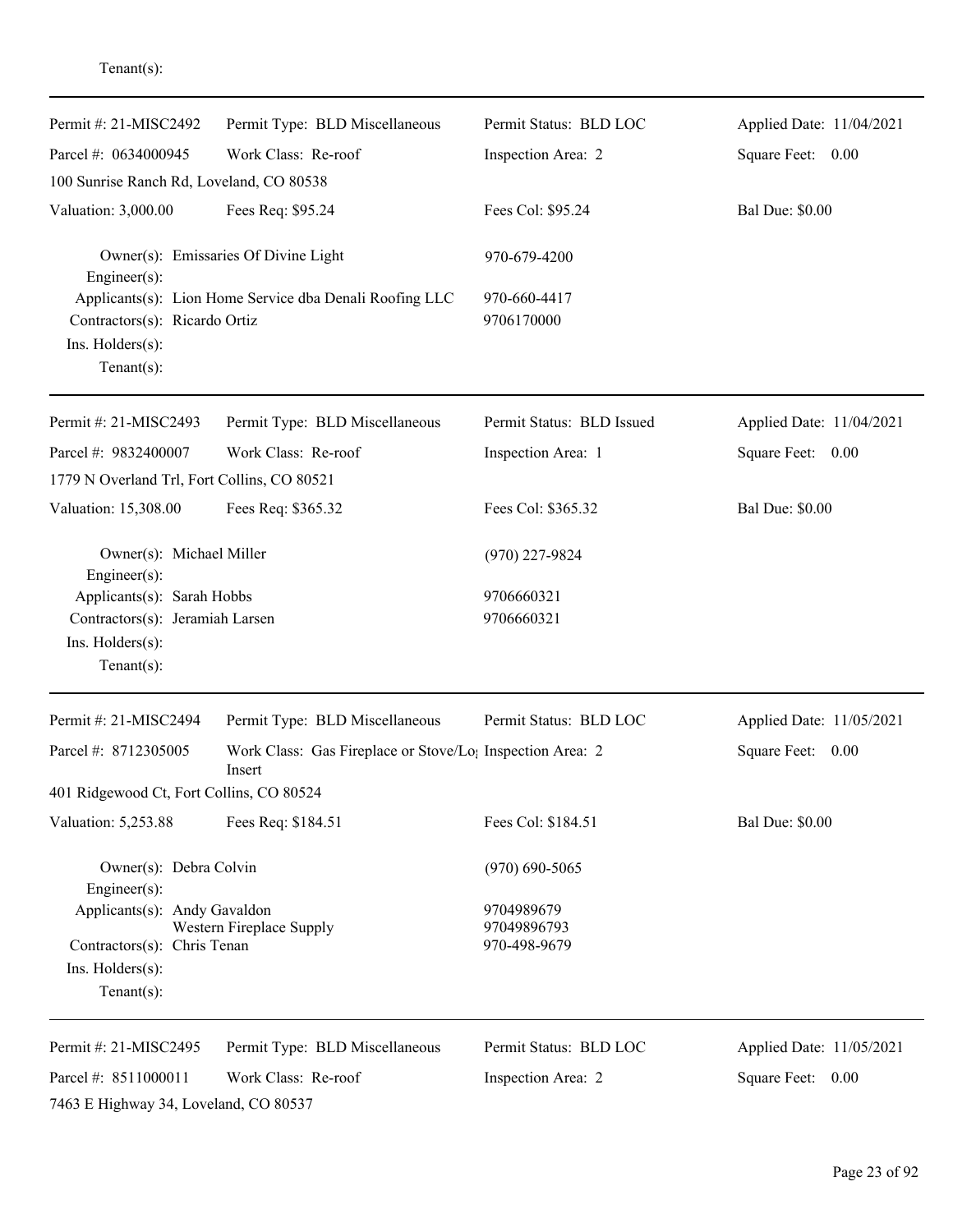| Valuation: 82,000.00                                                                            | Fees Req: \$1,302.23                           | Fees Col: \$1,302.23         | <b>Bal Due: \$0.00</b>   |
|-------------------------------------------------------------------------------------------------|------------------------------------------------|------------------------------|--------------------------|
| Owner(s): Ron Wall<br>Engineer(s):                                                              |                                                | $(970)$ 415-2590             |                          |
| Contractors(s): Ethan Quick<br>Ins. Holders(s):<br>$Tenant(s)$ :                                | Applicants(s): Homeguard Roofing & Restoration | 7207084126<br>7207084126     |                          |
| Permit #: 21-MISC2496                                                                           | Permit Type: BLD Miscellaneous                 | Permit Status: BLD Issued    | Applied Date: 11/05/2021 |
| Parcel #: 9536406002                                                                            | Work Class: Mechanical                         | Inspection Area: 3           | Square Feet: 0.00        |
| 3714 Surrey Ridge Dr, Loveland, CO 80537                                                        |                                                |                              |                          |
| Valuation: 2,225.74                                                                             | Fees Req: \$62.27                              | Fees Col: \$62.27            | <b>Bal Due: \$0.00</b>   |
| Owner(s): Thomas Balla<br>Engineer(s):                                                          |                                                |                              |                          |
| Applicants(s): Poudre Valley Air                                                                |                                                | 970-493-2050                 |                          |
| Contractors(s): Robert Weisser<br>Ins. Holders(s):<br>Tenant $(s)$ :                            |                                                | 970-493-2050                 |                          |
| Permit #: 21-MISC2497                                                                           | Permit Type: BLD Miscellaneous                 | Permit Status: BLD LOC       | Applied Date: 11/05/2021 |
| Parcel #: 9802000007                                                                            | Work Class: Electrical                         | Inspection Area: 1           | Square Feet: 0.00        |
| 980 W County Road 60, Fort Collins, CO 80524                                                    |                                                |                              |                          |
| Valuation: 2,000.00                                                                             | Fees Req: \$120.00                             | Fees Col: \$120.00           | <b>Bal Due: \$0.00</b>   |
| Owner(s): Dusk Sumpter<br>Engineer(s):                                                          |                                                | 402-659-5591                 |                          |
| Applicants(s): Lowell Porter<br>Contractors(s):                                                 | Lowell Porter                                  | 9703961507<br>9703961507     |                          |
| Ins. Holders(s):<br>Tenant $(s)$ :                                                              |                                                |                              |                          |
| Permit #: 21-MISC2498                                                                           | Permit Type: BLD Miscellaneous                 | Permit Status: BLD LOC       | Applied Date: 11/05/2021 |
| Parcel #: 9810205702                                                                            | Work Class: Re-roof                            | Inspection Area: 1           | Square Feet: 0.00        |
| 1803 Christiansen Rd, Fort Collins, CO 80524                                                    |                                                |                              |                          |
| Valuation: 2,400.00                                                                             | Fees Req: \$104.84                             | Fees Col: \$104.84           | <b>Bal Due: \$0.00</b>   |
| Owner(s): Wayne Christiansen<br>Engineer(s):                                                    |                                                | 9196361763                   |                          |
| Applicants(s): Justin Dant<br>Contractors(s): Justin Dant<br>Ins. Holders(s):<br>Tenant $(s)$ : |                                                | 970-690-2111<br>970-690-2111 |                          |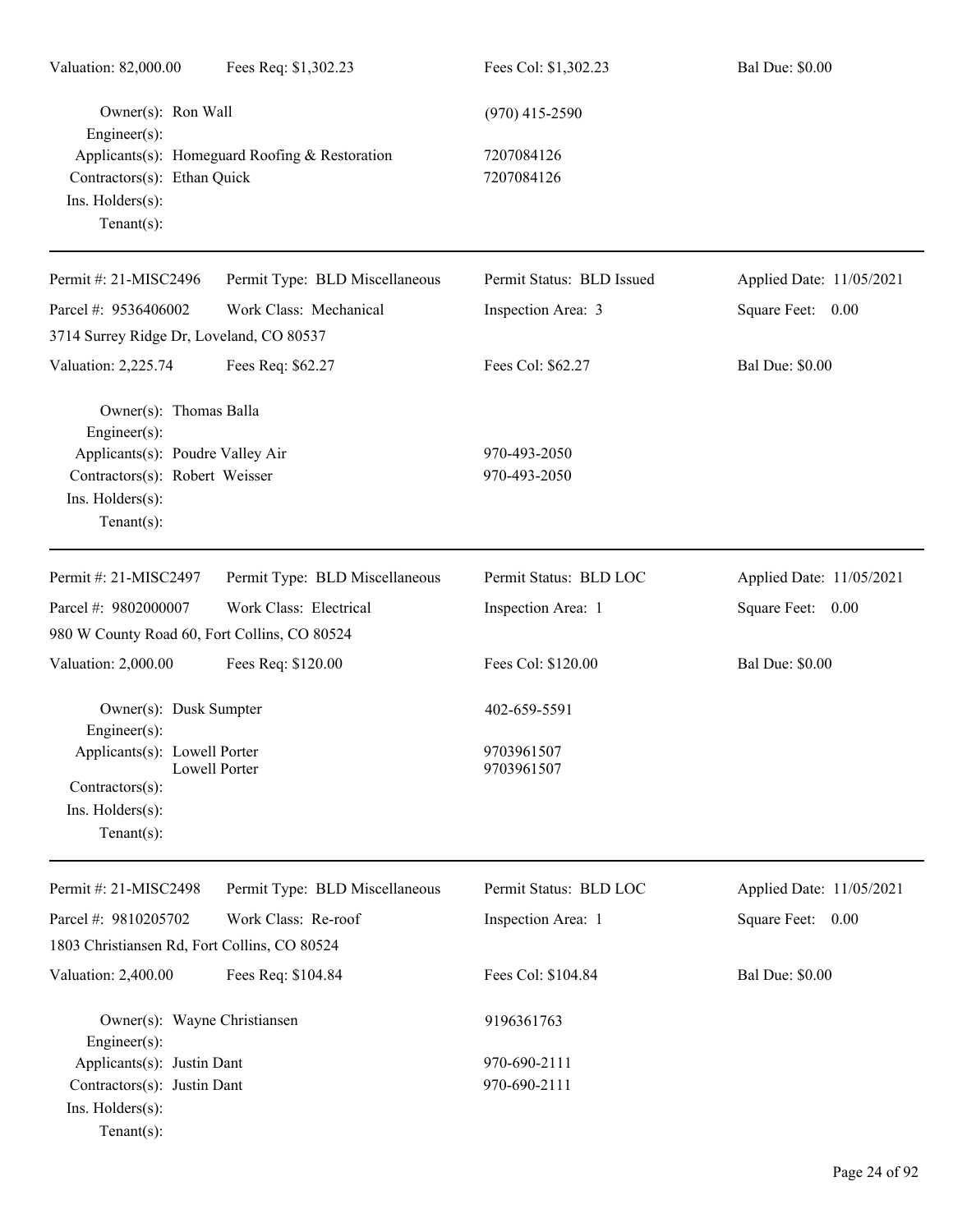| Permit #: 21-MISC2499                                                                                         | Permit Type: BLD Miscellaneous | Permit Status: BLD LOC       | Applied Date: 11/05/2021 |
|---------------------------------------------------------------------------------------------------------------|--------------------------------|------------------------------|--------------------------|
| Parcel #: 8715000005                                                                                          | Work Class: Mechanical         | Inspection Area: 2           | Square Feet: 0.00        |
| 901 Sunchase Dr, Fort Collins, CO 80524                                                                       |                                |                              |                          |
| Valuation: 7,618.15                                                                                           | Fees Req: \$166.00             | Fees Col: \$166.00           | <b>Bal Due: \$0.00</b>   |
| Owner(s): Marna Morales<br>Engineer(s):                                                                       |                                | 970-482-3130                 |                          |
| Applicants(s): Glenn Frank<br>Contractors(s): Glenn Frank<br>Ins. Holders(s):<br>$Tenant(s)$ :                |                                | 970-484-4552<br>970-484-4552 |                          |
| Permit #: 21-MISC2500                                                                                         | Permit Type: BLD Miscellaneous | Permit Status: BLD Void      | Applied Date: 11/05/2021 |
| Parcel #: 9709311006                                                                                          | Work Class: Mechanical         | Inspection Area: 2           | Square Feet: 0.00        |
| 2909 W Olive St, Fort Collins, CO 80521                                                                       |                                |                              |                          |
| Valuation: 3,730.85                                                                                           | Fees Req: \$83.02              | Fees Col: \$83.02            | <b>Bal Due: \$0.00</b>   |
| Owner(s): Thomas Crews<br>Engineer(s):                                                                        |                                | $(719)$ 332-4407             |                          |
| Applicants(s): Glenn Frank                                                                                    |                                | 970-484-4552                 |                          |
| Contractors(s): Glenn Frank<br>Ins. Holders(s):<br>$Tenant(s)$ :                                              |                                | 970-484-4552                 |                          |
| Permit #: 21-MISC2501                                                                                         | Permit Type: BLD Miscellaneous | Permit Status: BLD Issued    | Applied Date: 11/05/2021 |
| Parcel #: 9704129015                                                                                          | Work Class: Mechanical         | Inspection Area: 1           | Square Feet: 0.00        |
| 1306 Lawrence Dr, Fort Collins, CO 80521                                                                      |                                |                              |                          |
| Valuation: 2,019.00                                                                                           | Fees Req: \$62.27              | Fees Col: \$62.27            | <b>Bal Due: \$0.00</b>   |
| Owner(s): Julia Houx<br>Engineer(s):                                                                          |                                | 9702141473                   |                          |
| Applicants(s): Northern Colorado Air Inc<br>Contractors(s): Jeff Richard<br>Ins. Holders(s):<br>$Tenant(s)$ : |                                | 970-223-8873<br>970-223-8873 |                          |
| Permit #: 21-MISC2502                                                                                         | Permit Type: BLD Miscellaneous | Permit Status: BLD Issued    | Applied Date: 11/05/2021 |
| Parcel #: 8628000004                                                                                          | Work Class: Mechanical         | Inspection Area: 2           | Square Feet: 0.00        |
| 4009 E County Road 30, Loveland, CO 80538                                                                     |                                |                              |                          |
| Valuation: 1,632.00                                                                                           | Fees Req: \$53.93              | Fees Col: \$53.93            | <b>Bal Due: \$0.00</b>   |
| Owner(s): Dale Leach<br>Engineer(s):                                                                          |                                | 970-420-8207                 |                          |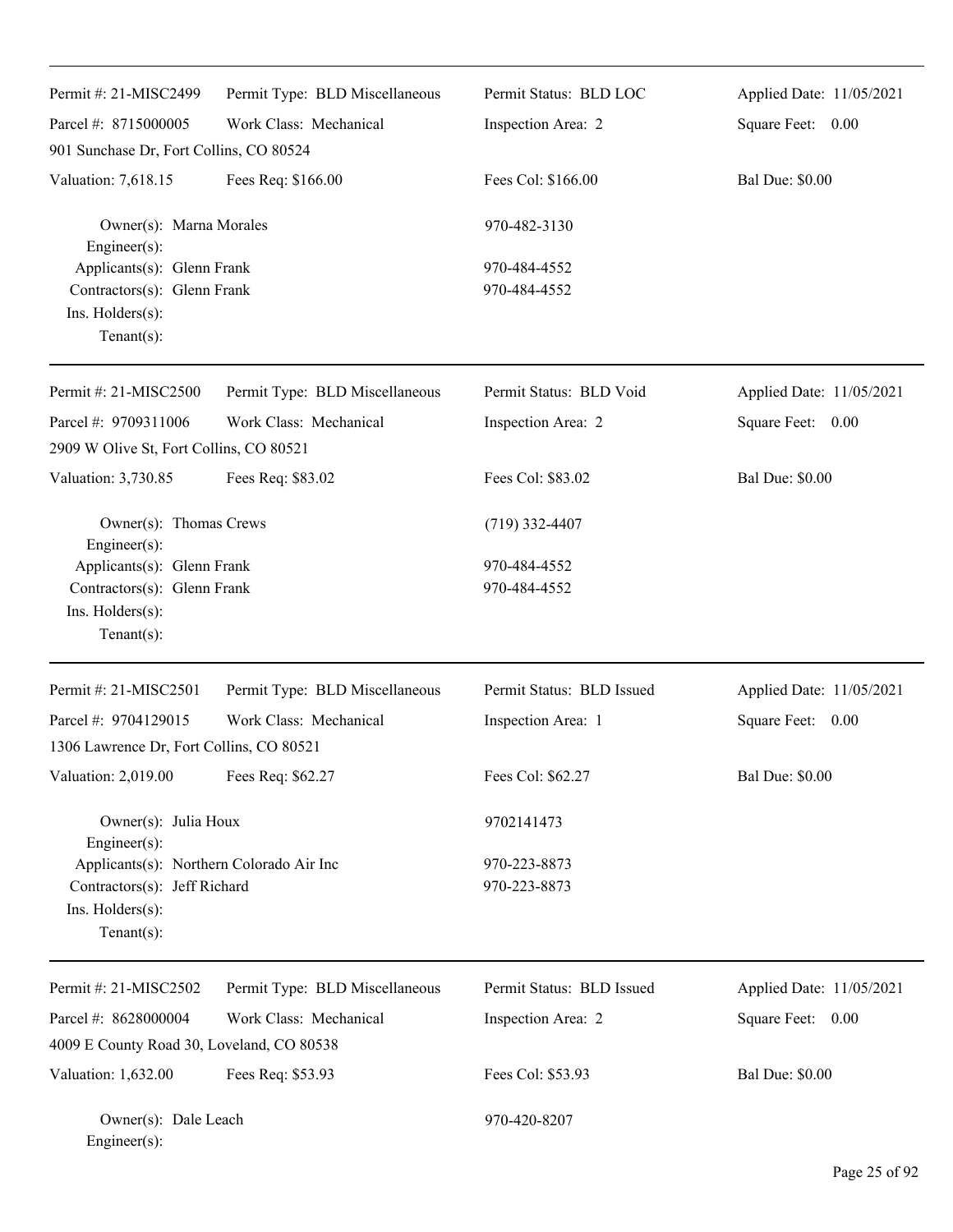| Permit #: 21-MISC2503                                                                                         | Permit Type: BLD Miscellaneous                                                  | Permit Status: BLD Issued    | Applied Date: 11/05/2021 |
|---------------------------------------------------------------------------------------------------------------|---------------------------------------------------------------------------------|------------------------------|--------------------------|
| Parcel #: 8711305019                                                                                          | Work Class: Mechanical                                                          | Inspection Area: 2           | Square Feet: 0.00        |
| 301 Orilla Del Lago, Fort Collins, CO 80524                                                                   |                                                                                 |                              |                          |
| Valuation: 1,045.00                                                                                           | Fees Req: \$113.93                                                              | Fees Col: \$113.93           | <b>Bal Due: \$0.00</b>   |
| Owner(s): Dinsmore Tuttle<br>Engineer(s):                                                                     |                                                                                 | 9703106906                   |                          |
| Applicants(s): Jeff Richard<br>Contractors(s): Jeff Richard<br>Ins. Holders(s):<br>Tenant $(s)$ :             |                                                                                 | 970-223-8873<br>970-223-8873 |                          |
| Permit #: 21-MISC2504                                                                                         | Permit Type: BLD Miscellaneous                                                  | Permit Status: BLD Issued    | Applied Date: 11/05/2021 |
| Parcel #: 9825206015                                                                                          | Work Class: Mechanical                                                          | Inspection Area: 1           | Square Feet: 0.00        |
| 3600 Woodridge Rd, Fort Collins, CO 80524                                                                     |                                                                                 |                              |                          |
| Valuation: 1,481.00                                                                                           | Fees Req: \$53.93                                                               | Fees Col: \$53.93            | <b>Bal Due: \$0.00</b>   |
| Owner(s): Virginia Vaughan<br>Engineer(s):                                                                    |                                                                                 | $(970)$ 482-8928             |                          |
| Applicants(s): Northern Colorado Air Inc<br>Contractors(s): Jeff Richard<br>Ins. Holders(s):<br>$Tenant(s)$ : |                                                                                 | 970-223-8873<br>970-223-8873 |                          |
| Permit #: 21-MISC2505                                                                                         | Permit Type: BLD Miscellaneous                                                  | Permit Status: BLD Issued    | Applied Date: 11/05/2021 |
| Parcel #: 9814405018                                                                                          | Work Class: Gas Fireplace or Stove/Lo <sub>1</sub> Inspection Area: 1<br>Insert |                              | Square Feet: 0.00        |
| 4737 Eagle Lake Dr, Fort Collins, CO 80524                                                                    |                                                                                 |                              |                          |
| Valuation: 8,000.00                                                                                           | Fees Req: \$226.00                                                              | Fees Col: \$226.00           | <b>Bal Due: \$0.00</b>   |
| Owner(s): Richard Nash<br>$Engineering(s)$ :                                                                  |                                                                                 | 970-215-6344                 |                          |
| Applicants(s): Richard Nash<br>Contractors(s):<br>Ins. Holders(s):<br>Tenant $(s)$ :                          |                                                                                 | 970-215-6344                 |                          |
| Permit #: 21-MISC2506                                                                                         | Permit Type: BLD Miscellaneous                                                  | Permit Status: BLD Issued    | Applied Date: 11/06/2021 |
| Parcel #: 9509305008                                                                                          | Work Class: Gas Piping                                                          | Inspection Area: 2           | Square Feet: 0.00        |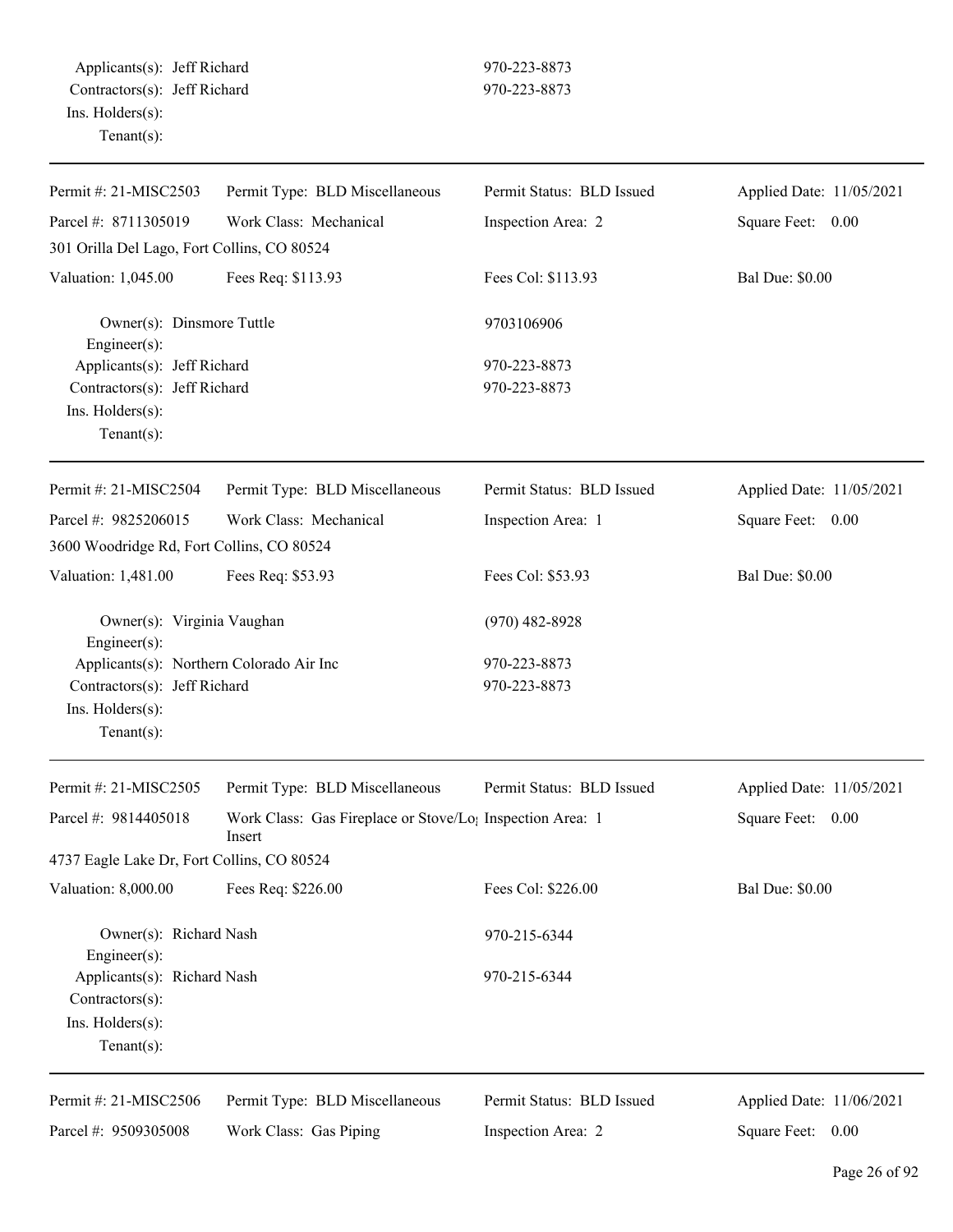1616 Morning Dr, Loveland, CO 80538 Valuation: 250.00 Fees Req: \$53.93 Fees Col: \$53.93 Bal Due: \$0.00 Owner(s): Jessica Godard 3033964068 Engineer(s): Applicants(s): Jessica Godard 3033964068 Contractors(s): Ins. Holders(s): Tenant(s): Permit #: 21-MISC2507 Parcel #: 8521405022 Permit Type: BLD Miscellaneous Work Class: Gas Piping Permit Status: BLD Issued Inspection Area: 3 Applied Date: 11/06/2021 Square Feet: 0.00 1021 Jay Ct, Loveland, CO 80537 Valuation: 1,500.00 Fees Req: \$113.93 Fees Col: \$113.93 Bal Due: \$0.00 Owner(s): Greg Bryant 9704817365 Engineer(s): Applicants(s): Douglas Medina 970-658-6759 Contractors(s): Ins. Holders(s): Tenant(s): Permit #: 21-MISC2508 Parcel #: 8623411038 Permit Type: BLD Miscellaneous Work Class: Gas Piping Permit Status: BLD LOC Inspection Area: 2 Applied Date: 11/06/2021 Square Feet: 0.00 8268 Park Hill Ct, Fort Collins, CO 80528 Valuation: 3,000.00 Fees Req: \$122.27 Fees Col: \$122.27 Bal Due: \$0.00 Owner(s): Robert Lentz 9703779853 Engineer(s): Applicants(s): Douglas Medina 970-658-6759 Contractors(s): Ins. Holders(s): Tenant(s): Permit #: 21-MISC2509 Parcel #: 9734206001 Permit Type: BLD Miscellaneous Work Class: Mechanical Permit Status: BLD Issued Inspection Area: 2 Applied Date: 11/08/2021 Square Feet: 0.00 3812 Lynda Ln, Fort Collins, CO 80526 Valuation: 5,903.00 Fees Req: \$124.51 Fees Col: \$124.51 Bal Due: \$0.00 Owner(s): Happy Holden 9704947632 Engineer(s): Applicants(s): Mike Ducett 970-484-4841 Contractors(s): Mike Ducett 970-484-4841

Ins. Holders(s):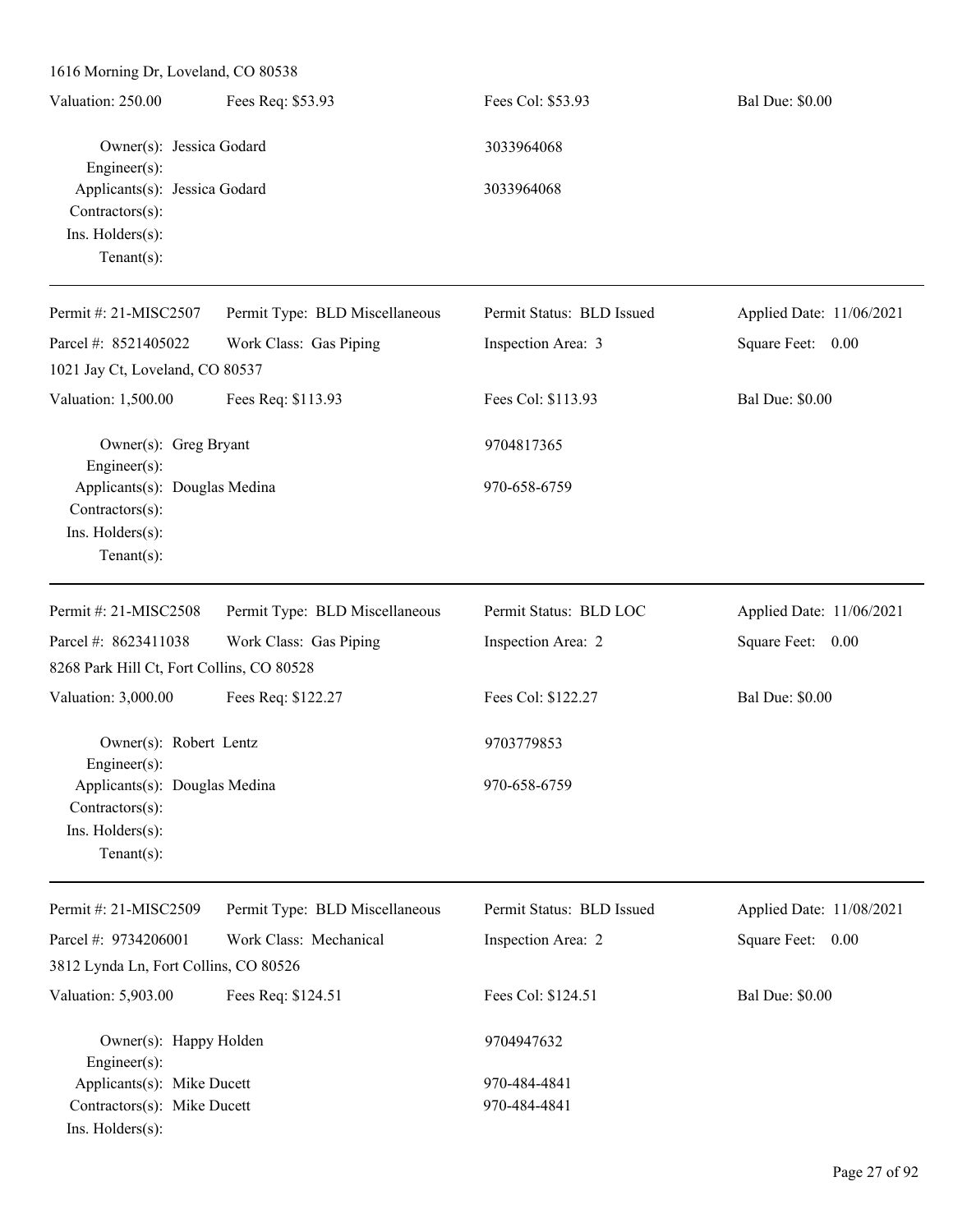| Permit #: 21-MISC2510<br>Parcel #: 8505409008                                                       | Permit Type: BLD Miscellaneous<br>Work Class: Mechanical | Permit Status: BLD LOC<br>Inspection Area: 2 | Applied Date: 11/08/2021<br>Square Feet: 0.00 |
|-----------------------------------------------------------------------------------------------------|----------------------------------------------------------|----------------------------------------------|-----------------------------------------------|
| 3104 Valley Oak Dr, Loveland, CO 80538                                                              |                                                          |                                              |                                               |
| Valuation: 6,326.00                                                                                 | Fees Req: \$145.26                                       | Fees Col: \$145.26                           | <b>Bal Due: \$0.00</b>                        |
| Owner(s): Bob Schieb<br>Engineer(s):                                                                |                                                          | 9704947632                                   |                                               |
| Applicants(s): Mike Ducett<br>Contractors(s): Mike Ducett<br>Ins. Holders(s):<br>$Tenant(s)$ :      |                                                          | 970-484-4841<br>970-484-4841                 |                                               |
|                                                                                                     |                                                          |                                              |                                               |
| Permit #: 21-MISC2511                                                                               | Permit Type: BLD Miscellaneous                           | Permit Status: BLD Issued                    | Applied Date: 11/08/2021                      |
| Parcel #: 8811405013                                                                                | Work Class: Gas Piping                                   | Inspection Area: 1                           | Square Feet: 0.00                             |
| 6074 Inspiration Dr, Fort Collins, CO 80524                                                         |                                                          |                                              |                                               |
| Valuation: 450.00                                                                                   | Fees Req: \$113.93                                       | Fees Col: \$113.93                           | <b>Bal Due: \$0.00</b>                        |
| Owner(s): Russell Dent                                                                              |                                                          | 9706690822                                   |                                               |
| Engineer(s):<br>Applicants(s): Russell Dent<br>Contractors(s):<br>Ins. Holders(s):<br>$Tenant(s)$ : |                                                          | 9706690822                                   |                                               |
| Permit #: 21-MISC2512                                                                               | Permit Type: BLD Miscellaneous                           | Permit Status: BLD Void                      | Applied Date: 11/08/2021                      |
| Parcel #: 2529110703                                                                                | Work Class: Re-roof                                      | Inspection Area: 4                           | Square Feet: 0.00                             |
| 2365 Big Thompson Ave, Estes Park, CO 80517                                                         |                                                          |                                              |                                               |
| Valuation: 4,000.00                                                                                 | Fees Req:                                                | Fees Col:                                    | <b>Bal Due:</b>                               |
| Owner(s): Todd Wright                                                                               |                                                          | 9705868141                                   |                                               |
| Engineer(s):<br>Applicants(s): Dana Buck<br>Contractors(s):<br>Ins. Holders(s):<br>$Tenant(s)$ :    |                                                          | 7194069949                                   |                                               |
|                                                                                                     |                                                          |                                              |                                               |
| Permit #: 21-MISC2513                                                                               | Permit Type: BLD Miscellaneous                           | Permit Status: BLD LOC                       | Applied Date: 11/08/2021                      |
| Parcel #: 9610400012                                                                                | Work Class: Re-roof                                      | Inspection Area: 2                           | Square Feet: 0.00                             |
| 6404 Hutchison Dr, Fort Collins, CO 80526                                                           |                                                          |                                              |                                               |
| Valuation: 11,100.00                                                                                | Fees Req: \$284.22                                       | Fees Col: \$284.22                           | <b>Bal Due: \$0.00</b>                        |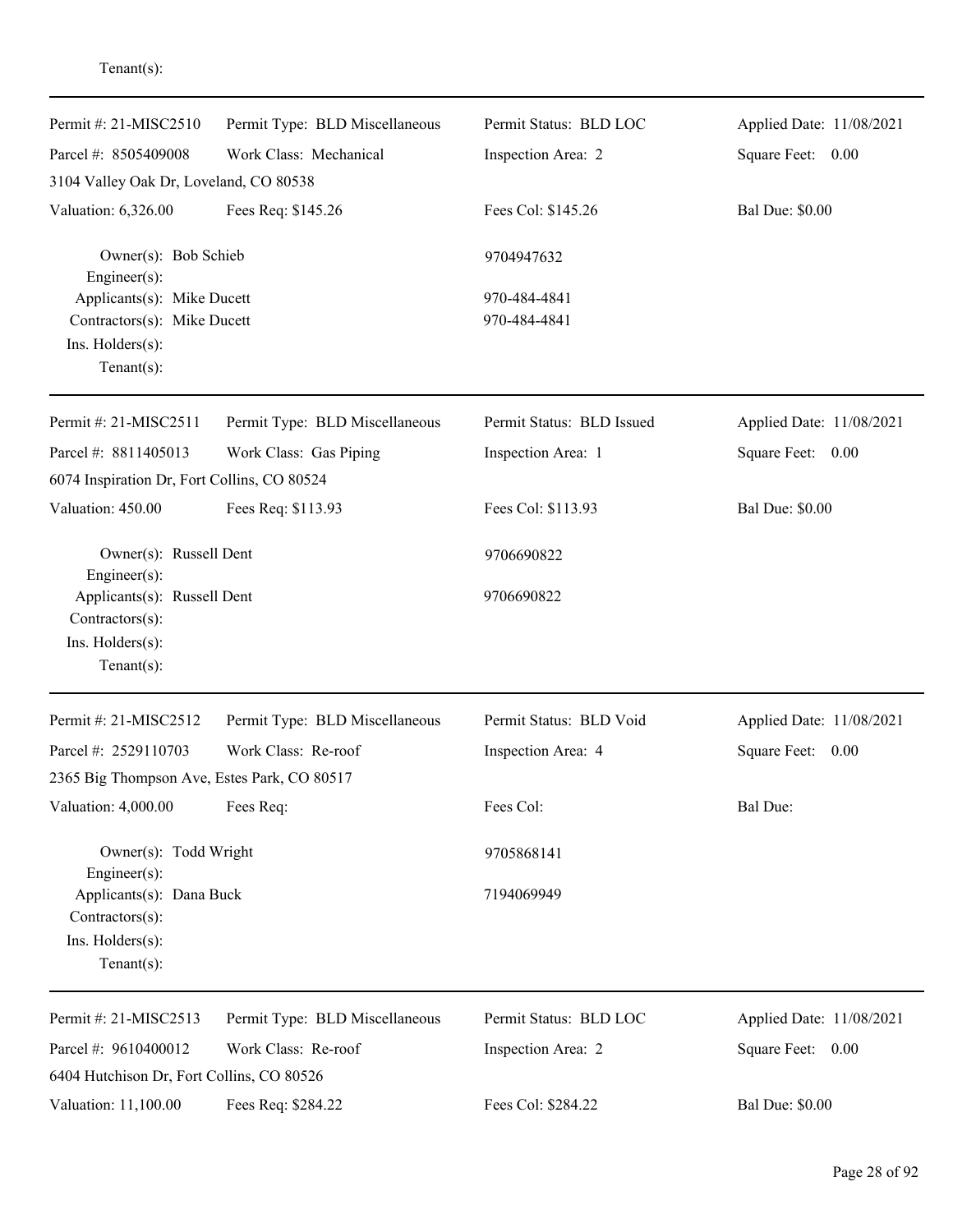| Owner(s): Michael Peregory<br>Engineer(s):                                                              |                                | 7022644320                |                          |
|---------------------------------------------------------------------------------------------------------|--------------------------------|---------------------------|--------------------------|
| Applicants(s): Andrew Brougham<br>Contractors(s): Andrew Brougham<br>Ins. Holders(s):<br>Tenant $(s)$ : |                                | 7205368870<br>7205368870  |                          |
| Permit #: 21-MISC2514                                                                                   | Permit Type: BLD Miscellaneous | Permit Status: BLD Issued | Applied Date: 11/08/2021 |
| Parcel #: 2001000017                                                                                    | Work Class: Electrical         | Inspection Area: 6        | Square Feet: 0.00        |
| 680 Haystack Gulch Way, Livermore, CO 80536                                                             |                                |                           |                          |
| Valuation: 5,775.00                                                                                     | Fees Req: \$175.44             | Fees Col: \$175.44        | <b>Bal Due: \$0.00</b>   |
| Owner(s): James Johnson<br>Engineer(s):                                                                 |                                | 3037047372                |                          |
| Applicants(s): Kaden Clark-Guthrie<br>Contractors(s):<br>Ins. Holders(s):<br>Tenant $(s)$ :             |                                | 7205202475                |                          |
| Permit #: 21-MISC2515                                                                                   | Permit Type: BLD Miscellaneous | Permit Status: BLD LOC    | Applied Date: 11/08/2021 |
| Parcel #: 0823000018                                                                                    | Work Class: Re-roof            | Inspection Area: 1        | Square Feet: 0.00        |
| 6220 W County Road 54e, Bellvue, CO 80512                                                               |                                |                           |                          |
| Valuation: 24,000.00                                                                                    | Fees Req: \$528.60             | Fees Col: \$528.60        | <b>Bal Due: \$0.00</b>   |
| Owner(s): Robert Schleppy<br>Engineer $(s)$ :                                                           |                                | 9702130856                |                          |
| Applicants(s): Joshua Scheuring                                                                         |                                | 9703429800                |                          |
| Contractors(s): Joshua Scheuring<br>Ins. Holders(s):<br>Tenant $(s)$ :                                  |                                | 9703429800                |                          |
| Permit #: 21-MISC2516                                                                                   | Permit Type: BLD Miscellaneous | Permit Status: BLD Void   | Applied Date: 11/08/2021 |
| Parcel #: 0806205007                                                                                    | Work Class: Plumbing           | Inspection Area: 1        | Square Feet: 0.00        |
| 8355 W Highway 14, Bellvue, CO 80512                                                                    |                                |                           |                          |
| Valuation: 400.00                                                                                       | Fees Req:                      | Fees Col:                 | Bal Due:                 |
| Owner(s): Joni Reich<br>Engineer $(s)$ :                                                                |                                | $(970)$ 493-9222          |                          |
| Applicants(s): Jacob Bilodeau                                                                           |                                | 9706293282                |                          |
| Contractors(s): Jacob Bilodeau<br>Ins. Holders(s):<br>Tenant $(s)$ :                                    |                                | 9706293282                |                          |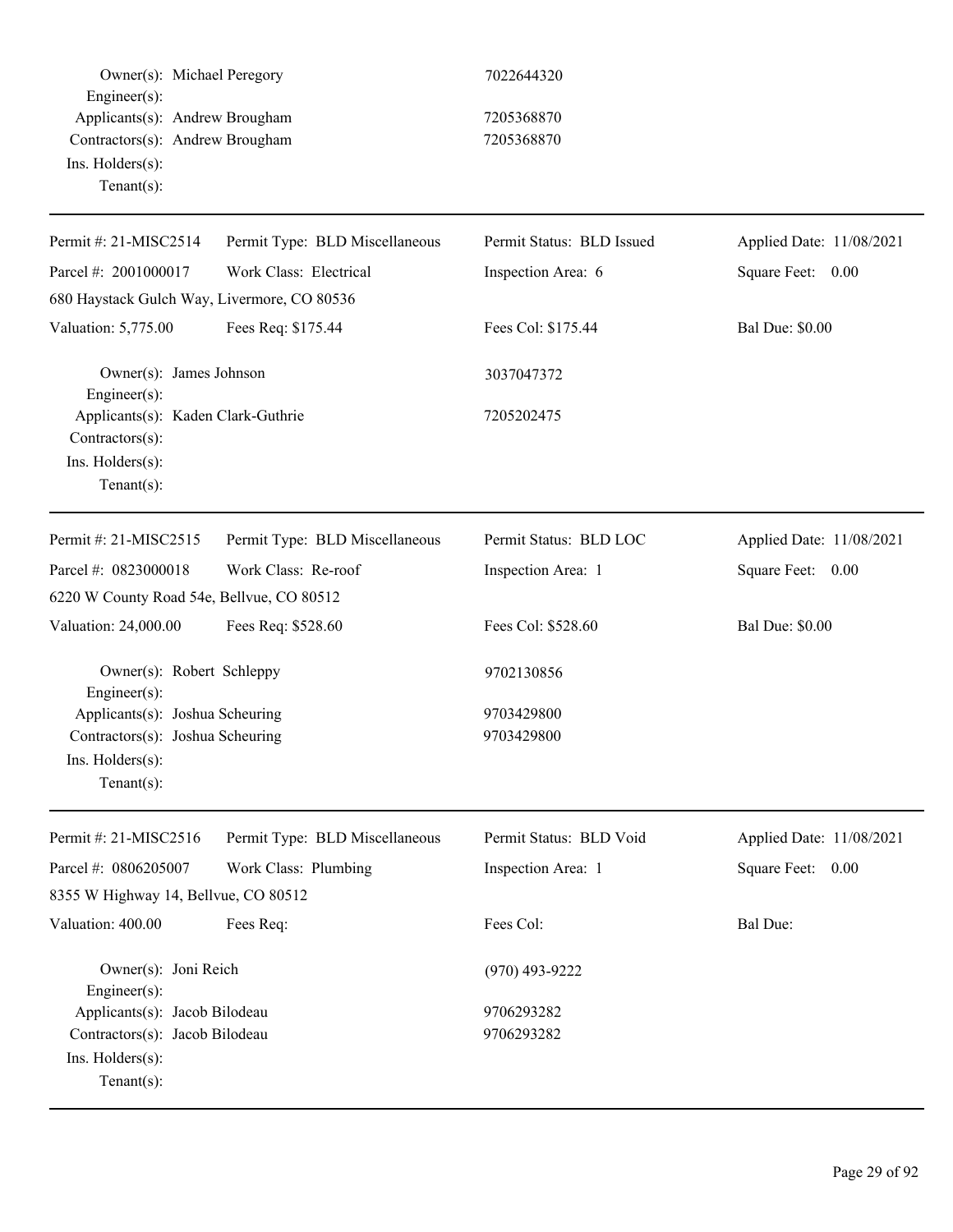| Permit #: 21-MISC2517                                                                                 | Permit Type: BLD Miscellaneous | Permit Status: BLD Issued    | Applied Date: 11/08/2021 |
|-------------------------------------------------------------------------------------------------------|--------------------------------|------------------------------|--------------------------|
| Parcel #: 9508407020                                                                                  | Work Class: Mechanical         | Inspection Area: 2           | Square Feet: 0.00        |
| 1612 Cliff Side Dr, Loveland, CO 80538                                                                |                                |                              |                          |
| Valuation: 578.00                                                                                     | Fees Req: \$53.93              | Fees Col: \$53.93            | <b>Bal Due: \$0.00</b>   |
| Owner(s): Colton Pinto<br>$Engineering(s)$ :                                                          |                                | 303-916-9302                 |                          |
| Applicants(s): Kurt Schwader<br>Contractors(s): Kurt Schwader<br>Ins. Holders(s):<br>Tenant $(s)$ :   |                                | 970-532-7618<br>970-532-7618 |                          |
| Permit #: 21-MISC2518                                                                                 | Permit Type: BLD Miscellaneous | Permit Status: BLD Issued    | Applied Date: 11/08/2021 |
| Parcel #: 8022300002<br>15873 Linton Ln, Wellington, CO 80549                                         | Work Class: Mechanical         | Inspection Area: 1           | Square Feet: 0.00        |
| Valuation: 18,511.85                                                                                  | Fees Req: \$394.21             | Fees Col: \$394.21           | <b>Bal Due: \$0.00</b>   |
| Owner(s): Daniel Robinson<br>$Engineer(s)$ :                                                          |                                | $(970)$ 443-1676             |                          |
| Applicants(s): Glenn Frank<br>Contractors(s):<br>Ins. Holders(s):<br>Tenant $(s)$ :                   |                                | 970-484-4552                 |                          |
| Permit #: 21-MISC2519                                                                                 | Permit Type: BLD Miscellaneous | Permit Status: BLD Issued    | Applied Date: 11/08/2021 |
| Parcel #: 8715000005                                                                                  | Work Class: Re-roof            | Inspection Area: 2           | Square Feet: 0.00        |
| 868 Sunchase Dr, Fort Collins, CO 80524                                                               |                                |                              |                          |
| Valuation: 10,750.00 Fees Req: \$266.75                                                               |                                | Fees Col: \$266.75           | <b>Bal Due: \$0.00</b>   |
| Owner(s): Glenda Berndt<br>Engineer(s):                                                               |                                | 2188866081                   |                          |
| Applicants(s): Robert Gazaway<br>Contractors(s): Robert Gazaway<br>Ins. Holders(s):<br>Tenant $(s)$ : |                                | 970-324-9895<br>970-324-9895 |                          |
| Permit #: 21-MISC2520                                                                                 | Permit Type: BLD Miscellaneous | Permit Status: BLD LOC       | Applied Date: 11/08/2021 |
| Parcel #: 9431305039                                                                                  | Work Class: Mechanical         | Inspection Area: 3           | Square Feet: 0.00        |
| 2301 Blue Mountain Ave, Berthoud, CO 80513                                                            |                                |                              |                          |
| Valuation: 13,220.00                                                                                  | Fees Req: \$290.48             | Fees Col: \$290.48           | <b>Bal Due: \$0.00</b>   |
| Owner(s): Eugenie Suits<br>Engineer $(s)$ :                                                           |                                | $(303) 651 - 2894$           |                          |
| Applicants(s): Eric Meiers                                                                            |                                | 720-366-1512                 |                          |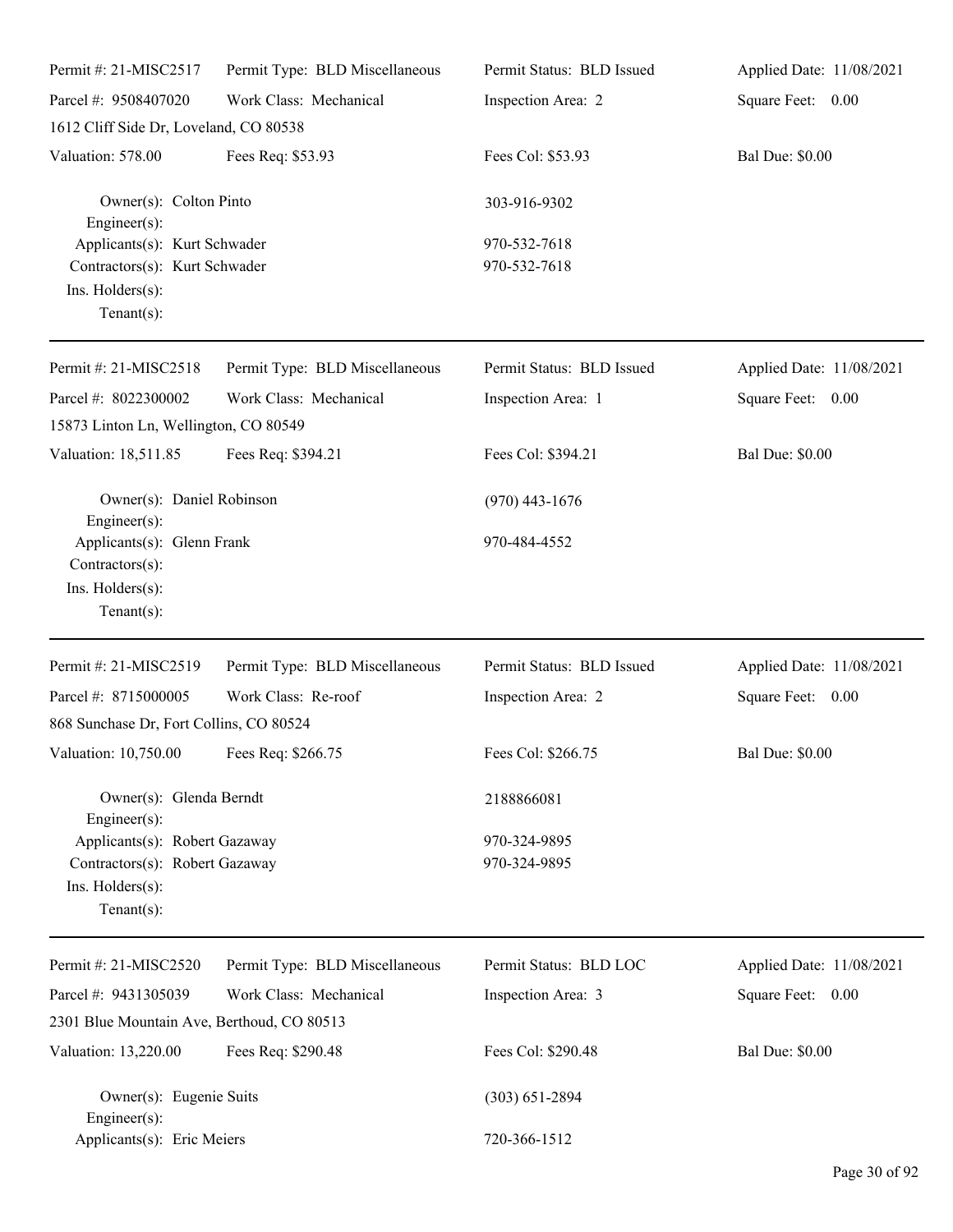| Permit #: 21-MISC2521                                                                                                                                | Permit Type: BLD Miscellaneous | Permit Status: BLD Void    | Applied Date: 11/08/2021 |
|------------------------------------------------------------------------------------------------------------------------------------------------------|--------------------------------|----------------------------|--------------------------|
| Parcel #: 8933127030                                                                                                                                 | Work Class: Electrical         | Inspection Area:           | Square Feet: 0.00        |
| $\,$<br>Valuation: 0.00                                                                                                                              | Fees Req:                      | Fees Col:                  | Bal Due:                 |
| Owner(s): Zachary Dunkin<br>Engineer(s):                                                                                                             |                                | $(970)$ 212-6106           |                          |
| Applicants(s): Chris Ojeda<br>Contractors(s):<br>Ins. Holders(s):<br>Tenant $(s)$ :                                                                  |                                | 9705152767                 |                          |
| Permit #: 21-MISC2522                                                                                                                                | Permit Type: BLD Miscellaneous | Permit Status: BLD Issued  | Applied Date: 11/08/2021 |
| Parcel #: 8922205008<br>10452 Clark Lake Ave, Wellington, CO 80549                                                                                   | Work Class: Gas Piping         | Inspection Area: 1         | Square Feet: 0.00        |
| Valuation: 1,500.00                                                                                                                                  | Fees Req: \$105.57             | Fees Col: \$105.57         | <b>Bal Due: \$0.00</b>   |
| Owner(s): Rodney Hixson<br>Engineer(s):<br>Applicants(s): Arrowhead Service LLC<br>Contractors(s): David Waldo<br>Ins. Holders(s):<br>Tenant $(s)$ : |                                | 9706721484<br>970-221-1173 |                          |
| Permit #: 21-MISC2523                                                                                                                                | Permit Type: BLD Miscellaneous | Permit Status: BLD Issued  | Applied Date: 11/09/2021 |
| Parcel #: 3019405027                                                                                                                                 | Work Class: Gas Piping         | Inspection Area: 5         | Square Feet: 0.00        |
| 142 Yuki Dr, Red Feather Lakes, CO 80545                                                                                                             |                                |                            |                          |
| Valuation: 1,000.00                                                                                                                                  | Fees Req: \$113.93             | Fees Col: \$113.93         | <b>Bal Due: \$0.00</b>   |
| Owner(s): Jason Vonfeldt<br>Engineer(s):                                                                                                             |                                | 3038291984                 |                          |
| Applicants(s): Douglas Medina<br>Contractors(s):<br>Ins. Holders(s):<br>Tenant $(s)$ :                                                               |                                | 970-658-6759               |                          |
| Permit #: 21-MISC2524                                                                                                                                | Permit Type: BLD Miscellaneous | Permit Status: BLD LOC     | Applied Date: 11/09/2021 |
| Parcel #: 9709207032<br>2820 Cherry Ln, Fort Collins, CO 80521                                                                                       | Work Class: Electrical         | Inspection Area: 2         | Square Feet: 0.00        |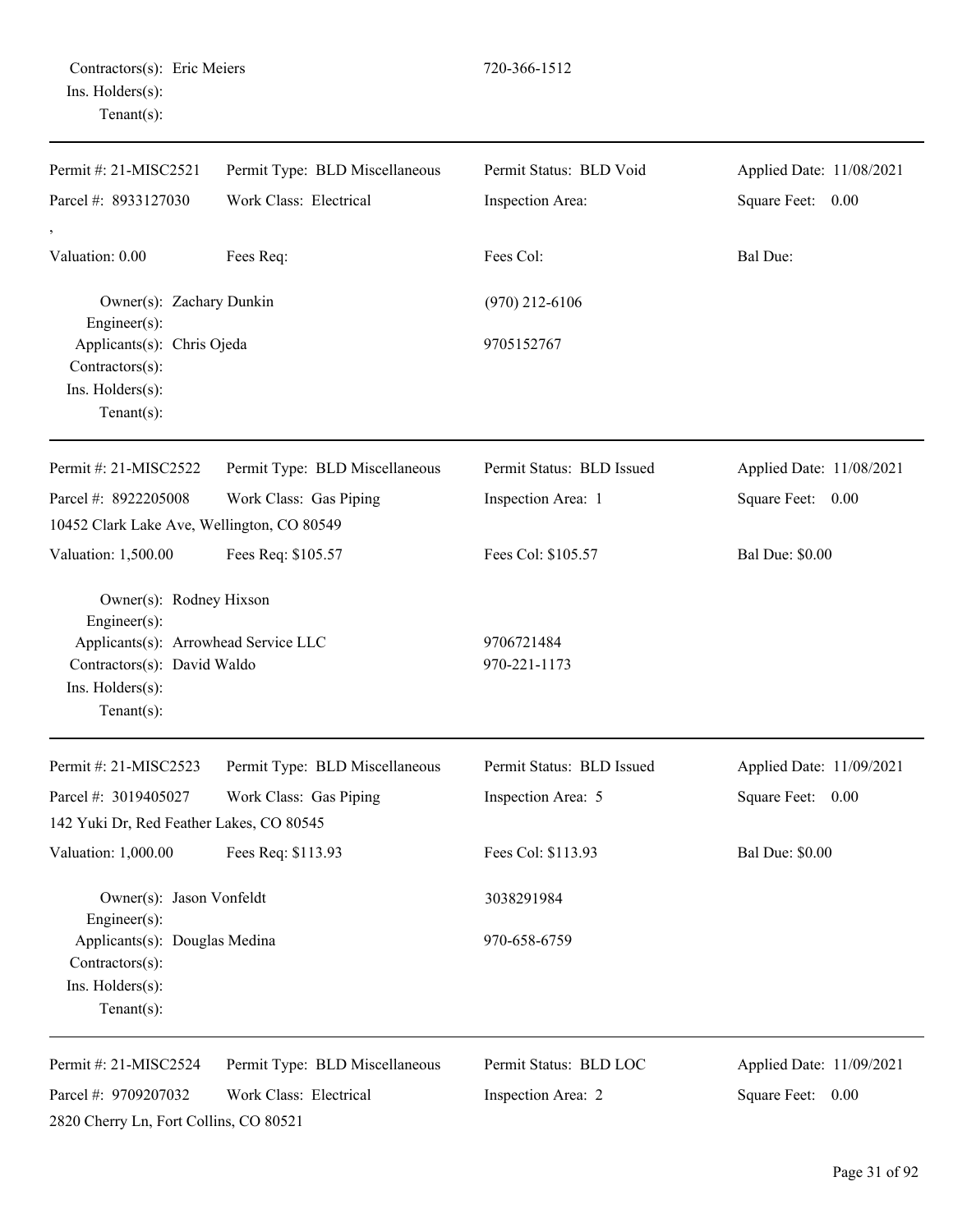| Valuation: 4,200.00                                                                 | Fees Req: \$160.32             | Fees Col: \$160.32        | <b>Bal Due: \$0.00</b>   |
|-------------------------------------------------------------------------------------|--------------------------------|---------------------------|--------------------------|
| Owner(s): Mark Easter<br>$Engineering(s)$ :                                         |                                | 9709889274                |                          |
| Applicants(s): Leroy Rios<br>Contractors(s):<br>Ins. Holders(s):<br>$Tenant(s)$ :   |                                | 9704205072                |                          |
| Permit #: 21-MISC2525                                                               | Permit Type: BLD Miscellaneous | Permit Status: BLD LOC    | Applied Date: 11/09/2021 |
| Parcel #: 9733100031                                                                | Work Class: Re-roof            | Inspection Area: 2        | Square Feet: 0.00        |
| 3717 S Taft Hill Rd 266, Fort Collins, CO 80526                                     |                                |                           |                          |
| Valuation: 3,000.00                                                                 | Fees Req: \$107.24             | Fees Col: \$107.24        | <b>Bal Due: \$0.00</b>   |
| Owner(s): Robyn Devine<br>$Engineering(s)$ :                                        |                                | $(970)$ 310-1850          |                          |
| Applicants(s): Leonard Zamora                                                       |                                | 9704201935                |                          |
| Contractors(s): Leonard Zamora<br>Ins. Holders(s):<br>Tenant $(s)$ :                |                                | 9704201935                |                          |
| Permit #: 21-MISC2526                                                               | Permit Type: BLD Miscellaneous | Permit Status: BLD LOC    | Applied Date: 11/09/2021 |
| Parcel #: 9535316002                                                                | Work Class: Electrical         | Inspection Area: 3        | Square Feet: 0.00        |
| 739 42nd St SW, Loveland, CO 80537                                                  |                                |                           |                          |
| Valuation: 15,000.00                                                                | Fees Req: \$264.00             | Fees Col: \$264.00        | <b>Bal Due: \$0.00</b>   |
| Owner(s): Brett Busch<br>$Engineering(s)$ :                                         |                                | $(970)$ 290-9747          |                          |
| Applicants(s): Martin Pond<br>Contractors(s):<br>Ins. Holders(s):<br>Tenant $(s)$ : |                                | 970-203-9480              |                          |
| Permit #: 21-MISC2527                                                               | Permit Type: BLD Miscellaneous | Permit Status: BLD Issued | Applied Date: 11/09/2021 |
| Parcel #: 8715000005                                                                | Work Class: Plumbing           | Inspection Area: 2        | Square Feet: 0.00        |
| 838 Sunchase Dr, Fort Collins, CO 80524                                             |                                |                           |                          |
| Valuation: 1,200.00                                                                 | Fees Req: \$53.93              | Fees Col: \$53.93         | <b>Bal Due: \$0.00</b>   |
| Owner(s): James Burns<br>$Engineering(s)$ :                                         |                                | $(970)$ 214-9197          |                          |
| Applicants(s): Gary York                                                            |                                | 970-663-0133              |                          |
| Contractors(s): Affinity Remodeling Inc<br>Ins. Holders(s):<br>Tenant $(s)$ :       |                                | 970-663-0133              |                          |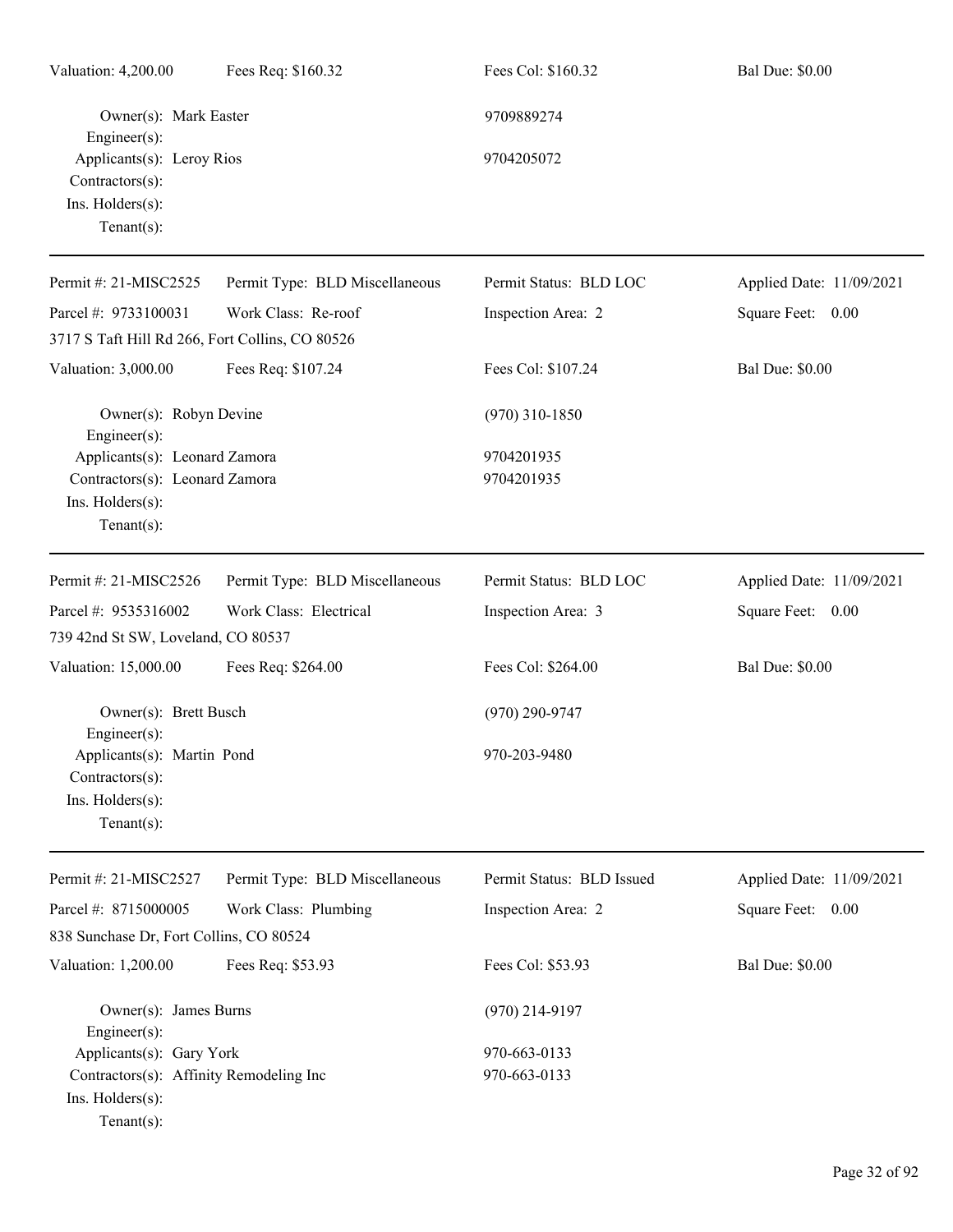| Permit #: 21-MISC2528                        | Permit Type: BLD Miscellaneous                                                  | Permit Status: BLD Issued      | Applied Date: 11/09/2021 |
|----------------------------------------------|---------------------------------------------------------------------------------|--------------------------------|--------------------------|
| Parcel #: 3401116025                         | Work Class: Gas Fireplace or Stove/Lo <sub>1</sub> Inspection Area: 4<br>Insert |                                | Square Feet: 0.00        |
| 2630 Long View Dr, Estes Park, CO 80517      |                                                                                 |                                |                          |
| Valuation: 4,900.65                          | Fees Req: \$163.77                                                              | Fees Col: \$163.77             | <b>Bal Due: \$0.00</b>   |
| Owner(s): Dyan Mazurana<br>Engineer(s):      |                                                                                 | 8577536109                     |                          |
| Applicants(s): Chris Tenan                   |                                                                                 | 970-498-9679                   |                          |
| Contractors(s): Chris Tenan                  |                                                                                 | 970-498-9679                   |                          |
| Ins. Holders(s):<br>$Tenant(s)$ :            |                                                                                 |                                |                          |
|                                              |                                                                                 |                                |                          |
| Permit #: 21-MISC2529                        | Permit Type: BLD Miscellaneous                                                  | Permit Status: BLD Issued      | Applied Date: 11/09/2021 |
| Parcel #: 9024000052                         | Work Class: Mechanical                                                          | Inspection Area: 1             | Square Feet: 0.00        |
| 15900 N County Road 15, Wellington, CO 80549 |                                                                                 |                                |                          |
| Valuation: 1,397.51                          | Fees Req: \$53.93                                                               | Fees Col: \$53.93              | <b>Bal Due: \$0.00</b>   |
| Owner(s): Gage Lee<br>Rachel Lee             |                                                                                 | 9704814363<br>$(406)$ 465-2379 |                          |
| $Engineering(s)$ :                           |                                                                                 |                                |                          |
| Applicants(s): Poudre Valley Air             | Nicole Giehm                                                                    | 970-493-2050<br>970-493-2050   |                          |
| Contractors(s): Robert Weisser               |                                                                                 | 970-493-2050                   |                          |
| Ins. Holders(s):                             |                                                                                 |                                |                          |
| Tenant $(s)$ :                               |                                                                                 |                                |                          |
| Permit #: 21-MISC2530                        | Permit Type: BLD Miscellaneous                                                  | Permit Status: BLD Issued      | Applied Date: 11/09/2021 |
| Parcel #: $9420400051$                       | Work Class: Electrical                                                          | Inspection Area: 3             | Square Feet: 0.00        |
| 413 S County Road 21, Berthoud, CO 80513     |                                                                                 |                                |                          |
| Valuation: 7,500.00                          | Fees Req: \$192.00                                                              | Fees Col: \$192.00             | <b>Bal Due: \$0.00</b>   |
| Owner(s): Gregory Manzer<br>Engineer(s):     |                                                                                 |                                |                          |
| Applicants(s): Marc Morissette               |                                                                                 | 3033325078                     |                          |
| Contractors(s):<br>Ins. Holders(s):          |                                                                                 |                                |                          |
| $Tenant(s)$ :                                |                                                                                 |                                |                          |
|                                              |                                                                                 |                                |                          |
| Permit #: 21-MISC2531                        | Permit Type: BLD Miscellaneous                                                  | Permit Status: BLD Issued      | Applied Date: 11/09/2021 |
| Parcel #: 9702112014                         | Work Class: Mechanical                                                          | Inspection Area: 1             | Square Feet: 0.00        |
| 414 Westwood Dr, Fort Collins, CO 80524      |                                                                                 |                                |                          |
| Valuation: 2,942.00                          | Fees Req: \$62.27                                                               | Fees Col: \$62.27              | <b>Bal Due: \$0.00</b>   |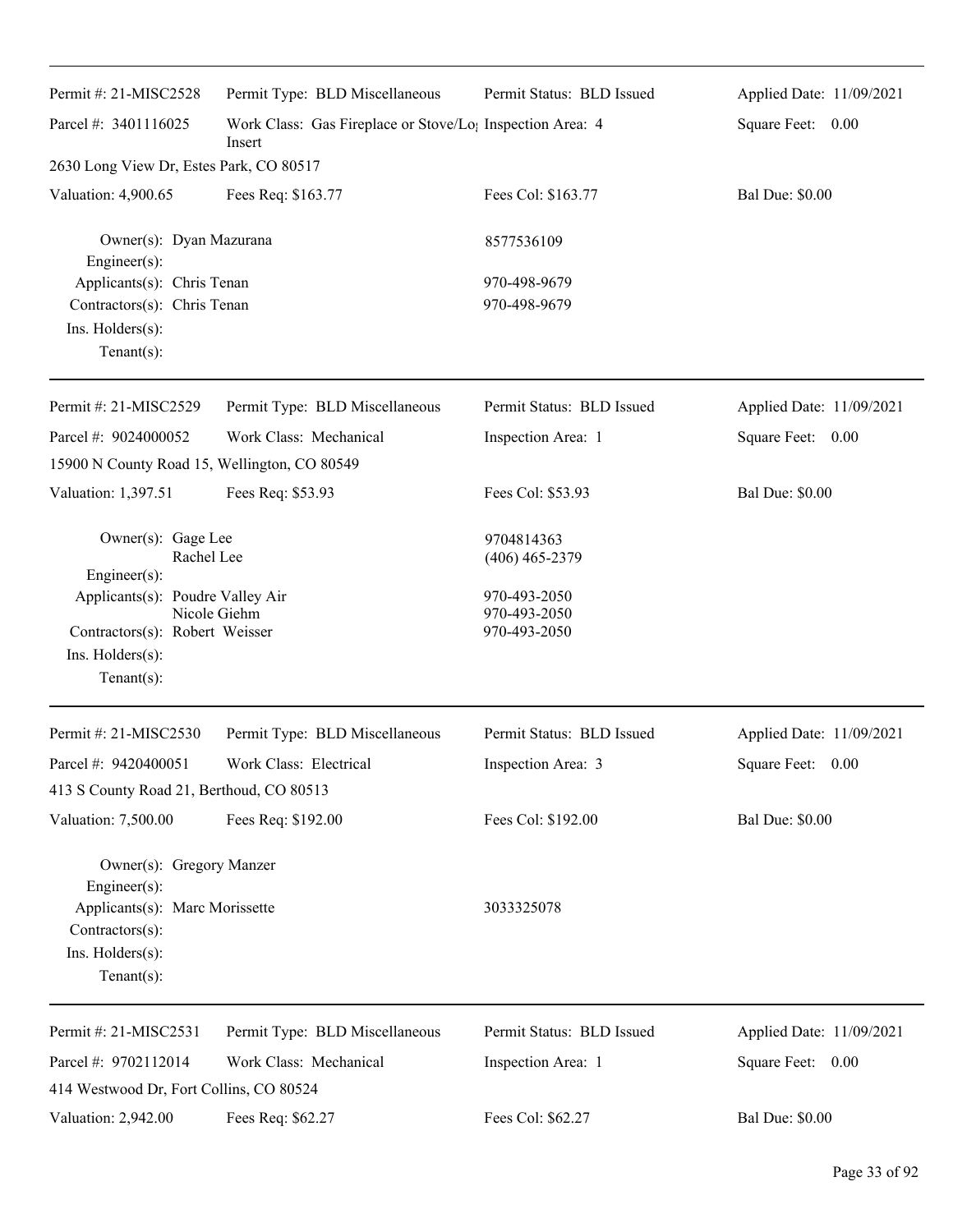Owner(s): Gina Janett 9702225896 Engineer(s): Applicants(s): Tim Swan 970-215-5870 Contractors(s): Tim Swan 970-215-5870 Ins. Holders(s): Tenant(s):

| Permit #: 21-MISC2532                        | Permit Type: BLD Miscellaneous | Permit Status: BLD Issued | Applied Date: 11/09/2021 |
|----------------------------------------------|--------------------------------|---------------------------|--------------------------|
| Parcel #: 9824308004                         | Work Class: Mechanical         | Inspection Area: 1        | Square Feet: 0.00        |
| 3724 La Mesa Dr, Fort Collins, CO 80524      |                                |                           |                          |
| Valuation: 5,954.50                          | Fees Req: \$124.51             | Fees Col: \$124.51        | <b>Bal Due: \$0.00</b>   |
| Owner(s): Susan Guio<br>Engineer(s):         |                                | 9702181955                |                          |
| Applicants(s): Tim Swan                      |                                | 970-215-5870              |                          |
| Contractors(s): Tim Swan                     |                                | 970-215-5870              |                          |
| Ins. Holders(s):                             |                                |                           |                          |
| $Tenant(s)$ :                                |                                |                           |                          |
| Permit #: 21-MISC2533                        | Permit Type: BLD Miscellaneous | Permit Status: BLD LOC    | Applied Date: 11/09/2021 |
| Parcel #: 8717119139                         | Work Class: Re-roof            | Inspection Area: 2        | Square Feet: 0.00        |
| 2707 Cherly St, Fort Collins, CO 80524       |                                |                           |                          |
| Valuation: 7,000.00                          | Fees Req: \$187.51             | Fees Col: \$187.51        | <b>Bal Due: \$0.00</b>   |
| Owner(s): Michael Croswell<br>Engineer(s):   |                                |                           |                          |
| Applicants(s): Arnold Drennen                |                                | 970-482-9100              |                          |
| Contractors(s): Arnold Drennen               |                                | 970-482-9100              |                          |
| Ins. Holders(s):                             |                                |                           |                          |
| $Tenant(s)$ :                                |                                |                           |                          |
| Permit #: 21-MISC2534                        | Permit Type: BLD Miscellaneous | Permit Status: BLD LOC    | Applied Date: 11/09/2021 |
| Parcel #: 9524223006                         | Work Class: Re-roof            | Inspection Area: 3        | Square Feet: 0.00        |
| 222 S Washington Ave 1/2, Loveland, CO 80537 |                                |                           |                          |
| Valuation: 4,119.88                          | Fees Req: \$143.86             | Fees Col: \$143.86        | <b>Bal Due: \$0.00</b>   |
| Owner(s): Janis Davis Lopez<br>Engineer(s):  |                                | 9709885934                |                          |
| Applicants(s): Adrian Trevizo                |                                | 9705811453                |                          |
| Contractors(s): Adrian Trevizo               |                                | 9705811453                |                          |
| Ins. Holders(s):                             |                                |                           |                          |
| Tenant $(s)$ :                               |                                |                           |                          |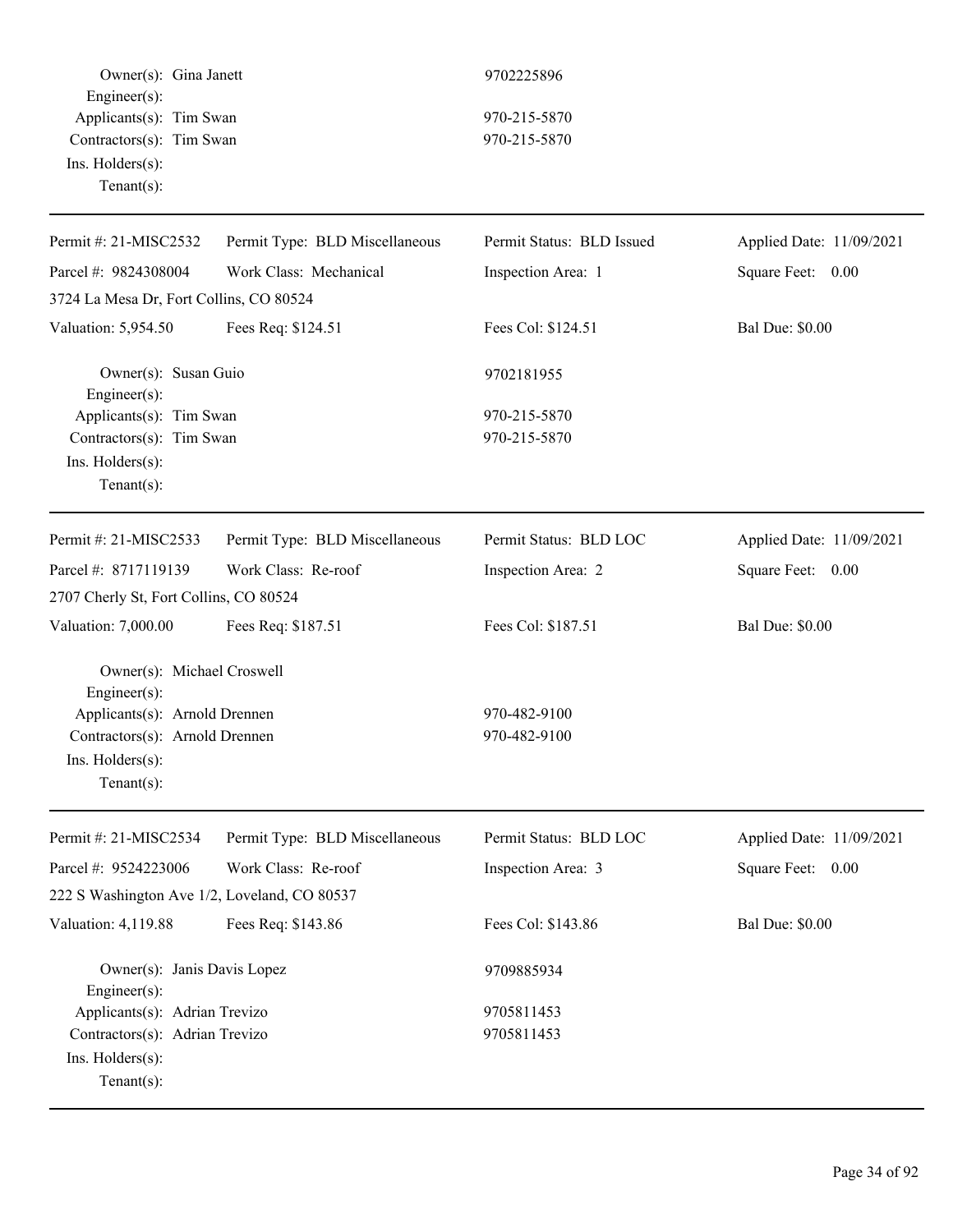| Permit #: 21-MISC2535                                                                                                                                                | Permit Type: BLD Miscellaneous | Permit Status: BLD Issued              | Applied Date: 11/09/2021 |
|----------------------------------------------------------------------------------------------------------------------------------------------------------------------|--------------------------------|----------------------------------------|--------------------------|
| Parcel #: 8135200930                                                                                                                                                 | Work Class: Demolition         | Inspection Area: 1                     | Square Feet: 0.00        |
| 20212 N County Road 5, Carr, CO 80612                                                                                                                                |                                |                                        |                          |
| Valuation: 5,000.00                                                                                                                                                  | Fees Req: \$51.64              | Fees Col: \$51.64                      | <b>Bal Due: \$0.00</b>   |
| Owner(s): Brian Hergott<br>Engineer(s):                                                                                                                              |                                | 9702371213                             |                          |
| Applicants(s): Cory Regan<br>Contractors(s): Cory Regan<br>Ins. Holders(s):<br>Tenant $(s)$ :                                                                        |                                | 9703814311<br>9703814311               |                          |
| Permit #: 21-MISC2536                                                                                                                                                | Permit Type: BLD Miscellaneous | Permit Status: BLD Issued              | Applied Date: 11/09/2021 |
| Parcel #: 8135200930<br>20208 N County Road 5, Carr, CO 80612                                                                                                        | Work Class: Demolition         | Inspection Area: 1                     | Square Feet: 0.00        |
| Valuation: 7,000.00                                                                                                                                                  | Fees Req: \$51.64              | Fees Col: \$51.64                      | <b>Bal Due: \$0.00</b>   |
| Owner(s): City of Fort Collins<br>Engineer(s):<br>Applicants(s): Cory Regan<br>Cory Regan<br>Contractors(s): Cory Regan<br>Ins. $H$ olders $(s)$ :<br>Tenant $(s)$ : |                                | 9703814311<br>9703814311<br>9703814311 |                          |
| Permit #: 21-MISC2537                                                                                                                                                | Permit Type: BLD Miscellaneous | Permit Status: BLD LOC                 | Applied Date: 11/09/2021 |
| Parcel #: 2407000008<br>1631 Jacob Rd, Estes Park, CO 80517                                                                                                          | Work Class: Re-roof            | Inspection Area: 4                     | Square Feet: 0.00        |
| Valuation: 4,500.00                                                                                                                                                  | Fees Req: \$145.37             | Fees Col: \$145.37                     | <b>Bal Due: \$0.00</b>   |
| Owner(s): Wayne Groome<br>Engineer(s):                                                                                                                               |                                | 970-577-1259                           |                          |
| Applicants(s): Adam Trainor<br>Contractors(s): Adam Trainor<br>Ins. Holders(s):<br>Tenant $(s)$ :                                                                    |                                | 9705152264<br>9705152264               |                          |
| Permit #: 21-MISC2538                                                                                                                                                | Permit Type: BLD Miscellaneous | Permit Status: BLD Issued              | Applied Date: 11/10/2021 |
| Parcel #: 3403306010                                                                                                                                                 | Work Class: Electrical         | Inspection Area: 4                     | Square Feet: 0.00        |
| 2130 Windcliff Dr, Estes Park, CO 80517                                                                                                                              |                                |                                        |                          |
| Valuation: 1,500.00                                                                                                                                                  | Fees Req: \$120.00             | Fees Col: \$120.00                     | <b>Bal Due: \$0.00</b>   |
| Owner(s): Benjamin Stahl<br>$Enginer(s)$ :                                                                                                                           |                                | $(970)$ 690-5076                       |                          |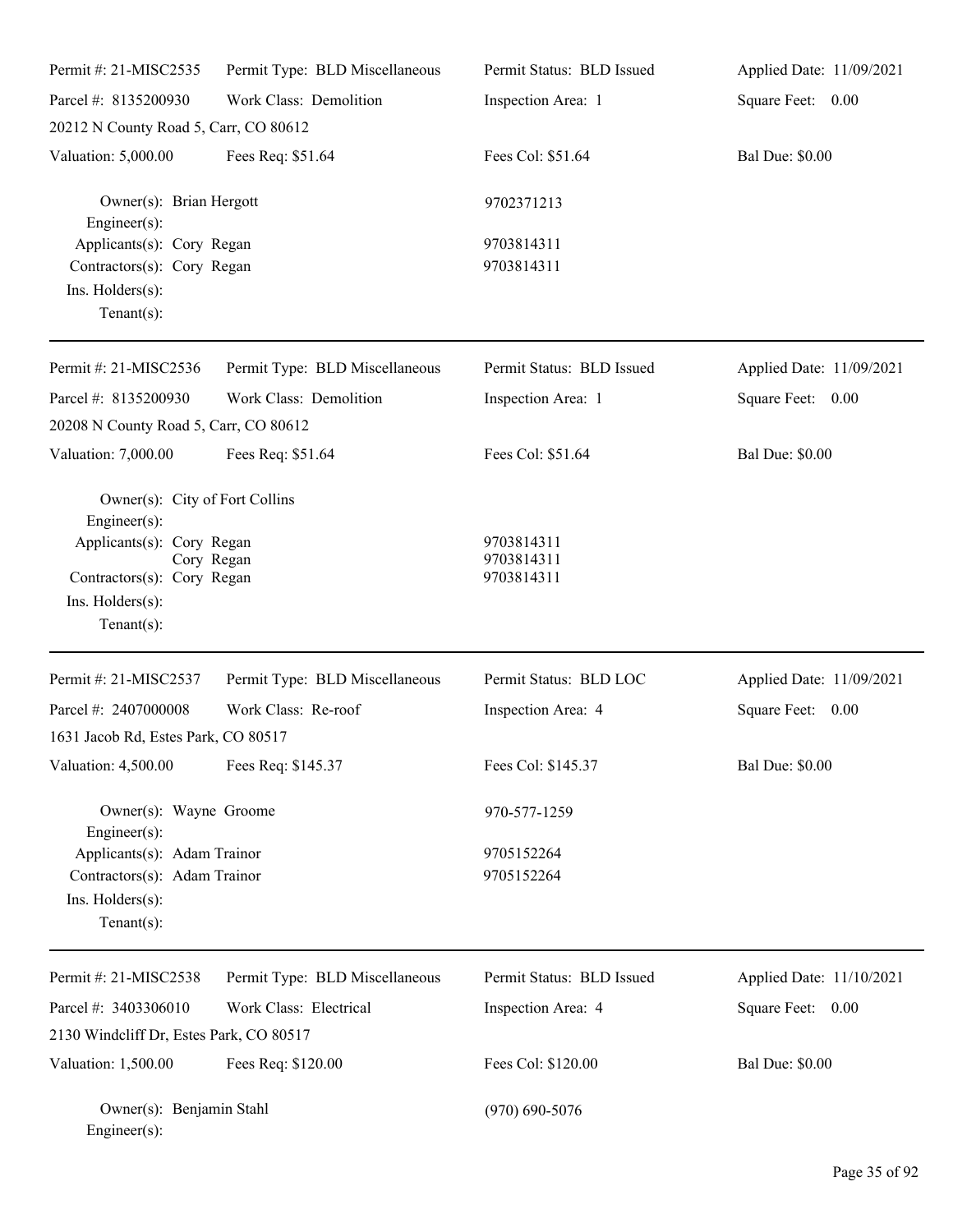| Permit #: 21-MISC2539                        | Permit Type: BLD Miscellaneous | Permit Status: BLD Issued | Applied Date: 11/10/2021 |
|----------------------------------------------|--------------------------------|---------------------------|--------------------------|
| Parcel #: 8717113004                         | Work Class: Plumbing           | Inspection Area: 2        | Square Feet: 0.00        |
| 613 Countryside Dr, Fort Collins, CO 80524   |                                |                           |                          |
| Valuation: 5,013.41                          | Fees Req: \$124.51             | Fees Col: \$124.51        | <b>Bal Due: \$0.00</b>   |
| Owner(s): Victoria White<br>Engineer(s):     |                                | 9706903131                |                          |
| Applicants(s): Glenn Frank                   |                                | 970-484-4552              |                          |
| Contractors(s): Glenn Frank                  |                                | 970-484-4552              |                          |
| Ins. Holders(s):                             |                                |                           |                          |
| Tenant $(s)$ :                               |                                |                           |                          |
| Permit #: 21-MISC2540                        | Permit Type: BLD Miscellaneous | Permit Status: BLD Issued | Applied Date: 11/10/2021 |
| Parcel #: 9732200018                         | Work Class: Re-roof            | Inspection Area: 2        | Square Feet: 0.00        |
| 3804 Sky Ridge Ln, Fort Collins, CO 80526    |                                |                           |                          |
| Valuation: 75,362.52                         | Fees Req: \$1,231.48           | Fees Col: \$1,231.48      | <b>Bal Due: \$0.00</b>   |
| Owner(s): Ephraim Starr<br>Engineer(s):      |                                | $(970)$ 214-7043          |                          |
| Applicants(s): Scott Daigle                  |                                | 7202054574                |                          |
| Contractors(s): Scott Daigle                 |                                | 7202054574                |                          |
| Ins. Holders(s):                             |                                |                           |                          |
| Tenant $(s)$ :                               |                                |                           |                          |
| Permit #: 21-MISC2541                        | Permit Type: BLD Miscellaneous | Permit Status: BLD Issued | Applied Date: 11/10/2021 |
| Parcel #: 2915413056                         | Work Class: Gas Piping         | Inspection Area: 5        | Square Feet: 0.00        |
| 480 Manhead Mountain Dr, Livermore, CO 80536 |                                |                           |                          |
| Valuation: 900.00                            | Fees Req: \$165.57             | Fees Col: \$165.57        | <b>Bal Due: \$0.00</b>   |

Owner(s): Steven Burt 303-475-0676 Engineer(s): Applicants(s): Chris Ojeda 9705152767 Contractors(s): Ins. Holders(s): Tenant(s):

Permit #: 21-MISC2542

Applied Date: 11/10/2021 Square Feet: 0.00

Parcel #: 4012305093 Work Class: Gas Fireplace or Stove/Log Inspection Area: 5 Insert

Permit Type: BLD Miscellaneous

Permit Status: BLD LOC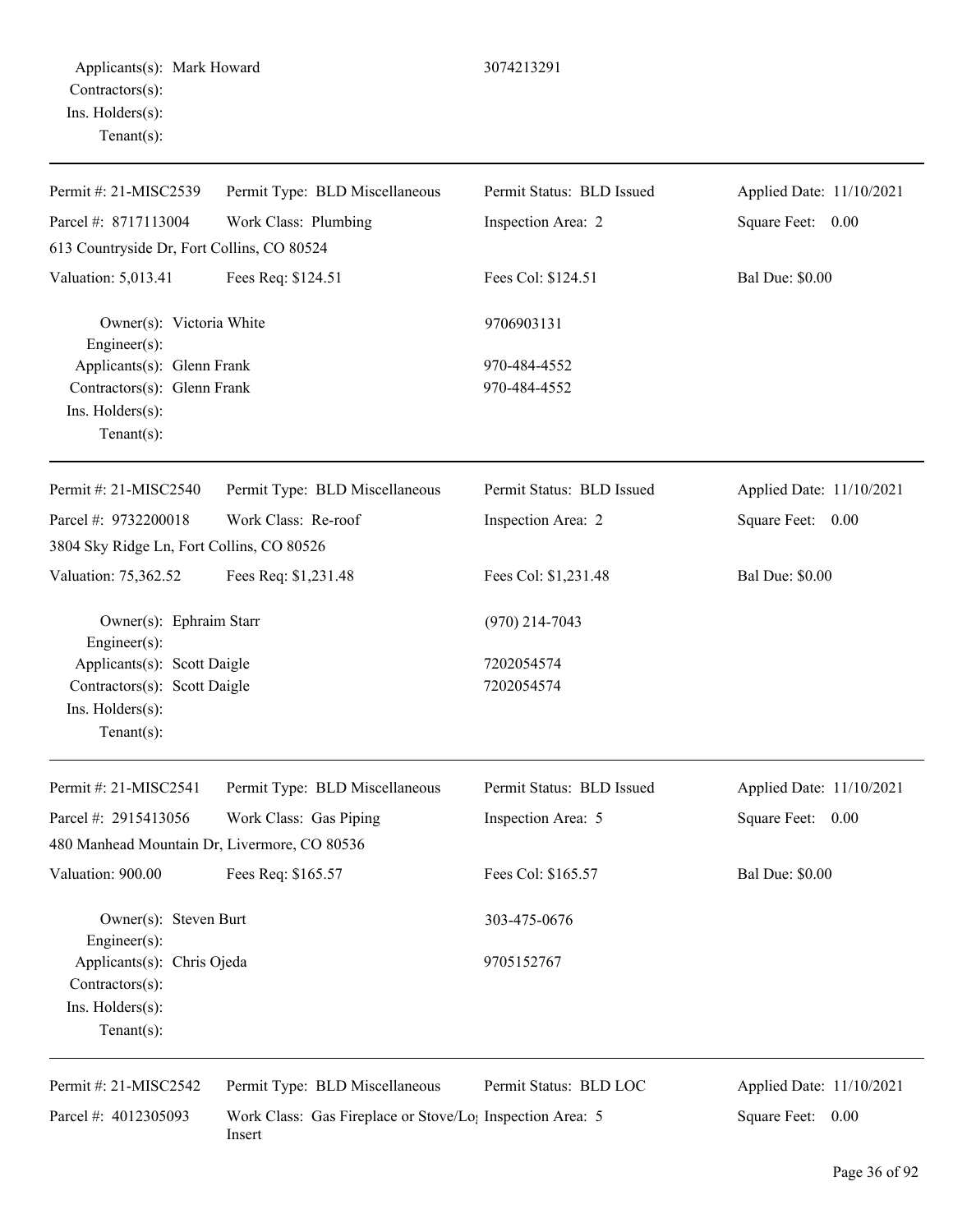| 135 Woccon Ct, Red Feather Lakes, CO 80545     |                                                                                 |                           |                          |
|------------------------------------------------|---------------------------------------------------------------------------------|---------------------------|--------------------------|
| Valuation: 3,470.48                            | Fees Req: \$83.02                                                               | Fees Col: \$83.02         | <b>Bal Due: \$0.00</b>   |
| Owner(s): Rachel Erickson<br>Engineer(s):      |                                                                                 | $(970)$ 402-3884          |                          |
| Applicants(s): Western Fireplace Supply        |                                                                                 | 97049896793               |                          |
| Contractors(s): Chris Tenan                    |                                                                                 | 970-498-9679              |                          |
| Ins. Holders(s):                               |                                                                                 |                           |                          |
| Tenant $(s)$ :                                 |                                                                                 |                           |                          |
| Permit #: 21-MISC2543                          | Permit Type: BLD Miscellaneous                                                  | Permit Status: BLD LOC    | Applied Date: 11/10/2021 |
| Parcel #: 9625400034                           | Work Class: Re-roof                                                             | Inspection Area: 2        | Square Feet: 0.00        |
| 6241 N County Road 13, Loveland, CO 80538      |                                                                                 |                           |                          |
| Valuation: 19,000.00                           | Fees Req: \$428.28                                                              | Fees Col: \$428.28        | <b>Bal Due: \$0.00</b>   |
| Owner(s): 6241 LLC                             |                                                                                 |                           |                          |
| Engineer(s):<br>Applicants(s): Jeremiah Broz   |                                                                                 | 9706910845                |                          |
| Contractors(s): Jeremiah Broz                  |                                                                                 | 9706910845                |                          |
| Ins. Holders(s):                               |                                                                                 |                           |                          |
| Tenant $(s)$ :                                 |                                                                                 |                           |                          |
|                                                |                                                                                 |                           |                          |
| Permit #: 21-MISC2544                          | Permit Type: BLD Miscellaneous                                                  | Permit Status: BLD Issued | Applied Date: 11/11/2021 |
| Parcel #: 8715000005                           | Work Class: Mechanical                                                          | Inspection Area: 2        | Square Feet: 0.00        |
| 4383 Quest Dr, Fort Collins, CO 80524          |                                                                                 |                           |                          |
| Valuation: 13,069.00                           | Fees Req: \$290.48                                                              | Fees Col: \$290.48        | <b>Bal Due: \$0.00</b>   |
| Owner(s): Janet Buchberger                     |                                                                                 | $(970)$ 494-7632          |                          |
| Engineer $(s)$ :<br>Applicants(s): Mike Ducett |                                                                                 | 970-484-4841              |                          |
| Contractors(s): Mike Ducett                    |                                                                                 | 970-484-4841              |                          |
| Ins. Holders(s):                               |                                                                                 |                           |                          |
| Tenant $(s)$ :                                 |                                                                                 |                           |                          |
| Permit #: 21-MISC2545                          | Permit Type: BLD Miscellaneous                                                  | Permit Status: BLD Issued | Applied Date: 11/11/2021 |
| Parcel #: 9536007702                           | Work Class: Gas Fireplace or Stove/Lo <sub>l</sub> Inspection Area: 3<br>Insert |                           | Square Feet: 0.00        |
| 205 Meadowview Dr, Loveland, CO 80537          |                                                                                 |                           |                          |
| Valuation: 4,442.36                            | Fees Req: \$103.77                                                              | Fees Col: \$103.77        | <b>Bal Due: \$0.00</b>   |
| Owner(s): Diana Precht                         |                                                                                 | 970-241-5211              |                          |
| Engineer(s):                                   |                                                                                 |                           |                          |
| Applicants(s): Diana Precht                    |                                                                                 | 970-241-5211              |                          |
| Contractors(s):                                |                                                                                 |                           |                          |
| Ins. Holders(s):                               |                                                                                 |                           |                          |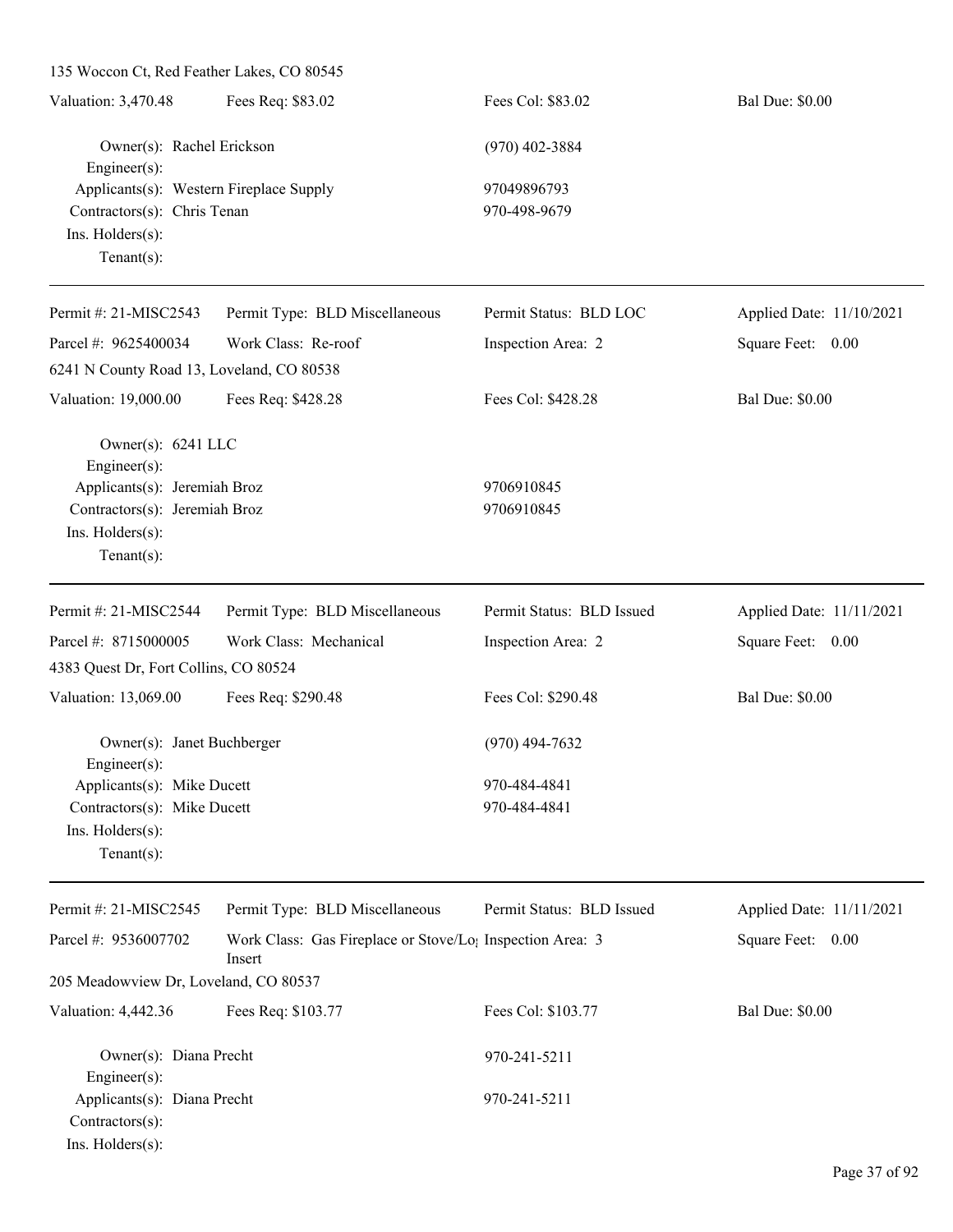| Permit #: 21-MISC2546                      | Permit Type: BLD Miscellaneous                                                  | Permit Status: BLD Issued | Applied Date: 11/11/2021 |
|--------------------------------------------|---------------------------------------------------------------------------------|---------------------------|--------------------------|
| Parcel #: 9624000008                       | Work Class: Mechanical                                                          | Inspection Area: 2        | Square Feet: 0.00        |
| 8426 S Highway 287, Fort Collins, CO 80525 |                                                                                 |                           |                          |
| Valuation: 28,852.91                       | Fees Req: \$601.68                                                              | Fees Col: \$601.68        | <b>Bal Due: \$0.00</b>   |
| Owner(s): Tina Wagner<br>Engineer(s):      |                                                                                 | $(970)$ 667-0202          |                          |
| Applicants(s): Glenn Frank                 |                                                                                 | 970-484-4552              |                          |
| Contractors(s): Glenn Frank                |                                                                                 | 970-484-4552              |                          |
| Ins. Holders(s):                           |                                                                                 |                           |                          |
| Tenant $(s)$ :                             |                                                                                 |                           |                          |
| Permit #: 21-MISC2547                      | Permit Type: BLD Miscellaneous                                                  | Permit Status: BLD LOC    | Applied Date: 11/11/2021 |
| Parcel #: 0501405026                       | Work Class: Gas Fireplace or Stove/Lo <sub>1</sub> Inspection Area: 2<br>Insert |                           | Square Feet: 0.00        |
| 3009 Elevado Ct, Loveland, CO 80538        |                                                                                 |                           |                          |
| Valuation: 3,500.00                        | Fees Req: \$83.02                                                               | Fees Col: \$83.02         | <b>Bal Due: \$0.00</b>   |
| Owner(s): Kevin Bertrand<br>Engineer(s):   |                                                                                 |                           |                          |
| Applicants(s): Mark Humphrey               |                                                                                 | 7194828599                |                          |
| Contractors(s): Mark Humphrey              |                                                                                 | 7194828599                |                          |
| Ins. Holders(s):                           |                                                                                 |                           |                          |
| $Tenant(s)$ :                              |                                                                                 |                           |                          |
| Permit #: 21-MISC2548                      | Permit Type: BLD Miscellaneous                                                  | Permit Status: BLD LOC    | Applied Date: 11/11/2021 |
| Parcel #: 8934200008                       | Work Class: Re-roof                                                             | Inspection Area: 1        | Square Feet:<br>0.00     |
| 8440 NE Frontage Rd, Wellington, CO 80549  |                                                                                 |                           |                          |
| Valuation: 8,800.00                        | Fees Req: \$226.82                                                              | Fees Col: \$226.82        | <b>Bal Due: \$0.00</b>   |
| Owner(s): Karen Morak LLC<br>Engineer(s):  |                                                                                 | 9703819734                |                          |
| Applicants(s): Kendal Kessler              |                                                                                 | 9702276488                |                          |
| Contractors(s): Kendal Kessler             |                                                                                 | 9702276488                |                          |
| Ins. Holders(s):<br>Tenant $(s)$ :         |                                                                                 |                           |                          |
| Permit #: 21-MISC2549                      | Permit Type: BLD Miscellaneous                                                  | Permit Status: BLD Issued | Applied Date: 11/11/2021 |
| Parcel #: 8521405011                       | Work Class: Mechanical                                                          | Inspection Area: 3        | Square Feet: 0.00        |
| 1208 Heron Dr, Loveland, CO 80537          |                                                                                 |                           |                          |
| Valuation: 16,976.00                       | Fees Req: \$352.72                                                              | Fees Col: \$352.72        | <b>Bal Due: \$0.00</b>   |
|                                            |                                                                                 |                           |                          |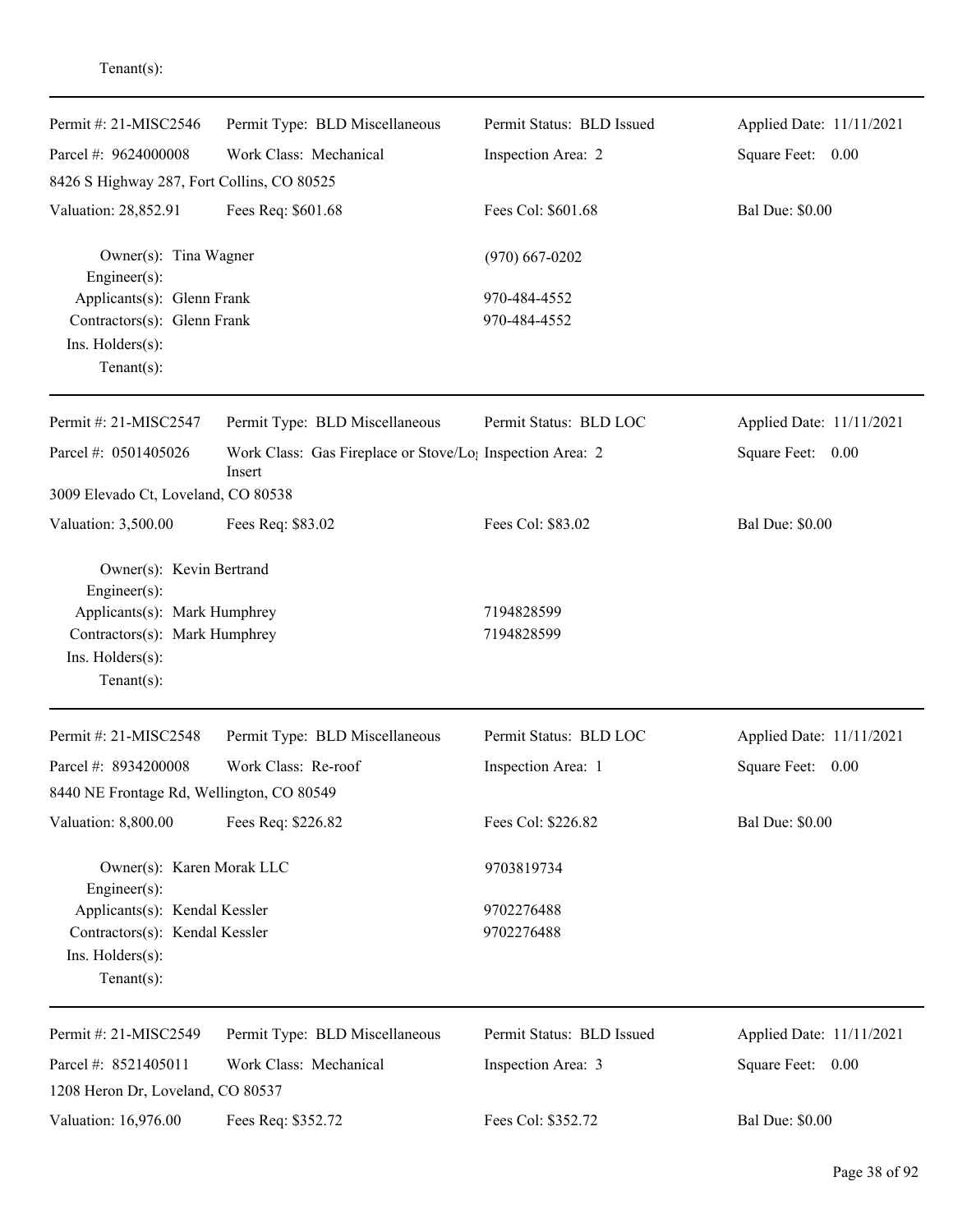Owner(s): Orvilla Schleiger (970) 494-7632 Engineer(s): Applicants(s): Mike Ducett 970-484-4841 Contractors(s): Mike Ducett 970-484-4841 Ins. Holders(s): Tenant(s): Permit #: 21-MISC2550 Parcel #: 8521405010 Permit Type: BLD Miscellaneous Work Class: Re-roof Permit Status: BLD LOC Inspection Area: 3 Applied Date: 11/11/2021 Square Feet: 0.00 1209 Martin Ct, Loveland, CO 80537 Valuation: 13,800.00 Fees Req: \$327.15 Fees Col: \$327.15 Bal Due: \$0.00 Owner(s): Lark Lewis (972) 270-7279 Engineer(s): Applicants(s): Anchor Roofing LLC 9706926037 Anchor Roofing LLC 9706926037 Contractors(s): Jeramiah Larsen 9706660321 Ins. Holders(s): Tenant(s): Permit #: 21-MISC2551 Parcel #: 3029137001 Permit Type: BLD Miscellaneous Work Class: Electrical Permit Status: BLD LOC Inspection Area: 5 Applied Date: 11/11/2021 Square Feet: 0.00 70 Whirlwind Ln, Red Feather Lakes, CO 80545 Valuation: 1,500.00 Fees Req: \$120.00 Fees Col: \$120.00 Bal Due: \$0.00 Owner(s): \* Cummesky Living Family Trust Samuel Novotny (720) 232-4186 Engineer(s): Applicants(s): Phaaron Riall 9703089969 Contractors(s): Ins. Holders(s): Tenant(s): Permit #: 21-MISC2552 Parcel #: 8712306014 Permit Type: BLD Miscellaneous Work Class: Electrical Permit Status: BLD Issued Inspection Area: 2 Applied Date: 11/12/2021 Square Feet: 0.00 6325 E Aspen Ridge Ct, Fort Collins, CO 80524 Valuation: 2,500.00 Fees Req: \$144.00 Fees Col: \$144.00 Bal Due: \$0.00 Owner(s): Richard Wheeler (970) 484-4466 Engineer(s): Applicants(s): Clinton Lamb 9705814057 Contractors(s): Ins. Holders(s): Tenant(s):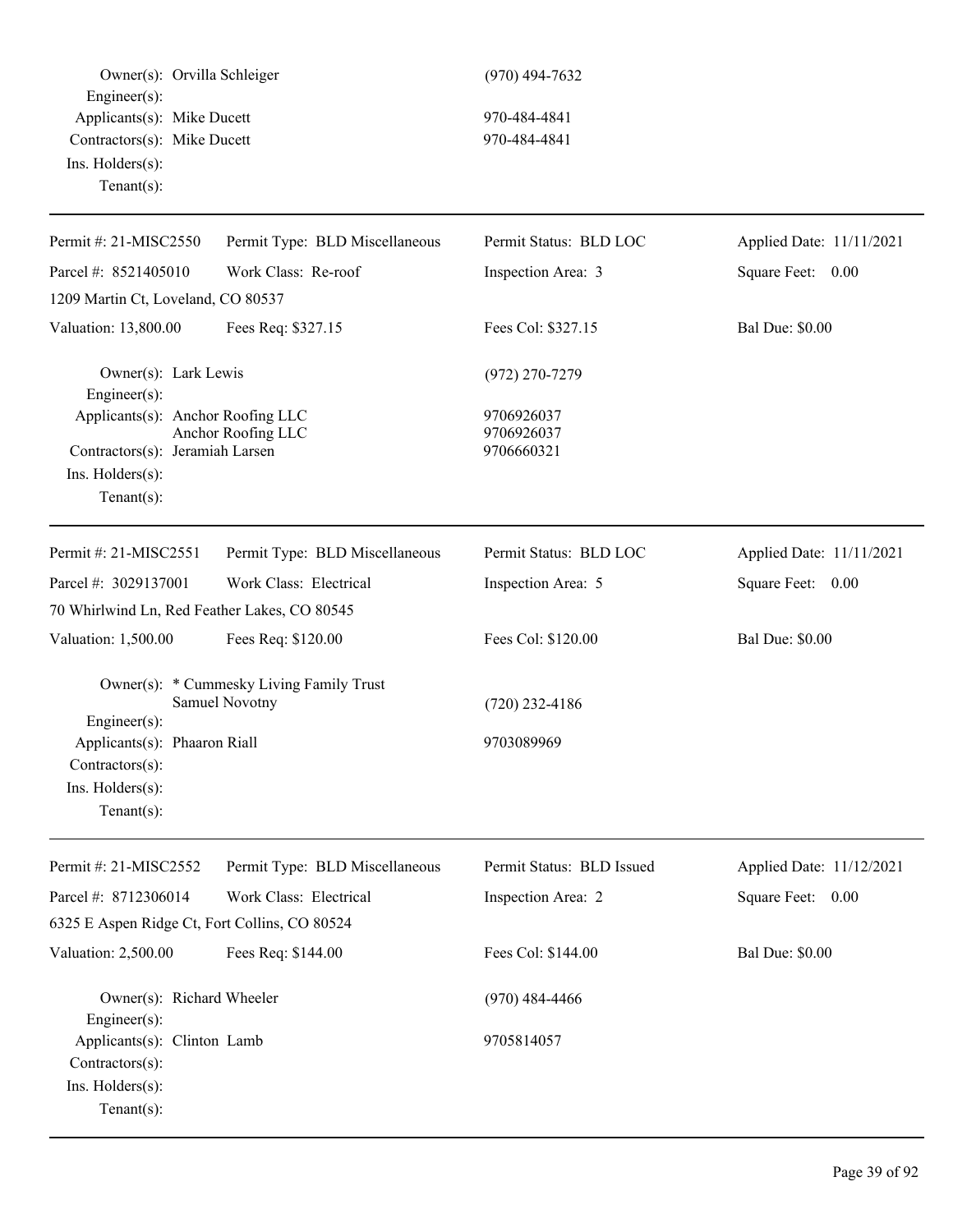| Permit #: 21-MISC2553                                                                                       | Permit Type: BLD Miscellaneous                                                  | Permit Status: BLD Issued  | Applied Date: 11/12/2021 |
|-------------------------------------------------------------------------------------------------------------|---------------------------------------------------------------------------------|----------------------------|--------------------------|
| Parcel #: 0412000052                                                                                        | Work Class: Electrical                                                          | Inspection Area: 3         | Square Feet: 0.00        |
| 6502 Kiva Ridge Dr, Berthoud, CO 80513                                                                      |                                                                                 |                            |                          |
| Valuation: 2,380.00                                                                                         | Fees Req: \$142.85                                                              | Fees Col: \$142.85         | <b>Bal Due: \$0.00</b>   |
| Engineer(s):                                                                                                | Owner(s): * Coors Mountain Revoc Trust<br>Adam Luckoroth                        | $(970) 539 - 0260$         |                          |
| Applicants(s): Darryl English<br>Contractors(s):<br>Ins. Holders(s):                                        |                                                                                 | 970-566-4292               |                          |
| Tenant $(s)$ :                                                                                              |                                                                                 |                            |                          |
| Permit #: 21-MISC2554                                                                                       | Permit Type: BLD Miscellaneous                                                  | Permit Status: BLD Issued  | Applied Date: 11/12/2021 |
| Parcel #: 3932305002                                                                                        | Work Class: Gas Fireplace or Stove/Lo <sub>1</sub> Inspection Area: 1<br>Insert |                            | Square Feet: 0.00        |
| 206 Riverside Dr, Bellvue, CO 80512                                                                         |                                                                                 |                            |                          |
| Valuation: 5,400.00                                                                                         | Fees Req: \$124.51                                                              | Fees Col: \$124.51         | <b>Bal Due: \$0.00</b>   |
| Owner(s): Rick Wilson<br>Engineer(s):                                                                       |                                                                                 | 8583361821                 |                          |
| Applicants(s): Catherina Reynolds<br>Contractors(s): Jeffrey Reynolds<br>Ins. Holders(s):<br>Tenant $(s)$ : |                                                                                 | 9702137962<br>970-213-7962 |                          |
| Permit #: 21-MISC2555                                                                                       | Permit Type: BLD Miscellaneous                                                  | Permit Status: BLD LOC     | Applied Date: 11/12/2021 |
| Parcel #: 9508408048                                                                                        | Work Class: Mechanical                                                          | Inspection Area: 2         | Square Feet:<br>0.00     |
| 1912 Ponderosa Dr, Loveland, CO 80538                                                                       |                                                                                 |                            |                          |
| Valuation: 10,362.00                                                                                        | Fees Req: \$288.24                                                              | Fees Col: \$288.24         | <b>Bal Due: \$0.00</b>   |
| Owner(s): Richard Laingor<br>Engineer(s):                                                                   |                                                                                 |                            |                          |
| Applicants(s): John Buttenback                                                                              |                                                                                 | 303-466-4209               |                          |
| Contractors(s): John Buttenback<br>Ins. Holders(s):<br>$Tenant(s)$ :                                        |                                                                                 | 303-466-4209               |                          |
| Permit #: 21-MISC2556                                                                                       | Permit Type: BLD Miscellaneous                                                  | Permit Status: BLD LOC     | Applied Date: 11/12/2021 |
| Parcel #: 8709413001                                                                                        | Work Class: Gas Fireplace or Stove/Lo <sub>!</sub> Inspection Area: 2<br>Insert |                            | Square Feet: 0.00        |
| 425 John Deere Dr, Fort Collins, CO 80524                                                                   |                                                                                 |                            |                          |
| Valuation: 1,200.00                                                                                         | Fees Req: \$53.93                                                               | Fees Col: \$53.93          | <b>Bal Due: \$0.00</b>   |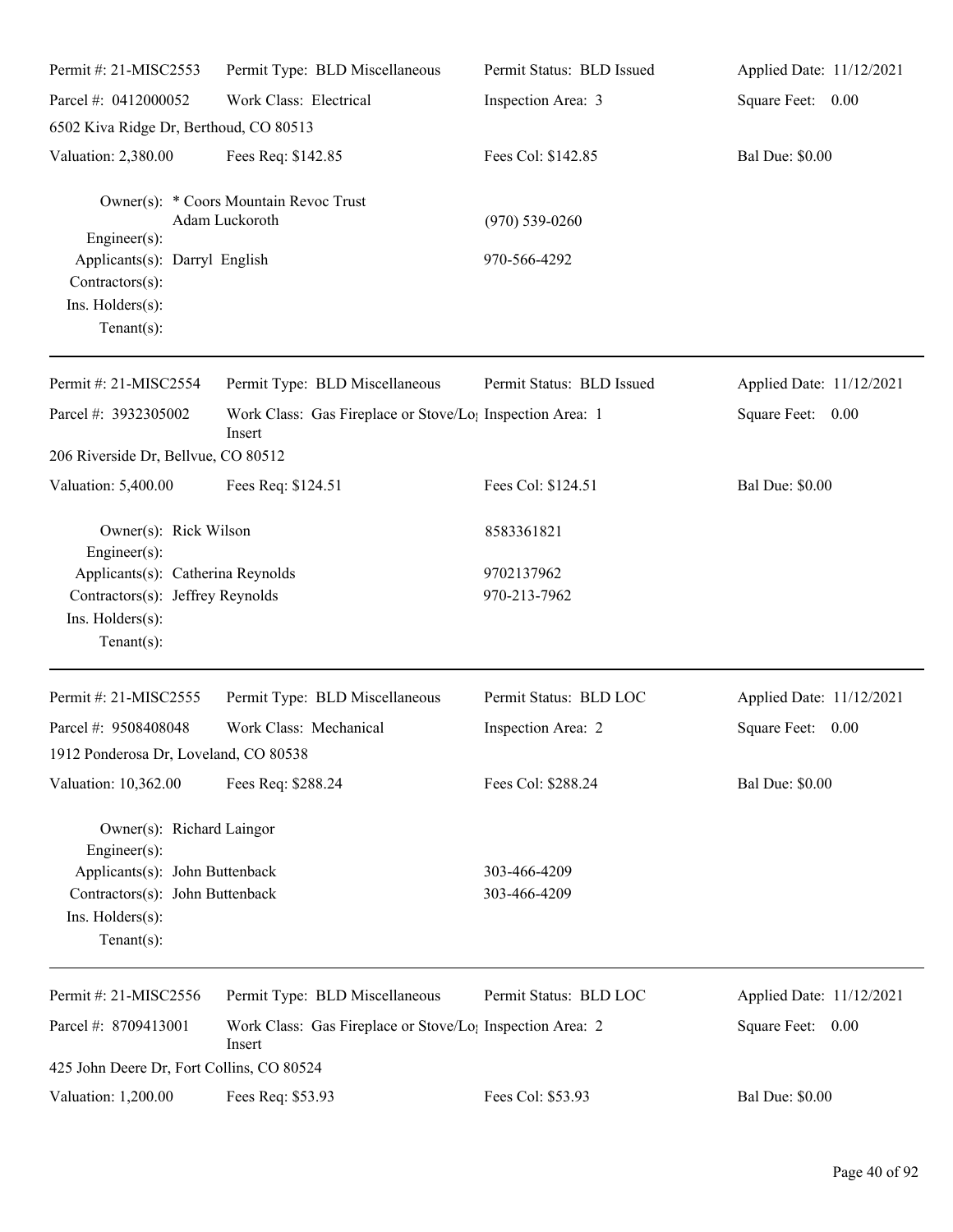| Joe Larson<br>Engineer $(s)$ :             | Owner(s): Harmony Enterprise Holdings, LLC | (970) 217-5676<br>$(970)$ 217-5676 |                      |
|--------------------------------------------|--------------------------------------------|------------------------------------|----------------------|
| Applicants(s): Joe Larson                  |                                            | $(970)$ 217-5676                   |                      |
| Contractors(s): Jerry Lemons               |                                            | 970-353-3527                       |                      |
| $Ins.$ Holders $(s)$ :                     |                                            |                                    |                      |
| Tenant $(s)$ :                             |                                            |                                    |                      |
| Permit #: 21-MISC2557                      | Permit Type: BLD Miscellaneous             | Permit Status: BLD Issued          | <b>Applied Date:</b> |
| Parcel #: 8831207005                       | Work Class: Mechanical                     | Inspection Area: 1                 | Square Feet:         |
| 1102 Club View Ter, Fort Collins, CO 80524 |                                            |                                    |                      |
|                                            |                                            |                                    |                      |

Valuation: 22,474.98 Fees Req: \$477.20 Fees Col: \$477.20 Bal Due: \$0.00

Owner(s): Steve Schrader 9705666564 Engineer(s): Applicants(s): Glenn Frank 970-484-4552 Contractors(s): Glenn Frank 970-484-4552 Ins. Holders(s): Tenant(s):

| Permit #: $21-MISC2558$                     | Permit Type: BLD Miscellaneous | Permit Status: BLD Issued | Applied Date: 11/12/2021 |  |
|---------------------------------------------|--------------------------------|---------------------------|--------------------------|--|
| Parcel #: $2925205132$                      | Work Class: Plumbing           | Inspection Area: 5        | Square Feet: 0.00        |  |
| 112 Mount Blanc Rd, Livermore, CO 80536     |                                |                           |                          |  |
| Valuation: 2,175.12                         | Fees Req: \$62.27              | Fees Col: \$62.27         | <b>Bal Due: \$0.00</b>   |  |
| Owner(s): Eric Harmon<br>$Engineering(s)$ : |                                | 303-669-0248              |                          |  |
| Applicants(s): Glenn Frank                  |                                | 970-484-4552              |                          |  |
| Contractors(s): Glenn Frank                 |                                | 970-484-4552              |                          |  |
| $Ins.$ Holders $(s)$ :                      |                                |                           |                          |  |
| Tenant $(s)$ :                              |                                |                           |                          |  |
|                                             |                                |                           |                          |  |

| Permit #: $21-MISC2559$         | Permit Type: BLD Miscellaneous | Permit Status: BLD Issued | Applied Date: 11/12/2021 |
|---------------------------------|--------------------------------|---------------------------|--------------------------|
| Parcel #: 9829311001            | Work Class: Mechanical         | Inspection Area: 1        | 0.00<br>Square Feet:     |
| 3730 Post Rd, Laporte, CO 80535 |                                |                           |                          |
| Valuation: 5,366.23             | Fees Req: \$124.51             | Fees Col: \$124.51        | <b>Bal Due: \$0.00</b>   |
|                                 | Owner(s): Rusty Greenlee       | 970-402-2846              |                          |
| $Engineering(s)$ :              |                                |                           |                          |
| Applicants(s): Glenn Frank      |                                | 970-484-4552              |                          |
| Contractors(s): Glenn Frank     |                                | 970-484-4552              |                          |
| $Ins.$ Holders $(s)$ :          |                                |                           |                          |
| $Tenant(s)$ :                   |                                |                           |                          |

Applied Date: 11/12/2021

 $0.00$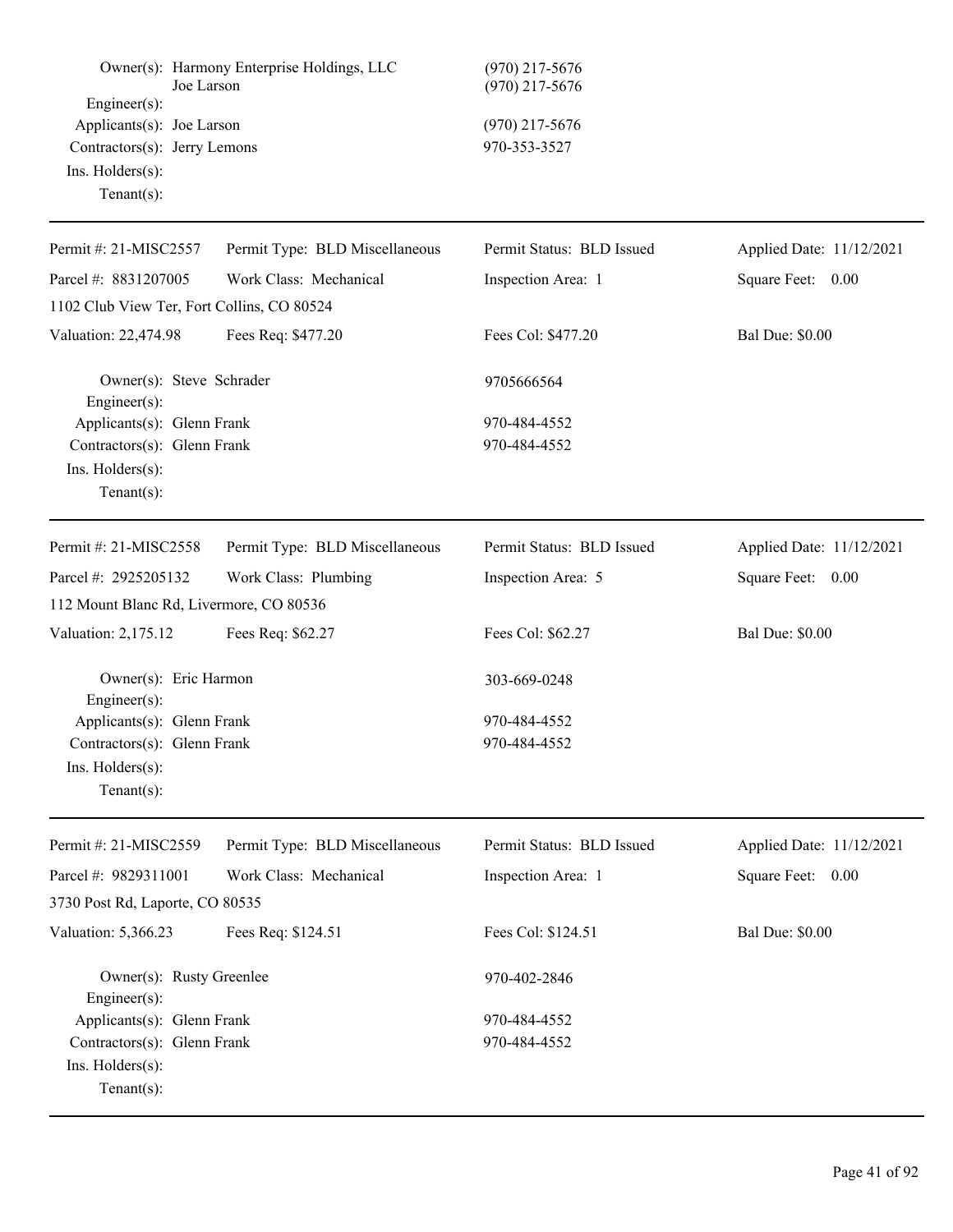| Permit #: 21-MISC2560                                                                       | Permit Type: BLD Miscellaneous | Permit Status: BLD Issued  | Applied Date: 11/12/2021 |
|---------------------------------------------------------------------------------------------|--------------------------------|----------------------------|--------------------------|
| Parcel #: 9824300005<br>418 E Douglas Rd, Fort Collins, CO 80524                            | Work Class: Demolition         | Inspection Area: 1         | Square Feet: 0.00        |
| Valuation: 2,000.00                                                                         | Fees Req: \$51.64              | Fees Col: \$51.64          | <b>Bal Due: \$0.00</b>   |
| Owner(s): Debra Sheaman<br>Engineer $(s)$ :                                                 |                                | 9704937346                 |                          |
| Applicants(s): Micah Schmidt<br>Contractors(s):                                             |                                | 9702220550                 |                          |
| Ins. Holders(s):<br>Tenant $(s)$ :                                                          |                                |                            |                          |
| Permit #: 21-MISC2561                                                                       | Permit Type: BLD Miscellaneous | Permit Status: BLD LOC     | Applied Date: 11/14/2021 |
| Parcel #: 9519300020                                                                        | Work Class: Electrical         | Inspection Area: 3         | Square Feet: 0.00        |
| 6321 W County Road 18, Loveland, CO 80537                                                   |                                |                            |                          |
| Valuation: 1,747.82                                                                         | Fees Req: \$120.00             | Fees Col: \$120.00         | <b>Bal Due: \$0.00</b>   |
| Owner(s): Danny King<br>Engineer(s):                                                        |                                | $(303) 588 - 6073$         |                          |
| Applicants(s): Greg Bigelow<br>Contractors(s):<br>Ins. $H$ olders $(s)$ :<br>Tenant $(s)$ : | Greg Bigelow                   | 9708891954<br>9708891954   |                          |
| Permit #: 21-MISC2562                                                                       | Permit Type: BLD Miscellaneous | Permit Status: BLD LOC     | Applied Date: 11/15/2021 |
| Parcel #: 1503210009                                                                        | Work Class: Re-roof            | Inspection Area: 4         | Square Feet: 0.00        |
| 260 River Fork Rd, Drake, CO 80515                                                          |                                |                            |                          |
| Valuation: 5,898.00                                                                         | Fees Req: \$167.02             | Fees Col: \$167.02         | <b>Bal Due: \$0.00</b>   |
| Owner(s): Willie Stroh<br>Engineer(s):                                                      |                                | 9709363379                 |                          |
| Applicants(s): Tim Kramer<br>Contractors(s):<br>Ins. $H$ olders $(s)$ :<br>Tenant $(s)$ :   | Independent Roofing Inc        | 9703961389<br>970-353-1389 |                          |
| Permit #: 21-MISC2563                                                                       | Permit Type: BLD Miscellaneous | Permit Status: BLD Issued  | Applied Date: 11/15/2021 |
| Parcel #: 1428315025                                                                        | Work Class: Re-roof            | Inspection Area: 4         | Square Feet: 0.00        |
| 95 Navajo Ct, Lyons, CO 80540                                                               |                                |                            |                          |
| Valuation: 12,352.02                                                                        | Fees Req: \$305.30             | Fees Col: \$305.30         | <b>Bal Due: \$0.00</b>   |
| Owner(s): Norma Prince                                                                      |                                |                            |                          |

Engineer(s):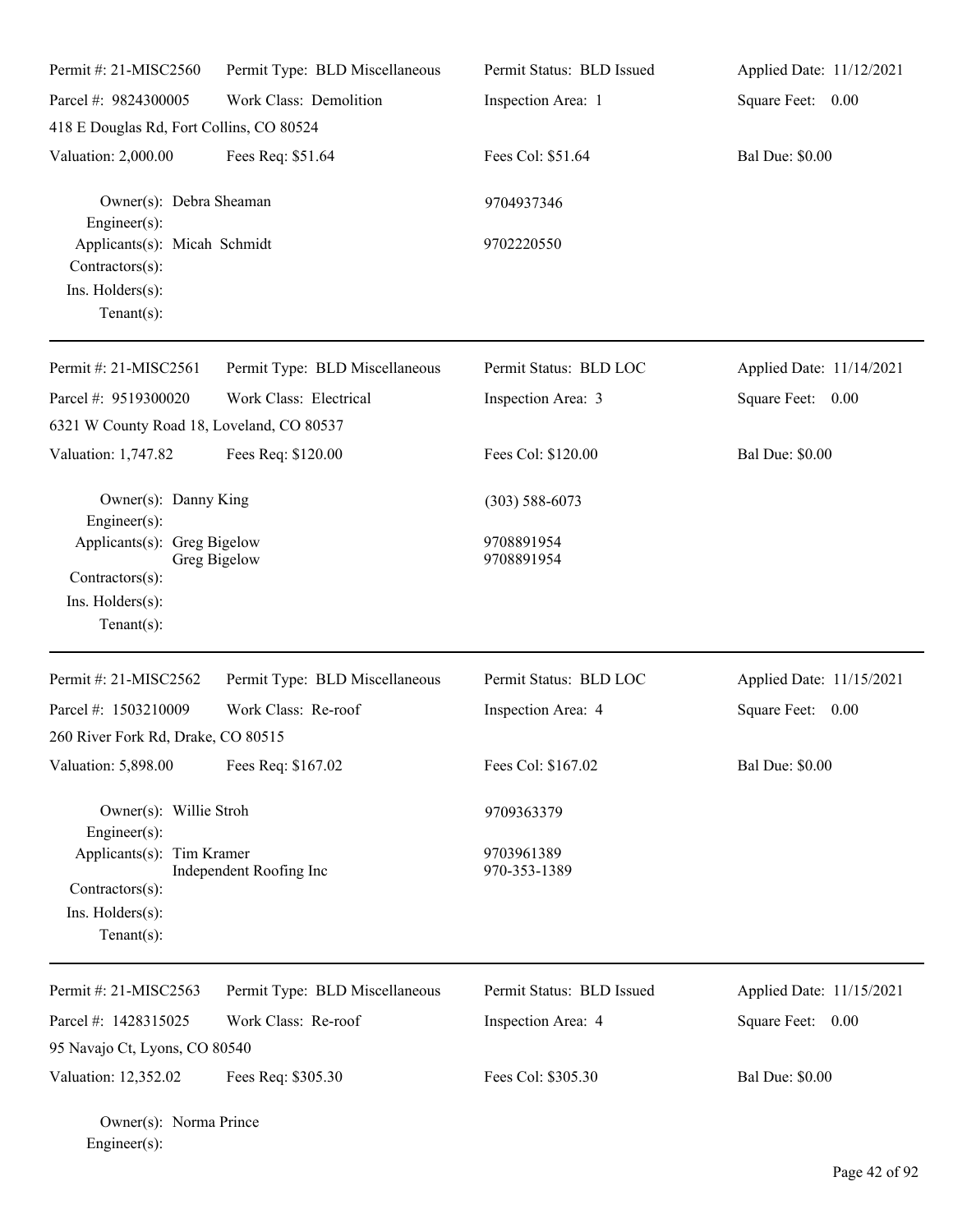# 7203609316<br>7203609316

| Permit #: 21-MISC2564                                                                                   | Permit Type: BLD Miscellaneous                                                  | Permit Status: BLD LOC    | Applied Date: 11/15/2021 |
|---------------------------------------------------------------------------------------------------------|---------------------------------------------------------------------------------|---------------------------|--------------------------|
| Parcel #: 9534110019<br>Work Class: Gas Fireplace or Stove/Lo <sub>1</sub> Inspection Area: 3<br>Insert |                                                                                 |                           | Square Feet: 0.00        |
| 2962 Spring Mountain Dr, Loveland, CO 80537                                                             |                                                                                 |                           |                          |
| Valuation: 9,000.00<br>Fees Req: \$186.75                                                               |                                                                                 | Fees Col: \$186.75        | <b>Bal Due: \$0.00</b>   |
| Owner(s): David Cook<br>Engineer $(s)$ :                                                                |                                                                                 | 7202016057                |                          |
| Applicants(s): David Cook                                                                               |                                                                                 | 7202016057                |                          |
| Contractors(s): Jeffrey Reynolds<br>Ins. Holders(s):                                                    |                                                                                 | 970-213-7962              |                          |
| $Tenant(s)$ :                                                                                           |                                                                                 |                           |                          |
| Permit #: 21-MISC2565                                                                                   | Permit Type: BLD Miscellaneous                                                  | Permit Status: BLD LOC    | Applied Date: 11/15/2021 |
| Parcel #: 9635124013                                                                                    | Work Class: Electrical                                                          | Inspection Area: 2        | Square Feet:<br>0.00     |
| 421 Chestnut Dr, Loveland, CO 80538                                                                     |                                                                                 |                           |                          |
| Valuation: 2,835.36                                                                                     | Fees Req: \$147.22                                                              | Fees Col: \$147.22        | <b>Bal Due: \$0.00</b>   |
| Owner(s): Kathryn Beadell<br>Engineer $(s)$ :                                                           |                                                                                 | 9702901798                |                          |
| Applicants(s): Alex Lopez<br>Contractors(s):                                                            |                                                                                 | 9703814969                |                          |
| Ins. Holders(s):<br>$Tenant(s)$ :                                                                       |                                                                                 |                           |                          |
| Permit #: 21-MISC2566                                                                                   | Permit Type: BLD Miscellaneous                                                  | Permit Status: BLD Issued | Applied Date: 11/15/2021 |
| Parcel #: 8621405001                                                                                    | Work Class: Gas Fireplace or Stove/Lo <sub>1</sub> Inspection Area: 2<br>Insert |                           | Square Feet:<br>0.00     |
| 8466 Golden Eagle Rd, Fort Collins, CO 80528                                                            |                                                                                 |                           |                          |
| Valuation: 8,000.00                                                                                     | Fees Req: \$166.00                                                              | Fees Col: \$166.00        | <b>Bal Due: \$0.00</b>   |
| Owner(s): Gerald Woodward<br>Engineer $(s)$ :                                                           |                                                                                 | 9709805014                |                          |
| Applicants(s): Gerald Woodward<br>Contractors(s):                                                       |                                                                                 | 9709805014                |                          |
| Ins. Holders(s):<br>Tenant $(s)$ :                                                                      |                                                                                 |                           |                          |
|                                                                                                         |                                                                                 |                           |                          |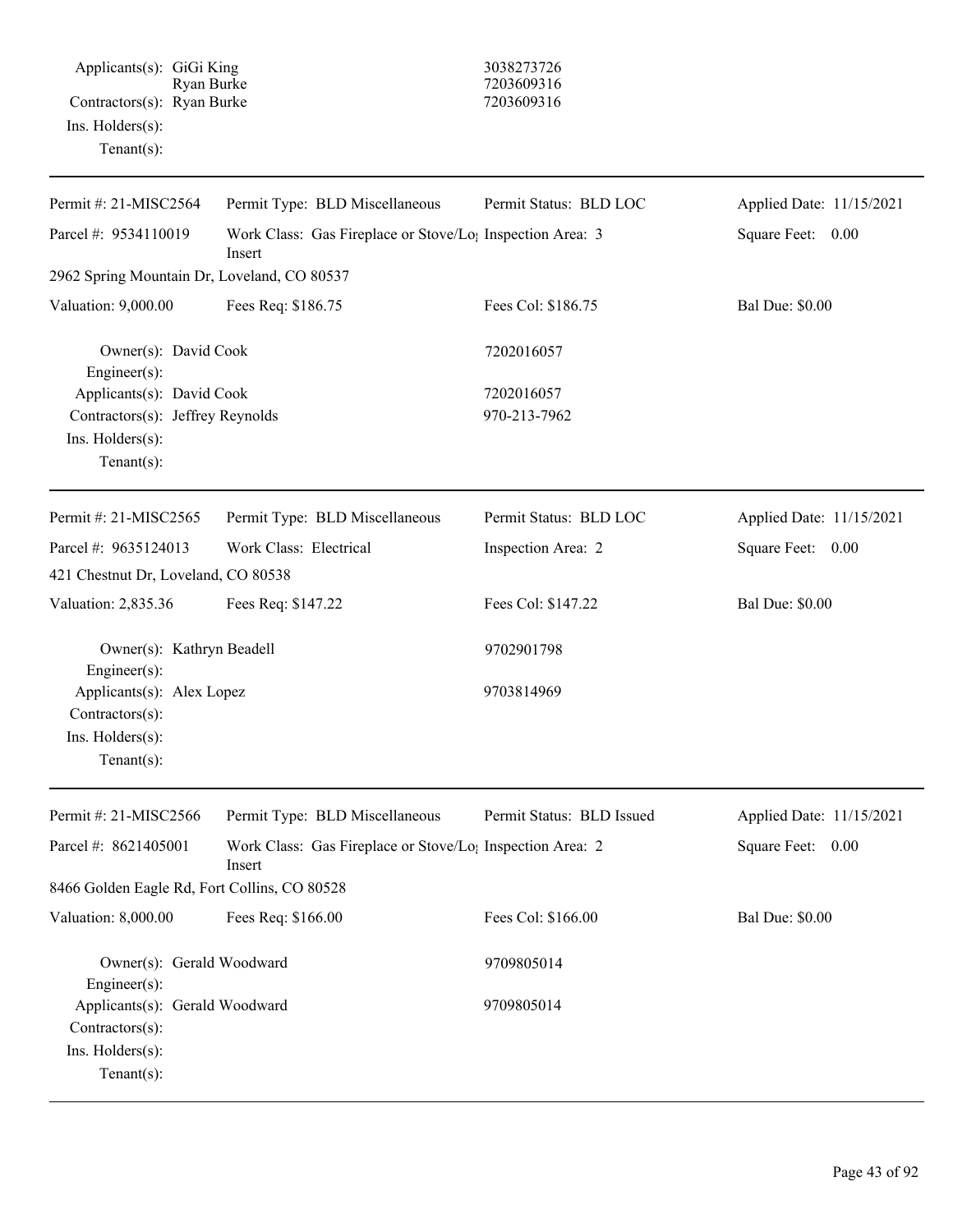| Permit #: 21-MISC2567                                                                              | Permit Type: BLD Miscellaneous      | Permit Status: BLD Issued    | Applied Date: 11/15/2021 |
|----------------------------------------------------------------------------------------------------|-------------------------------------|------------------------------|--------------------------|
| Parcel #: 3527404056                                                                               | Work Class: Demolition              | Inspection Area: 4           | Square Feet: 0.00        |
| 1771 Hummingbird Ln, Estes Park, CO 80517                                                          |                                     |                              |                          |
| Valuation: 0.00                                                                                    | Fees Req: \$51.64                   | Fees Col: \$0.00             | Bal Due: \$51.64         |
| MNC LLC                                                                                            | Owner(s): BTS 1771 Hummingbird, LLC | 7205157455<br>7205157455     |                          |
| Engineer(s):<br>Applicants(s): MNC LLC<br>Contractors(s):<br>Ins. Holders(s):<br>Tenant $(s)$ :    |                                     | 7205157455                   |                          |
| Permit #: 21-MISC2568                                                                              | Permit Type: BLD Miscellaneous      | Permit Status: BLD LOC       | Applied Date: 11/15/2021 |
| Parcel #: 9535305014                                                                               | Work Class: Re-roof                 | Inspection Area: 3           | Square Feet: 0.00        |
| 1308 36th St SW, Loveland, CO 80537                                                                |                                     |                              |                          |
| Valuation: 13,330.00                                                                               | Fees Req: \$325.27                  | Fees Col: \$325.27           | <b>Bal Due: \$0.00</b>   |
| Owner(s): Luke McFetridge<br>Engineer $(s)$ :                                                      |                                     | $(970) 692 - 1310$           |                          |
| Applicants(s): James Simpson<br>Contractors(s): James Simpson<br>Ins. Holders(s):<br>$Tenant(s)$ : |                                     | 970-207-0000<br>970-207-0000 |                          |
| Permit #: 21-MISC2569                                                                              | Permit Type: BLD Miscellaneous      | Permit Status: BLD LOC       | Applied Date: 11/15/2021 |
| Parcel #: 8715115047<br>738 La Cruz Dr, Fort Collins, CO 80524                                     | Work Class: Mechanical              | Inspection Area: 2           | Square Feet: 0.00        |
| Valuation: 4,591.50                                                                                | Fees Req: \$103.77                  | Fees Col: \$103.77           | <b>Bal Due: \$0.00</b>   |
| Owner(s): Richard L Wartenbe<br>$Engineering(s)$ :                                                 | Anida Wartenbe                      | 970-221-4383<br>970-443-0265 |                          |
| Applicants(s): Tim Swan<br>Contractors(s): Tim Swan<br>Ins. Holders(s):<br>Tenant $(s)$ :          |                                     | 970-215-5870<br>970-215-5870 |                          |
| Permit #: 21-MISC2570                                                                              | Permit Type: BLD Miscellaneous      | Permit Status: BLD Void      | Applied Date: 11/16/2021 |
| Parcel #: 9836407012                                                                               | Work Class: Electrical              | Inspection Area:             | Square Feet: 0.00        |
| 916 Lowell Ln, Fort Collins, CO 80524                                                              |                                     |                              |                          |
| Valuation: 0.00                                                                                    | Fees Req:                           | Fees Col:                    | <b>Bal Due:</b>          |
| Owner(s): Blake Townsend                                                                           |                                     | 7858210382                   |                          |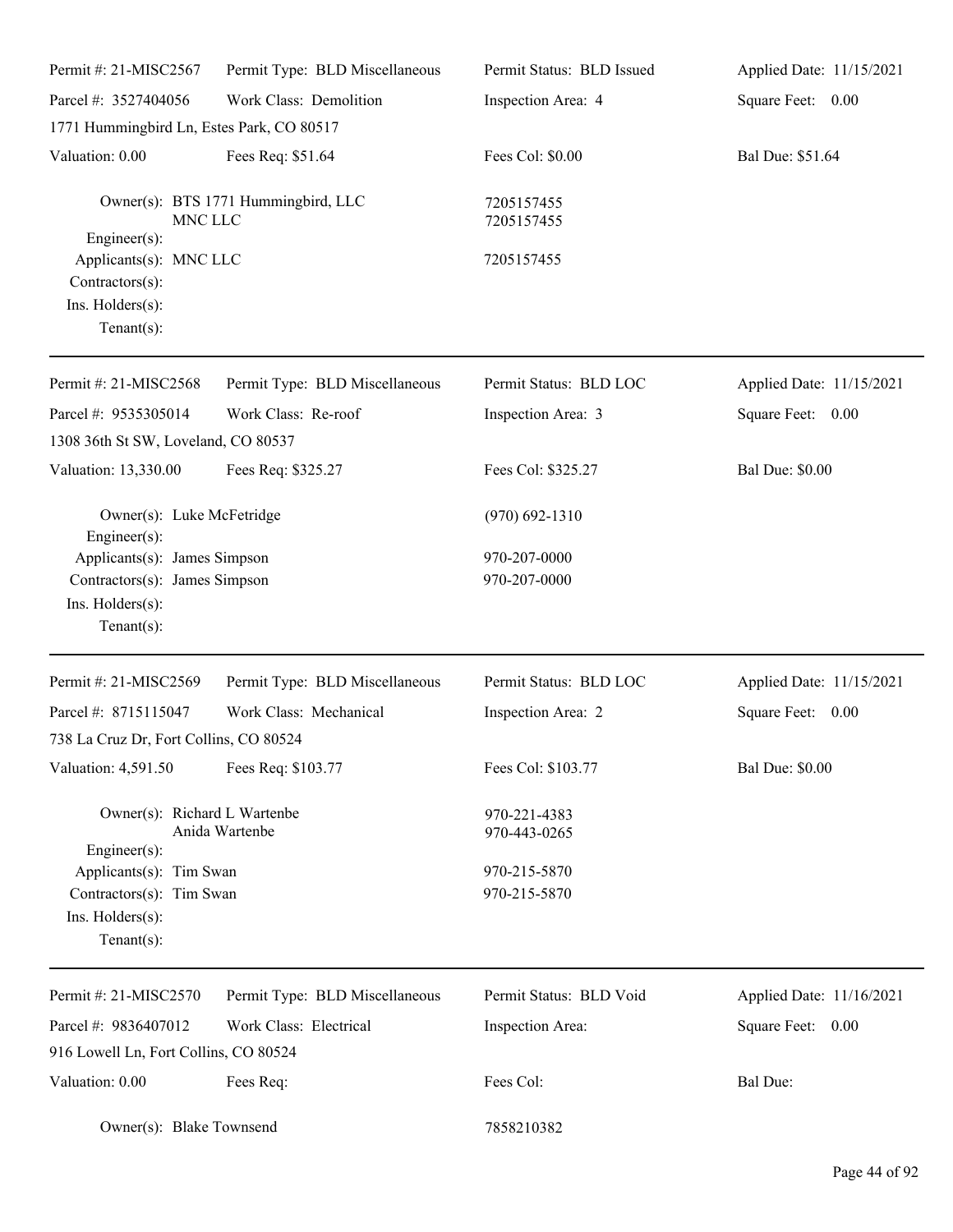Engineer(s): Applicants(s): Blake Townsend 7858210382 Contractors(s): Ins. Holders(s): Tenant(s):

Permit #: 21-MISC2571 Parcel #: 9529227008 Permit Type: BLD Miscellaneous Work Class: Mechanical Permit Status: BLD LOC Inspection Area: 3 Applied Date: 11/16/2021 Square Feet: 0.00 1507 Hitch Wagon Dr, Loveland, CO 80537 Valuation: 9,480.00 Fees Req: \$207.50 Fees Col: \$207.50 Bal Due: \$0.00 Owner(s): \* Peters Family Trust (714) 337-4397 Engineer(s): Applicants(s): Michael Culp 970-203-9954 Contractors(s): Michael Culp 970-203-9954 Ins. Holders(s): Tenant(s): Permit #: 21-MISC2572 Parcel #: 0427000038 Permit Type: BLD Miscellaneous Work Class: Gas Fireplace or Stove/Lo<sub>1</sub> Inspection Area: 3 Insert Permit Status: BLD Issued Applied Date: 11/16/2021 Square Feet: 0.00 7081 Lakota Ridge Ln, Berthoud, CO 80513 Valuation: 2,888.00 Fees Req: \$62.27 Fees Col: \$62.27 Bal Due: \$0.00 Owner(s): Mark Kolu 3035217338 Engineer(s): Applicants(s): Byron Schramm 6618865028 Contractors(s): Byron Schramm 6618865028 Ins. Holders(s): Tenant(s): Permit #: 21-MISC2573 Parcel #: 8614408009 Permit Type: BLD Miscellaneous Work Class: Electrical Permit Status: BLD LOC Inspection Area: 2 Applied Date: 11/16/2021 Square Feet: 0.00 7558 Vardon Way, Fort Collins, CO 80528 Valuation: 700.00 Fees Req: \$120.00 Fees Col: \$120.00 Bal Due: \$0.00 Owner(s): Frederick Allen 9702187979 Engineer(s): Applicants(s): Frederick Allen 9702187979

Contractors(s): Ins. Holders(s): Tenant(s):

Page 45 of 92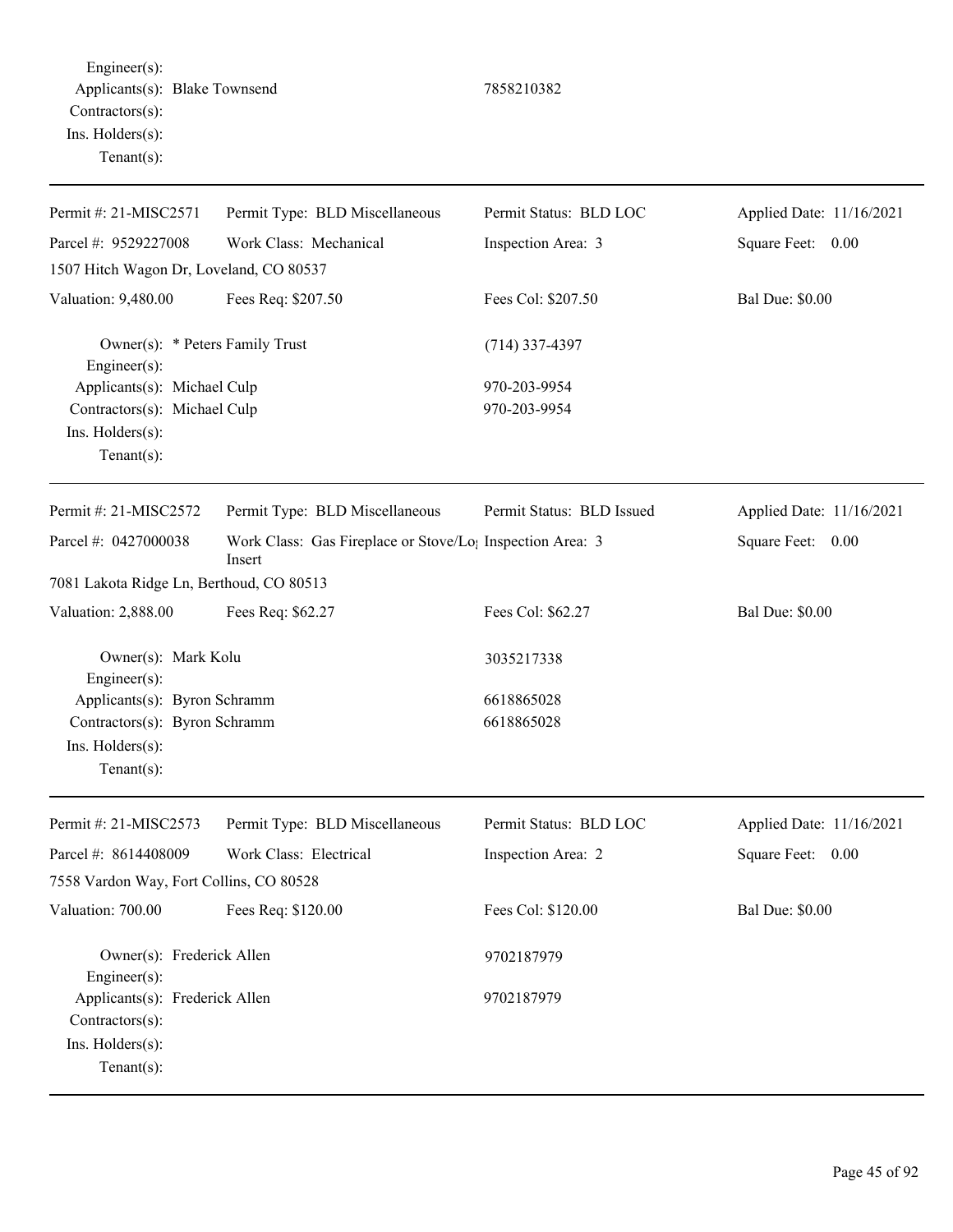| Permit #: 21-MISC2574                                                                                      | Permit Type: BLD Miscellaneous                                    | Permit Status: BLD LOC                 | Applied Date: 11/16/2021 |
|------------------------------------------------------------------------------------------------------------|-------------------------------------------------------------------|----------------------------------------|--------------------------|
| Parcel #: 3932400017                                                                                       | Work Class: Re-roof                                               | Inspection Area: 1                     | Square Feet: 0.00        |
| 57 W Rustic Rd, Bellvue, CO 80512                                                                          |                                                                   |                                        |                          |
| Valuation: 3,200.00                                                                                        | Fees Req: \$124.11                                                | Fees Col: \$124.11                     | <b>Bal Due: \$0.00</b>   |
| Owner(s): Catherine Louise Revis<br>$Engineering(s)$ :                                                     |                                                                   | 9708812334                             |                          |
| Applicants(s): James Simpson<br>Contractors(s): James Simpson<br>Ins. $H$ olders $(s)$ :<br>Tenant $(s)$ : |                                                                   | 970-207-0000<br>970-207-0000           |                          |
| Permit #: 21-MISC2575                                                                                      | Permit Type: BLD Miscellaneous                                    | Permit Status: BLD Issued              | Applied Date: 11/16/2021 |
| Parcel #: 9836118001<br>2516 Hawthorne Rd, Fort Collins, CO 80524                                          | Work Class: Mechanical                                            | Inspection Area: 1                     | Square Feet: 0.00        |
| Valuation: 6,165.15                                                                                        | Fees Req: \$145.26                                                | Fees Col: \$145.26                     | <b>Bal Due: \$0.00</b>   |
| Owner(s): Warren Sopkowski<br>$Engineering(s)$ :                                                           |                                                                   | $(970)$ 493-1684                       |                          |
| Contractors(s): Mark Lancaster<br>Ins. Holders(s):<br>Tenant $(s)$ :                                       | Applicants(s): JMP Heat Inc dba Lion Home Service<br>Morgan Lopez | 9708972337<br>9702156539<br>9705560544 |                          |
| Permit #: 21-MISC2576                                                                                      | Permit Type: BLD Miscellaneous                                    | Permit Status: BLD LOC                 | Applied Date: 11/16/2021 |
| Parcel #: 9709311006<br>2909 W Olive St, Fort Collins, CO 80521                                            | Work Class: Mechanical                                            | Inspection Area: 2                     | Square Feet: 0.00        |
| Valuation: 3,730.85                                                                                        | Fees Req: \$83.02                                                 | Fees Col: \$83.02                      | <b>Bal Due: \$0.00</b>   |
| Owner(s): Thomas Crews<br>Engineer(s):                                                                     |                                                                   | $(719)$ 332-4407                       |                          |
| Applicants(s): Glenn Frank<br>Contractors(s): Glenn Frank<br>Ins. Holders(s):<br>Tenant $(s)$ :            |                                                                   | 970-484-4552<br>970-484-4552           |                          |
| Permit #: 21-MISC2577                                                                                      | Permit Type: BLD Miscellaneous                                    | Permit Status: BLD Issued              | Applied Date: 11/16/2021 |
| Parcel #: 8710414012                                                                                       | Work Class: Mechanical                                            | Inspection Area: 2                     | Square Feet: 0.00        |
| 401 Camino Del Mundo, Fort Collins, CO 80524                                                               |                                                                   |                                        |                          |
| Valuation: 8,170.00                                                                                        | Fees Req: \$246.75                                                | Fees Col: \$246.75                     | <b>Bal Due: \$0.00</b>   |
| Owner(s): Matthew Doyle<br>Engineer(s):                                                                    |                                                                   | 9704829400                             |                          |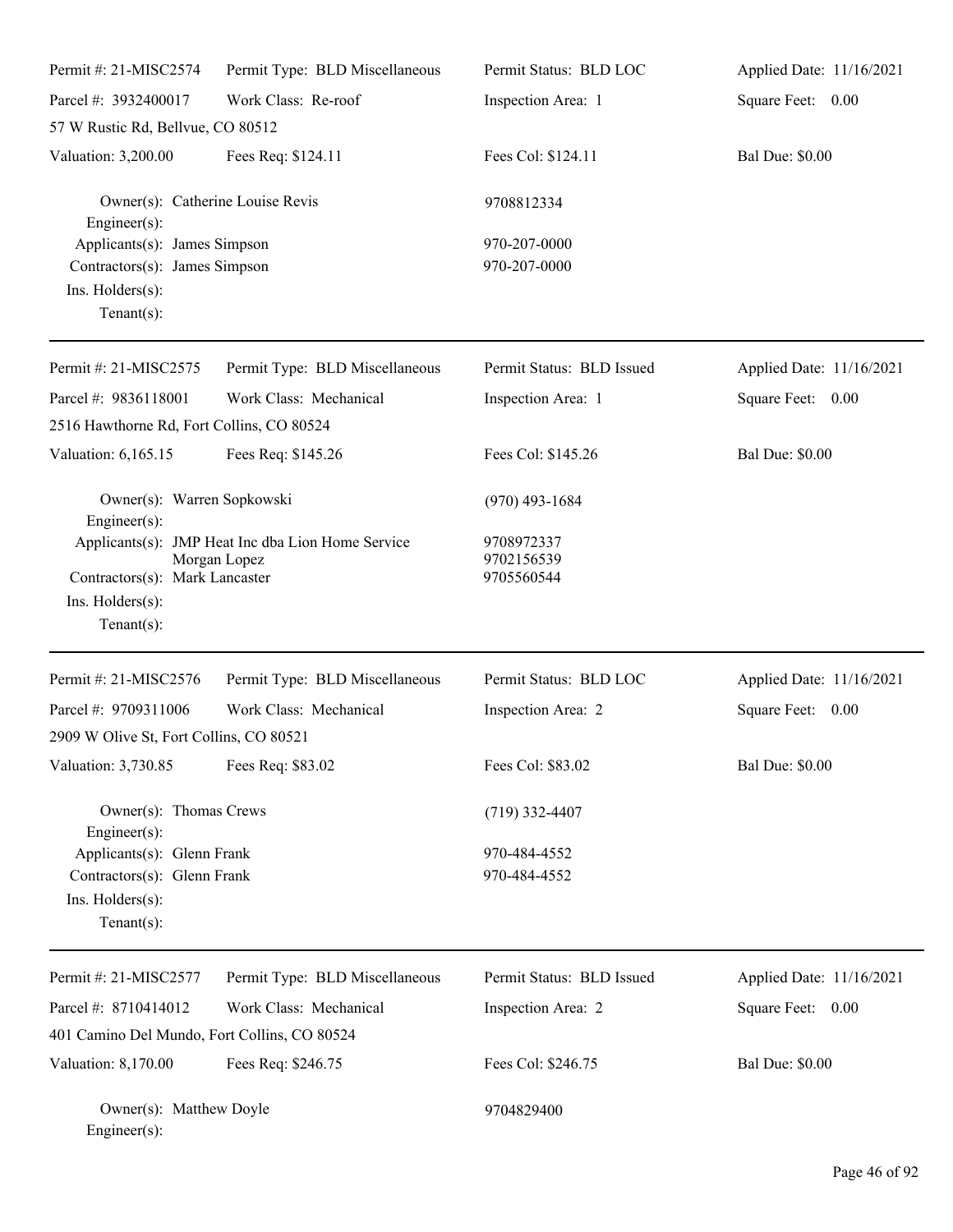| Permit #: 21-MISC2578                                                                          | Permit Type: BLD Miscellaneous                      | Permit Status: BLD Issued    | Applied Date: 11/16/2021 |
|------------------------------------------------------------------------------------------------|-----------------------------------------------------|------------------------------|--------------------------|
| Parcel #: 3915000015                                                                           | Work Class: Electrical                              | Inspection Area: 5           | Square Feet: 0.00        |
|                                                                                                | 6173 W County Road 68c, Red Feather Lakes, CO 80545 |                              |                          |
| Valuation: 2,500.00                                                                            | Fees Req: \$144.00                                  | Fees Col: \$144.00           | <b>Bal Due: \$0.00</b>   |
| Owner(s): Tim Marion<br>Engineer(s):                                                           |                                                     | 9708812422                   |                          |
| Applicants(s): Bradley Judkins<br>Contractors(s):<br>Ins. Holders(s):<br>Tenant $(s)$ :        |                                                     | 9704125454                   |                          |
| Permit #: 21-MISC2579                                                                          | Permit Type: BLD Miscellaneous                      | Permit Status: BLD Issued    | Applied Date: 11/17/2021 |
| Parcel #: 9709306020                                                                           | Work Class: Mechanical                              | Inspection Area: 2           | Square Feet:<br>0.00     |
| 125 S Sunset St, Fort Collins, CO 80521                                                        |                                                     |                              |                          |
| Valuation: 14,455.00                                                                           | Fees Req: \$311.23                                  | Fees Col: \$311.23           | <b>Bal Due: \$0.00</b>   |
| Owner(s): Richard Burr<br>Engineer(s):                                                         |                                                     | 970-482-0719                 |                          |
| Applicants(s): Mike Ducett<br>Contractors(s): Mike Ducett<br>Ins. Holders(s):<br>$Tenant(s)$ : |                                                     | 970-484-4841<br>970-484-4841 |                          |
| Permit #: 21-MISC2580                                                                          | Permit Type: BLD Miscellaneous                      | Permit Status: BLD Issued    | Applied Date: 11/17/2021 |
| Parcel #: 9411206019                                                                           | Work Class: Mechanical                              | Inspection Area: 3           | Square Feet: 0.00        |
| 2342 Breckenridge Ct, Berthoud, CO 80513                                                       |                                                     |                              |                          |
| Valuation: 8,722.00                                                                            | Fees Req: \$246.75                                  | Fees Col: \$246.75           | <b>Bal Due: \$0.00</b>   |
| Owner(s): Marshall Shupe<br>Engineer(s):                                                       |                                                     | $(970) 532 - 5912$           |                          |
| Applicants(s): IMS Heating & Air Inc<br>Contractors(s):<br>Ins. Holders(s):<br>$Tenant(s)$ :   |                                                     | 970-532-0123                 |                          |
| Permit #: 21-MISC2581                                                                          | Permit Type: BLD Miscellaneous                      | Permit Status: BLD LOC       | Applied Date: 11/17/2021 |
| Parcel #: 9626000005                                                                           | Work Class: Mechanical                              | Inspection Area: 2           | Square Feet: 0.00        |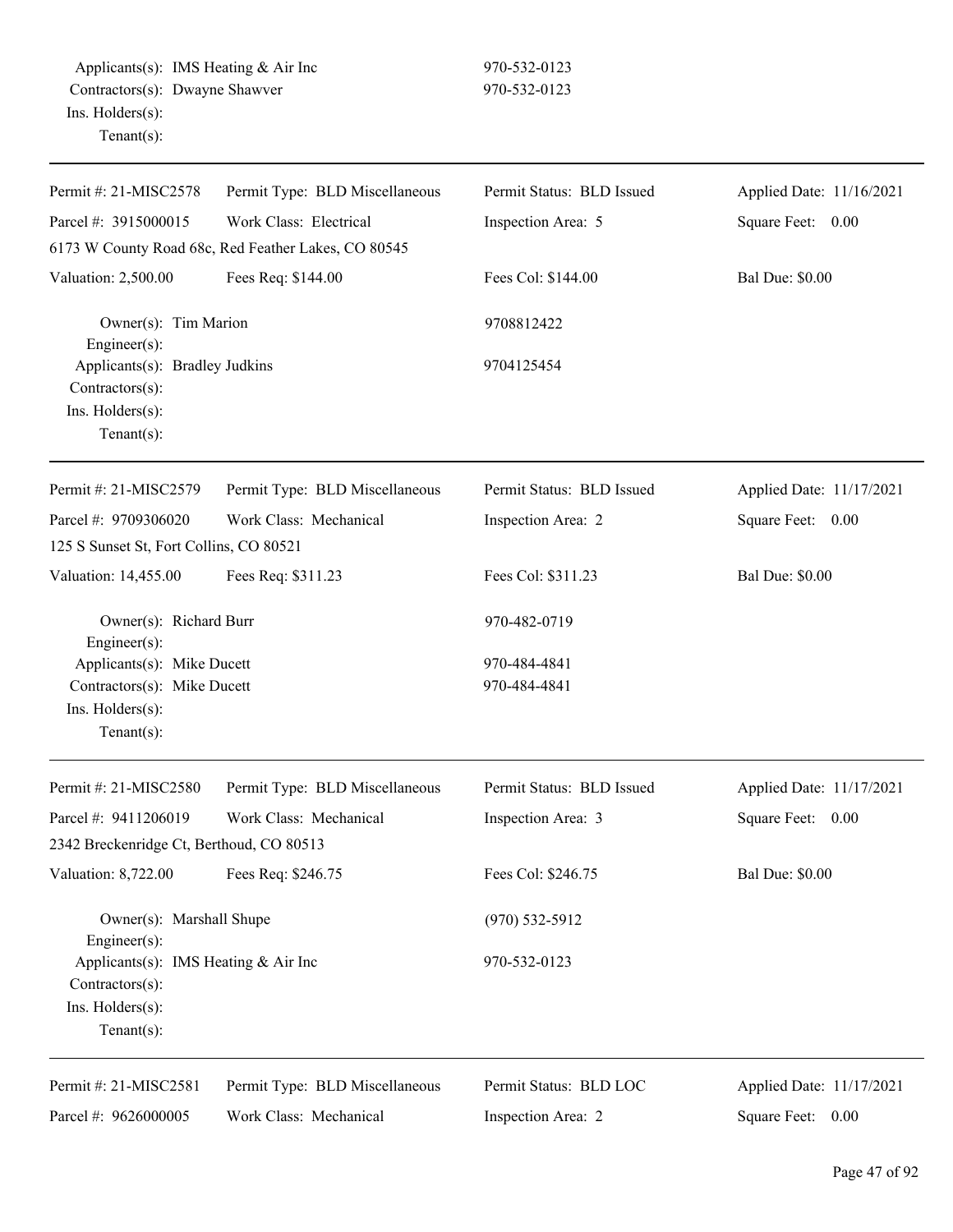| Valuation: 9,864.00         | Fees Req: \$207.50 | Fees Col: \$207.50 | <b>Bal Due: \$0.00</b> |
|-----------------------------|--------------------|--------------------|------------------------|
| Owner(s): Sally Martin      |                    | 9705803430         |                        |
| $Engineering(s)$ :          |                    |                    |                        |
| Applicants(s): Mike Ducett  |                    | 970-484-4841       |                        |
| Contractors(s): Mike Ducett |                    | 970-484-4841       |                        |
| $Ins.$ Holders $(s)$ :      |                    |                    |                        |
| $Tenant(s)$ :               |                    |                    |                        |

| Permit #: $21-MISC2582$                  | Permit Type: BLD Miscellaneous | Permit Status: BLD Issued | Applied Date: 11/17/2021 |
|------------------------------------------|--------------------------------|---------------------------|--------------------------|
| Parcel #: $9926205015$                   | Work Class: Plumbing           | Inspection Area: 1        | Square Feet:<br>0.00     |
| 917 Eggleston St, Fort Collins, CO 80524 |                                |                           |                          |
| Valuation: 6,597.00                      | Fees Req: \$145.26             | Fees Col: \$145.26        | <b>Bal Due: \$0.00</b>   |
| Owner(s): Kim Bender                     |                                |                           |                          |
| $Engineering(s)$ :                       |                                |                           |                          |
| Applicants(s): Mike Ducett               |                                | 970-484-4841              |                          |
| Contractors(s): Mike Ducett              |                                | 970-484-4841              |                          |
| $Ins.$ Holders $(s)$ :                   |                                |                           |                          |
| Tenant $(s)$ :                           |                                |                           |                          |
| Permit #: 21-MISC2583                    | Permit Type: BLD Miscellaneous | Permit Status: BLD LOC    | Applied Date: 11/17/2021 |
| Parcel #: $0615100001$                   | Work Class: Re-roof            | Inspection Area: 2        | Square Feet:<br>0.00     |

| 9534 Buckhorn Rd, Loveland, CO 80538       |                    |                        |  |  |
|--------------------------------------------|--------------------|------------------------|--|--|
| Valuation: 10,128.80<br>Fees Req: \$264.27 | Fees Col: \$264.27 | <b>Bal Due: \$0.00</b> |  |  |
|                                            |                    |                        |  |  |
| Owner(s): Robert Thrift                    | $(832)$ 474-1319   |                        |  |  |
| Engineer $(s)$ :                           |                    |                        |  |  |
| Applicants(s): Bob Behrends                | 970-395-0406       |                        |  |  |
| Contractors(s): Bob Behrends               | 970-395-0406       |                        |  |  |
| $Ins.$ Holders $(s)$ :                     |                    |                        |  |  |
| Tenant $(s)$ :                             |                    |                        |  |  |

| Permit #: $21-MISC2584$                               | Permit Type: BLD Miscellaneous | Permit Status: BLD Issued | Applied Date: 11/17/2021 |
|-------------------------------------------------------|--------------------------------|---------------------------|--------------------------|
| Parcel #: $8715000005$                                | Work Class: Plumbing           | Inspection Area: 2        | Square Feet:<br>0.00     |
| 955 Sunchase Dr. Fort Collins, CO 80524               |                                |                           |                          |
| Valuation: 6,110.00                                   | Fees Req: \$145.26             | Fees Col: \$145.26        | <b>Bal Due: \$0.00</b>   |
| Owner(s): Deborah Blennerhasset<br>$Engineering(s)$ : |                                | 219-465-8477              |                          |
| Applicants(s): Mike Ducett                            |                                | 970-484-4841              |                          |
| Contractors(s): Mike Ducett                           |                                | 970-484-4841              |                          |
| $Ins.$ Holders $(s)$ :                                |                                |                           |                          |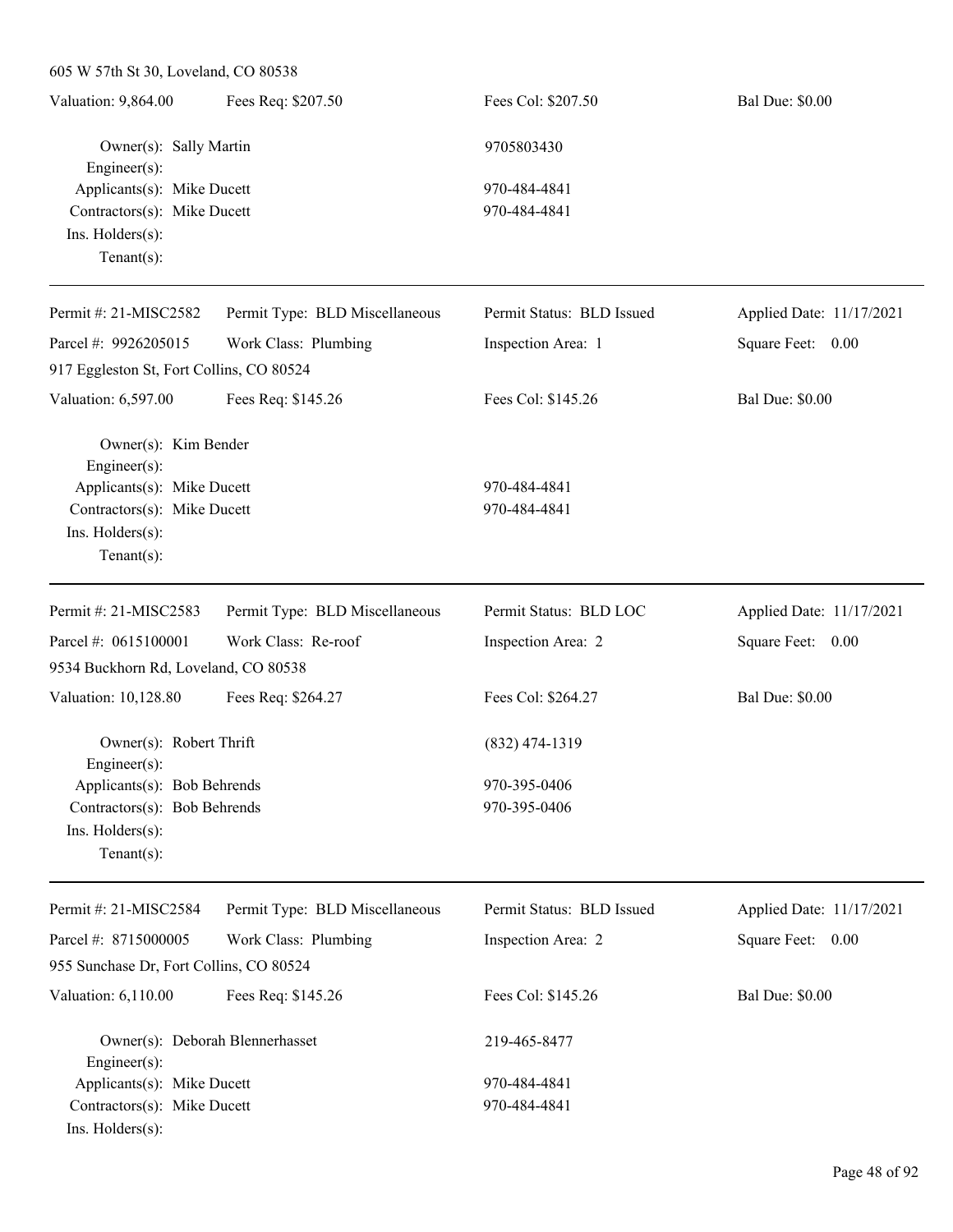| Permit #: 21-MISC2585                                                                    | Permit Type: BLD Miscellaneous | Permit Status: BLD Issued | Applied Date: 11/17/2021 |
|------------------------------------------------------------------------------------------|--------------------------------|---------------------------|--------------------------|
| Parcel #: 9636209004                                                                     | Work Class: Electrical         | Inspection Area: 2        | Square Feet: 0.00        |
| 412 Edgewood Dr, Loveland, CO 80538                                                      |                                |                           |                          |
| Valuation: 900.00                                                                        | Fees Req: \$120.00             | Fees Col: \$120.00        | <b>Bal Due: \$0.00</b>   |
| Owner(s): Patrick O'Farrell<br>Engineer(s):                                              |                                | $(208) 720 - 4927$        |                          |
| Applicants(s): Phaaron Riall<br>$Contractors(s)$ :<br>Ins. Holders(s):<br>Tenant $(s)$ : |                                | 9703089969                |                          |
| Permit #: 21-MISC2586                                                                    | Permit Type: BLD Miscellaneous | Permit Status: BLD LOC    | Applied Date: 11/17/2021 |
| Parcel #: 0701309020                                                                     | Work Class: Re-roof            | Inspection Area: 1        | Square Feet: 0.00        |
| 809 Redwood Ct, Bellvue, CO 80512                                                        |                                |                           |                          |
| Valuation: 5,400.00                                                                      | Fees Req: \$165.03             | Fees Col: \$165.03        | <b>Bal Due: \$0.00</b>   |
| Owner(s): Mary Brenton<br>Engineer(s):                                                   |                                | $(970)$ 988-8754          |                          |
| Applicants(s): Anchor Roofing LLC                                                        |                                | 9706926037                |                          |
| Contractors(s): Jeramiah Larsen                                                          | Anchor Roofing LLC             | 9706926037<br>9706660321  |                          |
| Ins. Holders(s):                                                                         |                                |                           |                          |
| $Tenant(s)$ :                                                                            |                                |                           |                          |
| Permit #: 21-MISC2587                                                                    | Permit Type: BLD Miscellaneous | Permit Status: BLD Issued | Applied Date: 11/17/2021 |
| Parcel #: 9406000010                                                                     | Work Class: Mechanical         | Inspection Area: 3        | Square Feet: 0.00        |
| 4485 S County Road 23, Loveland, CO 80537                                                |                                |                           |                          |
| Valuation: 4,606.00                                                                      | Fees Req: \$103.77             | Fees Col: \$103.77        | <b>Bal Due: \$0.00</b>   |
| Owner(s): William Murray<br>Engineer(s):                                                 |                                |                           |                          |
| Applicants(s): Michael Missimer                                                          |                                | 9703109232                |                          |
| Contractors(s): Michael Missimer                                                         |                                | 9703109232                |                          |
| Ins. Holders(s):<br>Tenant $(s)$ :                                                       |                                |                           |                          |
| Permit #: 21-MISC2588                                                                    | Permit Type: BLD Miscellaneous | Permit Status: BLD Issued | Applied Date: 11/17/2021 |
| Parcel #: 8614434013                                                                     | Work Class: Plumbing           | Inspection Area: 2        | Square Feet: 0.00        |
| 5920 Watson Dr, Fort Collins, CO 80528                                                   |                                |                           |                          |
| Valuation: 5,137.84                                                                      | Fees Req: \$124.51             | Fees Col: \$124.51        | <b>Bal Due: \$0.00</b>   |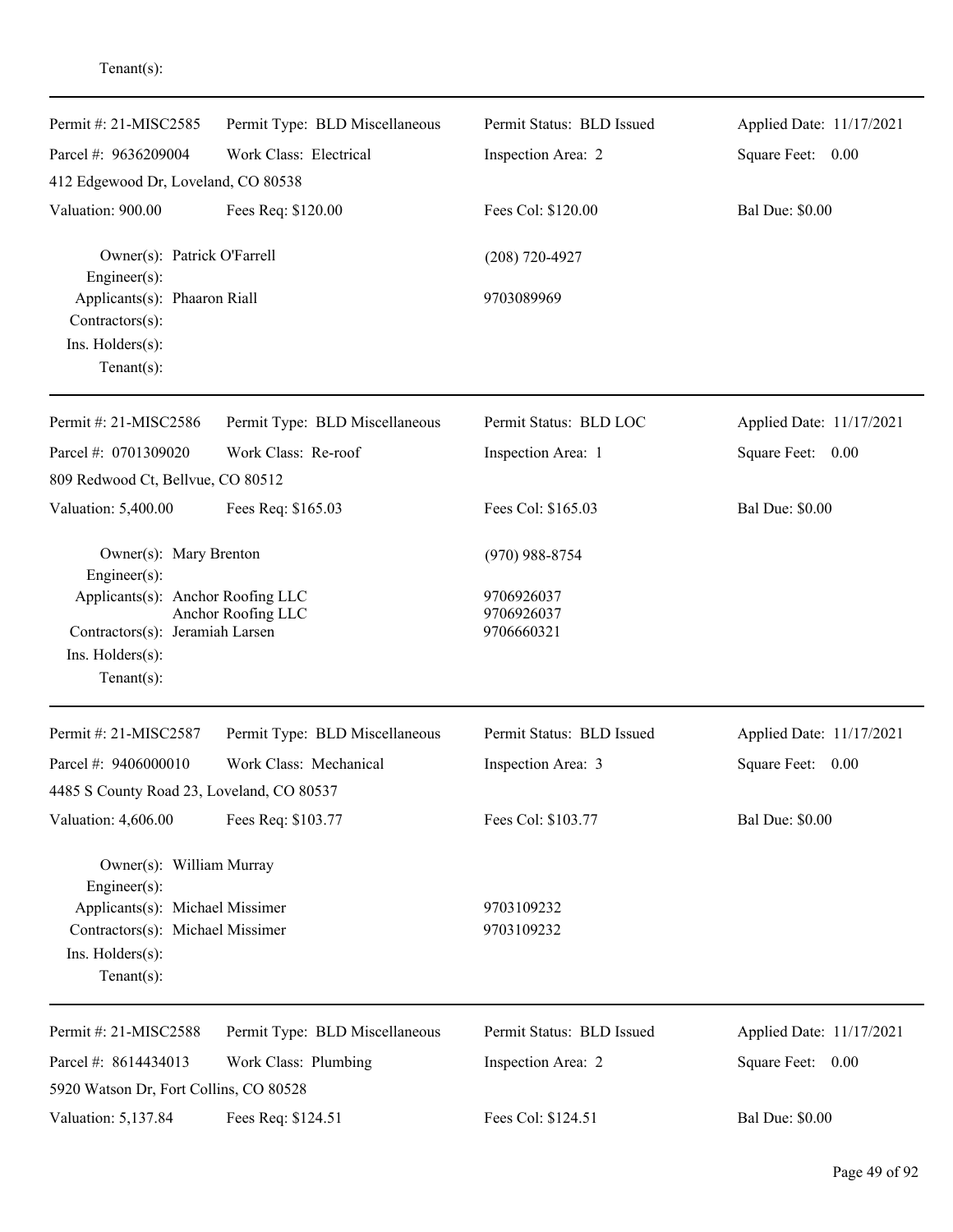Owner(s): Ralph Dyer Engineer(s): Applicants(s): Glenn Frank 970-484-4552 Contractors(s): Glenn Frank 970-484-4552 Ins. Holders(s): Tenant(s):

| Permit #: 21-MISC2589                                                                                                                                    | Permit Type: BLD Miscellaneous | Permit Status: BLD Void      | Applied Date: 11/17/2021 |
|----------------------------------------------------------------------------------------------------------------------------------------------------------|--------------------------------|------------------------------|--------------------------|
| Parcel #:                                                                                                                                                | Work Class: Mechanical         | Inspection Area:             | Square Feet: 0.00        |
| 182 Sweet Clover, Loveland, CO 80537                                                                                                                     |                                |                              |                          |
| Valuation: 3,606.90                                                                                                                                      | Fees Req: \$83.02              | Fees Col: \$83.02            | <b>Bal Due: \$0.00</b>   |
| Owner(s): Jerry Dolph<br>Engineer(s):                                                                                                                    |                                | $(970)$ 227-0837             |                          |
| Applicants(s): Poudre Valley Air<br>Contractors(s):<br>Ins. Holders(s):<br>Tenant $(s)$ :                                                                |                                | 970-493-2050                 |                          |
| Permit #: 21-MISC2590                                                                                                                                    | Permit Type: BLD Miscellaneous | Permit Status: BLD Issued    | Applied Date: 11/17/2021 |
| Parcel #: 8827000012                                                                                                                                     | Work Class: Mechanical         | Inspection Area: 1           | Square Feet: 0.00        |
| 2808 NE Frontage Rd, Fort Collins, CO 80524                                                                                                              |                                |                              |                          |
| Valuation: 1,705.00                                                                                                                                      | Fees Req: \$113.93             | Fees Col: \$113.93           | <b>Bal Due: \$0.00</b>   |
| Owner(s): Matthew Odell<br>Engineer(s):                                                                                                                  | Odell Golf LLC                 | 9702193750                   |                          |
| Applicants(s): Northern Colorado Air Inc<br>Contractors(s): Jeff Richard<br>Ins. Holders(s):<br>$Tenant(s)$ :                                            |                                | 970-223-8873<br>970-223-8873 |                          |
| Permit #: 21-MISC2591                                                                                                                                    | Permit Type: BLD Miscellaneous | Permit Status: BLD Issued    | Applied Date: 11/17/2021 |
| Parcel #: 8716312701                                                                                                                                     | Work Class: Mechanical         | Inspection Area: 2           | Square Feet:<br>0.00     |
| 1101 S Summit View Dr, Fort Collins, CO 80524                                                                                                            |                                |                              |                          |
| Valuation: 3,195.00                                                                                                                                      | Fees Req: \$143.02             | Fees Col: \$143.02           | <b>Bal Due: \$0.00</b>   |
| Owner(s): Alden Condict<br>Engineer(s):<br>Applicants(s): Northern Colorado Air Inc<br>Contractors(s): Jeff Richard<br>Ins. Holders(s):<br>$Tenant(s)$ : |                                | 970-223-8873<br>970-223-8873 |                          |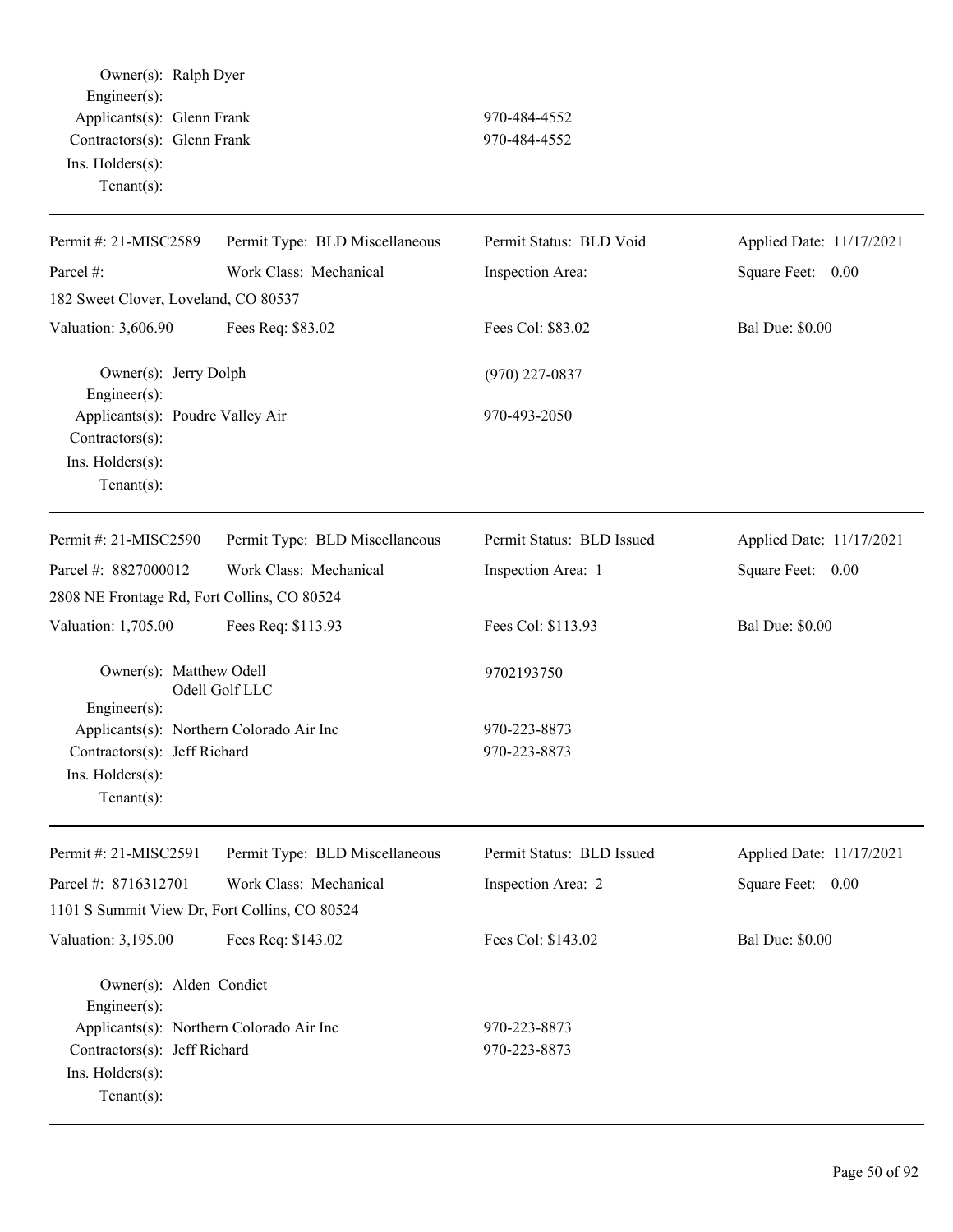| Permit #: 21-MISC2592                                                                 | Permit Type: BLD Miscellaneous                                                  | Permit Status: BLD LOC                 | Applied Date: 11/17/2021 |
|---------------------------------------------------------------------------------------|---------------------------------------------------------------------------------|----------------------------------------|--------------------------|
| Parcel #: 9709206020                                                                  | Work Class: Electrical                                                          | Inspection Area: 2                     | Square Feet: 0.00        |
| 545 N Sunset St, Fort Collins, CO 80521                                               |                                                                                 |                                        |                          |
| Valuation: 900.00                                                                     | Fees Req: \$60.00                                                               | Fees Col: \$60.00                      | <b>Bal Due: \$0.00</b>   |
| Owner(s): Louis Reynolds<br>$Engineering(s)$ :                                        |                                                                                 | 9704705145                             |                          |
| Applicants(s): Daniel Harber<br>Contractors(s):<br>Ins. Holders(s):<br>Tenant $(s)$ : |                                                                                 | 9708173159                             |                          |
| Permit #: 21-MISC2593                                                                 | Permit Type: BLD Miscellaneous                                                  | Permit Status: BLD Issued              | Applied Date: 11/18/2021 |
| Parcel #: 8714205010                                                                  | Work Class: Mechanical                                                          | Inspection Area: 2                     | Square Feet: 0.00        |
| 604 Boulder Ave, Fort Collins, CO 80524                                               |                                                                                 |                                        |                          |
| Valuation: 7,342.00                                                                   | Fees Req: \$166.00                                                              | Fees Col: \$166.00                     | <b>Bal Due: \$0.00</b>   |
| Owner(s): Jeane Kearl<br>Leonard Kearl<br>Leonard Kearl                               |                                                                                 | 9704027001<br>9702211803<br>9702211803 |                          |
| $Engineering(s)$ :                                                                    |                                                                                 |                                        |                          |
| Applicants(s): Mike Ducett<br>Contractors(s): Mike Ducett                             |                                                                                 | 970-484-4841<br>970-484-4841           |                          |
| Ins. Holders(s):                                                                      |                                                                                 |                                        |                          |
| Tenant $(s)$ :                                                                        |                                                                                 |                                        |                          |
| Permit #: 21-MISC2594                                                                 | Permit Type: BLD Miscellaneous                                                  | Permit Status: BLD Issued              | Applied Date: 11/18/2021 |
| Parcel #: 9411206051                                                                  | Work Class: Mechanical                                                          | Inspection Area: 3                     | 0.00<br>Square Feet:     |
| 2221 Breckenridge Dr, Berthoud, CO 80513                                              |                                                                                 |                                        |                          |
| Valuation: 10,000.00                                                                  | Fees Req: \$207.50                                                              | Fees Col: \$207.50                     | <b>Bal Due: \$0.00</b>   |
| Owner(s): Alison Thompson<br>Engineer(s):                                             |                                                                                 |                                        |                          |
| Applicants(s): Matthew Markle                                                         |                                                                                 | 9703080807                             |                          |
| Contractors(s): Matthew Markle                                                        |                                                                                 | 9703080807                             |                          |
| Ins. Holders(s):<br>$Tenant(s)$ :                                                     |                                                                                 |                                        |                          |
| Permit #: 21-MISC2595                                                                 | Permit Type: BLD Miscellaneous                                                  | Permit Status: BLD Issued              | Applied Date: 11/18/2021 |
| Parcel #: 8901000017                                                                  | Work Class: Gas Fireplace or Stove/Lo <sub>1</sub> Inspection Area: 1<br>Insert |                                        | Square Feet: 0.00        |
| 12931 Dead Horse Ln, Carr, CO 80612                                                   |                                                                                 |                                        |                          |
| Valuation: 4,000.00                                                                   | Fees Req: \$83.02                                                               | Fees Col: \$83.02                      | <b>Bal Due: \$0.00</b>   |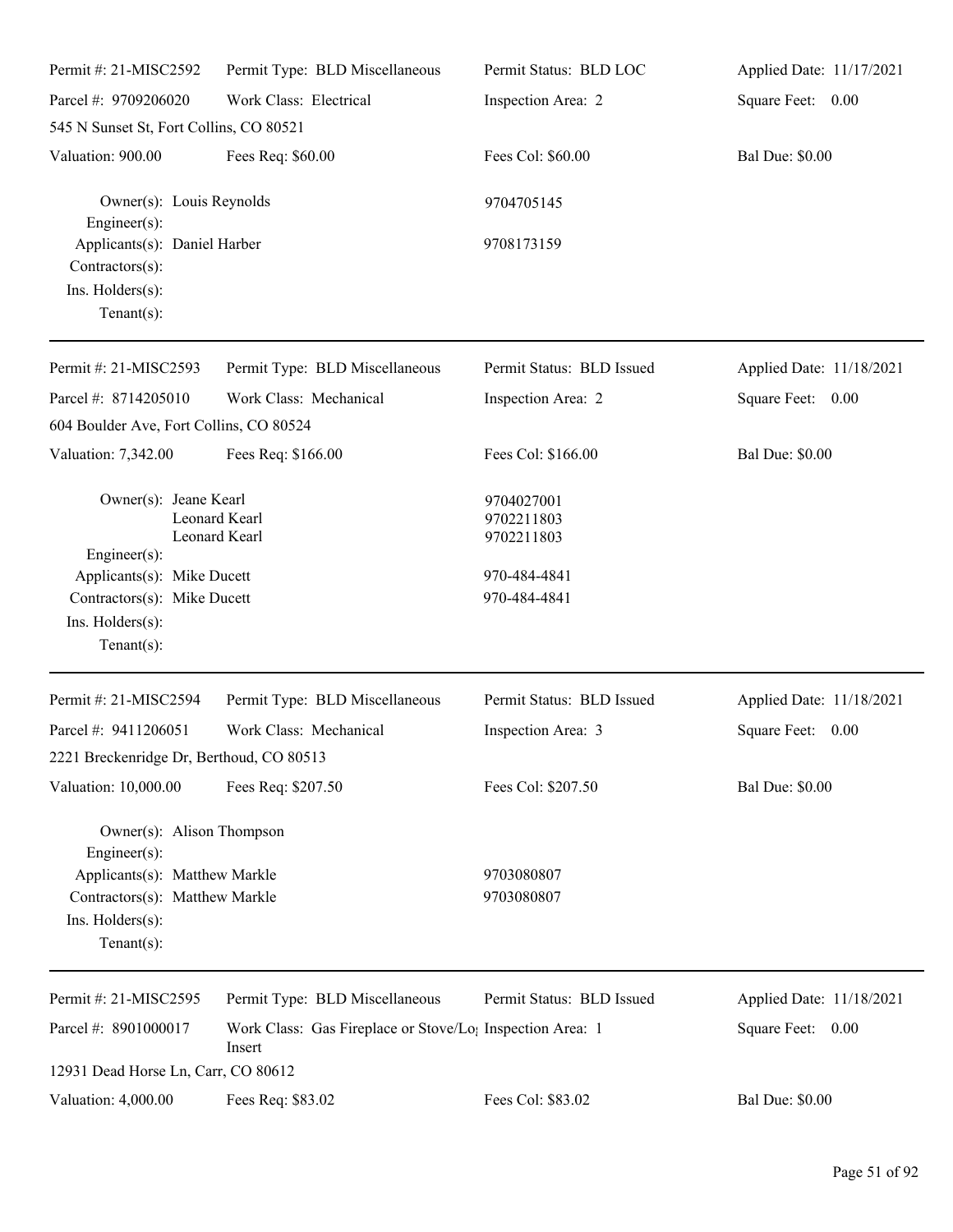Owner(s): Derek Court (970) 732-2251 Engineer(s): Applicants(s): Mark Humphrey 7194828599 Contractors(s): Mark Humphrey 7194828599 Ins. Holders(s): Tenant(s): Permit #: 21-MISC2596 Parcel #: 9416405003 Permit Type: BLD Miscellaneous Work Class: Re-roof Permit Status: BLD Issued Inspection Area: 3 Applied Date: 11/18/2021 Square Feet: 0.00 509 Nesting Eagles Way, Berthoud, CO 80513 Valuation: 1,757.32 Fees Req: \$79.32 Fees Col: \$79.32 Bal Due: \$0.00 Owner(s): Bryan Levenduski 3032176743 Engineer(s): Applicants(s): John Sokoll 9707448411 Contractors(s): John Sokoll 9707448411 Ins. Holders(s): Tenant(s): Permit #: 21-MISC2597 Parcel #: Permit Type: BLD Miscellaneous Work Class: Mechanical Permit Status: BLD Void Inspection Area: Applied Date: 11/18/2021 Square Feet: 0.00 2343 SW 10st, Loveland, CO 80537 Valuation: 1,238.04 Fees Req: \$53.93 Fees Col: \$53.93 Bal Due: \$0.00 Owner(s): Jerry Shea (970) 622-8777 Engineer(s): Applicants(s): Poudre Valley Air 970-493-2050 Contractors(s): Robert Weisser 970-493-2050 Ins. Holders(s): Tenant(s): Permit #: 21-MISC2598 Parcel #: 9835400046 Permit Type: BLD Miscellaneous Work Class: Mechanical Permit Status: BLD Issued Inspection Area: 1 Applied Date: 11/18/2021 Square Feet: 0.00 2025 N College Ave Unit 108, Fort Collins, CO 80524 Valuation: 2,550.00 Fees Req: \$62.27 Fees Col: \$62.27 Bal Due: \$0.00 Owner(s): Rosa Altamirano (970) 545-2161 Engineer(s): Applicants(s): William Froehlich 9702861020 Contractors(s): William Froehlich 9702861020 Ins. Holders(s): Tenant(s):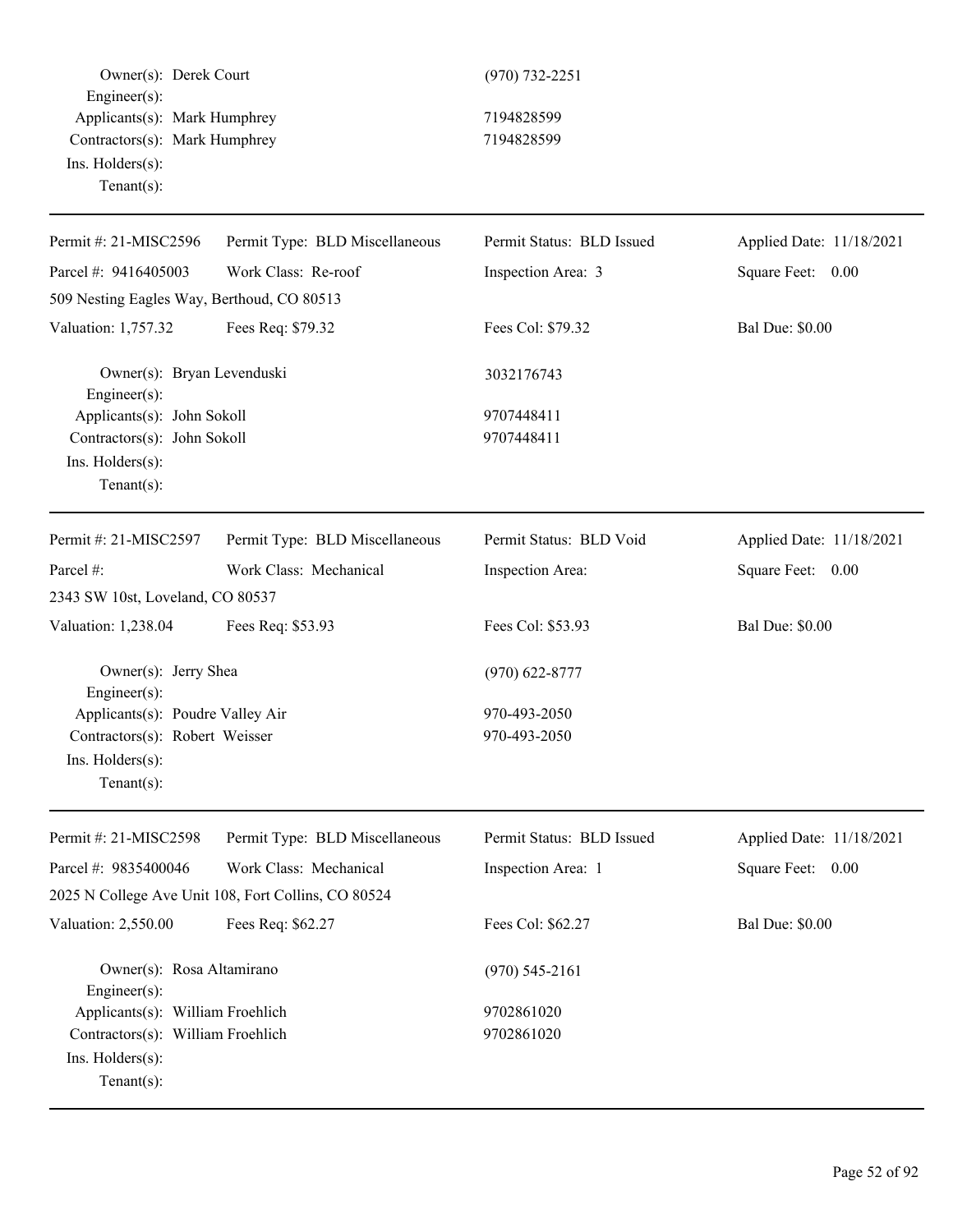| Permit #: 21-MISC2599                                                                               | Permit Type: BLD Miscellaneous                                                  | Permit Status: BLD Void   | Applied Date: 11/18/2021 |
|-----------------------------------------------------------------------------------------------------|---------------------------------------------------------------------------------|---------------------------|--------------------------|
| Parcel #:                                                                                           | Work Class: Mechanical                                                          | Inspection Area:          | Square Feet: 0.00        |
| 1904 Mt. Evans ct, Loveland, CO 80538                                                               |                                                                                 |                           |                          |
| Valuation: 7,173.28                                                                                 | Fees Req: \$166.00                                                              | Fees Col: \$166.00        | <b>Bal Due: \$0.00</b>   |
| Owner(s): Donna Brogmus<br>$Engineering(s)$ :                                                       |                                                                                 | $(970)$ 402-1877          |                          |
| Applicants(s): Poudre Valley Air<br>Contractors(s):<br>Ins. Holders(s):<br>Tenant $(s)$ :           |                                                                                 | 970-493-2050              |                          |
| Permit #: 21-MISC2600                                                                               | Permit Type: BLD Miscellaneous                                                  | Permit Status: BLD Issued | Applied Date: 11/18/2021 |
| Parcel #: 9408405015                                                                                | Work Class: Gas Fireplace or Stove/Lo <sub>1</sub> Inspection Area: 3<br>Insert |                           | Square Feet: 0.00        |
| 3424 Prairie Falcon Ln, Berthoud, CO 80513                                                          |                                                                                 |                           |                          |
| Valuation: 5,000.00                                                                                 | Fees Req: \$103.77                                                              | Fees Col: \$103.77        | <b>Bal Due: \$0.00</b>   |
| Owner(s): Steven Hofmeister<br>$Engineering(s)$ :                                                   |                                                                                 | 9704209899                |                          |
| Applicants(s): Steven Hofmeister<br>Contractors(s):<br>Ins. Holders(s):<br>$Tenant(s)$ :            |                                                                                 | 9704209899                |                          |
| Permit #: 21-MISC2601                                                                               | Permit Type: BLD Miscellaneous                                                  | Permit Status: BLD Issued | Applied Date: 11/19/2021 |
| Parcel #: 1428105137                                                                                | Work Class: Re-roof                                                             | Inspection Area: 4        | Square Feet:<br>0.00     |
| 1386 Kiowa Rd, Lyons, CO 80540                                                                      |                                                                                 |                           |                          |
| Valuation: 15,000.00                                                                                | Fees Req: \$348.02                                                              | Fees Col: \$348.02        | <b>Bal Due: \$0.00</b>   |
| Owner(s): Steven Lubliner<br>Engineer $(s)$ :                                                       |                                                                                 | $(303) 819 - 4769$        |                          |
| Applicants(s): Jeremy Matsen<br>Contractors(s): Jeremy Matsen<br>Ins. Holders(s):<br>Tenant $(s)$ : |                                                                                 | 7196417907<br>7196417907  |                          |
| Permit #: 21-MISC2602                                                                               | Permit Type: BLD Miscellaneous                                                  | Permit Status: BLD LOC    | Applied Date: 11/19/2021 |
| Parcel #: 8710414019                                                                                | Work Class: Mechanical                                                          | Inspection Area: 2        | Square Feet: 0.00        |
| 293 Camino Del Mundo, Fort Collins, CO 80524                                                        |                                                                                 |                           |                          |
| Valuation: 5,275.00                                                                                 | Fees Req: \$124.51                                                              | Fees Col: \$124.51        | <b>Bal Due: \$0.00</b>   |
| Owner(s): Jeffrey Gillette<br>Engineer(s):                                                          |                                                                                 | $(970)$ 420-9130          |                          |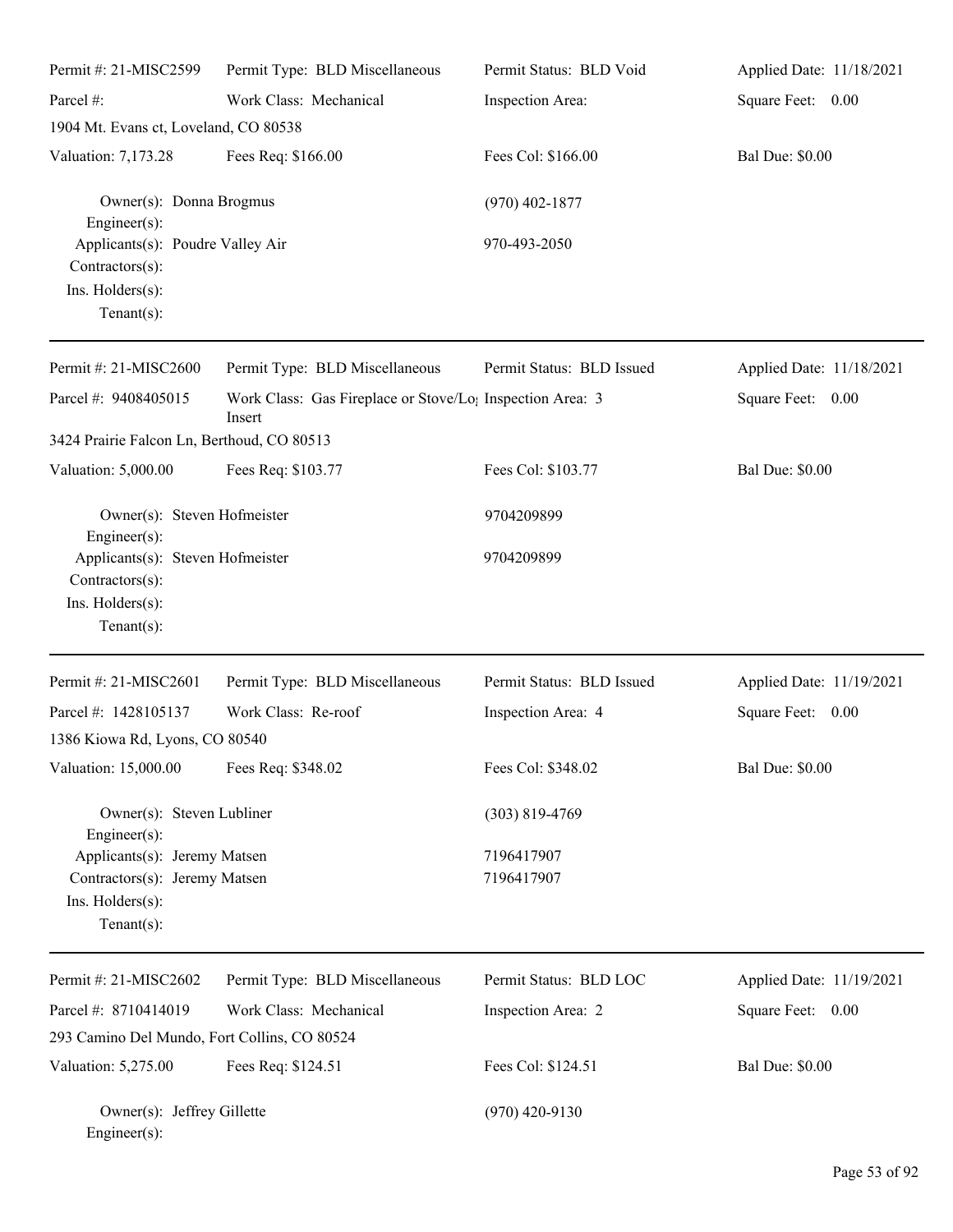| Permit #: 21-MISC2603                       | Permit Type: BLD Miscellaneous                         | Permit Status: BLD LOC    | Applied Date: 11/19/2021 |
|---------------------------------------------|--------------------------------------------------------|---------------------------|--------------------------|
| Parcel #: 2521100015                        | Work Class: Re-roof                                    | Inspection Area: 4        | Square Feet:<br>0.00     |
| 2550 W Highway 34, Drake, CO 80515          |                                                        |                           |                          |
| Valuation: 32,590.00                        | Fees Req: \$670.82                                     | Fees Col: \$670.82        | <b>Bal Due: \$0.00</b>   |
| Engineer(s):                                | Owner(s): Sitting Elk Hospitality Inc.                 |                           |                          |
| Applicants(s): Robert Martin                |                                                        | 9705411101                |                          |
| Contractors(s): Robert Martin               |                                                        | 9705411101                |                          |
| Ins. Holders(s):<br>$Tenant(s)$ :           |                                                        |                           |                          |
| Permit #: 21-MISC2604                       | Permit Type: BLD Miscellaneous                         | Permit Status: BLD Issued | Applied Date: 11/19/2021 |
| Parcel #: 9834000025                        | Work Class: Mechanical                                 | Inspection Area: 1        | Square Feet:<br>0.00     |
| 1800 N Taft Hill Rd, Fort Collins, CO 80521 |                                                        |                           |                          |
| Valuation: 5,428.42                         | Fees Req: \$124.51                                     | Fees Col: \$124.51        | <b>Bal Due: \$0.00</b>   |
| Engineer(s):                                | Owner(s): Martin Marietta Materials Inc - Fort Collins | 9704073631                |                          |
| Applicants(s): Glenn Frank                  |                                                        | 970-484-4552              |                          |
| Contractors(s): Glenn Frank                 |                                                        | 970-484-4552              |                          |
| Ins. Holders(s):                            |                                                        |                           |                          |
| $Tenant(s)$ :                               |                                                        |                           |                          |
| Permit #: 21-MISC2605                       | Permit Type: BLD Miscellaneous                         | Permit Status: BLD Issued | Applied Date: 11/19/2021 |
| Parcel #: 9733329003                        | Work Class: Mechanical                                 | Inspection Area: 2        | Square Feet:<br>0.00     |
| 2852 Wild Rose Way, Fort Collins, CO 80526  |                                                        |                           |                          |
| Valuation: 10,258.00                        | Fees Req: \$228.24                                     | Fees Col: \$228.24        | <b>Bal Due: \$0.00</b>   |
| Owner(s): Chance Brown<br>Engineer(s):      |                                                        |                           |                          |
| Applicants(s): Michael Missimer             |                                                        | 9703109232                |                          |
| Contractors(s): Michael Missimer            |                                                        | 9703109232                |                          |
| Ins. Holders(s):                            |                                                        |                           |                          |
| $Tenant(s)$ :                               |                                                        |                           |                          |
| Permit #: 21-MISC2606                       | Permit Type: BLD Miscellaneous                         | Permit Status: BLD Issued | Applied Date: 11/19/2021 |
| Parcel #: 9925307001                        | Work Class: Mechanical                                 | Inspection Area: 1        | Square Feet: 0.00        |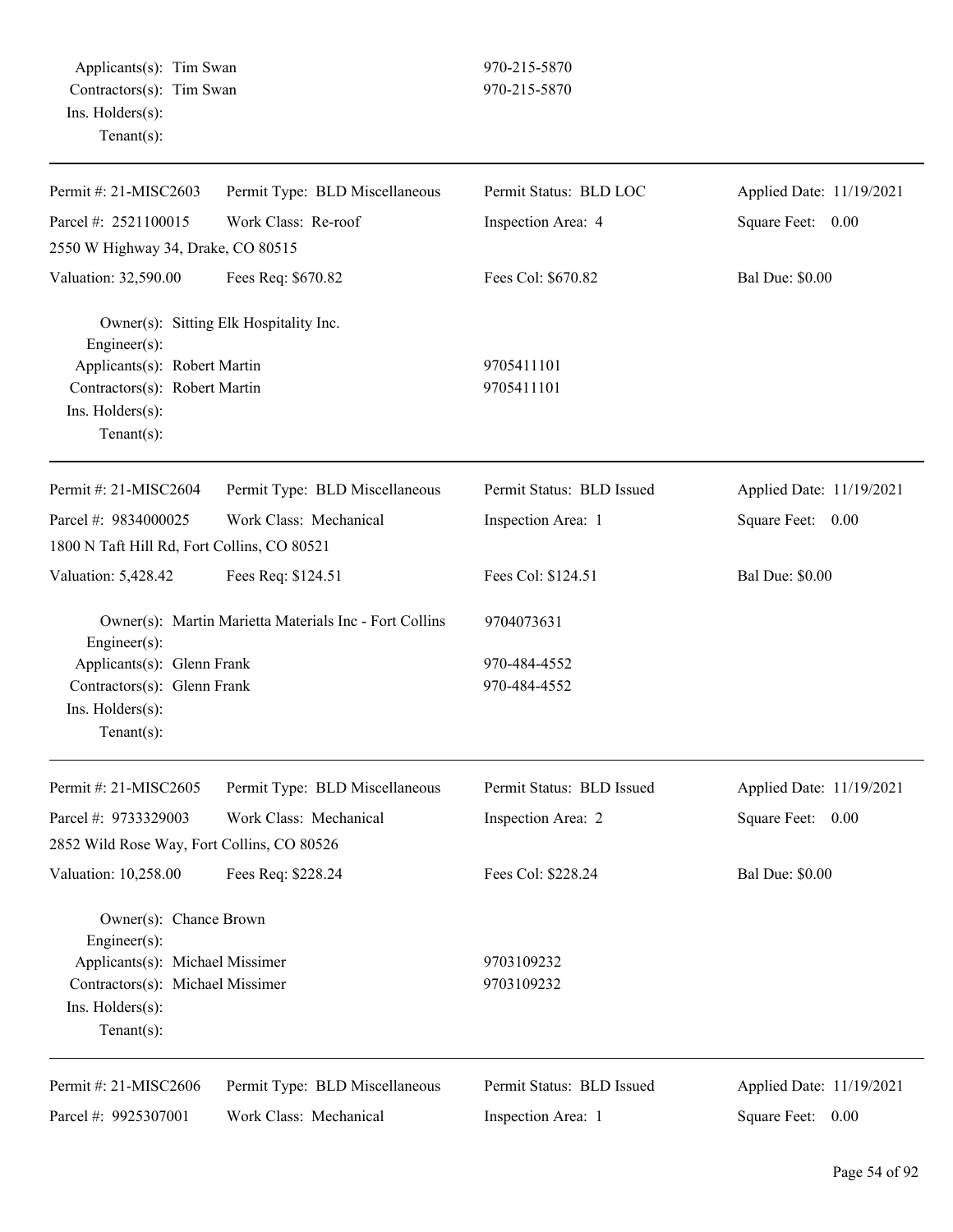227 Hawks Nest Way, Fort Collins, CO 80524 Valuation: 4,500.00 Fees Req: \$103.77 Fees Col: \$103.77 Bal Due: \$0.00 Owner(s): Ken Walter 3072872058 Engineer(s): Applicants(s): Zach Parriott 4025172217 Contractors(s): Zach Parriott 4025172217 Ins. Holders(s): Tenant(s): Permit #: 21-MISC2607 Permit Type: BLD Miscellaneous Permit Status: BLD Void Applied Date: 11/20/2021

Parcel #: 2435318001 Work Class: Electrical Inspection Area: Square Feet: 0.00 520 Hickory Dr, Lyons, CO 80540 Valuation: 1,000.00 Fees Req: Fees Col: Fees Col: Bal Due: Owner(s): Jerome Dickinson 3038236036 Engineer(s): Applicants(s): Jerome Dickinson 3038236036 Contractors(s): Ins. Holders(s): Tenant(s): Permit #: 21-MISC2608 Parcel #: 8614409020 Permit Type: BLD Miscellaneous Work Class: Re-roof Permit Status: BLD Issued Inspection Area: 2 Applied Date: 11/21/2021 Square Feet: 0.00 7422 Couples Ct, Fort Collins, CO 80528 Valuation: 11,100.00 Fees Req: \$284.22 Fees Col: \$284.22 Bal Due: \$0.00 Owner(s): Thomas Grant (970) 225-0201 Engineer(s): Applicants(s): Anchor Roofing LLC 9706926037 Anchor Roofing LLC 9706926037 Contractors(s): Jeramiah Larsen 9706660321 Ins. Holders(s): Tenant(s):

| Permit #: $21-MISC2609$                   | Permit Type: BLD Miscellaneous | Permit Status: BLD LOC | Applied Date: 11/21/2021 |
|-------------------------------------------|--------------------------------|------------------------|--------------------------|
| Parcel #: $9823311030$                    | Work Class: Electrical         | Inspection Area: 1     | Square Feet:<br>0.00     |
| 4130 Braidwood Dr, Fort Collins, CO 80524 |                                |                        |                          |
| Valuation: $2,000.00$                     | Fees Req: \$120.00             | Fees Col: \$120.00     | <b>Bal Due: \$0.00</b>   |
| Owner(s): Erik Nelson                     |                                | 9706315088             |                          |
| $Engineering(s)$ :                        |                                |                        |                          |
| Applicants(s): Erik Nelson                |                                | 9706315088             |                          |
| $Contractors(s)$ :                        |                                |                        |                          |
| $Ins.$ Holders $(s)$ :                    |                                |                        |                          |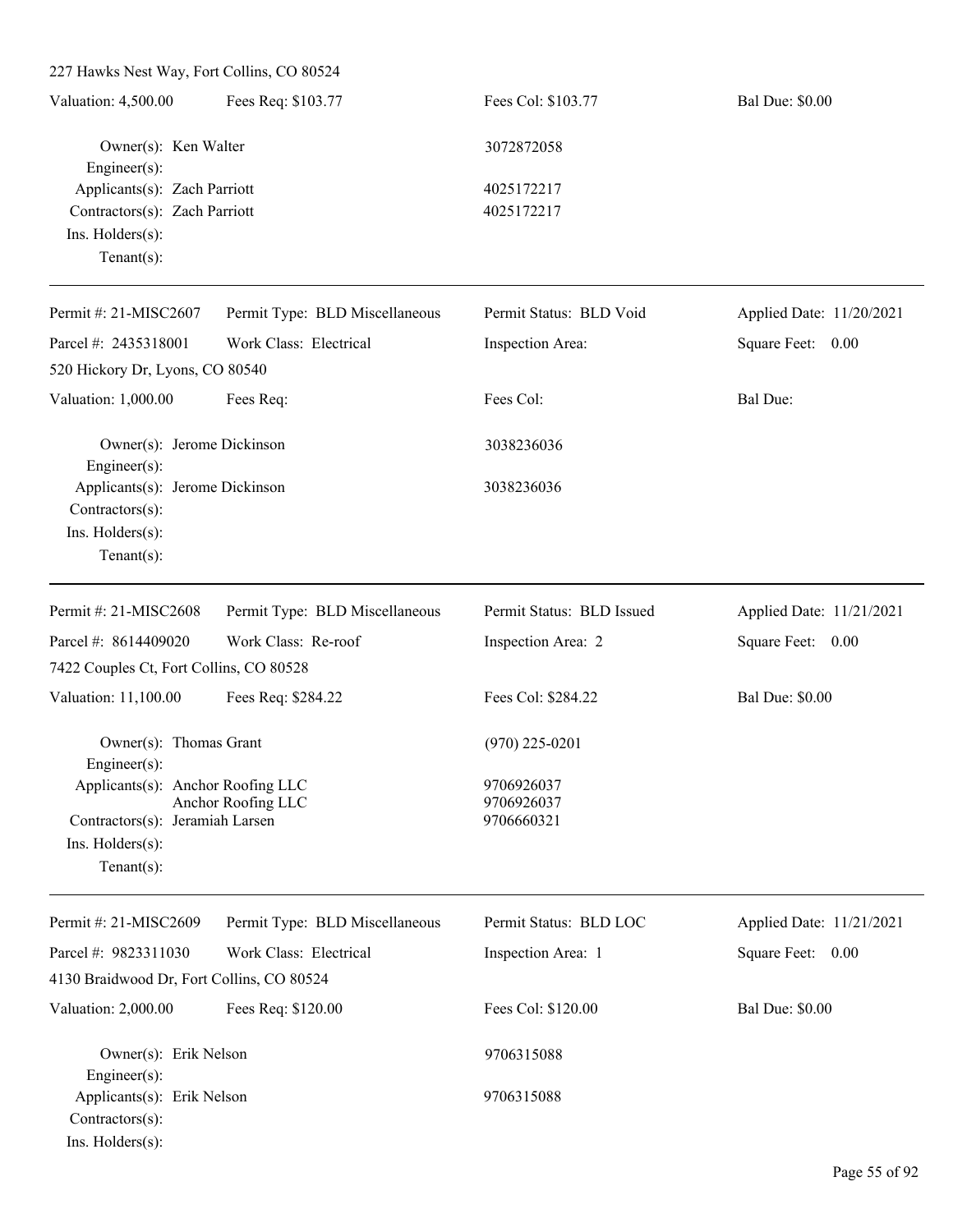| Permit #: 21-MISC2610                                                                      | Permit Type: BLD Miscellaneous       | Permit Status: BLD Issued | Applied Date: 11/21/2021 |
|--------------------------------------------------------------------------------------------|--------------------------------------|---------------------------|--------------------------|
| Parcel #: 3535300010                                                                       | Work Class: Electrical               | Inspection Area: 4        | Square Feet: 0.00        |
| 1111 Giant Track Rd, Estes Park, CO 80517                                                  |                                      |                           |                          |
| Valuation: 900.00                                                                          | Fees Req: \$120.00                   | Fees Col: \$120.00        | <b>Bal Due: \$0.00</b>   |
| Owner(s): Ezequiel Hernandez<br>Engineer(s):                                               |                                      | 9703105707                |                          |
| Applicants(s): Ezequiel Hernandez<br>Contractors(s):<br>Ins. Holders(s):<br>Tenant $(s)$ : |                                      | 9703105707                |                          |
| Permit #: 21-MISC2611                                                                      | Permit Type: BLD Miscellaneous       | Permit Status: BLD Issued | Applied Date: 11/22/2021 |
| Parcel #: 9810005003                                                                       | Work Class: Mechanical               | Inspection Area: 1        | Square Feet: 0.00        |
| 1955 Buck Dr, Fort Collins, CO 80524                                                       |                                      |                           |                          |
| Valuation: 11,400.00                                                                       | Fees Req: \$248.99                   | Fees Col: \$248.99        | <b>Bal Due: \$0.00</b>   |
| Owner(s): Cynthia Morell<br>Engineer(s):                                                   |                                      | $(970)$ 494-7632          |                          |
| Applicants(s): Mike Ducett                                                                 |                                      | 970-484-4841              |                          |
| Contractors(s): Mike Ducett<br>Ins. Holders(s):<br>$Tenant(s)$ :                           |                                      | 970-484-4841              |                          |
| Permit#: 21-MISC2612                                                                       | Permit Type: BLD Miscellaneous       | Permit Status: BLD Issued | Applied Date: 11/22/2021 |
| Parcel #: 8708200045                                                                       | Work Class: Mechanical               | Inspection Area: 2        | Square Feet: 0.00        |
| 401 N Timberline Rd 142, Fort Collins, CO 80524                                            |                                      |                           |                          |
| Valuation: 3,476.00                                                                        | Fees Req: \$83.02                    | Fees Col: \$83.02         | <b>Bal Due: \$0.00</b>   |
| Engineer(s):                                                                               | Owner(s): Affordable Homes Of Denver | 9702130162                |                          |
| Applicants(s): Dwayne Shawver                                                              |                                      | 970-532-0123              |                          |
| Contractors(s): Dwayne Shawver                                                             |                                      | 970-532-0123              |                          |
| Ins. Holders(s):<br>$Tenant(s)$ :                                                          |                                      |                           |                          |
| Permit #: 21-MISC2613                                                                      | Permit Type: BLD Miscellaneous       | Permit Status: BLD LOC    | Applied Date: 11/22/2021 |
| Parcel #: 8835408001                                                                       | Work Class: Electrical               | Inspection Area: 1        | Square Feet: 0.00        |
| 1843 Contentment Ln, Fort Collins, CO 80524                                                |                                      |                           |                          |
| Valuation: 300.00                                                                          | Fees Req: \$120.00                   | Fees Col: \$120.00        | <b>Bal Due: \$0.00</b>   |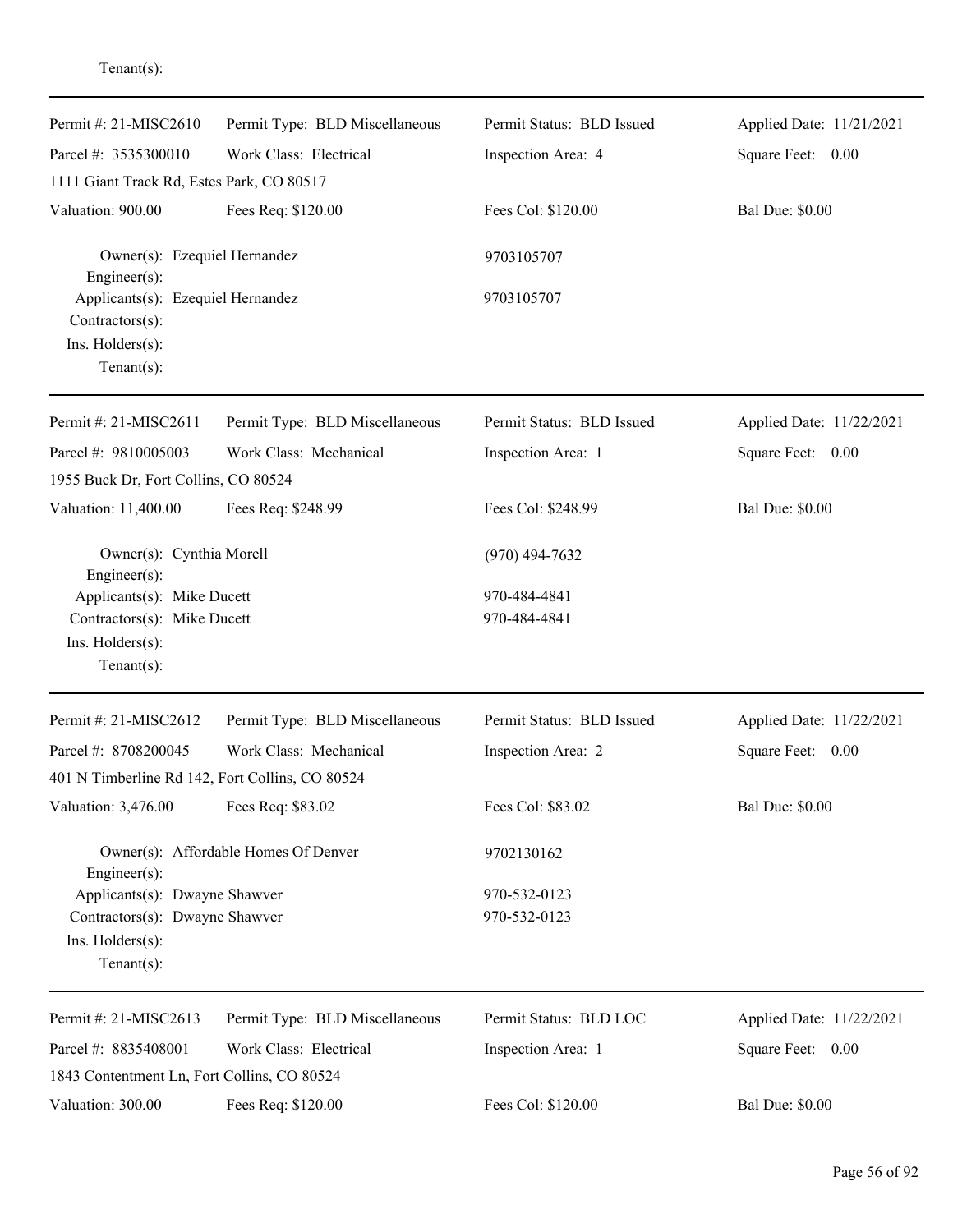Owner(s): Eric Moe Engineer(s): Applicants(s): Eric Moe Contractors(s): Ins. Holders(s): Tenant(s):

| Permit #: 21-MISC2614                                                                         | Permit Type: BLD Miscellaneous | Permit Status: BLD Withdrawn | Applied Date: 11/22/2021 |
|-----------------------------------------------------------------------------------------------|--------------------------------|------------------------------|--------------------------|
| Parcel #: 9626000004                                                                          | Work Class: Mechanical         | Inspection Area: 2           | Square Feet: 0.00        |
| 221 W 57th St A3, Loveland, CO 80538                                                          |                                |                              |                          |
| Valuation: 3,700.00                                                                           | Fees Req: \$83.02              | Fees Col: \$83.02            | <b>Bal Due: \$0.00</b>   |
| Owner(s): Rose Rucker<br>Engineer $(s)$ :                                                     |                                | $(720)$ 416-3464             |                          |
| Applicants(s): IMS Heating & Air Inc<br>Contractors(s):<br>Ins. Holders(s):<br>Tenant $(s)$ : |                                | 970-532-0123                 |                          |
| Permit #: 21-MISC2615                                                                         | Permit Type: BLD Miscellaneous | Permit Status: BLD Issued    | Applied Date: 11/22/2021 |
| Parcel #: 8733000901                                                                          | Work Class: Electrical         | Inspection Area: 2           | Square Feet: 0.00        |
| 3685 Strauss Cabin Rd, Fort Collins, CO 80525                                                 |                                |                              |                          |
| Valuation: 12,500.00                                                                          | Fees Req: \$240.00             | Fees Col: \$240.00           | <b>Bal Due: \$0.00</b>   |
| Owner(s): Larimer County<br>Engineer(s):                                                      |                                | 9704987683                   |                          |
| Applicants(s): Chris Scaggiari<br>Contractors(s):                                             |                                | 7206183913                   |                          |
| Ins. Holders(s):<br>Tenant $(s)$ :                                                            |                                |                              |                          |
| Permit #: 21-MISC2616                                                                         | Permit Type: BLD Miscellaneous | Permit Status: BLD Issued    | Applied Date: 11/22/2021 |
| Parcel #: 0534000055                                                                          | Work Class: Mechanical         | Inspection Area: 3           | Square Feet: 0.00        |
| 3225 S County Road 31, Loveland, CO 80537                                                     |                                |                              |                          |
| Valuation: 14,557.00                                                                          | Fees Req: \$311.23             | Fees Col: \$311.23           | <b>Bal Due: \$0.00</b>   |
| Owner(s): Richard Odell<br>Engineer(s):                                                       |                                | 3034787612                   |                          |
| Applicants(s): Tim Swan                                                                       |                                | 970-215-5870                 |                          |
| Contractors(s): Tim Swan                                                                      |                                | 970-215-5870                 |                          |
| Ins. Holders(s):<br>$Tenant(s)$ :                                                             |                                |                              |                          |
|                                                                                               |                                |                              |                          |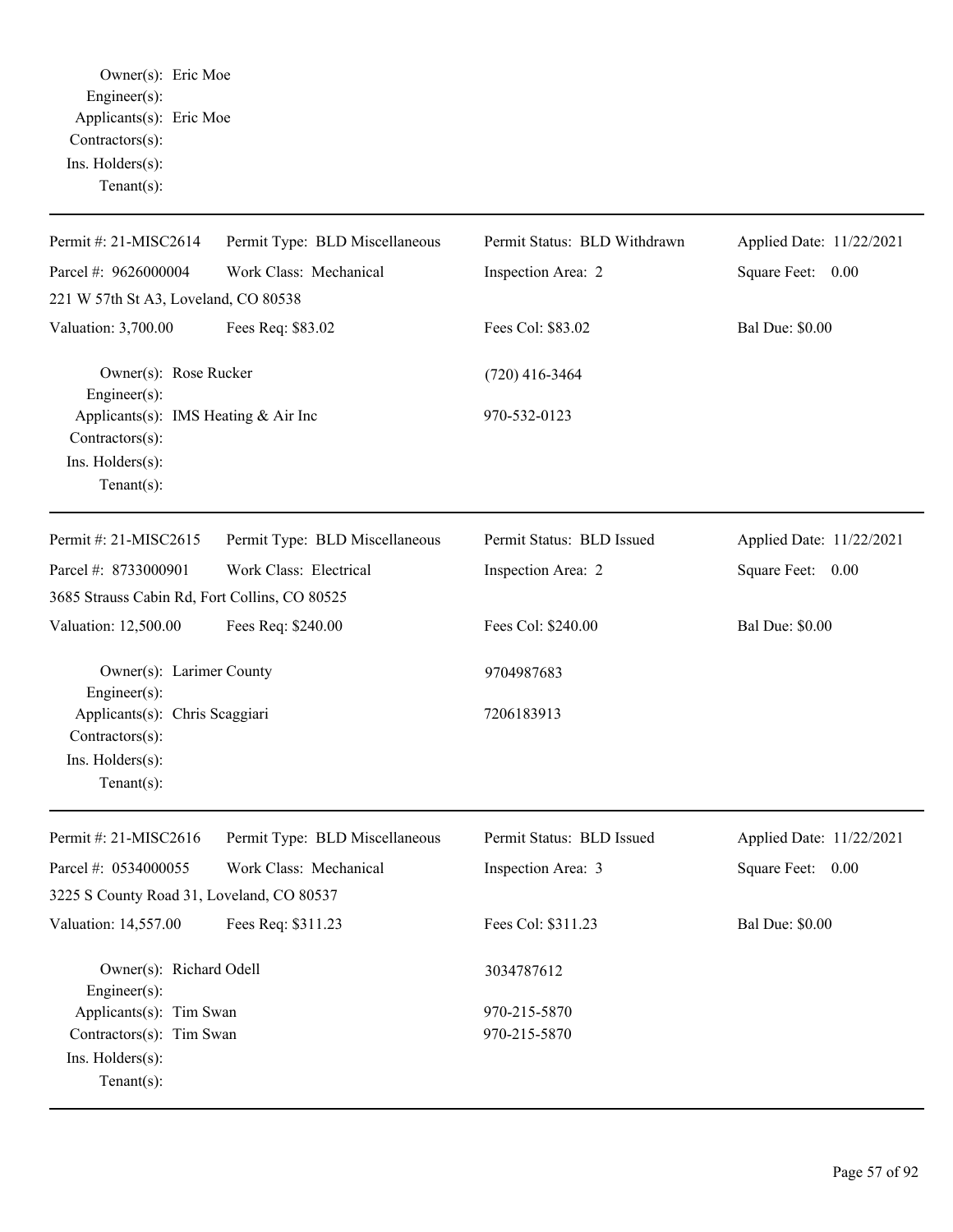| Permit #: 21-MISC2617                                                                     | Permit Type: BLD Miscellaneous                                                  | Permit Status: BLD Issued        | Applied Date: 11/22/2021 |
|-------------------------------------------------------------------------------------------|---------------------------------------------------------------------------------|----------------------------------|--------------------------|
| Parcel #: 9529227010                                                                      | Work Class: Mechanical                                                          | Inspection Area: 3               | Square Feet: 0.00        |
| 4987 Hames Ct, Loveland, CO 80537                                                         |                                                                                 |                                  |                          |
| Valuation: 8,797.50                                                                       | Fees Req: \$186.75                                                              | Fees Col: \$186.75               | <b>Bal Due: \$0.00</b>   |
| Owner(s): Stuart Van Kooten<br>Engineer $(s)$ :                                           |                                                                                 | 3038887768                       |                          |
| Applicants(s): Tim Swan<br>Contractors(s): Tim Swan<br>Ins. Holders(s):<br>Tenant $(s)$ : |                                                                                 | 970-215-5870<br>970-215-5870     |                          |
| Permit #: 21-MISC2618                                                                     | Permit Type: BLD Miscellaneous                                                  | Permit Status: BLD Issued        | Applied Date: 11/22/2021 |
| Parcel #: 9733414012<br>4112 Picadilly Dr, Fort Collins, CO 80526                         | Work Class: Mechanical                                                          | Inspection Area: 2               | Square Feet: 0.00        |
| Valuation: 3,070.00                                                                       | Fees Req: \$83.02                                                               | Fees Col: \$83.02                | <b>Bal Due: \$0.00</b>   |
| Owner(s): Sherri Coe<br>$Engineering(s)$ :                                                |                                                                                 | 9702250808                       |                          |
| Applicants(s): Tim Swan                                                                   |                                                                                 | 970-215-5870                     |                          |
| Contractors(s): Tim Swan                                                                  |                                                                                 | 970-215-5870                     |                          |
| Ins. Holders(s):                                                                          |                                                                                 |                                  |                          |
| $Tenant(s)$ :                                                                             |                                                                                 |                                  |                          |
| Permit #: 21-MISC2619                                                                     | Permit Type: BLD Miscellaneous                                                  | Permit Status: BLD Issued        | Applied Date: 11/22/2021 |
| Parcel #: 9902405015                                                                      | Work Class: Gas Fireplace or Stove/Lo <sub>1</sub> Inspection Area: 1<br>Insert |                                  | Square Feet: 0.00        |
| 12817 Appaloosa Ave, Wellington, CO 80549                                                 |                                                                                 |                                  |                          |
| Valuation: 7,248.00                                                                       | Fees Req: \$166.00                                                              | Fees Col: \$166.00               | <b>Bal Due: \$0.00</b>   |
| Owner(s): Matthew Hysen<br>Engineer(s):                                                   |                                                                                 | 9702176803                       |                          |
| Applicants(s): Byron Schramm                                                              |                                                                                 | 6618865028                       |                          |
| Contractors(s): Byron Schramm                                                             |                                                                                 | 6618865028                       |                          |
| Ins. Holders(s):<br>Tenant $(s)$ :                                                        |                                                                                 |                                  |                          |
| Permit #: 21-MISC2620                                                                     | Permit Type: BLD Miscellaneous                                                  | Permit Status: BLD Issued        | Applied Date: 11/23/2021 |
| Parcel #: 8710000014                                                                      | Work Class: Mechanical                                                          | Inspection Area: 2               | Square Feet: 0.00        |
|                                                                                           | 4412 E Mulberry St Unit 41, Fort Collins, CO 80524                              |                                  |                          |
| Valuation: 4,581.55                                                                       | Fees Req: \$103.77                                                              | Fees Col: \$103.77               | <b>Bal Due: \$0.00</b>   |
| Owner(s): Doug Leeper                                                                     | <b>Edward Duvall</b>                                                            | 970-481-6536<br>$(970)$ 310-4020 |                          |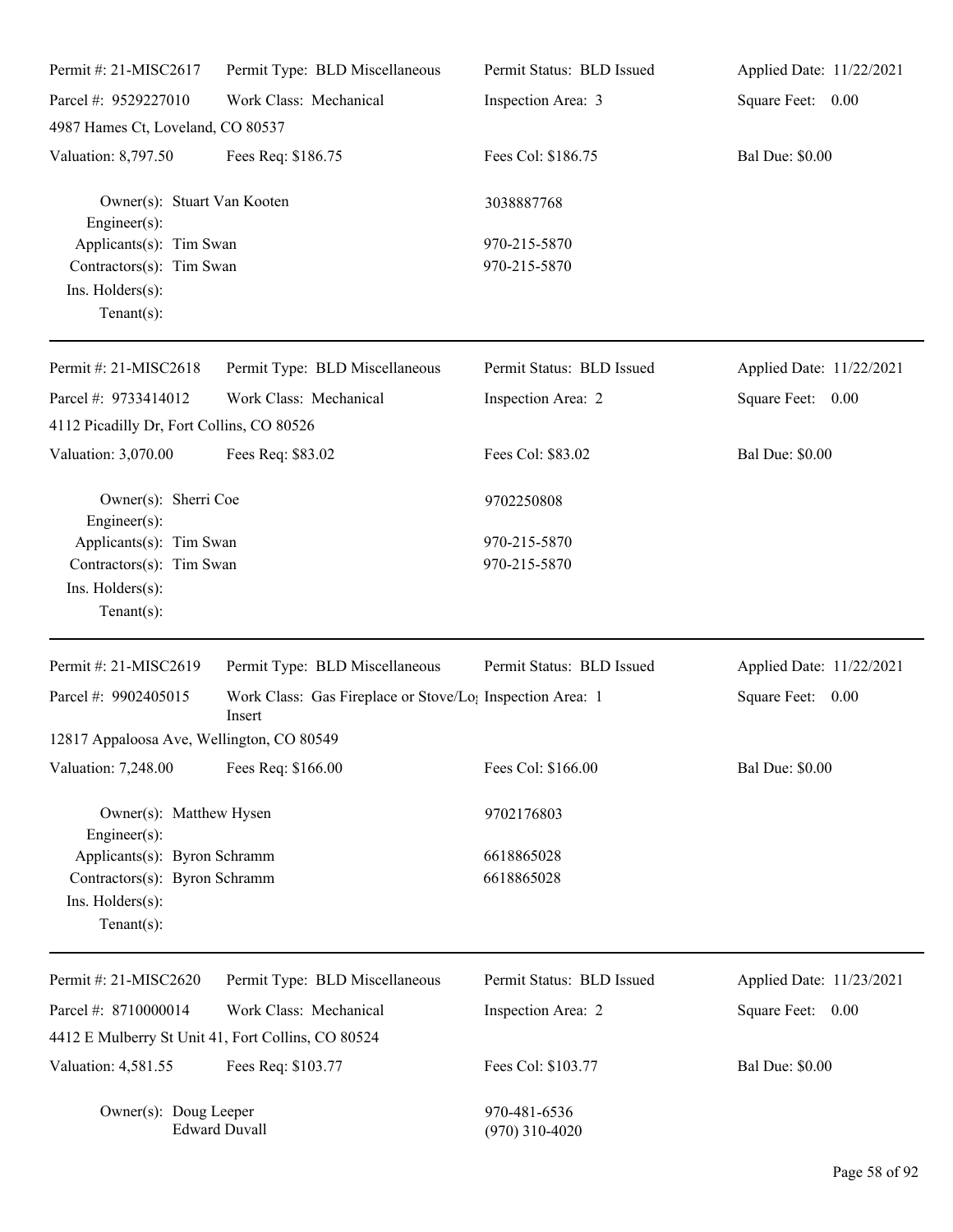Engineer(s): Applicants(s): Glenn Frank 970-484-4552 Contractors(s): Glenn Frank 970-484-4552 Ins. Holders(s): Tenant(s):

| Parcel #: 2505000008<br>Work Class: Boiler<br>Inspection Area: 4<br>Square Feet: 0.00<br>2153 Mcgraw Ranch Rd, Estes Park, CO 80517<br>Fees Req: \$207.50<br>Fees Col: \$207.50<br><b>Bal Due: \$0.00</b><br>Valuation: 9,263.10 |  |
|----------------------------------------------------------------------------------------------------------------------------------------------------------------------------------------------------------------------------------|--|
|                                                                                                                                                                                                                                  |  |
|                                                                                                                                                                                                                                  |  |
|                                                                                                                                                                                                                                  |  |
| Pearl Street Trust<br>$Owner(s)$ :<br>336-613-3258<br>$Engineering(s)$ :                                                                                                                                                         |  |
| Applicants(s): Gary Lee<br>970-586-1085                                                                                                                                                                                          |  |
| 970-586-1085<br>Contractors(s): Gary Lee<br>Ins. Holders(s):<br>Tenant $(s)$ :                                                                                                                                                   |  |
| Permit #: 21-MISC2622<br>Permit Status: BLD Issued<br>Applied Date: 11/23/2021<br>Permit Type: BLD Miscellaneous                                                                                                                 |  |
| Parcel #: 8707409118<br>Work Class: Mechanical<br>Square Feet: 0.00<br>Inspection Area: 2                                                                                                                                        |  |
| 204 Commerce Dr, Fort Collins, CO 80524                                                                                                                                                                                          |  |
| <b>Bal Due: \$0.00</b><br>Fees Req: \$103.77<br>Fees Col: \$103.77<br>Valuation: 4,955.00                                                                                                                                        |  |
| Owner(s): JSM LLC<br>970-231-2381<br>$Engineering(s)$ :                                                                                                                                                                          |  |
| Applicants(s): Balance Point Heating & A/C<br>970-484-4440                                                                                                                                                                       |  |
| Contractors(s): William Kusmik<br>9705670184                                                                                                                                                                                     |  |
| Ins. Holders(s):<br>Tenant $(s)$ :                                                                                                                                                                                               |  |
| Permit #: 21-MISC2623<br>Permit Status: BLD LOC<br>Permit Type: BLD Miscellaneous<br>Applied Date: 11/23/2021                                                                                                                    |  |
| Work Class: Re-roof<br>Parcel #: 8710000014<br>Inspection Area: 2<br>Square Feet: 0.00                                                                                                                                           |  |
| 4412 E Mulberry St 269, Fort Collins, CO 80524                                                                                                                                                                                   |  |
| Fees Col: \$126.49<br><b>Bal Due: \$0.00</b><br>Valuation: 3,800.00<br>Fees Req: \$126.49                                                                                                                                        |  |
| Owner(s): Dale Barella<br>$(970)$ 217-5970<br>$Engineering(s)$ :                                                                                                                                                                 |  |
| Applicants(s): Dave Clark<br>9703101403                                                                                                                                                                                          |  |
| Dave Clark<br>9703101403<br>Contractors(s): Dave Clark<br>9703101403                                                                                                                                                             |  |
| Ins. Holders(s):                                                                                                                                                                                                                 |  |
| Tenant $(s)$ :                                                                                                                                                                                                                   |  |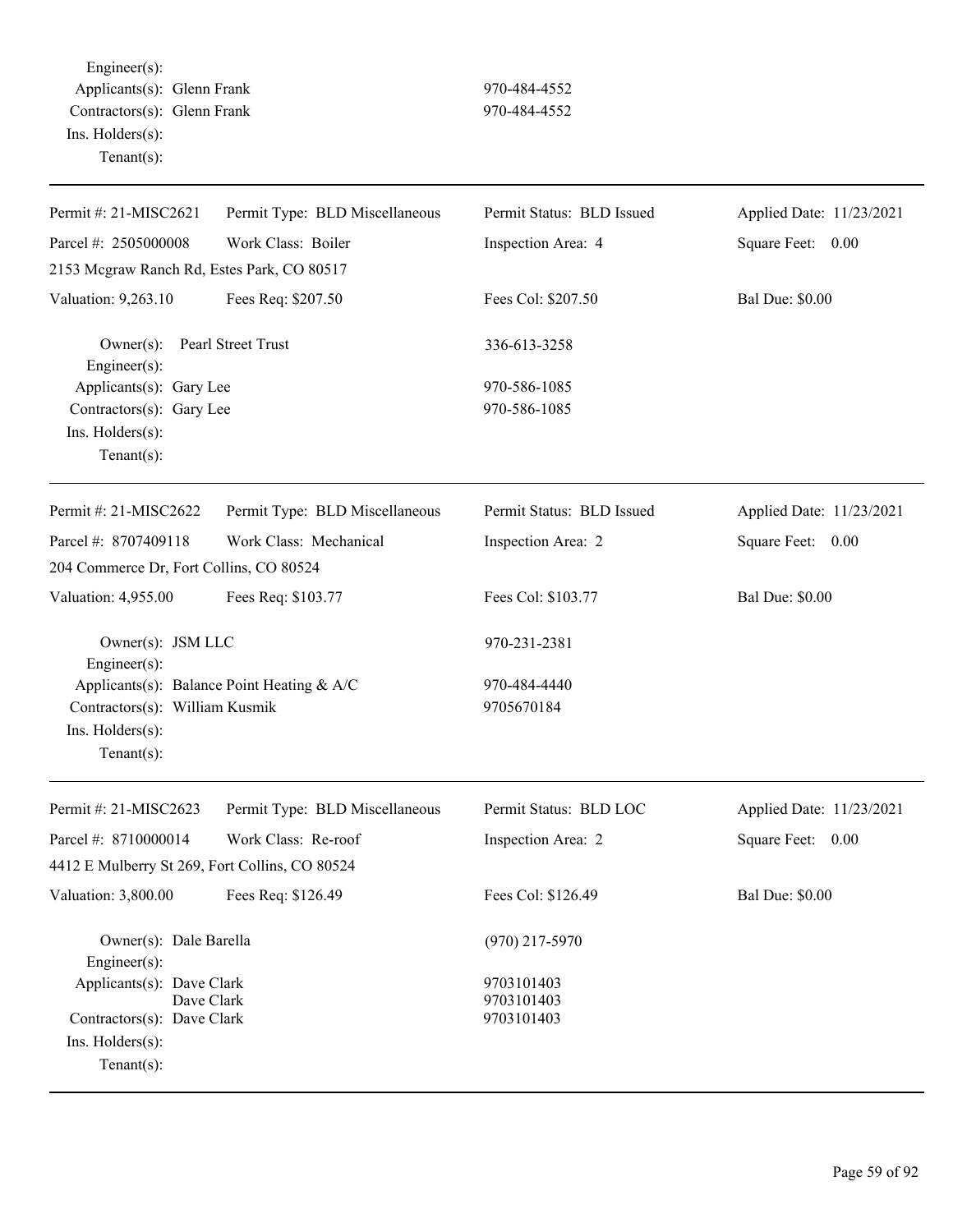| Permit #: 21-MISC2624                                                                                          | Permit Type: BLD Miscellaneous | Permit Status: BLD Issued    | Applied Date: 11/23/2021 |
|----------------------------------------------------------------------------------------------------------------|--------------------------------|------------------------------|--------------------------|
| Parcel #: 9624105021                                                                                           | Work Class: Gas Piping         | Inspection Area: 2           | Square Feet: 0.00        |
| 7816 Emerald Ave, Fort Collins, CO 80525                                                                       |                                |                              |                          |
| Valuation: 915.00                                                                                              | Fees Req: \$53.93              | Fees Col: \$53.93            | <b>Bal Due: \$0.00</b>   |
| Owner(s): Gregory Artim<br>Engineer $(s)$ :                                                                    |                                | 9788703473                   |                          |
| Applicants(s): Glenn Frank<br>Contractors(s): Glenn Frank<br>Ins. Holders(s):<br>Tenant $(s)$ :                |                                | 970-484-4552<br>970-484-4552 |                          |
| Permit #: 21-MISC2625                                                                                          | Permit Type: BLD Miscellaneous | Permit Status: BLD Issued    | Applied Date: 11/23/2021 |
| Parcel #: 9704426026<br>2295 Shooting Star Ln, Fort Collins, CO 80521                                          | Work Class: Mechanical         | Inspection Area: 1           | Square Feet: 0.00        |
| Valuation: 1,260.00                                                                                            | Fees Req: \$53.93              | Fees Col: \$53.93            | <b>Bal Due: \$0.00</b>   |
| Owner(s): Diane Giffin<br>$Engineering(s)$ :                                                                   |                                | 7608893329                   |                          |
| Applicants(s): Northern Colorado Air Inc<br>Contractors(s): Jeff Richard<br>Ins. Holders(s):<br>Tenant $(s)$ : |                                | 970-223-8873<br>970-223-8873 |                          |
| Permit #: 21-MISC2626                                                                                          | Permit Type: BLD Miscellaneous | Permit Status: BLD Void      | Applied Date: 11/23/2021 |
| Parcel #:                                                                                                      | Work Class: Re-roof            | Inspection Area:             | Square Feet: 0.00        |
| 3825 Pheasant Run Ln, Wellington, CO 80549                                                                     |                                |                              |                          |
| Valuation: 12,000.00 Fees Req: \$287.82                                                                        |                                | Fees Col: \$287.82           | <b>Bal Due: \$0.00</b>   |
| Owner(s): Heath Pringle<br>Engineer $(s)$ :                                                                    |                                | $(970)$ 217-3839             |                          |
| Applicants(s): Susan Montoya<br>Contractors(s):<br>Ins. Holders(s):<br>Tenant $(s)$ :                          |                                | 970-221-1388                 |                          |
| Permit #: 21-MISC2627                                                                                          | Permit Type: BLD Miscellaneous | Permit Status: BLD LOC       | Applied Date: 11/23/2021 |
| Parcel #: 8831407032                                                                                           | Work Class: Mechanical         | Inspection Area: 1           | Square Feet: 0.00        |
| 1905 Rangeview Dr, Fort Collins, CO 80524                                                                      |                                |                              |                          |
| Valuation: 6,000.00                                                                                            | Fees Req: \$124.51             | Fees Col: \$124.51           | <b>Bal Due: \$0.00</b>   |
| Owner(s): Travis Peveto<br>Engineer $(s)$ :                                                                    |                                | 9704570840                   |                          |
| Applicants(s): Zach Parriott                                                                                   |                                | 4025172217                   |                          |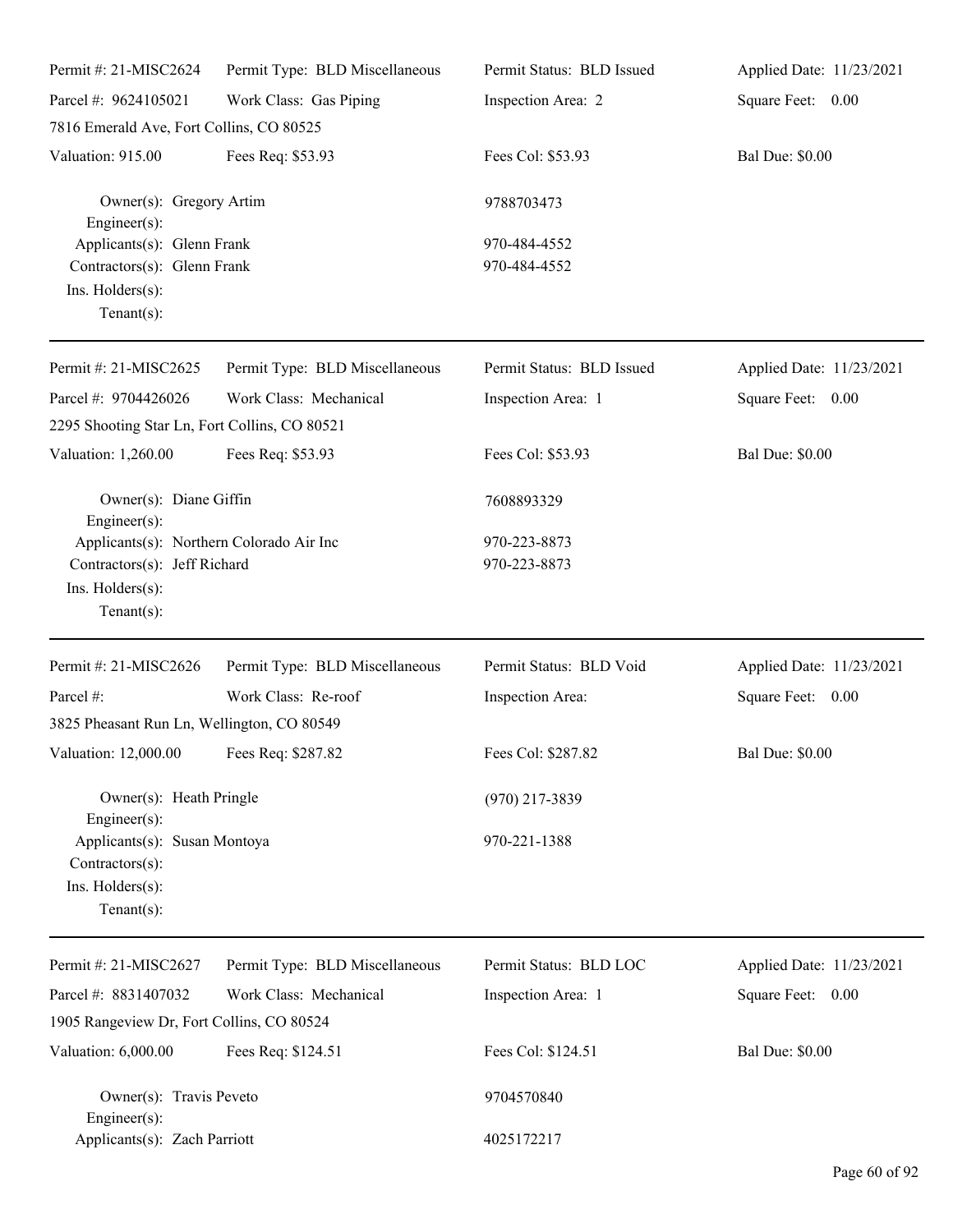| Contractors(s): Zach Parriott |  |
|-------------------------------|--|
| Ins. Holders(s):              |  |
| $Tenant(s)$ :                 |  |

| Permit #: $21-MISC2628$                                                    | Permit Type: BLD Miscellaneous | Permit Status: BLD LOC    | Applied Date: 11/23/2021 |
|----------------------------------------------------------------------------|--------------------------------|---------------------------|--------------------------|
| Parcel #: 9624213024                                                       | Work Class: Re-roof            | Inspection Area: 2        | Square Feet: 0.00        |
| 7911 Handy Ct, Fort Collins, CO 80525                                      |                                |                           |                          |
| Valuation: 13,000.00                                                       | Fees Req: \$307.90             | Fees Col: \$307.90        | <b>Bal Due: \$0.00</b>   |
| Owner(s): John D Brinegar<br>Engineer(s):                                  |                                |                           |                          |
| Applicants(s): Werner Vasquez Lopez                                        |                                | 970-310-8628              |                          |
| Contractors(s): Werner Vasquez Lopez<br>Ins. Holders(s):<br>Tenant $(s)$ : |                                | 970-310-8628              |                          |
| Permit #: 21-MISC2629                                                      | Permit Type: BLD Miscellaneous | Permit Status: BLD Issued | Applied Date: 11/24/2021 |
| Parcel #: 8723005702                                                       | Work Class: Mechanical         | Inspection Area: 2        | Square Feet: 0.00        |
| 2301 S County Road 3e, Fort Collins, CO 80525                              |                                |                           |                          |
| Valuation: 24,849.55                                                       | Fees Req: \$578.69             | Fees Col: \$578.69        | <b>Bal Due: \$0.00</b>   |
| Owner(s): Brian Rainbolt<br>Engineer(s):                                   |                                | 9702196938                |                          |
| Applicants(s): Glenn Frank                                                 |                                | 970-484-4552              |                          |
| Contractors(s): Glenn Frank                                                |                                | 970-484-4552              |                          |
| Ins. Holders(s):<br>Tenant $(s)$ :                                         |                                |                           |                          |
| Permit #: 21-MISC2630                                                      | Permit Type: BLD Miscellaneous | Permit Status: BLD LOC    | Applied Date: 11/24/2021 |
| Parcel #: 9704408014                                                       | Work Class: Mechanical         | Inspection Area: 1        | Square Feet: 0.00        |
| 2109 Liberty Dr, Fort Collins, CO 80521                                    |                                |                           |                          |
| Valuation: 5,000.00                                                        | Fees Req: \$103.77             | Fees Col: \$103.77        | <b>Bal Due: \$0.00</b>   |
| Owner(s): Lorenzo Castano<br>Engineer(s):                                  |                                | 7205268357                |                          |
| Applicants(s): Matthew Mccarty                                             |                                | 7208066762                |                          |
| Contractors(s): Matthew Mccarty                                            |                                | 7208066762                |                          |
| Ins. Holders(s):<br>$Tenant(s)$ :                                          |                                |                           |                          |
| Permit #: 21-MISC2631                                                      | Permit Type: BLD Miscellaneous | Permit Status: BLD Issued | Applied Date: 11/24/2021 |
| Parcel #: 9635120001                                                       | Work Class: Mechanical         | Inspection Area: 2        | Square Feet:<br>$0.00\,$ |

5625 Mckinley Ave, Loveland, CO 80538

Page 61 of 92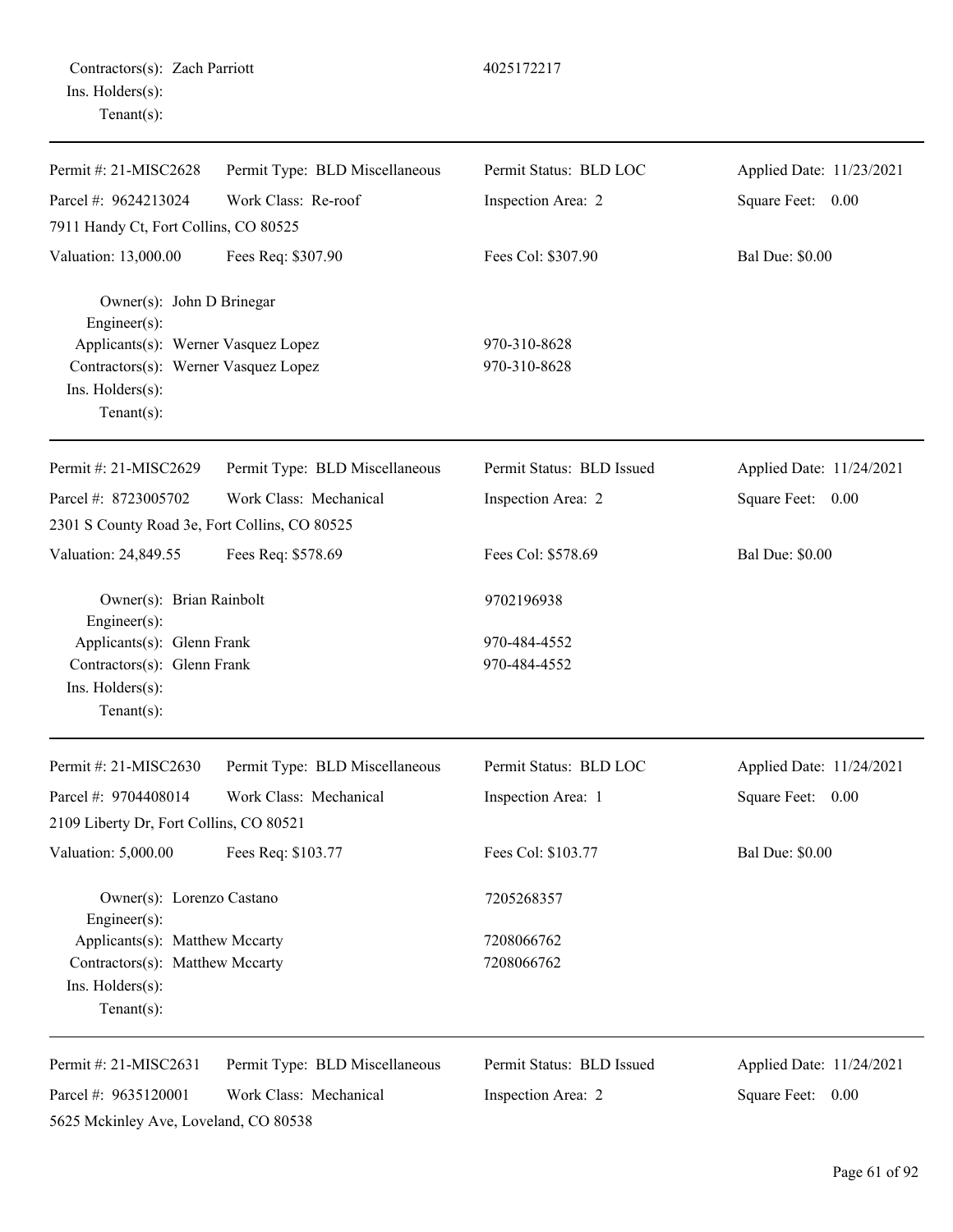| Valuation: 4,353.00                                                                                   | Fees Req: \$103.77             | Fees Col: \$103.77           | <b>Bal Due: \$0.00</b>   |
|-------------------------------------------------------------------------------------------------------|--------------------------------|------------------------------|--------------------------|
| Owner(s): Joann Baker<br>$Engineering(s)$ :                                                           |                                | 9702900105                   |                          |
| Applicants(s): Matthew Markle<br>Contractors(s): Matthew Markle<br>Ins. Holders(s):<br>Tenant $(s)$ : |                                | 9703080807<br>9703080807     |                          |
| Permit #: 21-MISC2632                                                                                 | Permit Type: BLD Miscellaneous | Permit Status: BLD LOC       | Applied Date: 11/24/2021 |
| Parcel #: 8620000012                                                                                  | Work Class: Re-roof            | Inspection Area: 2           | Square Feet: 0.00        |
| 8032 S County Road 11, Fort Collins, CO 80525                                                         |                                |                              |                          |
| Valuation: 5,715.58                                                                                   | Fees Req: \$166.29             | Fees Col: \$166.29           | <b>Bal Due: \$0.00</b>   |
| Owner(s): Carol Carroll<br>$Engineering(s)$ :                                                         |                                | 9705817214                   |                          |
| Applicants(s): Jordan Richmond                                                                        |                                | 5036417676                   |                          |
| Contractors(s): Jordan Richmond<br>Ins. Holders(s):<br>Tenant $(s)$ :                                 |                                | 5036417676                   |                          |
| Permit #: 21-MISC2633                                                                                 | Permit Type: BLD Miscellaneous | Permit Status: BLD Issued    | Applied Date: 11/24/2021 |
| Parcel #: 9635111004                                                                                  | Work Class: Mechanical         | Inspection Area: 2           | Square Feet: 0.00        |
| 213 W 50th St, Loveland, CO 80538                                                                     |                                |                              |                          |
| Valuation: 9,700.00                                                                                   | Fees Req: \$207.50             | Fees Col: \$207.50           | <b>Bal Due: \$0.00</b>   |
| Owner(s): Megan Griffith<br>$Engineer(s)$ :                                                           |                                | 9704947632                   |                          |
| Applicants(s): Mike Ducett                                                                            |                                | 970-484-4841                 |                          |
| Contractors(s): Mike Ducett<br>Ins. Holders(s):<br>Tenant $(s)$ :                                     |                                | 970-484-4841                 |                          |
| Permit #: 21-MISC2634                                                                                 | Permit Type: BLD Miscellaneous | Permit Status: BLD Issued    | Applied Date: 11/24/2021 |
| Parcel #: 8831305013                                                                                  | Work Class: Mechanical         | Inspection Area: 1           | Square Feet: 0.00        |
| 1517 Country Club Rd, Fort Collins, CO 80524                                                          |                                |                              |                          |
| Valuation: 9,700.00                                                                                   | Fees Req: \$207.50             | Fees Col: \$207.50           | <b>Bal Due: \$0.00</b>   |
| Owner(s): Shaun Dolon<br>$Engineering(s)$ :                                                           |                                | 9706822251                   |                          |
| Applicants(s): Mike Ducett<br>Contractors(s): Mike Ducett<br>Ins. Holders(s):<br>Tenant $(s)$ :       |                                | 970-484-4841<br>970-484-4841 |                          |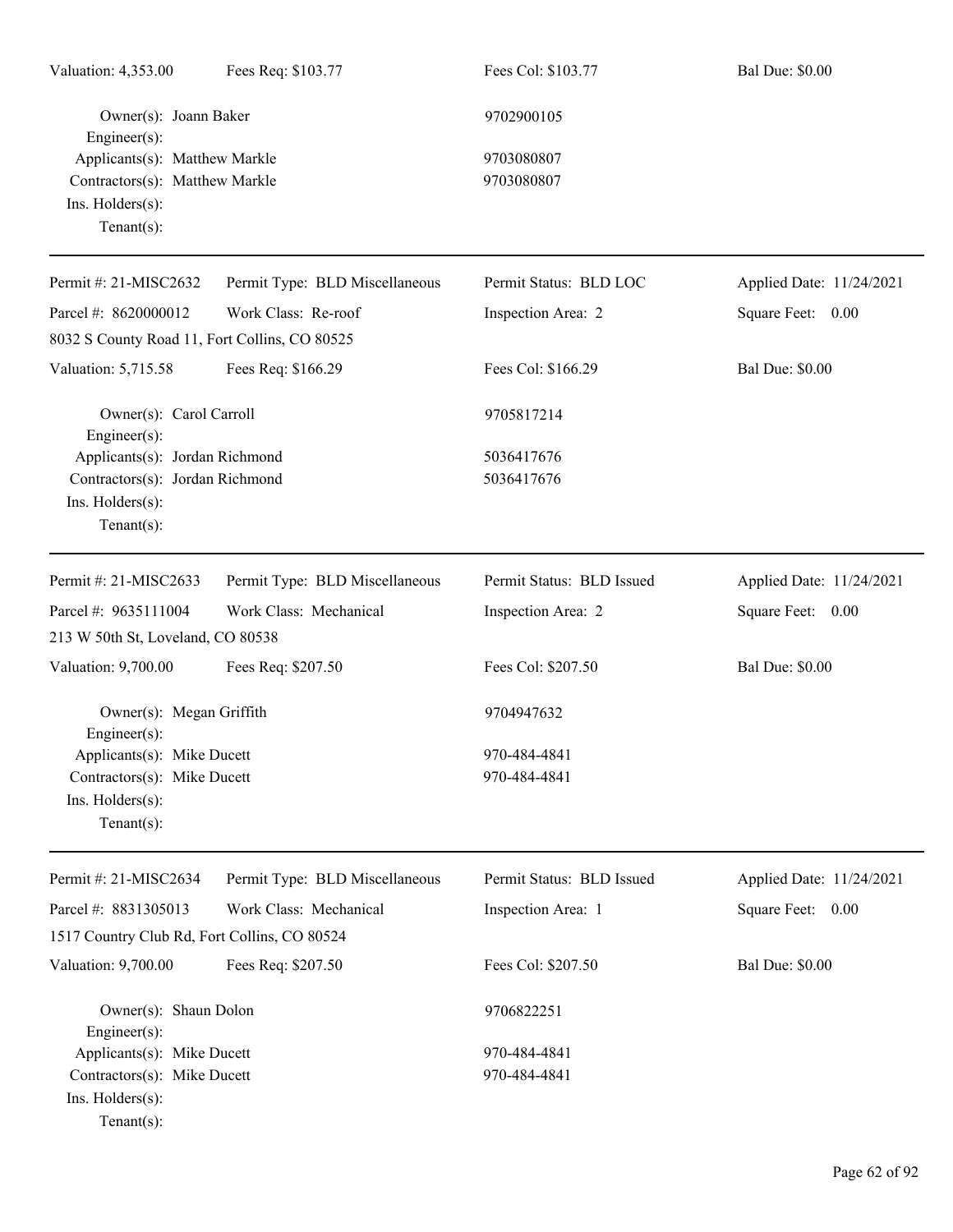| Permit #: 21-MISC2635                                                                                 | Permit Type: BLD Miscellaneous                                                  | Permit Status: BLD Issued    | Applied Date: 11/24/2021 |
|-------------------------------------------------------------------------------------------------------|---------------------------------------------------------------------------------|------------------------------|--------------------------|
| Parcel #: 8831305013                                                                                  | Work Class: Plumbing                                                            | Inspection Area: 1           | Square Feet: 0.00        |
| 1517 Country Club Rd, Fort Collins, CO 80524                                                          |                                                                                 |                              |                          |
| Valuation: 4,800.00                                                                                   | Fees Req: \$103.77                                                              | Fees Col: \$103.77           | <b>Bal Due: \$0.00</b>   |
| Owner(s): Shaun Dolon<br>Engineer(s):                                                                 |                                                                                 | 9706822251                   |                          |
| Applicants(s): Mike Ducett<br>Contractors(s): Mike Ducett<br>Ins. $H$ olders $(s)$ :<br>$Tenant(s)$ : |                                                                                 | 970-484-4841<br>970-484-4841 |                          |
| Permit #: 21-MISC2636                                                                                 | Permit Type: BLD Miscellaneous                                                  | Permit Status: BLD Issued    | Applied Date: 11/24/2021 |
| Parcel #: 8706214051                                                                                  | Work Class: Mechanical                                                          | Inspection Area: 1           | Square Feet: 0.00        |
| 1509 Ascot Ct, Fort Collins, CO 80524                                                                 |                                                                                 |                              |                          |
| Valuation: 10,959.00                                                                                  | Fees Req: \$228.24                                                              | Fees Col: \$228.24           | <b>Bal Due: \$0.00</b>   |
| Owner(s): Nancy Peters<br>Engineer(s):                                                                |                                                                                 | $(970)$ 494-7632             |                          |
| Applicants(s): Mike Ducett<br>Contractors(s): Mike Ducett                                             |                                                                                 | 970-484-4841                 |                          |
|                                                                                                       |                                                                                 | 970-484-4841                 |                          |
| Ins. Holders(s):<br>$Tenant(s)$ :                                                                     |                                                                                 |                              |                          |
| Permit #: 21-MISC2637                                                                                 | Permit Type: BLD Miscellaneous                                                  | Permit Status: BLD LOC       | Applied Date: 11/24/2021 |
| Parcel #: 8711305009                                                                                  | Work Class: Re-roof                                                             | Inspection Area: 2           | Square Feet: 0.00        |
| 300 Lago Ct, Fort Collins, CO 80524                                                                   |                                                                                 |                              |                          |
| Valuation: 12,000.00                                                                                  | Fees Req: \$287.82                                                              | Fees Col: \$287.82           | <b>Bal Due: \$0.00</b>   |
| Owner(s): Christine Connor<br>Engineer(s):                                                            |                                                                                 | 9704136872                   |                          |
| Applicants(s): Johnathan Trotter                                                                      |                                                                                 | 9703880470                   |                          |
| Contractors(s): Johnathan Trotter                                                                     |                                                                                 | 9703880470                   |                          |
| Ins. Holders(s):                                                                                      |                                                                                 |                              |                          |
| Tenant $(s)$ :                                                                                        |                                                                                 |                              |                          |
| Permit #: 21-MISC2638                                                                                 | Permit Type: BLD Miscellaneous                                                  | Permit Status: BLD Issued    | Applied Date: 11/25/2021 |
| Parcel #: 0525406002                                                                                  | Work Class: Gas Fireplace or Stove/Lo <sub>1</sub> Inspection Area: 3<br>Insert |                              | Square Feet: 0.00        |
| 2190 Golden Valley Rd, Loveland, CO 80537                                                             |                                                                                 |                              |                          |
| Valuation: 750.00                                                                                     | Fees Req: \$53.93                                                               | Fees Col: \$53.93            | <b>Bal Due: \$0.00</b>   |
| Owner(s): Douglas Eurich                                                                              |                                                                                 | 3032322022                   |                          |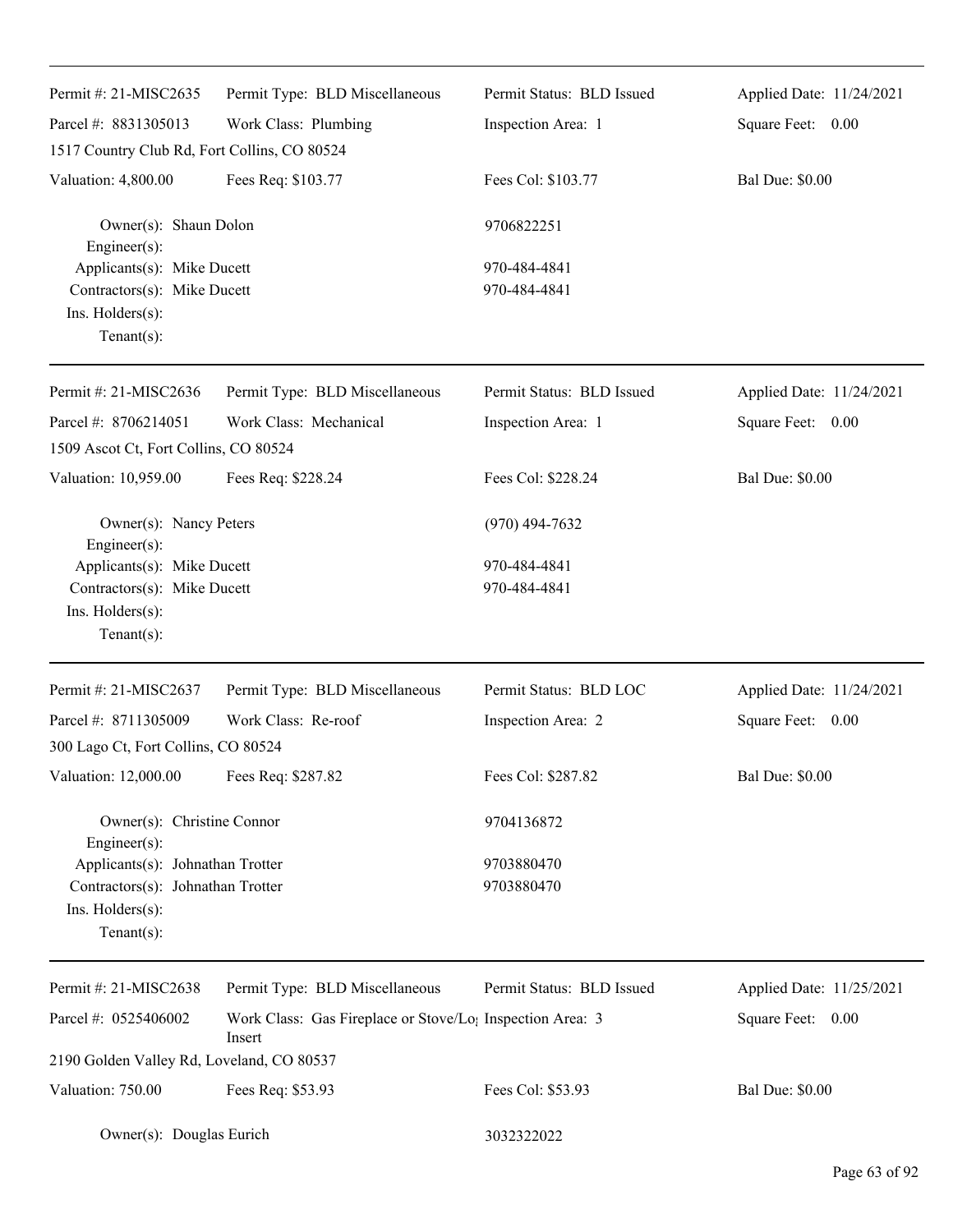Engineer(s): Applicants(s): Douglas Eurich 3032322022 Douglas Eurich 3032322022 Contractors(s): Ins. Holders(s): Tenant(s):

| Permit #: 21-MISC2639                            | Permit Type: BLD Miscellaneous                    | Permit Status: BLD Issued | Applied Date: 11/26/2021 |
|--------------------------------------------------|---------------------------------------------------|---------------------------|--------------------------|
| Parcel #: 2904307051                             | Work Class: Electrical                            | Inspection Area: 5        | Square Feet: 0.00        |
|                                                  | 925 Springmeadow Way, Red Feather Lakes, CO 80545 |                           |                          |
| Valuation: 5,000.00                              | Fees Req: \$168.00                                | Fees Col: \$168.00        | <b>Bal Due: \$0.00</b>   |
| Owner(s): Fred Barlow<br>Engineer(s):            |                                                   | 9706170942                |                          |
| Applicants(s): John Tune<br>Contractors(s):      |                                                   | 9702193892                |                          |
| Ins. Holders(s):<br>$Tenant(s)$ :                |                                                   |                           |                          |
| Permit #: 21-MISC2640                            | Permit Type: BLD Miscellaneous                    | Permit Status: BLD Issued | Applied Date: 11/29/2021 |
| Parcel #: 1514000014                             | Work Class: Electrical                            | Inspection Area: 2        | Square Feet: 0.00        |
| 2480 Saddle Notch Rd, Loveland, CO 80537         |                                                   |                           |                          |
| Valuation: 7,000.00                              | Fees Req: \$187.20                                | Fees Col: \$187.20        | <b>Bal Due: \$0.00</b>   |
| Owner(s): Tracey Powell<br>Engineer(s):          |                                                   | 6508237100                |                          |
| Applicants(s): Patrick Hornig<br>Contractors(s): |                                                   | 9702978010                |                          |
| Ins. Holders(s):<br>$Tenant(s)$ :                |                                                   |                           |                          |
| Permit #: 21-MISC2641                            | Permit Type: BLD Miscellaneous                    | Permit Status: BLD Issued | Applied Date: 11/29/2021 |
| Parcel #: 8623115002                             | Work Class: Electrical                            | Inspection Area: 2        | Square Feet: 0.00        |
| 5730 Ridgeway Dr, Fort Collins, CO 80528         |                                                   |                           |                          |
| Valuation: 1,200.00                              | Fees Req: \$120.00                                | Fees Col: \$120.00        | <b>Bal Due: \$0.00</b>   |
| Owner(s): Manoj Shrestha<br>Engineer(s):         |                                                   | 3036688400                |                          |
| Applicants(s): Greg Bigelow                      | Greg Bigelow                                      | 9708891954<br>9708891954  |                          |
| Contractors(s):                                  |                                                   |                           |                          |
| Ins. Holders(s):                                 |                                                   |                           |                          |
| Tenant(s):                                       |                                                   |                           |                          |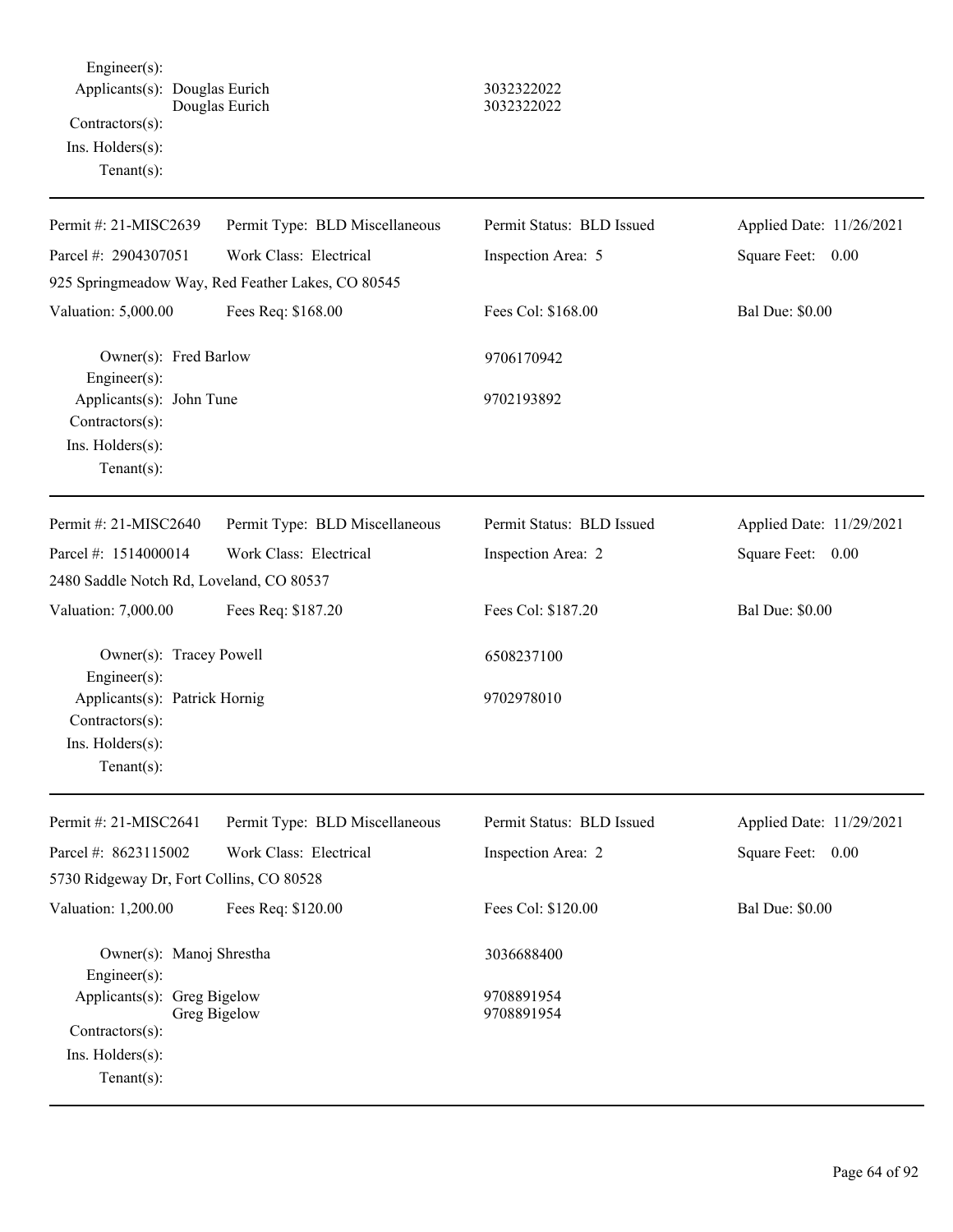| Permit #: 21-MISC2642                                                                           | Permit Type: BLD Miscellaneous        | Permit Status: BLD LOC       | Applied Date: 11/29/2021 |
|-------------------------------------------------------------------------------------------------|---------------------------------------|------------------------------|--------------------------|
| Parcel #: 9402207006                                                                            | Work Class: Electrical                | Inspection Area: 3           | Square Feet: 0.00        |
| 4716 S Sunshine Ct, Loveland, CO 80537                                                          |                                       |                              |                          |
| Valuation: 1,500.00                                                                             | Fees Req: \$120.00                    | Fees Col: \$120.00           | <b>Bal Due: \$0.00</b>   |
| Owner(s): Randal Lindsey<br>$Engineering(s)$ :                                                  |                                       | 9706465317                   |                          |
| Applicants(s): Randal Lindsey<br>Contractors(s):<br>Ins. Holders(s):<br>Tenant $(s)$ :          |                                       | 9706465317                   |                          |
| Permit #: 21-MISC2643                                                                           | Permit Type: BLD Miscellaneous        | Permit Status: BLD Issued    | Applied Date: 11/29/2021 |
| Parcel #: 9520311002<br>5000 Swainsona Dr, Loveland, CO 80537                                   | Work Class: Mechanical                | Inspection Area: 3           | Square Feet: 0.00        |
| Valuation: 3,437.50                                                                             | Fees Req: \$83.02                     | Fees Col: \$83.02            | <b>Bal Due: \$0.00</b>   |
| $Engineering(s)$ :                                                                              | Owner(s): Rich Patterson Living Trust | $(970)$ 217-1215             |                          |
| Applicants(s): Tim Swan<br>Contractors(s): Tim Swan<br>Ins. Holders(s):<br>Tenant $(s)$ :       |                                       | 970-215-5870<br>970-215-5870 |                          |
| Permit #: 21-MISC2644                                                                           | Permit Type: BLD Miscellaneous        | Permit Status: BLD Issued    | Applied Date: 11/29/2021 |
| Parcel #: 9836411009<br>2013 Lindenmeier Rd, Fort Collins, CO 80524                             | Work Class: Mechanical                | Inspection Area: 1           | Square Feet: 0.00        |
| Valuation: 25,431.00 Fees Req: \$539.44                                                         |                                       | Fees Col: \$539.44           | <b>Bal Due: \$0.00</b>   |
| Owner(s): Robert Dean<br>Engineer $(s)$ :                                                       |                                       | $(970)$ 494-7632             |                          |
| Applicants(s): Mike Ducett<br>Contractors(s): Mike Ducett<br>Ins. Holders(s):<br>Tenant $(s)$ : |                                       | 970-484-4841<br>970-484-4841 |                          |
| Permit #: 21-MISC2645                                                                           | Permit Type: BLD Miscellaneous        | Permit Status: BLD Issued    | Applied Date: 11/29/2021 |
| Parcel #: 9825411019                                                                            | Work Class: Mechanical                | Inspection Area: 1           | Square Feet: 0.00        |
| 708 Highland Place Rd, Fort Collins, CO 80524                                                   |                                       |                              |                          |
| Valuation: 5,430.00                                                                             | Fees Req: \$124.51                    | Fees Col: \$124.51           | <b>Bal Due: \$0.00</b>   |
| Owner(s): Linda Diede<br>Engineer $(s)$ :                                                       |                                       | 9703719683                   |                          |
| Applicants(s): Michael Missimer                                                                 |                                       | 9703109232                   |                          |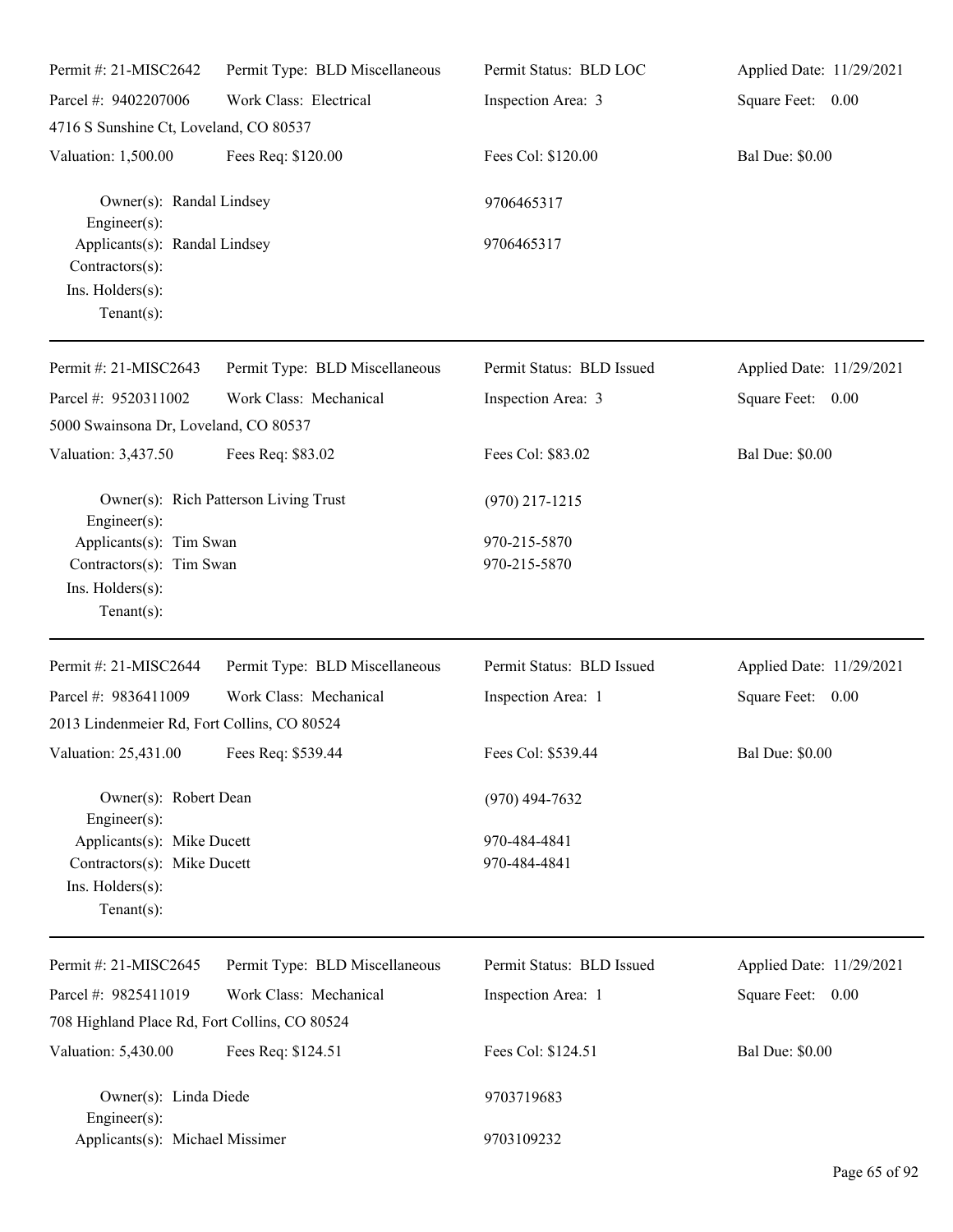|                  | Contractors(s): Michael Missimer |
|------------------|----------------------------------|
| Ins. Holders(s): |                                  |
| $Tenant(s)$ :    |                                  |

| Permit #: 21-MISC2646                                                                                    | Permit Type: BLD Miscellaneous                                                  | Permit Status: BLD Issued  | Applied Date: 11/29/2021 |
|----------------------------------------------------------------------------------------------------------|---------------------------------------------------------------------------------|----------------------------|--------------------------|
| Parcel #: 8614322039                                                                                     | Work Class: Mechanical                                                          | Inspection Area: 2         | Square Feet: 0.00        |
| 5256 Augusta Trl, Fort Collins, CO 80528                                                                 |                                                                                 |                            |                          |
| Valuation: 7,699.50                                                                                      | Fees Req: \$166.00                                                              | Fees Col: \$166.00         | <b>Bal Due: \$0.00</b>   |
| Owner(s): Natalie Turner<br>$Engineering(s)$ :                                                           |                                                                                 | $(970)$ 231-3704           |                          |
| Applicants(s): Tim Swan                                                                                  |                                                                                 | 970-215-5870               |                          |
| Contractors(s): Tim Swan                                                                                 |                                                                                 | 970-215-5870               |                          |
| Ins. Holders(s):<br>Tenant $(s)$ :                                                                       |                                                                                 |                            |                          |
| Permit #: 21-MISC2647                                                                                    | Permit Type: BLD Miscellaneous                                                  | Permit Status: BLD Issued  | Applied Date: 11/29/2021 |
| Parcel #: 3412111001                                                                                     | Work Class: Re-roof                                                             | Inspection Area: 4         | Square Feet: 0.00        |
| 3199 Rockwood Ln N, Estes Park, CO 80517                                                                 |                                                                                 |                            |                          |
| Valuation: 24,294.00                                                                                     | Fees Req: \$545.84                                                              | Fees Col: \$545.84         | <b>Bal Due: \$0.00</b>   |
| Owner(s): Josue Jasso<br>$Engineering(s)$ :                                                              |                                                                                 | 3039150398                 |                          |
| Applicants(s): Horn Brothers Roofing<br>Contractors(s): Raul Rocha<br>Ins. Holders(s):<br>Tenant $(s)$ : |                                                                                 | 3039150398<br>303-274-1111 |                          |
| Permit #: 21-MISC2648                                                                                    | Permit Type: BLD Miscellaneous                                                  | Permit Status: BLD Issued  | Applied Date: 11/29/2021 |
| Parcel #: 0805206012                                                                                     | Work Class: Gas Fireplace or Stove/Lo <sub>1</sub> Inspection Area: 1<br>Insert |                            | Square Feet: 0.00        |
| 116 Smith Bridge Rd, Bellvue, CO 80512                                                                   |                                                                                 |                            |                          |
| Valuation: 7,600.00                                                                                      | Fees Req: \$166.00                                                              | Fees Col: \$166.00         | <b>Bal Due: \$0.00</b>   |
| Owner(s): Michael Wyman<br>Engineer $(s)$ :                                                              |                                                                                 | $(970)$ 484-3737           |                          |
| Applicants(s): Larry James                                                                               |                                                                                 | 307-745-4488               |                          |
| Contractors(s):                                                                                          |                                                                                 |                            |                          |
| Ins. Holders(s):<br>Tenant $(s)$ :                                                                       |                                                                                 |                            |                          |
|                                                                                                          |                                                                                 |                            |                          |

Permit #: 21-MISC2649 Parcel #: 3931000002

Permit Type: BLD Miscellaneous

Permit Status: BLD Issued

Applied Date: 11/29/2021 Square Feet: 0.00

Work Class: Gas Fireplace or Stove/Lo<sub>1</sub> Inspection Area: 6 Insert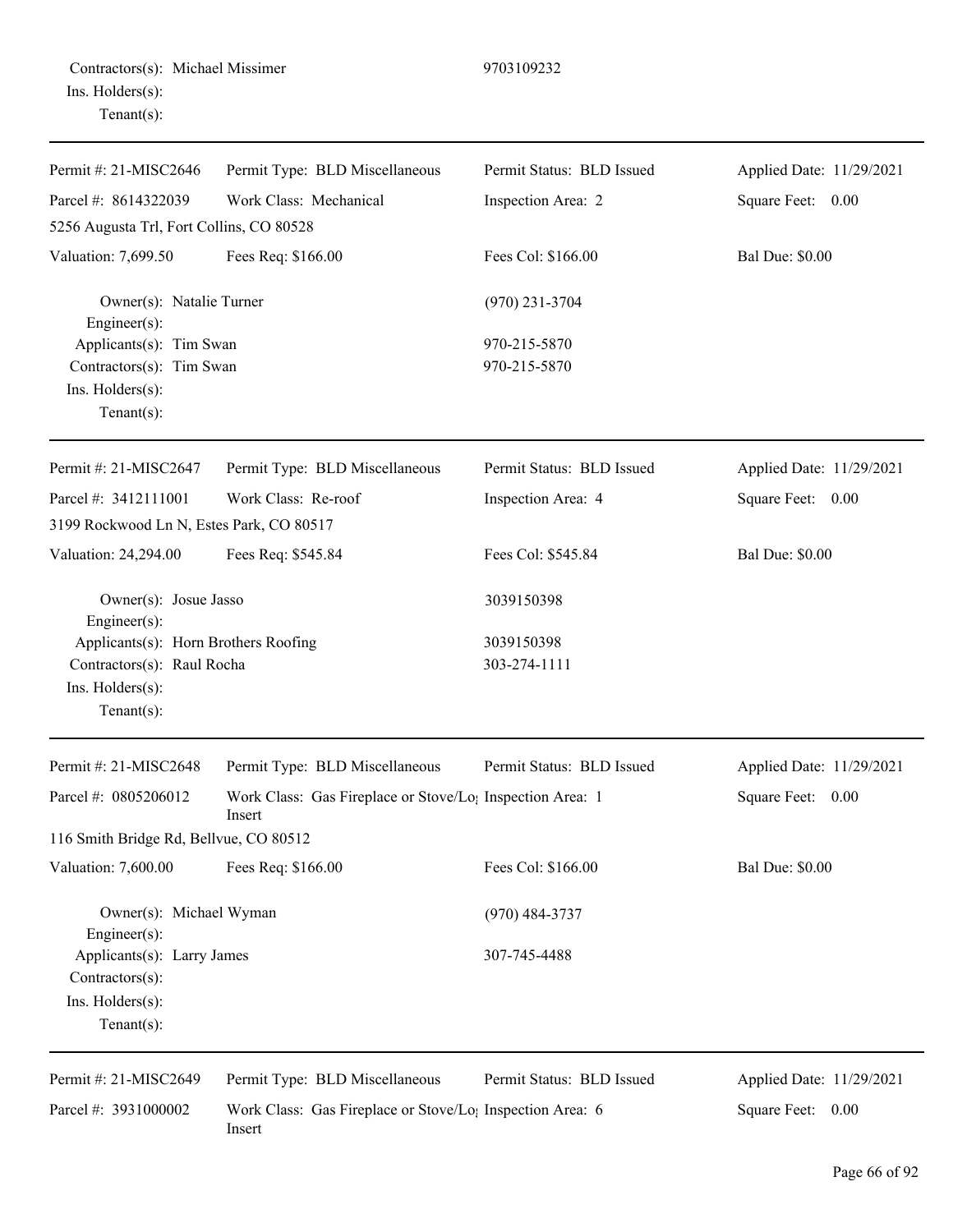| Valuation: 8,500.00        | Fees Req: \$186.75 | Fees Col: \$186.75 | <b>Bal Due: \$0.00</b> |
|----------------------------|--------------------|--------------------|------------------------|
| Owner(s): Cara Schneider   |                    | 2064028594         |                        |
| Engineer $(s)$ :           |                    |                    |                        |
| Applicants(s): Larry James |                    | 307-745-4488       |                        |
| $Contractors(s)$ :         |                    |                    |                        |
| Ins. $H$ olders $(s)$ :    |                    |                    |                        |
| Tenant $(s)$ :             |                    |                    |                        |
|                            |                    |                    |                        |

| Permit #: 21-MISC2650                         | Permit Type: BLD Miscellaneous                                    | Permit Status: BLD Issued              | Applied Date: 11/29/2021 |
|-----------------------------------------------|-------------------------------------------------------------------|----------------------------------------|--------------------------|
| Parcel #: 8533006704                          | Work Class: Boiler                                                | Inspection Area: 3                     | Square Feet: 0.00        |
| 3119 S County Road 7, Loveland, CO 80537      |                                                                   |                                        |                          |
| Valuation: 15,715.81                          | Fees Req: \$331.97                                                | Fees Col: \$331.97                     | <b>Bal Due: \$0.00</b>   |
| Owner(s): Mary Hocker<br>$Engineering(s)$ :   |                                                                   | $(970)$ 622-8054                       |                          |
| Contractors(s): Mark Lancaster                | Applicants(s): JMP Heat Inc dba Lion Home Service<br>Morgan Lopez | 9708972337<br>9702156539<br>9705560544 |                          |
| Ins. $H$ olders $(s)$ :<br>Tenant $(s)$ :     |                                                                   |                                        |                          |
| Permit #: 21-MISC2651                         | Permit Type: BLD Miscellaneous                                    | Permit Status: BLD Issued              | Applied Date: 11/29/2021 |
| Parcel #: 9430316702                          | Work Class: Mechanical                                            | Inspection Area: 3                     | Square Feet: 0.00        |
| 5016 W County Road 4, Berthoud, CO 80513      |                                                                   |                                        |                          |
| Valuation: 2,626.88                           | Fees Req: \$62.27                                                 | Fees Col: \$62.27                      | <b>Bal Due: \$0.00</b>   |
| Owner(s): Daniel Atherton<br>Engineer $(s)$ : |                                                                   | 3035847959                             |                          |
|                                               | Applicants(s): JMP Heat Inc dba Lion Home Service                 | 9708972337                             |                          |
| Contractors(s): Mark Lancaster                | Morgan Lopez                                                      | 9702156539<br>9705560544               |                          |
| Ins. $H$ olders $(s)$ :                       |                                                                   |                                        |                          |
| Tenant $(s)$ :                                |                                                                   |                                        |                          |
| Permit #: 21-MISC2652                         | Permit Type: BLD Miscellaneous                                    | Permit Status: BLD Issued              | Applied Date: 11/29/2021 |
| Parcel #: 9604205036                          | Work Class: Re-roof                                               | Inspection Area: 2                     | Square Feet: 0.00        |

| 5005 Westridge Dr, Fort Collins, CO 80526 |                    |                    |                        |
|-------------------------------------------|--------------------|--------------------|------------------------|
| Valuation: 18.750.00                      | Fees Req: \$427.27 | Fees Col: \$427.27 | <b>Bal Due: \$0.00</b> |

|                                | Owner(s): Biedron-Milton Revocable Trust     |              |
|--------------------------------|----------------------------------------------|--------------|
| $Engineer(s)$ :                |                                              |              |
|                                | Applicants(s): Advanced Roofing Technologies | 970-663-0203 |
| Contractors $(s)$ : Brad Evans |                                              | 970-663-0203 |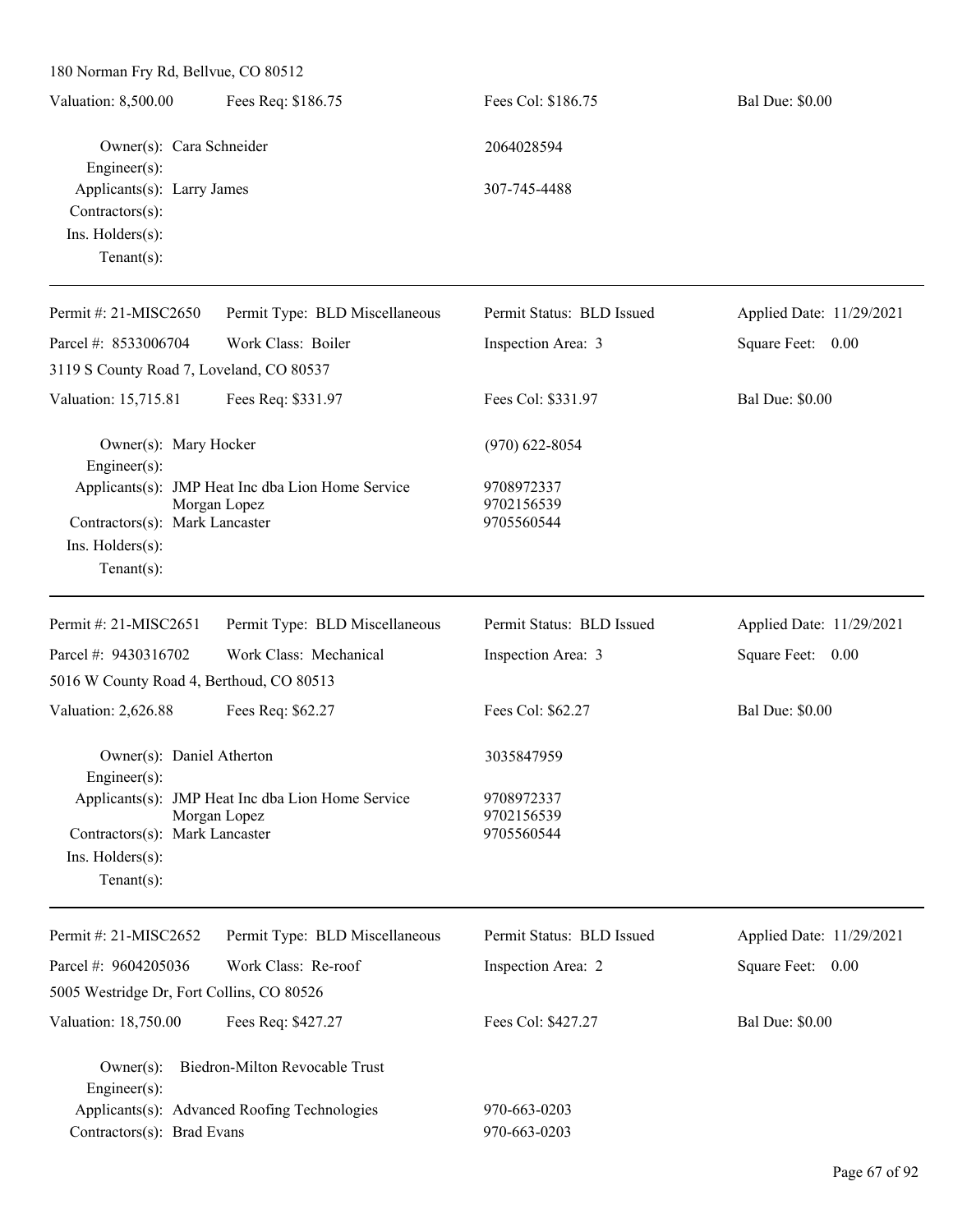Ins. Holders(s): Tenant(s):

| Permit #: 21-MISC2653                                                                  | Permit Type: BLD Miscellaneous                                           | Permit Status: BLD Issued | Applied Date: 11/29/2021 |
|----------------------------------------------------------------------------------------|--------------------------------------------------------------------------|---------------------------|--------------------------|
| Parcel #: 8716200041                                                                   | Work Class: Mechanical                                                   | Inspection Area: 2        | Square Feet: 0.00        |
| 3109 E Mulberry St #28, Fort Collins, CO 80524                                         |                                                                          |                           |                          |
| Valuation: 2,524.03                                                                    | Fees Req: \$62.27                                                        | Fees Col: \$62.27         | <b>Bal Due: \$0.00</b>   |
| Owner(s): Thomas Brassel<br>Engineer(s):                                               |                                                                          | 7194917562                |                          |
| Applicants(s): Morgan Lopez                                                            |                                                                          | 9702156539                |                          |
| Contractors(s): Mark Lancaster                                                         |                                                                          | 9705560544                |                          |
| Ins. Holders(s):                                                                       |                                                                          |                           |                          |
| Tenant $(s)$ :                                                                         |                                                                          |                           |                          |
| Permit #: 21-MISC2654                                                                  | Permit Type: BLD Miscellaneous                                           | Permit Status: BLD LOC    | Applied Date: 11/29/2021 |
| Parcel #: 2915105072                                                                   | Work Class: Electrical                                                   | Inspection Area: 5        | Square Feet: 0.00        |
| 315 Cucharas Mountain Dr, Livermore, CO 80536                                          |                                                                          |                           |                          |
| Valuation: 1,500.00                                                                    | Fees Req: \$120.00                                                       | Fees Col: \$120.00        | <b>Bal Due: \$0.00</b>   |
| $Engineering(s)$ :                                                                     | Owner(s): Randolph M/JO A Boardman                                       |                           |                          |
| Applicants(s): Joshua Roberts<br>Contractors(s):<br>Ins. Holders(s):<br>Tenant $(s)$ : |                                                                          | 970-413-0607              |                          |
| Permit #: 21-MISC2655                                                                  | Permit Type: BLD Miscellaneous                                           | Permit Status: BLD Issued | Applied Date: 11/30/2021 |
| Parcel #: 9831000009                                                                   | Work Class: Mechanical                                                   | Inspection Area: 1        | Square Feet: 0.00        |
| 2120 Pleasant Glen Ln, Bellvue, CO 80512                                               |                                                                          |                           |                          |
| Valuation: 5,200.00                                                                    | Fees Req: \$124.51                                                       | Fees Col: \$124.51        | Bal Due: \$0.00          |
| Owner(s): Jen Matson<br>Engineer(s):                                                   |                                                                          | $(970) 581 - 7635$        |                          |
| Contractors(s): Jason Shivo<br>Ins. Holders(s):<br>Tenant $(s)$ :                      | Applicants(s): One Hour Heating & Air Conditioning dba Autl 970-663-4002 | 9707757005                |                          |
| Permit #: 21-MISC2656                                                                  | Permit Type: BLD Miscellaneous                                           | Permit Status: BLD LOC    | Applied Date: 11/30/2021 |
| Parcel #: 2407406010                                                                   | Work Class: Mechanical                                                   | Inspection Area: 4        | Square Feet: 0.00        |
| 3825 Star Way, Estes Park, CO 80517                                                    |                                                                          |                           |                          |
| Valuation: 11,815.00                                                                   | Fees Req: \$248.99                                                       | Fees Col: \$248.99        | <b>Bal Due: \$0.00</b>   |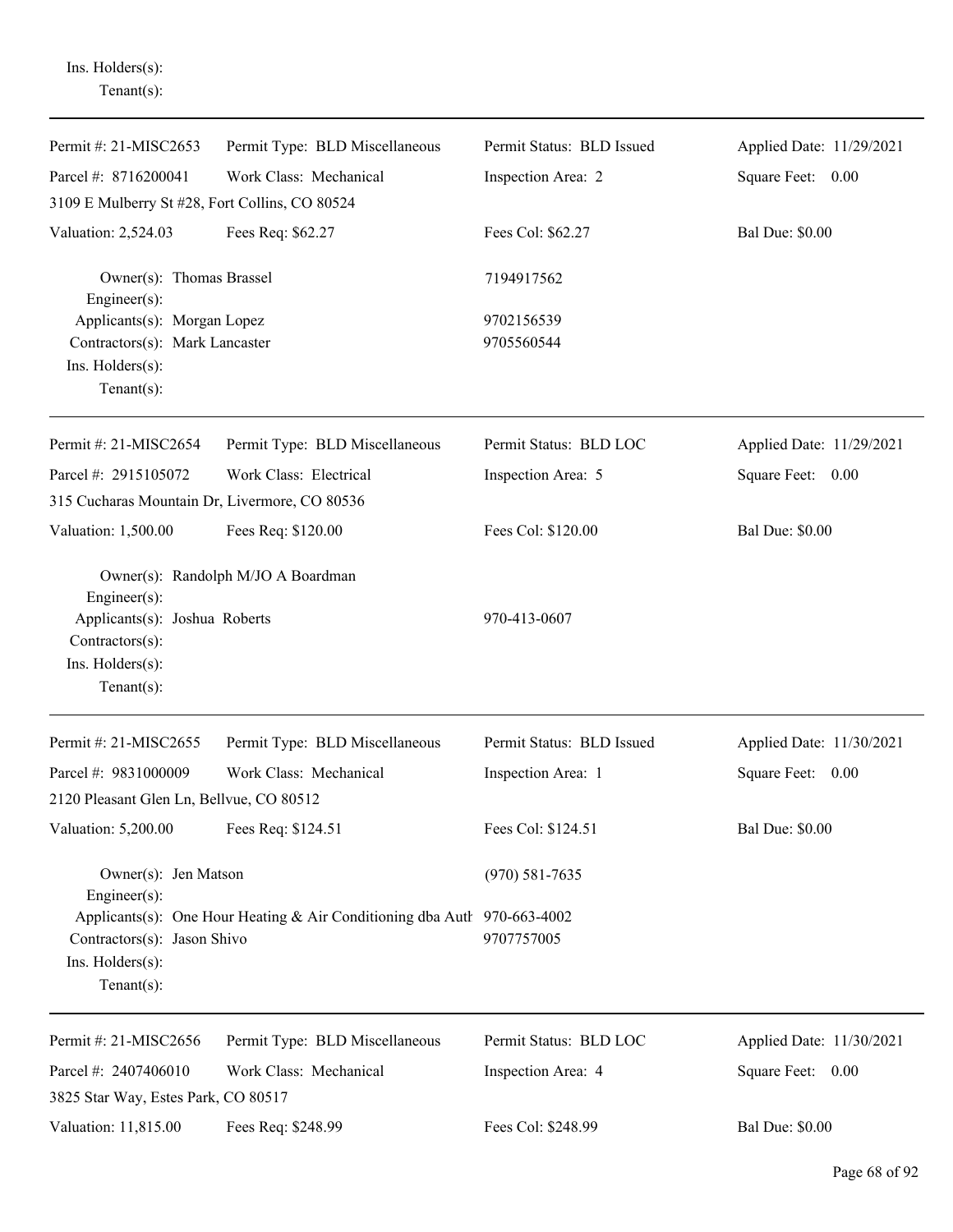Owner(s): Louie Gratz 3038887377 Engineer(s): Applicants(s): Karen Arnold 9704844440 Contractors(s): William Kusmik 9705670184 Ins. Holders(s): Tenant(s):

| Permit #: 21-MISC2657                                                                | Permit Type: BLD Miscellaneous                                                  | Permit Status: BLD Issued    | Applied Date: 11/30/2021 |
|--------------------------------------------------------------------------------------|---------------------------------------------------------------------------------|------------------------------|--------------------------|
| Parcel #: 3027306011                                                                 | Work Class: Gas Fireplace or Stove/Lo <sub>1</sub> Inspection Area: 5<br>Insert |                              | Square Feet: 0.00        |
| 50 Little Raven Ln, Red Feather Lakes, CO 80545                                      |                                                                                 |                              |                          |
| Valuation: 5,670.20                                                                  | Fees Req: \$124.51                                                              | Fees Col: \$124.51           | <b>Bal Due: \$0.00</b>   |
| Owner(s): Terry Sterling<br>Engineer(s):                                             |                                                                                 |                              |                          |
| Applicants(s): Chris Tenan                                                           |                                                                                 | 970-498-9679                 |                          |
| Contractors(s): Chris Tenan                                                          |                                                                                 | 970-498-9679                 |                          |
| Ins. Holders(s):                                                                     |                                                                                 |                              |                          |
| Tenant $(s)$ :                                                                       |                                                                                 |                              |                          |
| Permit #: 21-MISC2658                                                                | Permit Type: BLD Miscellaneous                                                  | Permit Status: BLD Withdrawn | Applied Date: 11/30/2021 |
| Parcel #: 1428100050                                                                 | Work Class: Mechanical                                                          | Inspection Area: 4           | Square Feet: 0.00        |
| 1146 Kiowa Rd, Lyons, CO 80540                                                       |                                                                                 |                              |                          |
| Valuation: 6,266.00                                                                  | Fees Req: \$145.26                                                              | Fees Col: \$145.26           | <b>Bal Due: \$0.00</b>   |
| Owner(s): Dianna Lawyer-Brook                                                        |                                                                                 | 3035227623                   |                          |
| Engineer(s):<br>Applicants(s): IMS Heating & Air Inc                                 |                                                                                 | 970-532-0123                 |                          |
| Contractors(s):                                                                      |                                                                                 |                              |                          |
| Ins. Holders(s):                                                                     |                                                                                 |                              |                          |
| Tenant $(s)$ :                                                                       |                                                                                 |                              |                          |
| Permit #: 21-MISC2659                                                                | Permit Type: BLD Miscellaneous                                                  | Permit Status: BLD Withdrawn | Applied Date: 11/30/2021 |
| Parcel #: 8707422002                                                                 | Work Class: Mechanical                                                          | Inspection Area: 2           | Square Feet:<br>0.00     |
| 1513 Webster Ct, Fort Collins, CO 80524                                              |                                                                                 |                              |                          |
| Valuation: 12,800.00                                                                 | Fees Req: \$269.74                                                              | Fees Col: \$269.74           | <b>Bal Due: \$0.00</b>   |
| Owner(s): Gale Oberhoffer                                                            |                                                                                 | 9706822063                   |                          |
| Engineer(s):<br>Applicants(s): Dwayne Shawver<br>Contractors(s):<br>Ins. Holders(s): |                                                                                 | 970-532-0123                 |                          |
| Tenant $(s)$ :                                                                       |                                                                                 |                              |                          |
|                                                                                      |                                                                                 |                              |                          |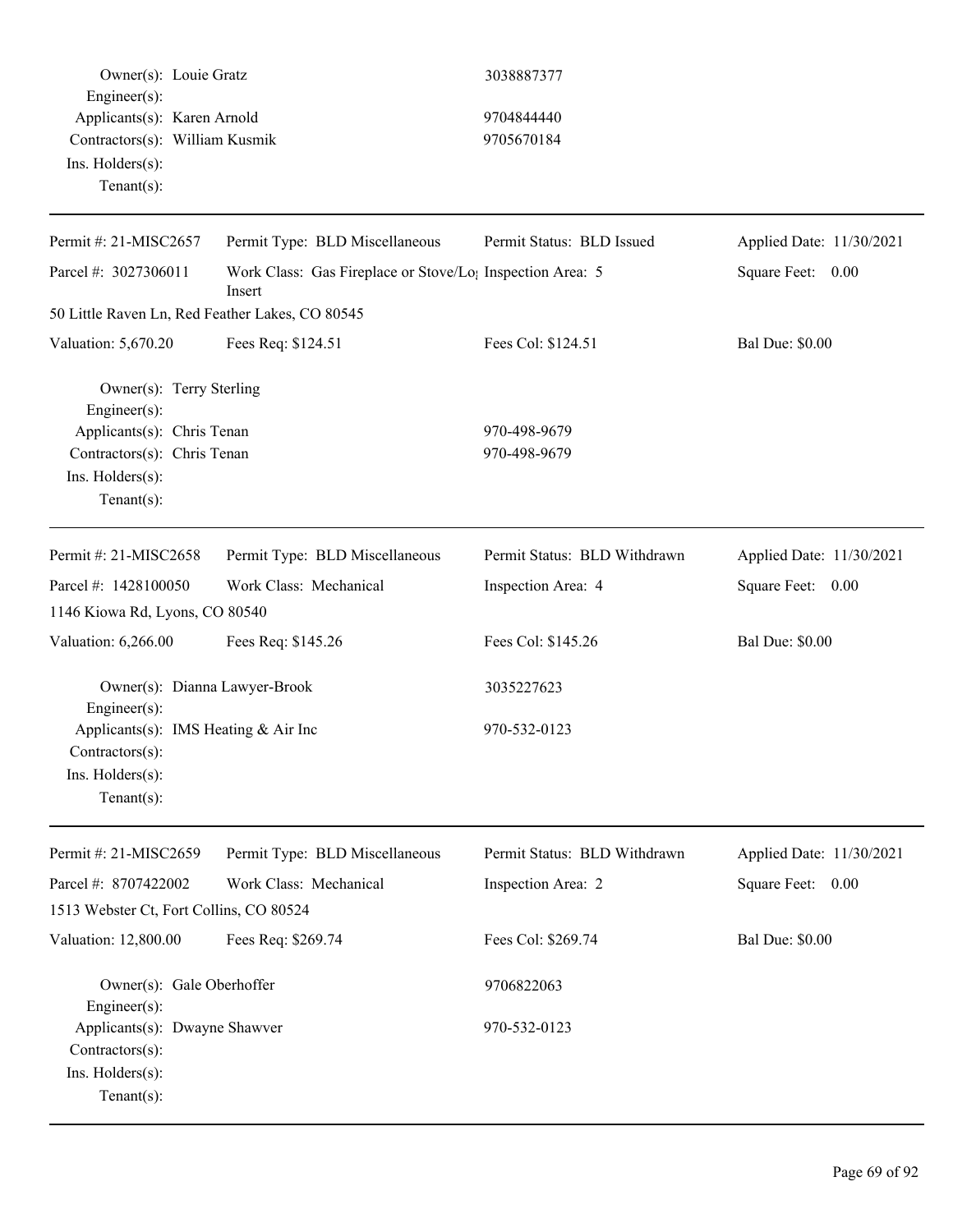| Permit #: 21-MISC2660                                                     | Permit Type: BLD Miscellaneous                                                  | Permit Status: BLD LOC    | Applied Date: 11/30/2021 |
|---------------------------------------------------------------------------|---------------------------------------------------------------------------------|---------------------------|--------------------------|
| Parcel #: 0501107002                                                      | Work Class: Plumbing                                                            | Inspection Area: 2        | Square Feet: 0.00        |
| 6724 Ridge Valley Ct, Loveland, CO 80538                                  |                                                                                 |                           |                          |
| Valuation: 13,000.00                                                      | Fees Req: \$269.74                                                              | Fees Col: \$269.74        | <b>Bal Due: \$0.00</b>   |
| Owner(s): Steven Zulauf<br>Engineer(s):<br>Applicants(s): Ace Hi Plumbing |                                                                                 | 970-667-0300              |                          |
| Contractors(s):<br>Ins. Holders(s):<br>Tenant $(s)$ :                     |                                                                                 |                           |                          |
| Permit #: 21-MISC2661                                                     | Permit Type: BLD Miscellaneous                                                  | Permit Status: BLD Issued | Applied Date: 11/30/2021 |
| Parcel #: 8803000013                                                      | Work Class: Re-roof                                                             | Inspection Area: 1        | Square Feet: 0.00        |
| 4537 E County Road 62, Wellington, CO 80549                               |                                                                                 |                           |                          |
| Valuation: 14,803.81                                                      | Fees Req: \$347.23                                                              | Fees Col: \$347.23        | <b>Bal Due: \$0.00</b>   |
| Owner(s): Bo Garton<br>Engineer(s):                                       |                                                                                 | 3073990465                |                          |
| Applicants(s): Kristopher Wagner                                          |                                                                                 | 7205523321                |                          |
| Contractors(s): Kristopher Wagner                                         |                                                                                 | 7205523321                |                          |
| Ins. Holders(s):<br>Tenant $(s)$ :                                        |                                                                                 |                           |                          |
| Permit #: 21-MISC2662                                                     | Permit Type: BLD Miscellaneous                                                  | Permit Status: BLD Issued | Applied Date: 11/30/2021 |
| Parcel #: 9429105001                                                      | Work Class: Electrical                                                          | Inspection Area: 3        | Square Feet: 0.00        |
| 3512 Cottonwood Ln, Berthoud, CO 80513                                    |                                                                                 |                           |                          |
| Valuation: 500.00 Fees Req: \$120.00                                      |                                                                                 | Fees Col: \$120.00        | <b>Bal Due: \$0.00</b>   |
| Owner(s): Lyle Fenderson<br>Engineer $(s)$ :                              |                                                                                 | 9704122687                |                          |
| Applicants(s): Lyle Fenderson<br>Contractors(s):                          |                                                                                 | 9704122687                |                          |
| Ins. Holders(s):<br>Tenant $(s)$ :                                        |                                                                                 |                           |                          |
| Permit #: 21-MISC2663                                                     | Permit Type: BLD Miscellaneous                                                  | Permit Status: BLD Issued | Applied Date: 11/30/2021 |
| Parcel #: 3932305002                                                      | Work Class: Gas Fireplace or Stove/Lo <sub>1</sub> Inspection Area: 1<br>Insert |                           | Square Feet: 0.00        |
| 206 Riverside Dr, Bellvue, CO 80512                                       |                                                                                 |                           |                          |
| Valuation: 1,500.00                                                       | Fees Req: \$53.93                                                               | Fees Col: \$53.93         | <b>Bal Due: \$0.00</b>   |
| Owner(s): Rick Wilson<br>$Engineer(s)$ :                                  |                                                                                 | 8583361821                |                          |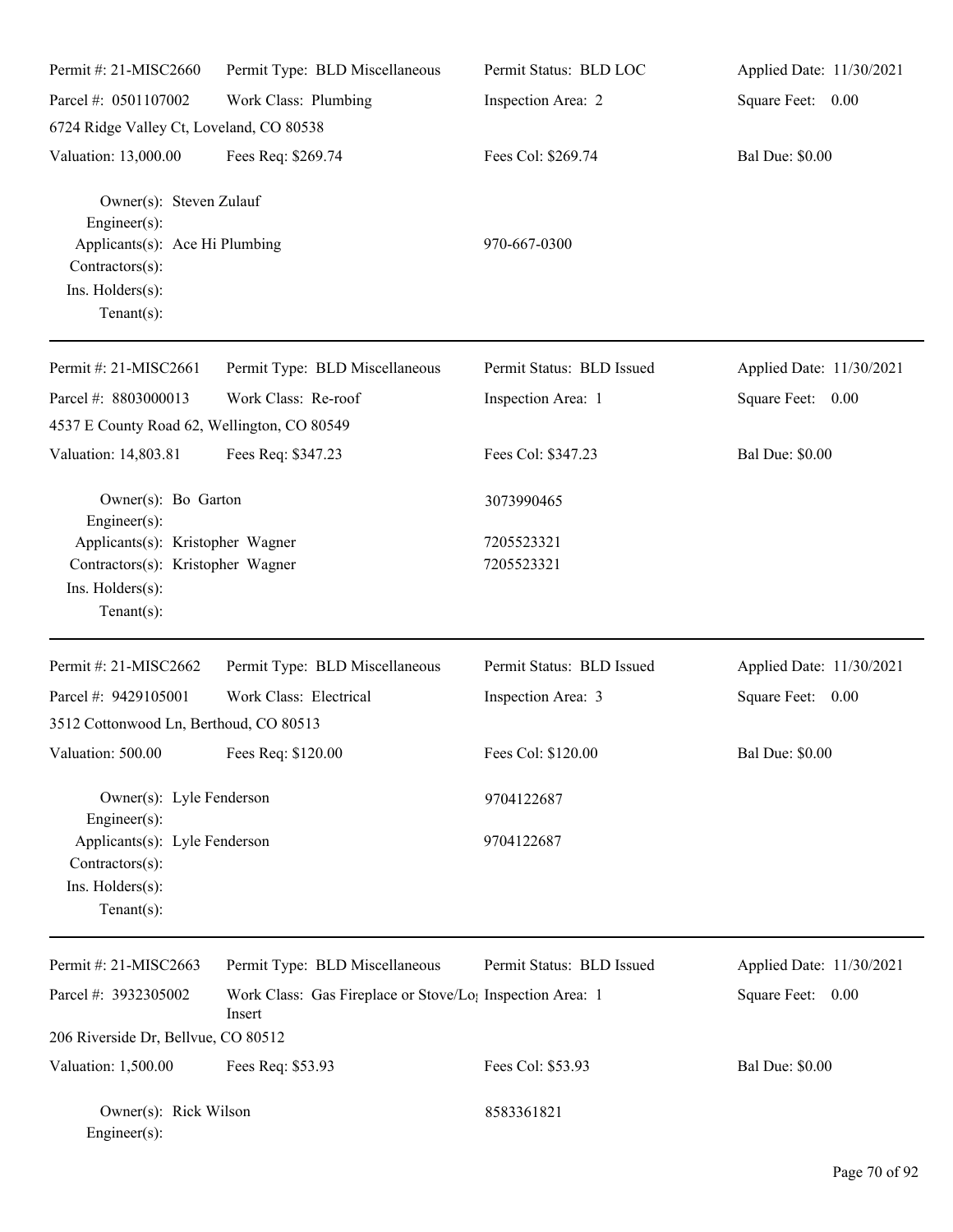| Permit Type: BLD Miscellaneous<br>Work Class: Electrical | Work Class: Gas Fireplace or Stove/Lo <sub>1</sub> Inspection Area: 3<br>Fees Col: \$103.77<br>9708898339<br>9702137962<br>970-213-7962<br>Permit Status: BLD Void<br>Inspection Area:<br>Fees Col: \$120.00 | Square Feet: 0.00<br><b>Bal Due: \$0.00</b><br>Applied Date: 11/30/2021<br>Square Feet: 0.00 |
|----------------------------------------------------------|--------------------------------------------------------------------------------------------------------------------------------------------------------------------------------------------------------------|----------------------------------------------------------------------------------------------|
|                                                          |                                                                                                                                                                                                              |                                                                                              |
|                                                          |                                                                                                                                                                                                              |                                                                                              |
|                                                          |                                                                                                                                                                                                              |                                                                                              |
|                                                          |                                                                                                                                                                                                              |                                                                                              |
|                                                          |                                                                                                                                                                                                              |                                                                                              |
|                                                          |                                                                                                                                                                                                              |                                                                                              |
|                                                          |                                                                                                                                                                                                              |                                                                                              |
|                                                          |                                                                                                                                                                                                              |                                                                                              |
|                                                          |                                                                                                                                                                                                              | <b>Bal Due: \$0.00</b>                                                                       |
|                                                          | 7169696222                                                                                                                                                                                                   |                                                                                              |
|                                                          | 7169696222                                                                                                                                                                                                   |                                                                                              |
| Permit Type: BLD Residential                             | Permit Status: BLD Approved                                                                                                                                                                                  | Applied Date: 11/01/2021                                                                     |
| Work Class: Alteration                                   |                                                                                                                                                                                                              |                                                                                              |
|                                                          | Inspection Area: 1                                                                                                                                                                                           | Square Feet: 280.00                                                                          |
|                                                          | Fees Col: \$0.00                                                                                                                                                                                             | Bal Due: \$577.37                                                                            |
|                                                          | 9709770137                                                                                                                                                                                                   |                                                                                              |
|                                                          |                                                                                                                                                                                                              |                                                                                              |
|                                                          |                                                                                                                                                                                                              | 9709770137                                                                                   |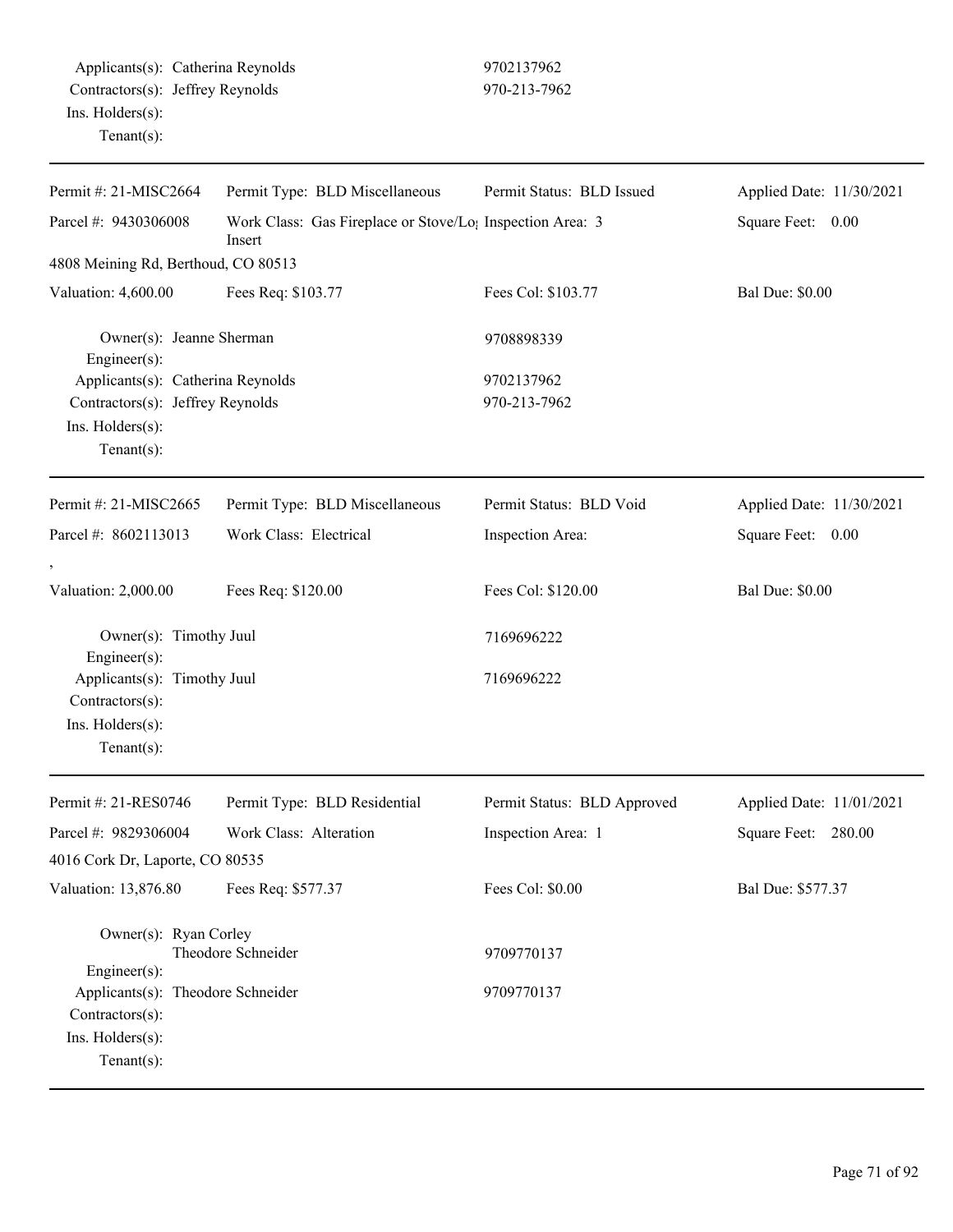| Permit #: 21-RES0747                                                                                                               | Permit Type: BLD Residential                                      | Permit Status: BLD Issued                              | Applied Date: 11/01/2021 |
|------------------------------------------------------------------------------------------------------------------------------------|-------------------------------------------------------------------|--------------------------------------------------------|--------------------------|
| Parcel #: 1435105009                                                                                                               | Work Class: Addition                                              | Inspection Area: 4                                     | Square Feet: 517.00      |
| 872 Spring Gulch Dr, Lyons, CO 80540                                                                                               |                                                                   |                                                        |                          |
| Valuation: 29,954.00                                                                                                               | Fees Req: \$1,048.26                                              | Fees Col: \$1,048.26                                   | <b>Bal Due: \$0.00</b>   |
| Owner(s): Michelle Slaughter<br>Engineer(s): Daniel Lemier<br>Contractors(s): John Farmwald<br>Ins. Holders(s):<br>Tenant $(s)$ :  | Applicants(s): All County Construction Corp                       | 303-823-8426<br>7204409450<br>7205970768<br>7205970768 |                          |
| Permit #: 21-RES0748                                                                                                               | Permit Type: BLD Residential                                      | Permit Status: BLD Issued                              | Applied Date: 11/02/2021 |
| Parcel #: 2515000004                                                                                                               | Work Class: Conversion to Short-Term Inspection Area: 4<br>Rental |                                                        | Square Feet: 0.00        |
| 2441 W Highway 34, Drake, CO 80515                                                                                                 |                                                                   |                                                        |                          |
| Valuation: 0.00                                                                                                                    | Fees Req: \$300.00                                                | Fees Col: \$300.00                                     | <b>Bal Due: \$0.00</b>   |
| Owner(s): Joseph Pyle<br>$Engineering(s)$ :<br>Applicants(s): Joseph Pyle<br>Contractors(s):<br>Ins. Holders(s):<br>Tenant $(s)$ : |                                                                   |                                                        |                          |
| Permit #: 21-RES0749                                                                                                               | Permit Type: BLD Residential                                      | Permit Status: BLD Applied                             | Applied Date: 11/02/2021 |
| Parcel #: 8825006701                                                                                                               | Work Class: Addition                                              | Inspection Area: 1                                     | Square Feet: 0.00        |
| 6921 E County Road 54, Fort Collins, CO 80524                                                                                      |                                                                   |                                                        |                          |
| Valuation: 400,000.00                                                                                                              | Fees Req: \$6,189.35                                              | Fees Col: \$0.00                                       | Bal Due: \$6,189.35      |
| Owner(s): Embury Etcetera Trust<br>Engineer(s):                                                                                    |                                                                   | 3038823602                                             |                          |
| Applicants(s): Steve Josephs<br>Contractors(s): Steve Josephs<br>Ins. Holders(s):<br>Tenant $(s)$ :                                |                                                                   | 970-416-9300<br>970-416-9300                           |                          |
| Permit #: 21-RES0750                                                                                                               | Permit Type: BLD Residential                                      | Permit Status: BLD Applied                             | Applied Date: 11/02/2021 |
| Parcel #: 9730407034                                                                                                               | Work Class: Conversion to Short-Term Inspection Area: 2<br>Rental |                                                        | Square Feet: 0.00        |
| 3420 Minuteman Dr, Fort Collins, CO 80526                                                                                          |                                                                   |                                                        |                          |
| Valuation: 0.00                                                                                                                    | Fees Req: \$300.00                                                | Fees Col: \$0.00                                       | Bal Due: \$300.00        |
| Owner(s): Amanda Kohout                                                                                                            | William Jacobson                                                  | 7047714728                                             |                          |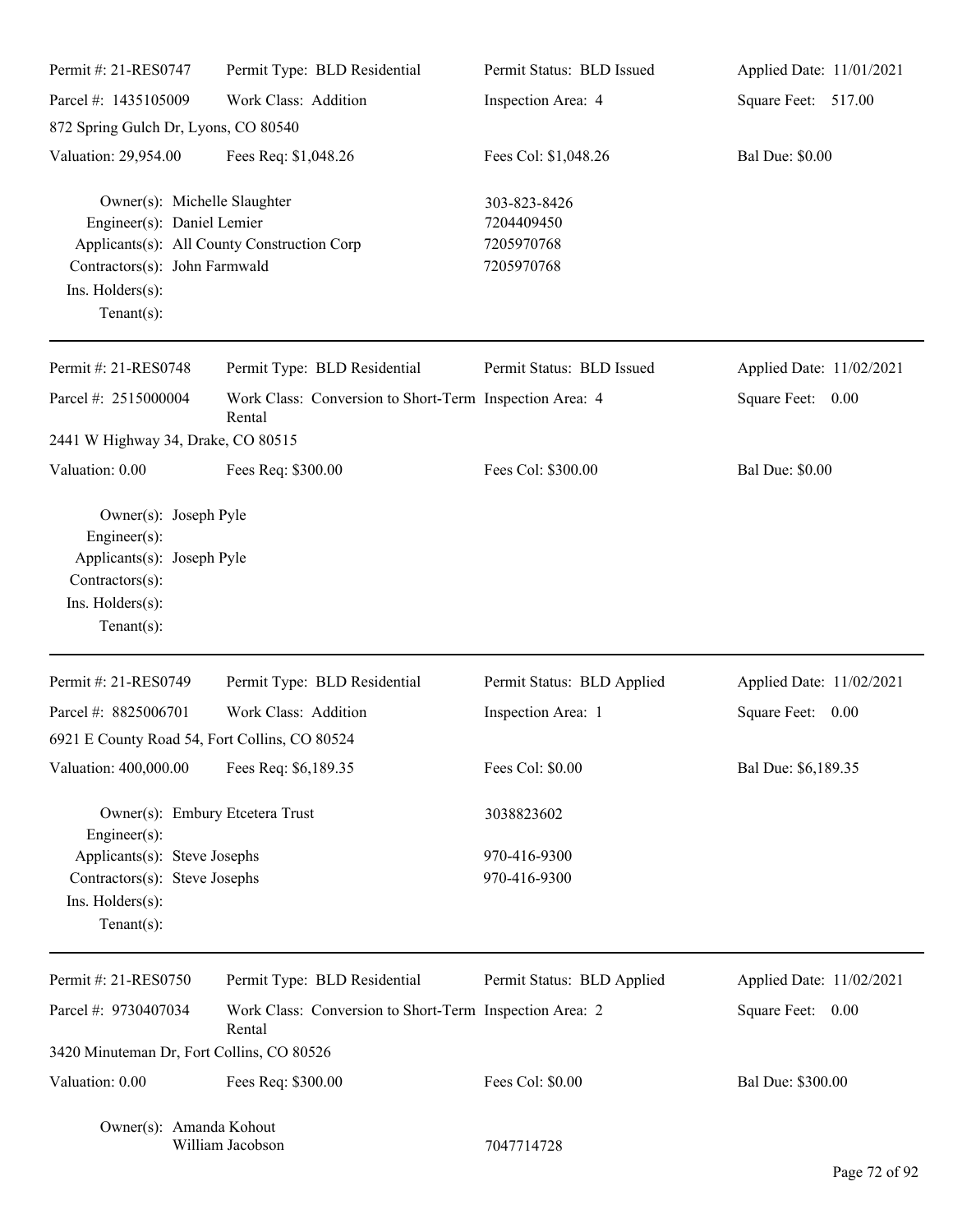Engineer(s): Applicants(s): William Jacobson 7047714728 Contractors(s): Ins. Holders(s): Tenant(s):

Permit #: 21-RES0751 Parcel #: 9509400025 Permit Type: BLD Residential Work Class: Alteration Permit Status: BLD Withdrawn Inspection Area: 2 Applied Date: 11/02/2021 Square Feet: 0.00 3415 W Eisenhower Blvd, Loveland, CO 80537 Valuation: 35,000.00 Fees Req: Fees Col: Fees Col: Bal Due: Owner(s): Davida Dupont-Potter 970-443-2615 Engineer(s): Applicants(s): Davida Dupont-Potter 970-443-2615 Contractors(s): Ins. Holders(s): Tenant(s): Permit #: 21-RES0752 Parcel #: 8521406004 Permit Type: BLD Residential Work Class: Alteration Permit Status: BLD Issued Inspection Area: 3 Applied Date: 11/03/2021 Square Feet: 1,272.00 1224 King Dr, Loveland, CO 80537 Valuation: 40,000.00 Fees Req: \$1,319.02 Fees Col: \$1,319.02 Bal Due: \$0.00 Owner(s): Jana Colgate 5807166667 Engineer(s): David Ferrin 303-493-4924 Applicants(s): Corey Neuroth 3032491608 Contractors(s): Corey Neuroth 3032491608 Ins. Holders(s): Tenant(s): Permit #: 21-RES0753 Parcel #: 8818205001 Permit Type: BLD Residential Work Class: Alteration Permit Status: BLD Issued Inspection Area: 1 Applied Date: 11/04/2021 Square Feet: 808.00 5558 N Highway 1, Fort Collins, CO 80524 Valuation: 14,544.00 Fees Req: \$550.21 Fees Col: \$550.21 Bal Due: \$0.00 Owner(s): Jason Burkett 9702275235 Engineer(s): Applicants(s): Jason Burkett 9702275235 Contractors(s): Ins. Holders(s): Tenant(s): Permit #: 21-RES0754 Parcel #: 2534206002 Permit Type: BLD Residential Work Class: Alteration Permit Status: BLD Applied Inspection Area: 4 Applied Date: 11/04/2021 Square Feet: 627.00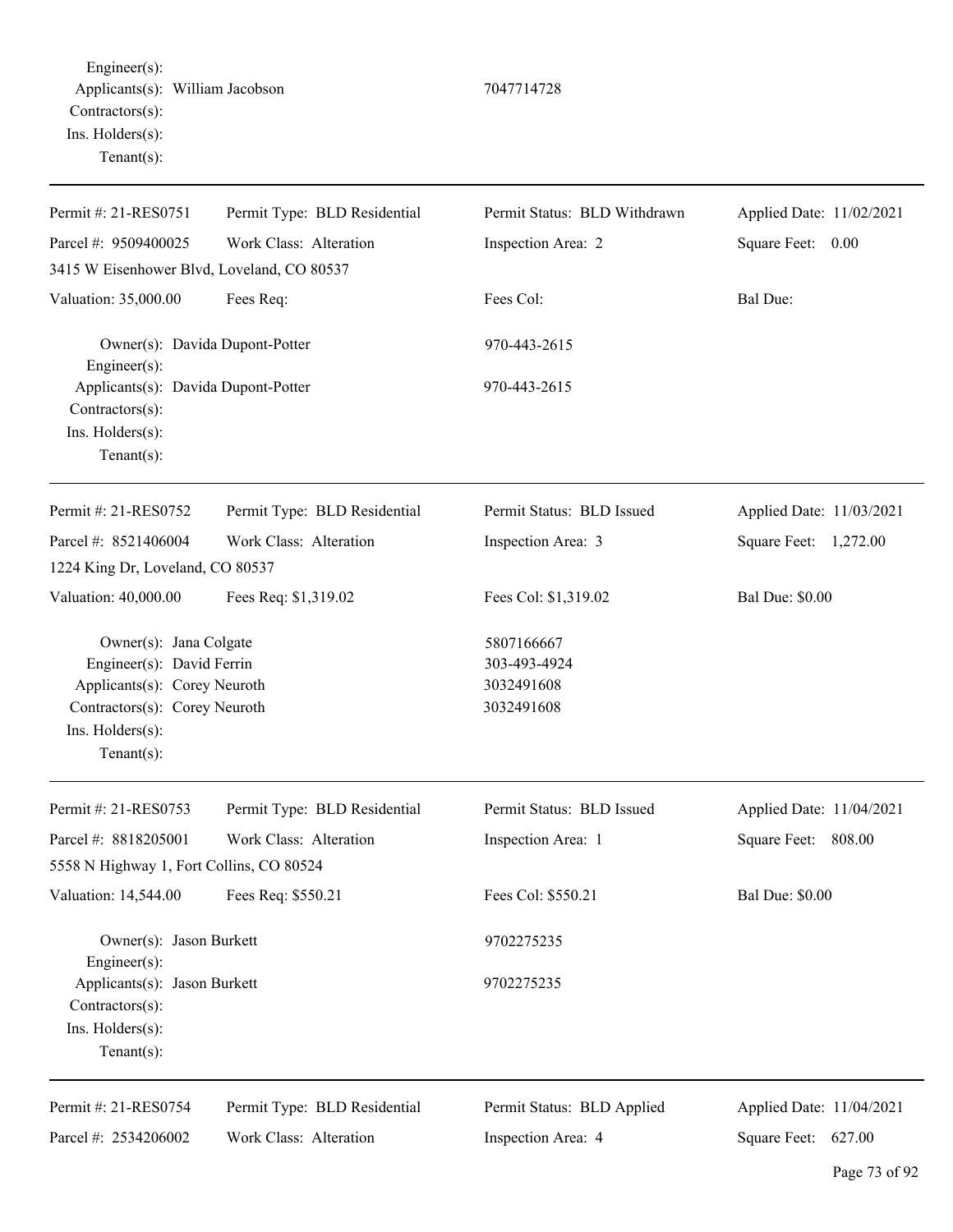| 18 Estes Valley View Ct, Estes Park, CO 80517                                                     |                              |                              |                          |
|---------------------------------------------------------------------------------------------------|------------------------------|------------------------------|--------------------------|
| Valuation: 13,129.38                                                                              | Fees Req: \$1,788.32         | Fees Col: \$0.00             | Bal Due: \$1,788.32      |
| Owner(s): Jason Wigget<br>Engineer(s):                                                            |                              | 8155433031                   |                          |
| Applicants(s): Jason Wigget<br>Contractors(s):<br>Ins. Holders(s):<br>Tenant $(s)$ :              | Jason Wigget                 | 8155433031<br>8155433031     |                          |
| Permit #: 21-RES0755                                                                              | Permit Type: BLD Residential | Permit Status: BLD Applied   | Applied Date: 11/08/2021 |
| Parcel #: 9606200027                                                                              | Work Class: Addition         | Inspection Area: 2           | Square Feet: 701.00      |
| 4711 Skyline Dr, Fort Collins, CO 80526                                                           |                              |                              |                          |
| Valuation: 65,000.00                                                                              | Fees Req: \$1,702.87         | Fees Col: \$0.00             | Bal Due: \$1,702.87      |
| Owner(s): Aya Ley<br>Engineer $(s)$ :                                                             |                              | 9704025747                   |                          |
| Applicants(s): Adam Jaspers<br>Contractors(s): Adam Jaspers<br>Ins. Holders(s):<br>Tenant $(s)$ : |                              | 9702318632<br>9702318632     |                          |
| Permit #: 21-RES0756                                                                              | Permit Type: BLD Residential | Permit Status: BLD Issued    | Applied Date: 11/08/2021 |
| Parcel #: 3401424023                                                                              | Work Class: Alteration       | Inspection Area: 4           | Square Feet: 0.00        |
| 3133 Fish Creek Rd, Estes Park, CO 80517                                                          |                              |                              |                          |
| Valuation: 16,545.00                                                                              | Fees Req: \$720.32           | Fees Col: \$720.32           | <b>Bal Due: \$0.00</b>   |
| Owner(s): Kathleen Kelly<br>Engineer(s):                                                          | Karla/Karla Kelly            | 6197874914                   |                          |
| Applicants(s): Kathleen Kelly<br>Contractors(s):<br>Ins. Holders(s):<br>Tenant $(s)$ :            |                              | 6197874914                   |                          |
| Permit #: 21-RES0757                                                                              | Permit Type: BLD Residential | Permit Status: BLD Issued    | Applied Date: 11/08/2021 |
| Parcel #: 9832400006                                                                              | Work Class: Alteration       | Inspection Area: 1           | Square Feet: 1,131.00    |
| 1801 N Overland Trl, Fort Collins, CO 80521                                                       |                              |                              |                          |
| Valuation: 65,000.00                                                                              | Fees Req: \$1,436.22         | Fees Col: \$1,436.22         | <b>Bal Due: \$0.00</b>   |
| Owner(s): Three Cs LLC<br>Engineer(s):<br>Applicants(s): Jeff Ryan<br>Contractors(s): Jeff Ryan   |                              | 970-567-1083<br>970-567-1083 |                          |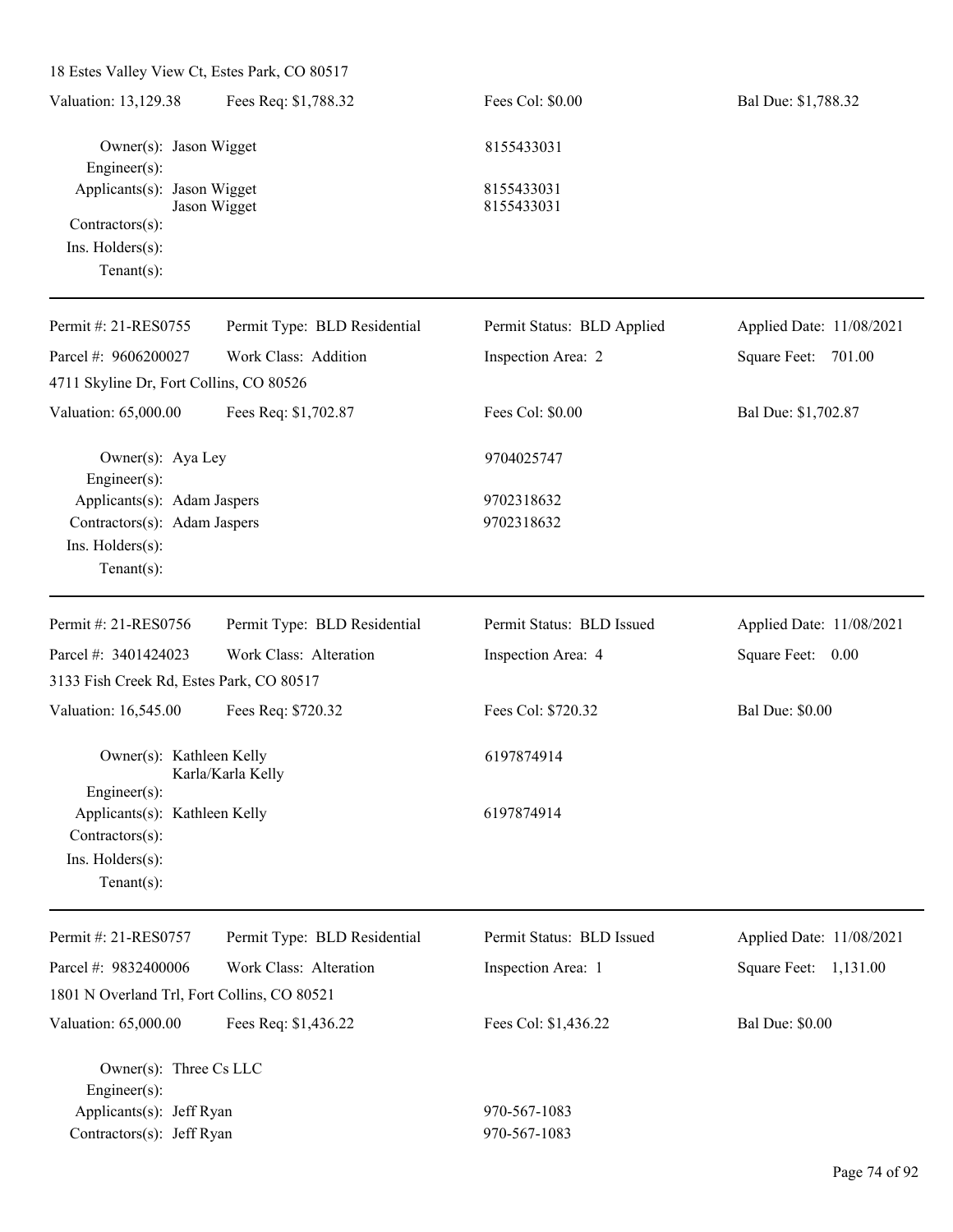| Tenant $(s)$ :                                                                              |                              |                                |                          |
|---------------------------------------------------------------------------------------------|------------------------------|--------------------------------|--------------------------|
| Permit #: 21-RES0757                                                                        | Permit Type: BLD Residential | Permit Status: BLD Issued      | Applied Date: 11/08/2021 |
| Parcel #: 9832408012                                                                        | Work Class: Alteration       | Inspection Area: 1             | Square Feet: 1,131.00    |
| 1801 N Overland Trl, Fort Collins, CO 80521                                                 |                              |                                |                          |
| Valuation: 65,000.00                                                                        | Fees Req: \$1,436.22         | Fees Col: \$1,436.22           | <b>Bal Due: \$0.00</b>   |
| Owner(s): Three Cs LLC<br>Engineer(s):                                                      |                              |                                |                          |
| Applicants(s): Jeff Ryan<br>Contractors(s): Jeff Ryan<br>Ins. Holders(s):<br>Tenant $(s)$ : |                              | 970-567-1083<br>970-567-1083   |                          |
| Permit #: 21-RES0758                                                                        | Permit Type: BLD Residential | Permit Status: BLD Issued      | Applied Date: 11/08/2021 |
| Parcel #: 9416406009<br>525 Talons Reach Run, Berthoud, CO 80513                            | Work Class: Alteration       | Inspection Area: 3             | Square Feet: 1,118.00    |
| Valuation: 23,410.92                                                                        | Fees Req: \$1,966.47         | Fees Col: \$1,966.47           | <b>Bal Due: \$0.00</b>   |
| Owner(s): Daniel Poplaski<br>Engineer $(s)$ :                                               |                              | 3032299552                     |                          |
| Applicants(s): Daniel Poplaski<br>$Contractors(s)$ :<br>Ins. Holders(s):<br>Tenant $(s)$ :  |                              | 3032299552                     |                          |
| Permit #: 21-RES0759                                                                        | Permit Type: BLD Residential | Permit Status: BLD Resubmittal | Applied Date: 11/08/2021 |
| Parcel #: 9430214019                                                                        | Work Class: Alteration       | Applied<br>Inspection Area: 3  | Square Feet:<br>0.00     |
| 724 Riverside Ct, Berthoud, CO 80513                                                        |                              |                                |                          |
| Valuation: 4,500.00                                                                         | Fees Req: \$382.98           | Fees Col: \$382.98             | <b>Bal Due: \$0.00</b>   |
| Owner(s): Gregory Schiller<br>Engineer $(s)$ :                                              |                              | 7208912255                     |                          |
| Applicants(s): Caleb Wickstrom                                                              |                              | 9709785438                     |                          |
| Contractors(s): John "Jack" Cooney<br>Ins. Holders(s):<br>Tenant $(s)$ :                    |                              | 6308774249                     |                          |
| Permit #: 21-RES0760                                                                        | Permit Type: BLD Residential | Permit Status: BLD Issued      | Applied Date: 11/08/2021 |
| Parcel #: 9704217047                                                                        | Work Class: Alteration       | Inspection Area: 1             | Square Feet: 356.00      |
| 1431 Bubbling Brook Ct, Fort Collins, CO 80521                                              |                              |                                |                          |

Ins. Holders(s):

Page 75 of 92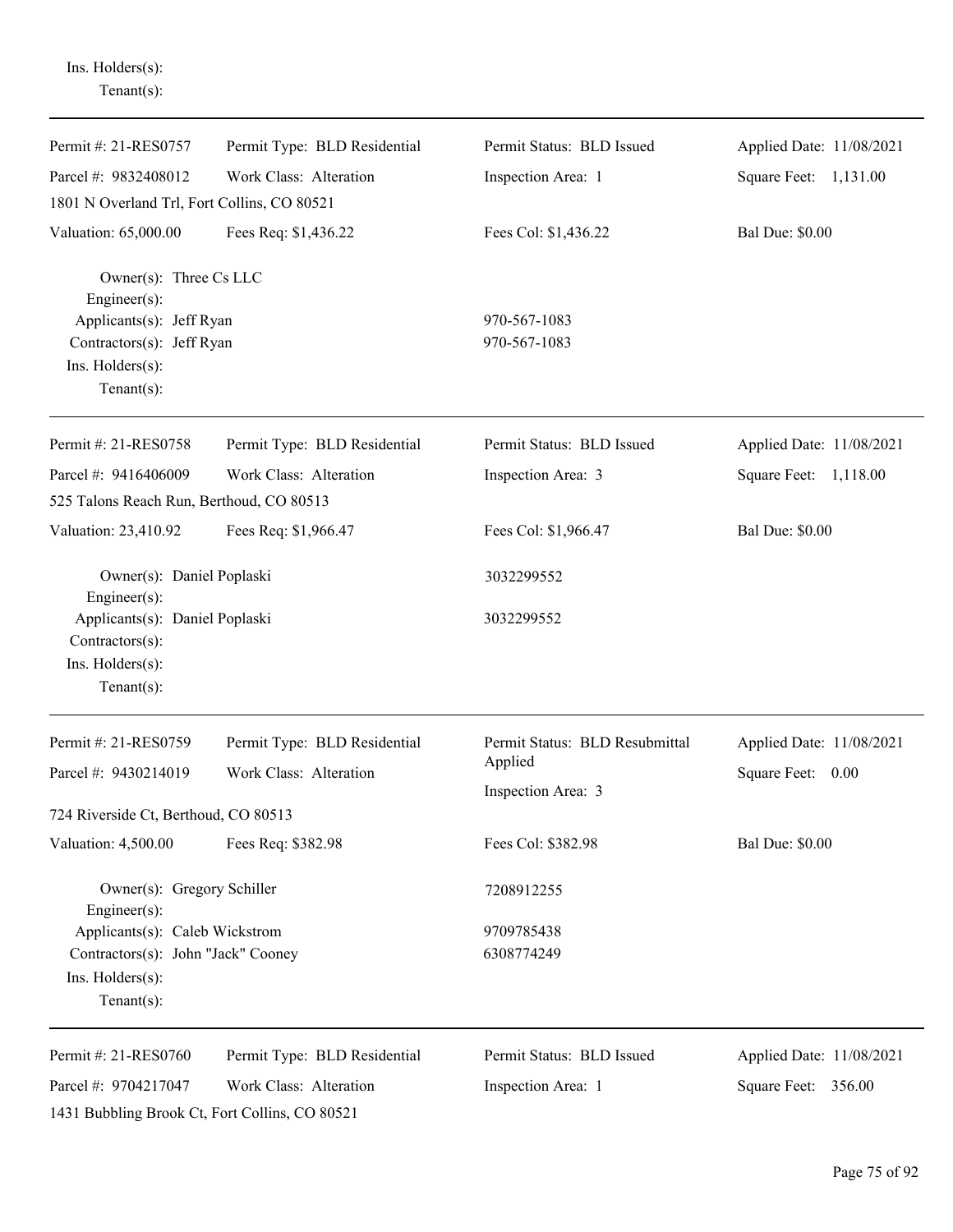| Valuation: 10,000.00                                                                                                                                                                  | Fees Req: \$579.38           | Fees Col: \$579.38                                                   | <b>Bal Due: \$0.00</b>   |
|---------------------------------------------------------------------------------------------------------------------------------------------------------------------------------------|------------------------------|----------------------------------------------------------------------|--------------------------|
| Owner(s): Christopher Dicamillo<br>Engineer(s):                                                                                                                                       |                              | 970-568-9841                                                         |                          |
| Applicants(s): Christopher Dicamillo<br>Contractors(s):<br>Ins. Holders(s):<br>Tenant $(s)$ :                                                                                         |                              | 970-568-9841                                                         |                          |
| Permit #: 21-RES0761                                                                                                                                                                  | Permit Type: BLD Residential | Permit Status: BLD COC                                               | Applied Date: 11/09/2021 |
| Parcel #: 9905000004                                                                                                                                                                  | Work Class: Addition         | Inspection Area: 1                                                   | Square Feet: 1,008.00    |
| 13134 Starry Night Rd, Fort Collins, CO 80524                                                                                                                                         |                              |                                                                      |                          |
| Valuation: 10,817.55                                                                                                                                                                  | Fees Req: \$672.04           | Fees Col: \$672.04                                                   | <b>Bal Due: \$0.00</b>   |
| Owner(s): Adam Volz<br><b>Tess Volz</b>                                                                                                                                               |                              | 4172345152                                                           |                          |
| Engineer(s): Jason Baker<br>Applicants(s): Adam Volz<br>Contractors(s):<br>Ins. Holders(s):<br>Tenant $(s)$ :                                                                         |                              | 9702781909<br>4172345152                                             |                          |
| Permit #: 21-RES0762                                                                                                                                                                  | Permit Type: BLD Residential | Permit Status: BLD Applied                                           | Applied Date: 11/09/2021 |
| Parcel #: 0528205006                                                                                                                                                                  | Work Class: New              | Inspection Area: 3                                                   | Square Feet: 0.00        |
| 463 Reservoir Dr, Loveland, CO 80537                                                                                                                                                  |                              |                                                                      |                          |
| Valuation: 716,923.00                                                                                                                                                                 | Fees Req: \$14,634.01        | Fees Col: \$2,451.76                                                 | Bal Due: \$12,182.25     |
| Owner(s): Karen Thorsett-Hill<br>Jerre Hill<br>Engineer(s): Kevin Becker<br>Applicants(s): Kurt Thornton<br>Contractors(s): Kurt Thornton<br>$Ins.$ Holders $(s)$ :<br>Tenant $(s)$ : |                              | 9806220844<br>9806220844<br>970-667-8010<br>9703012085<br>9703012085 |                          |
| Permit #: 21-RES0763                                                                                                                                                                  | Permit Type: BLD Residential | Permit Status: BLD Issued                                            | Applied Date: 11/09/2021 |
| Parcel #: 8710414014                                                                                                                                                                  | Work Class: Addition         | Inspection Area: 2                                                   | Square Feet: 354.00      |
| 347 Camino Del Mundo, Fort Collins, CO 80524                                                                                                                                          |                              |                                                                      |                          |
| Valuation: 13,509.00                                                                                                                                                                  | Fees Req: \$531.35           | Fees Col: \$531.35                                                   | <b>Bal Due: \$0.00</b>   |
| Owner(s): Gil Thomas<br>Engineer(s):<br>Applicants(s): TNT LLC                                                                                                                        |                              | 9702152912<br>970-217-1530                                           |                          |
| Tad Bjorlie<br>Contractors(s):<br>Ins. Holders(s):                                                                                                                                    |                              | 970-663-2868                                                         |                          |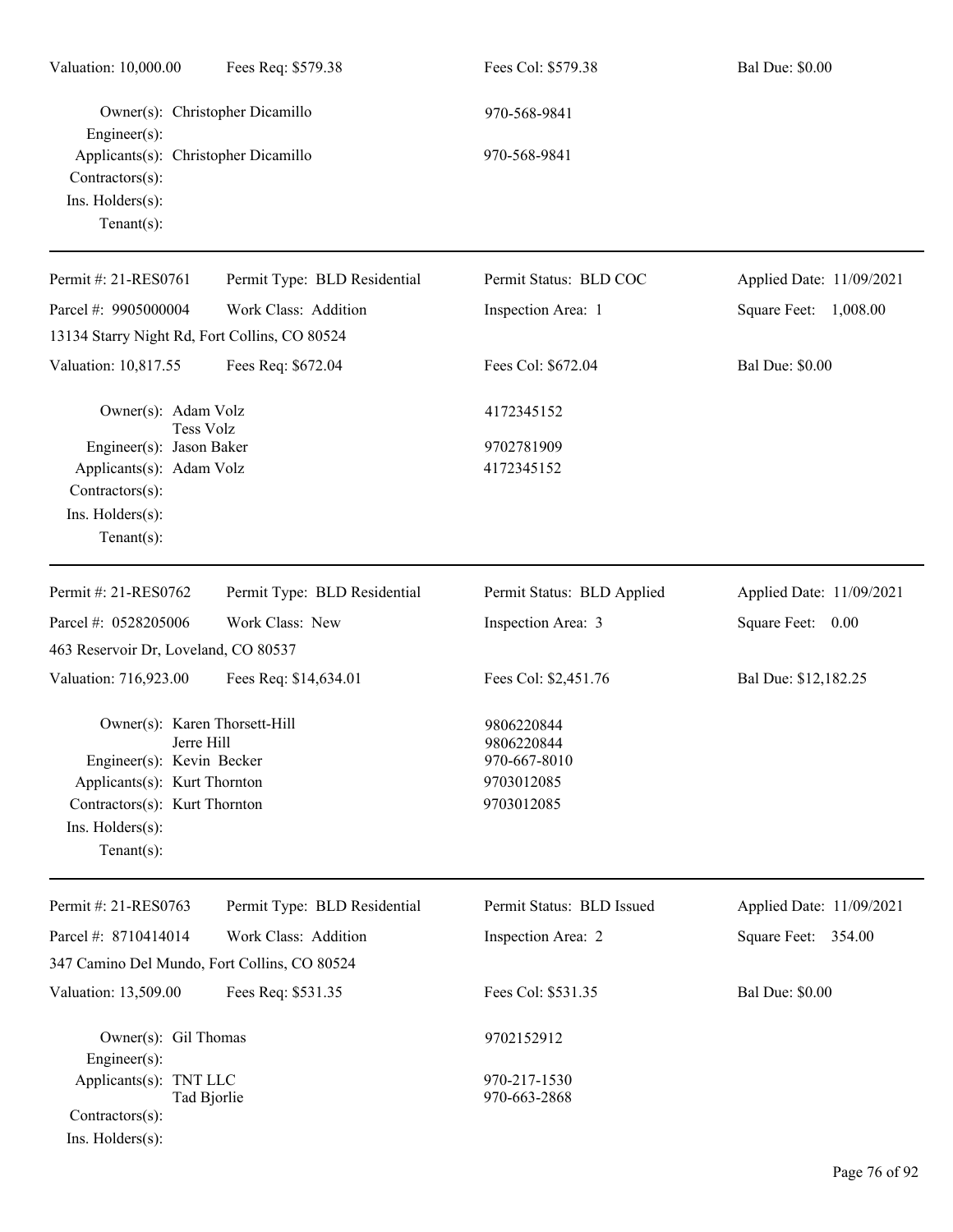| Permit #: 21-RES0764                                                                 | Permit Type: BLD Residential                                      | Permit Status: BLD Issued              | Applied Date: 11/10/2021 |
|--------------------------------------------------------------------------------------|-------------------------------------------------------------------|----------------------------------------|--------------------------|
| Parcel #: 4012105003                                                                 | Work Class: Conversion to Short-Term Inspection Area: 5<br>Rental |                                        | Square Feet: 0.00        |
| 64 Kispoko Ct, Red Feather Lakes, CO 80545                                           |                                                                   |                                        |                          |
| Valuation: 0.00                                                                      | Fees Req: \$150.00                                                | Fees Col: \$150.00                     | <b>Bal Due: \$0.00</b>   |
| Owner(s): Karen MacTaggart<br>Engineer(s):<br>Applicants(s): Karen MacTaggart        | Craig Mielke                                                      | 4026903496<br>4026903496<br>4022939640 |                          |
| Contractors(s):<br>Ins. $H$ olders $(s)$ :<br>$Tenant(s)$ :                          |                                                                   |                                        |                          |
| Permit #: 21-RES0765                                                                 | Permit Type: BLD Residential                                      | Permit Status: BLD Withdrawn           | Applied Date: 11/10/2021 |
| Parcel #: 9731312002<br>4809 Brookside Dr, Fort Collins, CO 80526                    | Work Class: Alteration                                            | Inspection Area: 2                     | Square Feet: 0.00        |
| Valuation: 0.00                                                                      | Fees Req:                                                         | Fees Col:                              | <b>Bal Due:</b>          |
| Owner(s): Cynthia Dugan<br>Engineer(s):                                              |                                                                   | 9708296404                             |                          |
| Applicants(s): Cynthia Dugan<br>Contractors(s):<br>Ins. Holders(s):<br>$Tenant(s)$ : |                                                                   | 9708296404                             |                          |
| Permit #: 21-RES0766                                                                 | Permit Type: BLD Residential                                      | Permit Status: BLD Issued              | Applied Date: 11/10/2021 |
| Parcel #: 3427100048                                                                 | Work Class: Conversion to Short-Term Inspection Area: 4<br>Rental |                                        | Square Feet: 0.00        |
| 75 Aspen Meadow Ln, Estes Park, CO 80517                                             |                                                                   |                                        |                          |
| Valuation: 0.00                                                                      | Fees Req: \$300.00                                                | Fees Col: \$300.00                     | <b>Bal Due: \$0.00</b>   |
| Owner(s): Teresa Coy<br>Engineer(s):                                                 |                                                                   | 3038844850                             |                          |
| Applicants(s): Danna Ortiz<br>Contractors(s):                                        |                                                                   | 3038844850                             |                          |
| Ins. Holders(s):<br>$Tenant(s)$ :                                                    |                                                                   |                                        |                          |
| Permit #: 21-RES0767                                                                 | Permit Type: BLD Residential                                      | Permit Status: BLD Approved            | Applied Date: 11/10/2021 |
| Parcel #: 9709111001                                                                 | Work Class: Alteration                                            | Inspection Area: 2                     | Square Feet: 92.00       |
| 635 Irish Dr, Fort Collins, CO 80521                                                 |                                                                   |                                        |                          |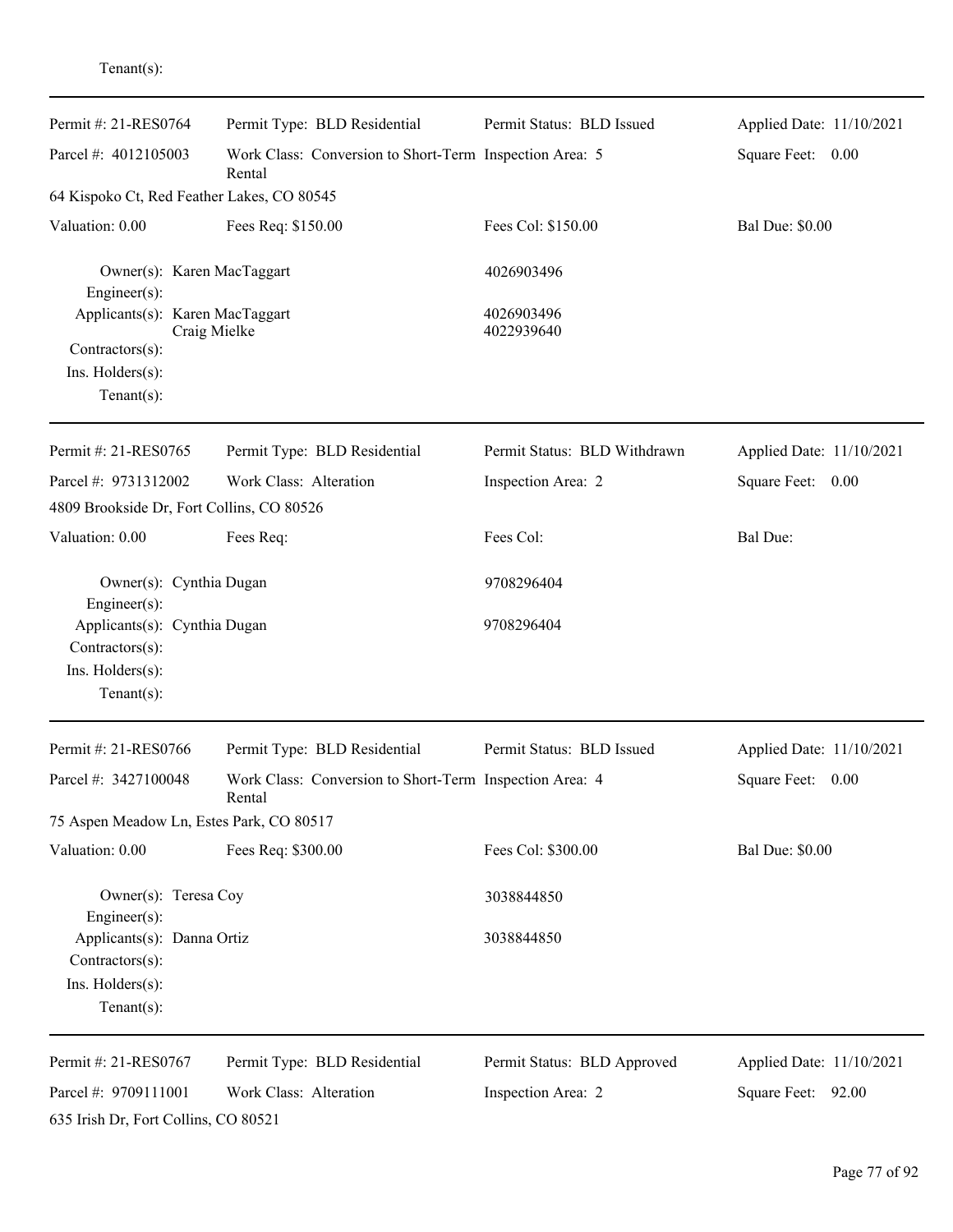| Valuation: 14,000.00                                                                            | Fees Req: \$903.74                                                | Fees Col: \$0.00             | Bal Due: \$903.74        |
|-------------------------------------------------------------------------------------------------|-------------------------------------------------------------------|------------------------------|--------------------------|
| Owner(s): Carrie Brown<br>$Engineering(s)$ :                                                    |                                                                   | 970-980-8687                 |                          |
| Applicants(s): Carrie Brown<br>Contractors(s):<br>Ins. Holders(s):<br>Tenant $(s)$ :            |                                                                   | 970-980-8687                 |                          |
| Permit #: 21-RES0768                                                                            | Permit Type: BLD Residential                                      | Permit Status: BLD Applied   | Applied Date: 11/12/2021 |
| Parcel #: 8717108017                                                                            | Work Class: Alteration                                            | Inspection Area: 2           | Square Feet: 240.00      |
| 704 Riverbend Dr, Fort Collins, CO 80524                                                        |                                                                   |                              |                          |
| Valuation: 5,025.60                                                                             | Fees Req: \$355.24                                                | Fees Col: \$0.00             | Bal Due: \$355.24        |
| Owner(s): Amanda Waldron<br>Engineer $(s)$ :                                                    |                                                                   | 9703016325                   |                          |
| Applicants(s): Meter Release - PVREA<br>Contractors(s):<br>Ins. Holders(s):<br>Tenant $(s)$ :   |                                                                   | 9702826435                   |                          |
| Permit #: 21-RES0769                                                                            | Permit Type: BLD Residential                                      | Permit Status: BLD Approved  | Applied Date: 11/15/2021 |
| Parcel #: 8621105005                                                                            | Work Class: Addition                                              | Inspection Area: 2           | Square Feet: 384.00      |
| 7925 Eagle Ranch Rd, Fort Collins, CO 80528                                                     |                                                                   |                              |                          |
| Valuation: 60,000.00                                                                            | Fees Req: \$1,671.61                                              | Fees Col: \$0.00             | Bal Due: \$1,671.61      |
| Owner(s): Shawn Mills<br>$Engineering(s)$ :                                                     |                                                                   | 9703477822                   |                          |
| Applicants(s): Bill Fraser<br>Contractors(s): Bill Fraser<br>Ins. Holders(s):<br>Tenant $(s)$ : |                                                                   | 970-568-8380<br>970-568-8380 |                          |
| Permit #: 21-RES0770                                                                            | Permit Type: BLD Residential                                      | Permit Status: BLD Approved  | Applied Date: 11/15/2021 |
| Parcel #: 3932300019                                                                            | Work Class: Conversion to Short-Term Inspection Area: 1<br>Rental |                              | Square Feet: 0.00        |
| 32508 W Highway 14, Bellvue, CO 80512                                                           |                                                                   |                              |                          |
| Valuation: 0.00                                                                                 | Fees Req: \$300.00                                                | Fees Col: \$0.00             | Bal Due: \$300.00        |
| Owner(s): Elisabeth Westers<br>John Westers<br>Engineer(s):                                     |                                                                   | 9706914727<br>9704810243     |                          |
| Applicants(s): Elisabeth Westers<br>Contractors(s):<br>Ins. Holders(s):                         |                                                                   | 9706914727                   |                          |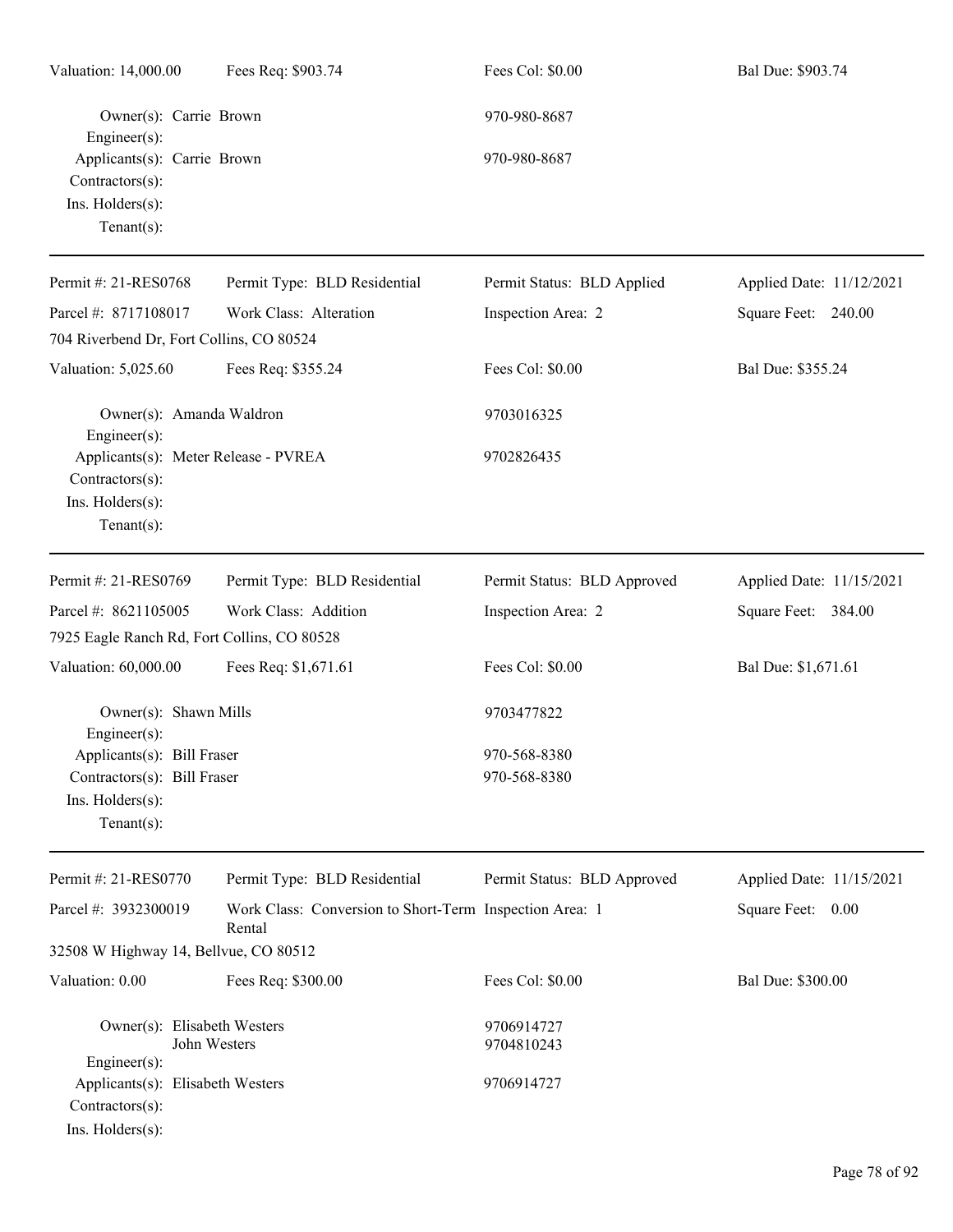| Permit #: 21-RES0771                                                                                                                                     | Permit Type: BLD Residential | Permit Status: BLD Issued                                              | Applied Date: 11/15/2021 |
|----------------------------------------------------------------------------------------------------------------------------------------------------------|------------------------------|------------------------------------------------------------------------|--------------------------|
| Parcel #: 9709111004                                                                                                                                     | Work Class: Alteration       | Inspection Area: 2                                                     | Square Feet: 70.00       |
| 611 Irish Dr, Fort Collins, CO 80521                                                                                                                     |                              |                                                                        |                          |
| Valuation: 21,102.00                                                                                                                                     | Fees Req: \$933.60           | Fees Col: \$933.60                                                     | <b>Bal Due: \$0.00</b>   |
| Owner(s): Rebecca Parks<br>Engineer(s):                                                                                                                  |                              | 970-493-8965                                                           |                          |
| Applicants(s): James Keys                                                                                                                                |                              | 970-222-7335                                                           |                          |
| Contractors(s): James Keys                                                                                                                               |                              | 970-222-7335                                                           |                          |
| Ins. Holders(s):<br>Tenant $(s)$ :                                                                                                                       |                              |                                                                        |                          |
|                                                                                                                                                          |                              |                                                                        |                          |
| Permit #: 21-RES0772                                                                                                                                     | Permit Type: BLD Residential | Permit Status: BLD Applied                                             | Applied Date: 11/15/2021 |
| Parcel #: 0508100048                                                                                                                                     | Work Class: Addition         | Inspection Area: 4                                                     | Square Feet: 330.00      |
| 87 Jasper Lake Rd, Loveland, CO 80537                                                                                                                    |                              |                                                                        |                          |
| Valuation: 30,000.00                                                                                                                                     | Fees Req: \$998.43           | Fees Col: \$0.00                                                       | Bal Due: \$998.43        |
| Owner(s): * Blackpowder Family Trust<br>Engineer(s): Christopher Schabron<br>Mark Benjamin<br>Terry Enke<br>Applicants(s): Splittgerber Construction Inc |                              | 970-870-3650<br>3077605661<br>970-472-2394<br>9704845085<br>9702141367 |                          |
| Contractors(s): Richard Splittgerber                                                                                                                     |                              | 9702184999                                                             |                          |
| Ins. Holders(s):<br>$Tenant(s)$ :                                                                                                                        |                              |                                                                        |                          |
| Permit #: 21-RES0773                                                                                                                                     | Permit Type: BLD Residential | Permit Status: BLD Applied                                             | Applied Date: 11/16/2021 |
| Parcel #: 9529206002                                                                                                                                     | Work Class: Alteration       | Inspection Area: 3                                                     | 1,886.00<br>Square Feet: |
| 5165 Single Tree Dr, Loveland, CO 80537                                                                                                                  |                              |                                                                        |                          |
| Valuation: 39,492.84                                                                                                                                     | Fees Req: \$1,368.83         | Fees Col: \$0.00                                                       | Bal Due: \$1,368.83      |
| Owner(s): Brad Lewis<br>Engineer(s):                                                                                                                     | Jaya Lewis                   | 9706316363<br>9706316363                                               |                          |
| Applicants(s): Brad Lewis<br>Contractors(s):                                                                                                             |                              | 9706316363                                                             |                          |
| Ins. Holders(s):                                                                                                                                         |                              |                                                                        |                          |
| Tenant $(s)$ :                                                                                                                                           |                              |                                                                        |                          |
| Permit #: 21-RES0786                                                                                                                                     | Permit Type: BLD Residential | Permit Status: BLD Approved                                            | Applied Date: 11/17/2021 |
| Parcel #: 0425105006                                                                                                                                     | Work Class: Deck             | Inspection Area: 3                                                     | Square Feet: 292.00      |
| 5309 Gary Dr, Berthoud, CO 80513                                                                                                                         |                              |                                                                        |                          |

Tenant(s):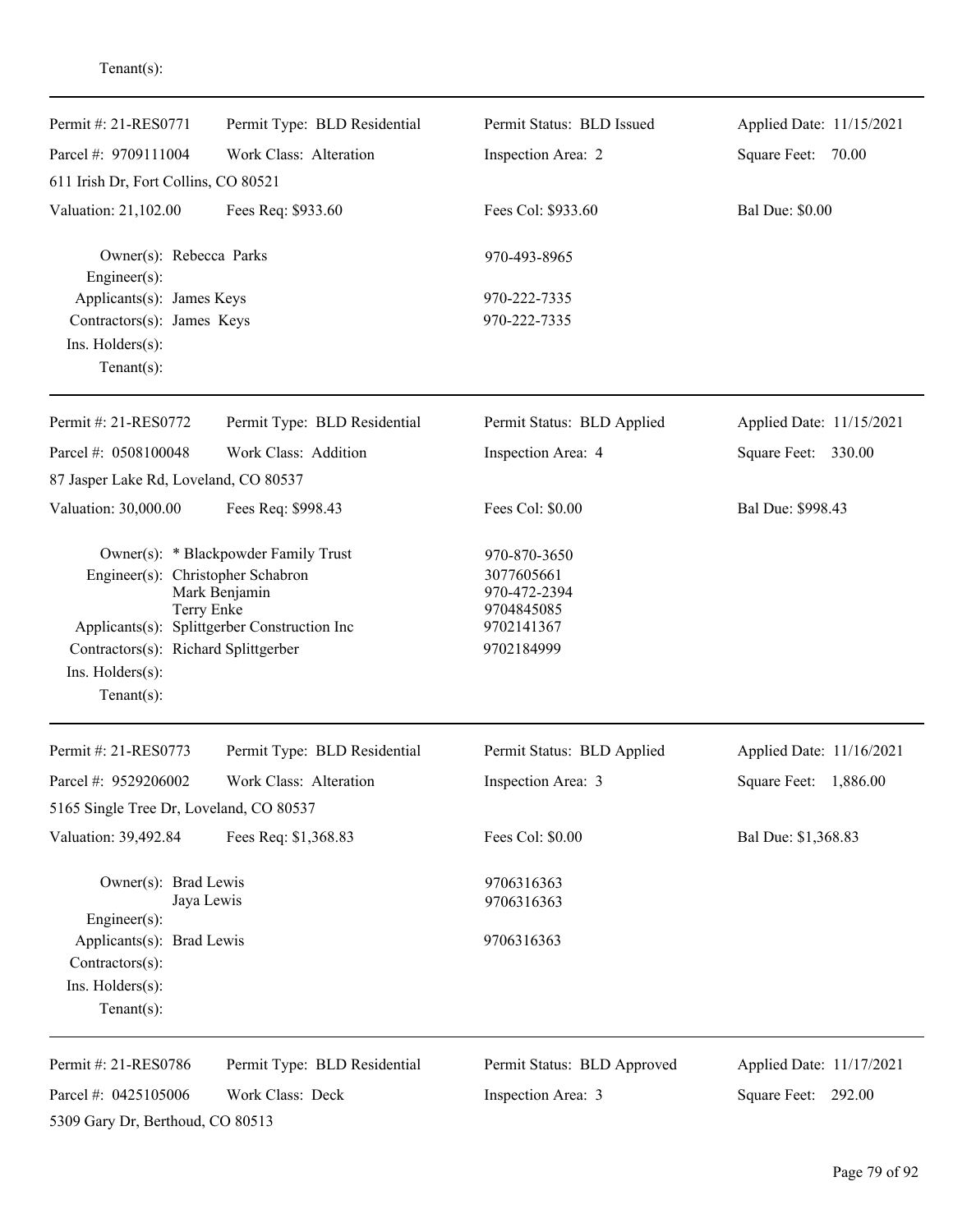| Owner(s): Erika Wilber<br>Engineer(s):<br>Applicants(s): JJ Fencing LLC<br>Contractors(s): Justin Ewing<br>Ins. Holders(s):<br>Tenant $(s)$ : |                              | 9705908384<br>9705908384   |                          |
|-----------------------------------------------------------------------------------------------------------------------------------------------|------------------------------|----------------------------|--------------------------|
| Permit #: 21-RES0787                                                                                                                          | Permit Type: BLD Residential | Permit Status: BLD Issued  | Applied Date: 11/18/2021 |
| Parcel #: 3535113017                                                                                                                          | Work Class: Alteration       | Inspection Area: 4         | Square Feet: 0.00        |
| 1220 Marys Lake Rd, Estes Park, CO 80517                                                                                                      |                              |                            |                          |
| Valuation: 8,000.00                                                                                                                           | Fees Req: \$295.35           | Fees Col: \$295.35         | <b>Bal Due: \$0.00</b>   |
| Owner(s): Amos Patrick<br>Engineer(s):                                                                                                        | Molly Patrick                | 9708898898<br>9708898898   |                          |
| Applicants(s): Amos Patrick<br>Contractors(s):<br>Ins. Holders(s):<br>Tenant $(s)$ :                                                          | Molly Patrick                | 9708898898<br>9708898898   |                          |
| Permit #: 21-RES0788                                                                                                                          | Permit Type: BLD Residential | Permit Status: BLD Applied | Applied Date: 11/18/2021 |
| Parcel #: 0729400002                                                                                                                          | Work Class: New              | Inspection Area: 2         | Square Feet: 6,349.00    |
| 12058 Puma Gulch Rd, Loveland, CO 80538                                                                                                       |                              |                            |                          |
| Valuation: 700,000.00                                                                                                                         | Fees Req: \$10,514.20        | Fees Col: \$0.00           | Bal Due: \$10,514.20     |
| Owner(s): Bradley Avedon<br>Engineer(s):                                                                                                      |                              | 9184062262                 |                          |
| Applicants(s): Bradley Avedon<br>Contractors(s):<br>Ins. Holders(s):<br>Tenant $(s)$ :                                                        |                              | 9184062262                 |                          |
| Permit #: 21-RES0789                                                                                                                          | Permit Type: BLD Residential | Permit Status: BLD Applied | Applied Date: 11/18/2021 |
| Parcel #: 2534407007                                                                                                                          | Work Class: New              | Inspection Area: 4         | Square Feet: 0.00        |
| 544 Meadowview Dr, Estes Park, CO 80517                                                                                                       |                              |                            |                          |
| Valuation: 300,000.00                                                                                                                         | Fees Req: \$5,107.48         | Fees Col: \$1,276.48       | Bal Due: \$3,831.00      |
| Owner(s): George Ferrell<br>Engineer(s):<br>Applicants(s): George Ferrell<br>Contractors(s):<br>Ins. Holders(s):                              |                              | 9702905354<br>9702905354   |                          |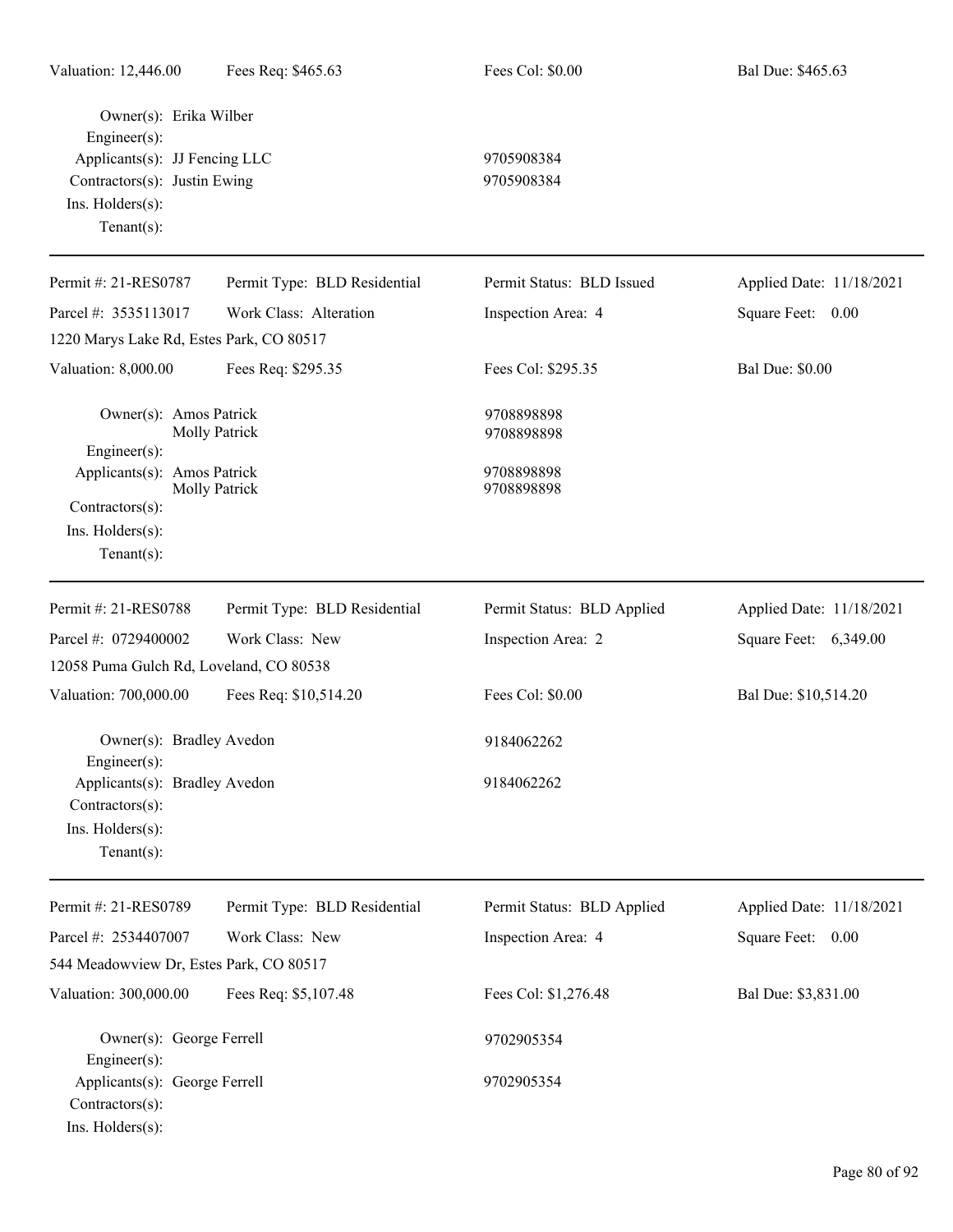| Permit #: 21-RES0790                                         | Permit Type: BLD Residential                                      |                             | Applied Date: 11/19/2021 |
|--------------------------------------------------------------|-------------------------------------------------------------------|-----------------------------|--------------------------|
|                                                              |                                                                   | Permit Status: BLD Approved |                          |
| Parcel #: 9624105021                                         | Work Class: Alteration                                            | Inspection Area: 2          | Square Feet: 200.00      |
| 7816 Emerald Ave, Fort Collins, CO 80525                     |                                                                   |                             |                          |
| Valuation: 21,301.21                                         | Fees Req: \$945.28                                                | Fees Col: \$945.28          | <b>Bal Due: \$0.00</b>   |
| Owner(s): Gregory Artim                                      |                                                                   | 9788703473                  |                          |
| Engineer(s): Adam King                                       |                                                                   | 97048416081                 |                          |
| Applicants(s): John "Jack" Cooney                            |                                                                   | 6308774249                  |                          |
| Contractors(s): John "Jack" Cooney                           |                                                                   | 6308774249                  |                          |
| Ins. Holders(s):                                             |                                                                   |                             |                          |
| Tenant $(s)$ :                                               |                                                                   |                             |                          |
| Permit #: 21-RES0791                                         | Permit Type: BLD Residential                                      | Permit Status: BLD Applied  | Applied Date: 11/22/2021 |
| Parcel #: 3403306004                                         | Work Class: New                                                   | Inspection Area: 4          | Square Feet: 0.00        |
| 1924 Windcliff Dr, Estes Park, CO 80517                      |                                                                   |                             |                          |
| Valuation: 1,500,000.00                                      | Fees Req: \$18,993.86                                             | Fees Col: \$4,100.61        | Bal Due: \$14,893.25     |
| Owner(s): James Stevenson                                    |                                                                   | 2143614158                  |                          |
|                                                              | Jamie Stevenson                                                   | 2149609608                  |                          |
| Engineer(s): Christina Mertes<br>Applicants(s): Adam Darling |                                                                   | 7204911611<br>7405033881    |                          |
| Contractors(s): Don Darling                                  |                                                                   | 970-586-1047                |                          |
| Ins. Holders(s):                                             |                                                                   |                             |                          |
| $Tenant(s)$ :                                                |                                                                   |                             |                          |
| Permit #: 21-RES0792                                         | Permit Type: BLD Residential                                      | Permit Status: BLD Applied  | Applied Date: 11/22/2021 |
| Parcel #: 3403307019                                         | Work Class: Conversion to Short-Term Inspection Area: 4<br>Rental |                             | Square Feet:<br>0.00     |
| 2965 Eaglecliff Dr, Estes Park, CO 80517                     |                                                                   |                             |                          |
| Valuation: 0.00                                              | Fees Req: \$300.00                                                | Fees Col: \$300.00          | <b>Bal Due: \$0.00</b>   |
|                                                              | Owner(s): * Davis Family Revocable Trust                          | 5732684908                  |                          |
| $Engineer(s)$ :                                              |                                                                   |                             |                          |
| Applicants(s): Richard Chiappe                               |                                                                   | 9705862181                  |                          |
| Contractors(s):                                              |                                                                   |                             |                          |
| Ins. Holders(s):                                             |                                                                   |                             |                          |
| $Tenant(s)$ :                                                |                                                                   |                             |                          |
| Permit #: 21-RES0793                                         | Permit Type: BLD Residential                                      | Permit Status: BLD Applied  | Applied Date: 11/22/2021 |
| Parcel #: 3404111019                                         | Work Class: Conversion to Short-Term Inspection Area: 4<br>Rental |                             | Square Feet: 0.00        |

2328 Aspen Brook Dr, Estes Park, CO 80517

Tenant(s):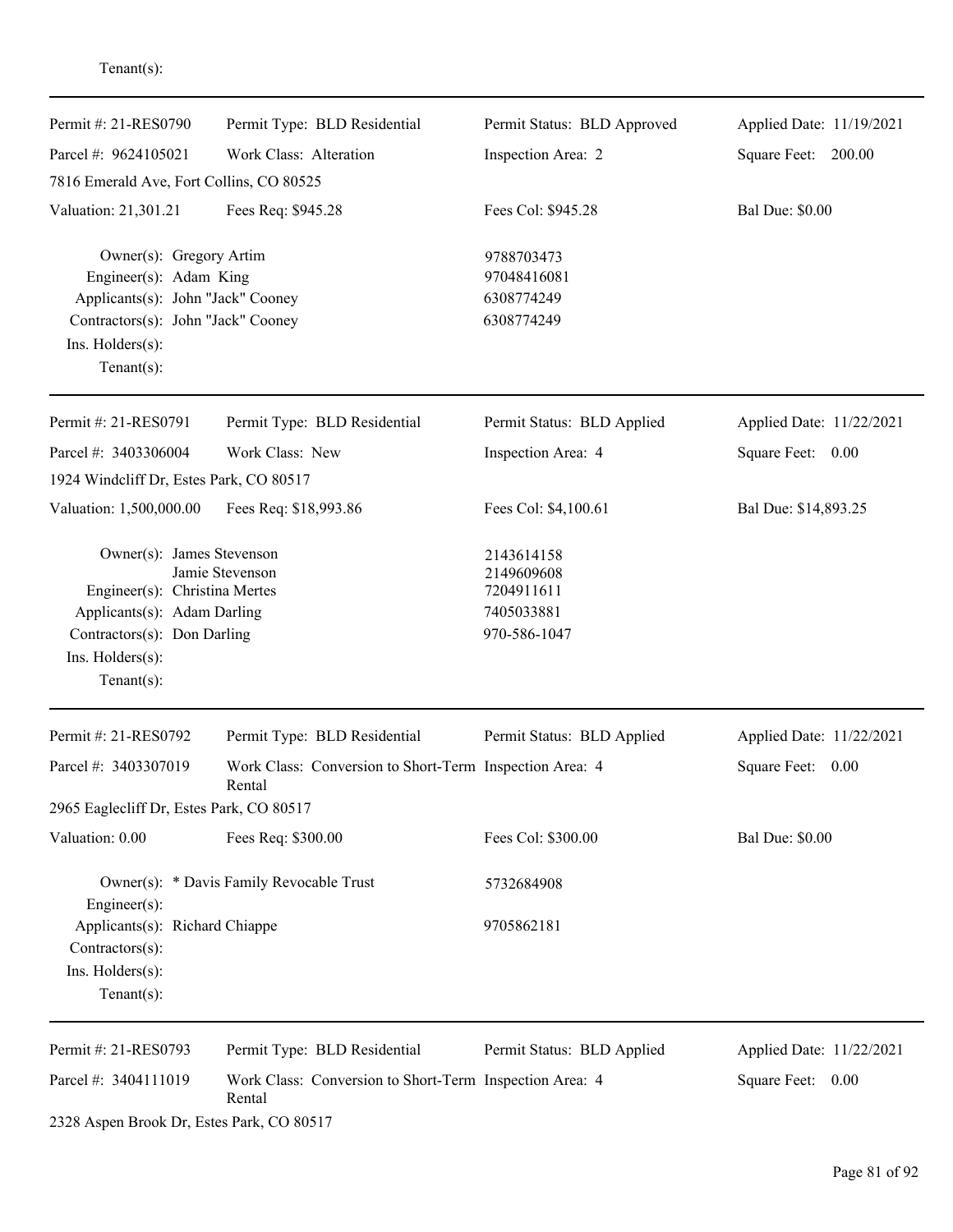| Valuation: 0.00                                                                                                                                     | Fees Req: \$300.00                                      | Fees Col: \$300.00                       | <b>Bal Due: \$0.00</b>   |
|-----------------------------------------------------------------------------------------------------------------------------------------------------|---------------------------------------------------------|------------------------------------------|--------------------------|
| Owner(s): Laura Richins<br>$Engineering(s)$ :                                                                                                       |                                                         | 9706906576                               |                          |
| Applicants(s): Laura Richins<br>Contractors(s):<br>Ins. Holders(s):<br>Tenant $(s)$ :                                                               |                                                         | 9706906576                               |                          |
| Permit #: 21-RES0794                                                                                                                                | Permit Type: BLD Residential                            | Permit Status: BLD Applied               | Applied Date: 11/24/2021 |
| Parcel #: 0420400004                                                                                                                                | Work Class: New                                         | Inspection Area: 4                       | Square Feet: 0.00        |
| 2118 Dry Creek Dr, Lyons, CO 80540                                                                                                                  |                                                         |                                          |                          |
| Valuation: 400,000.00                                                                                                                               | Fees Req: \$6,476.27                                    | Fees Col: \$0.00                         | Bal Due: \$6,476.27      |
| Owner(s): Tina Schmitt                                                                                                                              | <b>Tim Schmitt</b>                                      | 9404536172                               |                          |
| Engineer(s): Rolf Armstrong<br>Applicants(s): Tina Schmitt<br>Contractors(s):<br>Ins. Holders(s):<br>Tenant $(s)$ :                                 |                                                         | 4067215733<br>9404536172                 |                          |
| Permit #: 21-RES0795                                                                                                                                | Permit Type: BLD Residential                            | Permit Status: BLD Applied               | Applied Date: 11/24/2021 |
| Parcel #: 8519400002                                                                                                                                | Work Class: New                                         | Inspection Area: 3                       | Square Feet: 0.00        |
| Valuation: 638,922.00                                                                                                                               | Fees Req: \$10,256.73                                   | Fees Col: \$0.00                         | Bal Due: \$10,256.73     |
| Owner(s): Conor Osborn<br>Engineer $(s)$ :                                                                                                          |                                                         | 9702900854                               |                          |
| Contractors(s): William Stenberg<br>Ins. Holders(s):<br>Tenant $(s)$ :                                                                              | Applicants(s): Urban Solutions Llc Dba GJ Gardner Homes | 970-669-0822<br>9706690822               |                          |
| Permit #: 21-RES0796                                                                                                                                | Permit Type: BLD Residential                            | Permit Status: BLD Applied               | Applied Date: 11/24/2021 |
| Parcel #: 9034000017                                                                                                                                | Work Class: New                                         | Inspection Area: 1                       | Square Feet: 0.00        |
| 1189 W County Road 76, Wellington, CO 80549                                                                                                         |                                                         |                                          |                          |
| Valuation: 675,000.00                                                                                                                               | Fees Req: \$11,149.01                                   | Fees Col: \$2,347.54                     | Bal Due: \$8,801.47      |
| Owner(s): Marc Montgomery<br>Engineer(s): Reyes Sarmiento<br>Applicants(s): Marc Montgomery<br>Contractors(s):<br>Ins. Holders(s):<br>$Tenant(s)$ : |                                                         | 9703104821<br>970-498-9537<br>9703104821 |                          |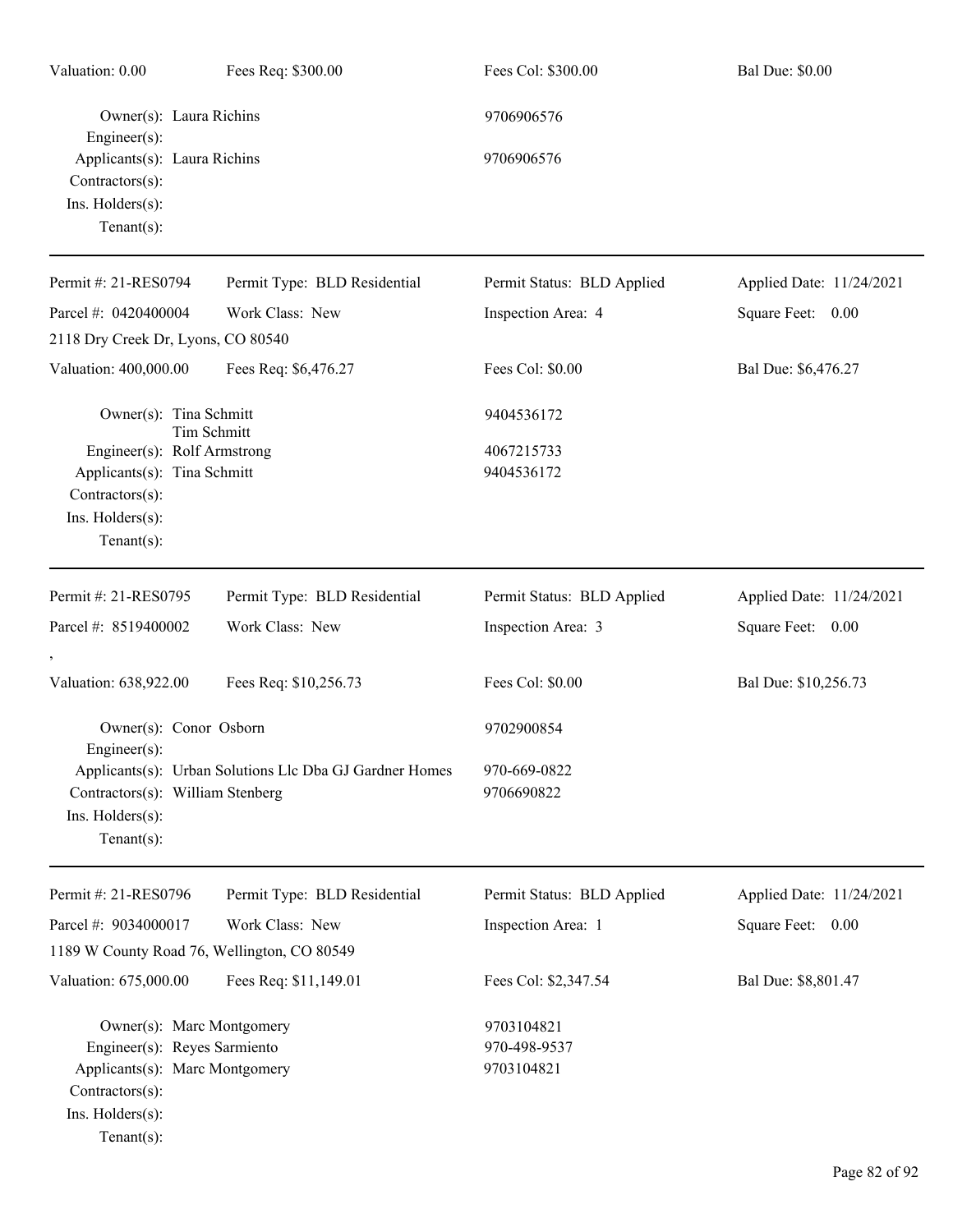| Permit #: 21-RES0797                                                                                                                                  | Permit Type: BLD Residential                                      | Permit Status: BLD Approved                                | Applied Date: 11/24/2021 |
|-------------------------------------------------------------------------------------------------------------------------------------------------------|-------------------------------------------------------------------|------------------------------------------------------------|--------------------------|
| Parcel #: 3527206001                                                                                                                                  | Work Class: Alteration                                            | Inspection Area: 4                                         | Square Feet: 700.00      |
| 2211 Upper High Dr, Estes Park, CO 80517                                                                                                              |                                                                   |                                                            |                          |
| Valuation: 150,000.00                                                                                                                                 | Fees Req: \$3,194.71                                              | Fees Col: \$0.00                                           | Bal Due: \$3,194.71      |
| Owner(s): Matthew Adam<br>Blair Adam<br>$Engineering(s)$ :                                                                                            |                                                                   | 8165905263<br>9135308975                                   |                          |
| Applicants(s): Nathan Arganbright<br>Contractors(s): Nathan Arganbright<br>Ins. Holders(s):<br>Tenant $(s)$ :                                         |                                                                   | 7202446776<br>7202446776                                   |                          |
| Permit #: 21-RES0798                                                                                                                                  | Permit Type: BLD Residential                                      | Permit Status: BLD Issued                                  | Applied Date: 11/24/2021 |
| Parcel #: 1823000012                                                                                                                                  | Work Class: Alteration                                            | Inspection Area: 1                                         | Square Feet: 0.00        |
| 270 Emerald Glade Ln, Bellvue, CO 80512                                                                                                               |                                                                   |                                                            |                          |
| Valuation: 5,881.71                                                                                                                                   | Fees Req: \$408.69                                                | Fees Col: \$408.69                                         | <b>Bal Due: \$0.00</b>   |
| Owner(s): Sean Huzieff<br>Engineer(s): Wendy Dworak<br>Applicants(s): Darren Hein<br>Contractors(s): Darren Hein<br>Ins. Holders(s):<br>$Tenant(s)$ : |                                                                   | 9706724632<br>970-372-1140<br>970-988-3622<br>970-988-3622 |                          |
| Permit #: 21-RES0799                                                                                                                                  | Permit Type: BLD Residential                                      | Permit Status: BLD Issued                                  | Applied Date: 11/29/2021 |
| Parcel #: 3403307014                                                                                                                                  | Work Class: Conversion to Short-Term Inspection Area: 4<br>Rental |                                                            | Square Feet: 0.00        |
| 2901 Eaglecliff Dr, Estes Park, CO 80517                                                                                                              |                                                                   |                                                            |                          |
| Valuation: 0.00                                                                                                                                       | Fees Req: \$300.00                                                | Fees Col: \$300.00                                         | <b>Bal Due: \$0.00</b>   |
| Owner(s): Richard Anderson<br>Jane Anderson<br>Engineer(s):                                                                                           |                                                                   | 5122974385<br>5122963842                                   |                          |
| Applicants(s): Richard Chiappe<br>Contractors(s):<br>Ins. Holders(s):<br>Tenant $(s)$ :                                                               |                                                                   | 9705862181                                                 |                          |
| Permit #: 21-RES0800                                                                                                                                  | Permit Type: BLD Residential                                      | Permit Status: BLD Applied                                 | Applied Date: 11/29/2021 |
| Parcel #: 1627105054                                                                                                                                  | Work Class: New                                                   | Inspection Area: 4                                         | Square Feet: 0.00        |
| 2862 Storm Mountain Dr, Drake, CO 80515                                                                                                               |                                                                   |                                                            |                          |
| Valuation: 60,000.00                                                                                                                                  | Fees Req: \$2,818.46                                              | Fees Col: \$0.00                                           | Bal Due: \$2,818.46      |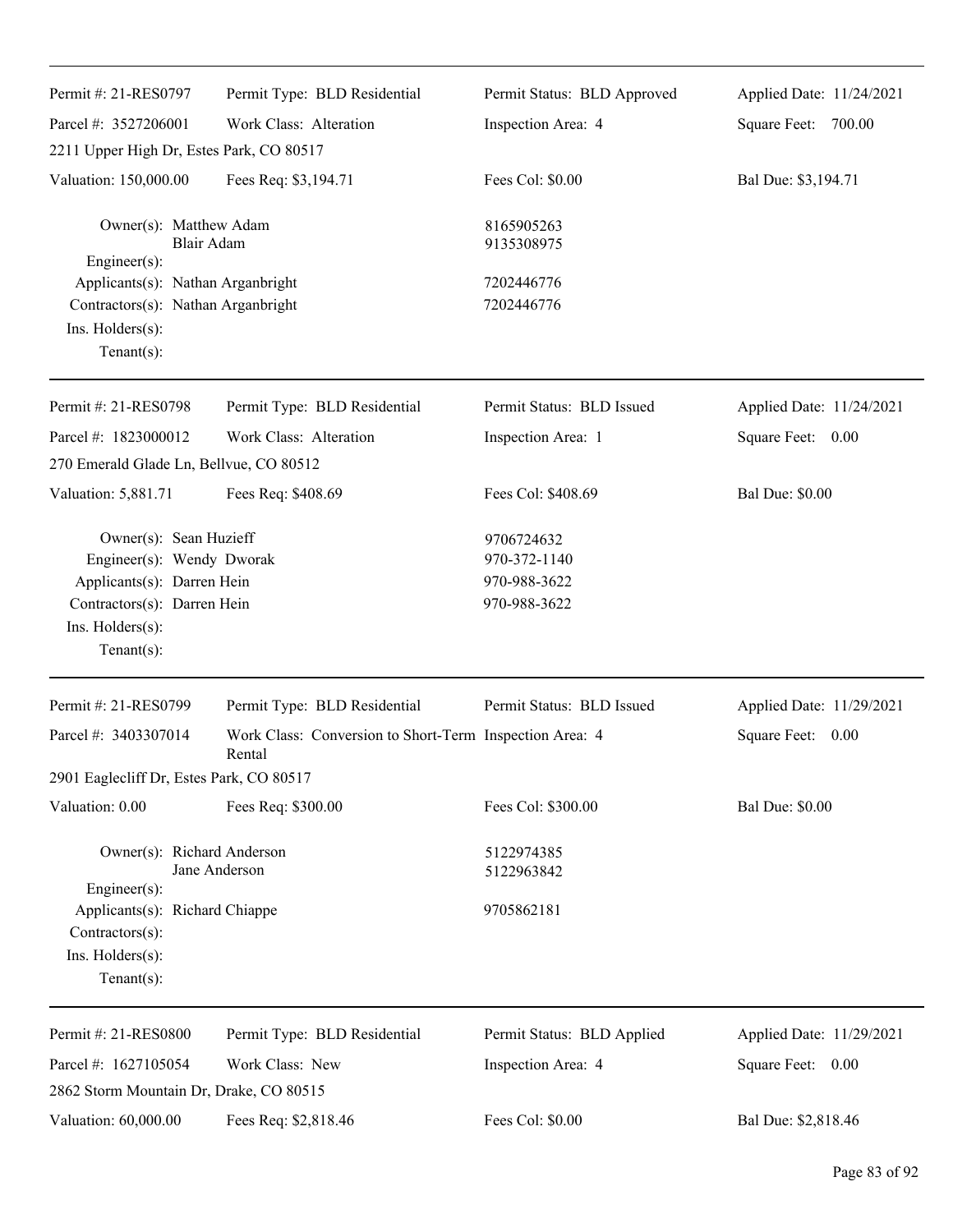Owner(s): Jay Spracklen 4022172354 Engineer(s): Applicants(s): Jay Spracklen 4022172354 Contractors(s): Clint Young 9702319032 Ins. Holders(s): Tenant(s): Permit #: 21-RES0803 Parcel #: 8835408001 Permit Type: BLD Residential Work Class: Deck Permit Status: BLD Issued Inspection Area: 1 Applied Date: 11/30/2021 Square Feet: 0.00 1843 Contentment Ln, Fort Collins, CO 80524 Valuation: 0.00 Fees Req: Fees Col: Fees Col: Bal Due: Owner(s): Kelly Moe 9705568897 Eric Moe Engineer(s): Applicants(s): Eric Moe Contractors(s): Ins. Holders(s): Tenant(s): Permit #: 21-RES0804 Parcel #: 8702008704 Permit Type: BLD Residential Work Class: Alteration Permit Status: BLD Applied Inspection Area: 1 Applied Date: 11/30/2021 Square Feet: 0.00 1630 North Fork Ct, Fort Collins, CO 80524 Valuation: 64,000.00 Fees Req: \$1,784.69 Fees Col: \$0.00 Bal Due: \$1,784.69 Owner(s): Frank W Christensen Revocable Trust 9704848784 Engineer(s): Applicants(s): Christian Renger 9708931329 Contractors(s): Dwight Sailer 9704728100 Ins. Holders(s): Tenant(s): Permit #: 21-RES0805 Parcel #: 1626107014 Permit Type: BLD Residential Work Class: Conversion to Short-Term Inspection Area: 4 Rental Permit Status: BLD Applied Applied Date: 11/30/2021 Square Feet: 0.00 1153 Spruce Mountain Dr, Drake, CO 80515 Valuation: 0.00 Fees Req: \$300.00 Fees Col: \$300.00 Bal Due: \$0.00 Owner(s): John Lodico 3033327958 Jennilee Williams 2396916984 Engineer(s): Applicants(s): John Lodico 3033327958 Contractors(s): Ins. Holders(s): Tenant(s):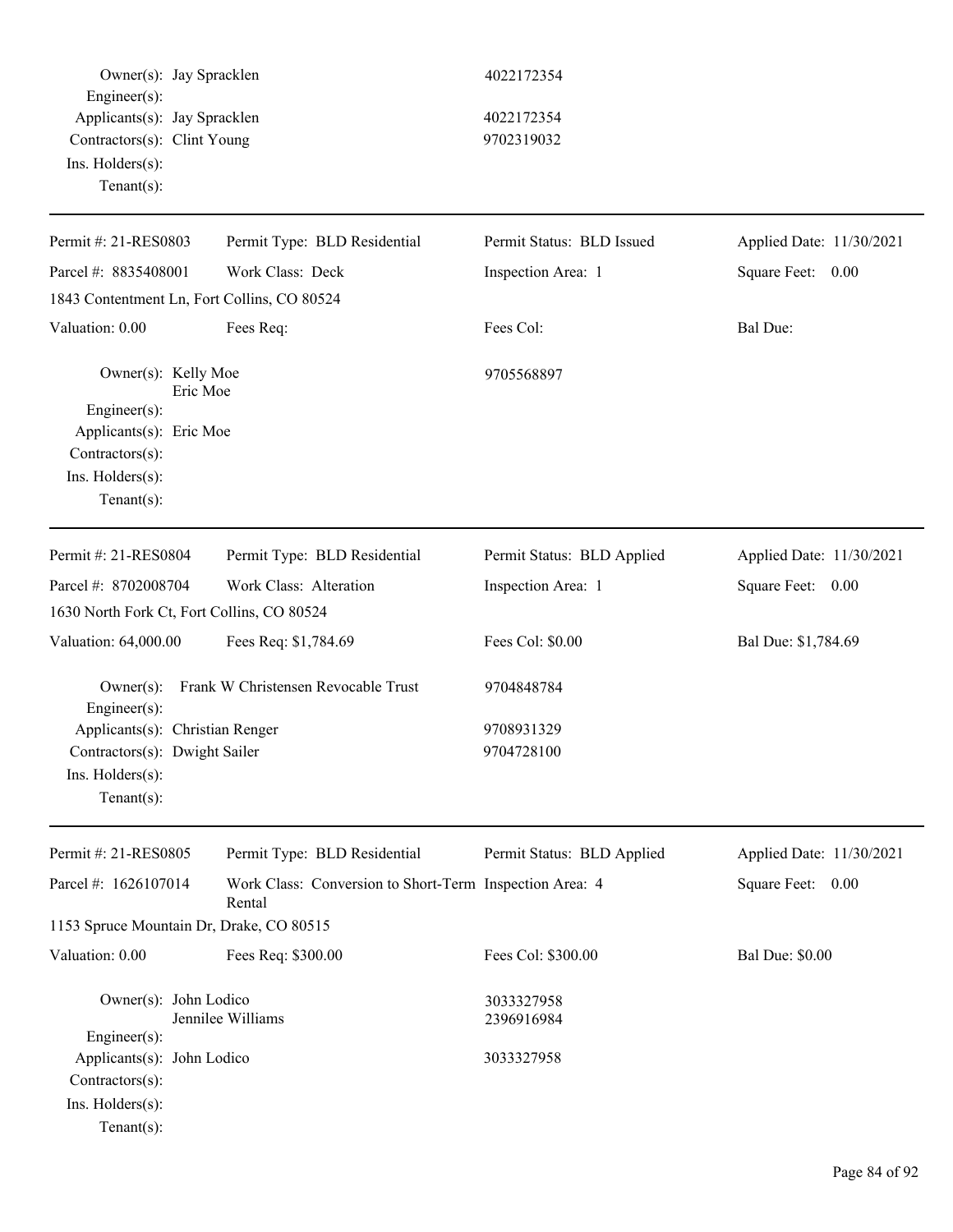| Permit #: 21-RES0806                                                                                                                                                   | Permit Type: BLD Residential | Permit Status: BLD Applied                                               | Applied Date: 11/30/2021 |
|------------------------------------------------------------------------------------------------------------------------------------------------------------------------|------------------------------|--------------------------------------------------------------------------|--------------------------|
| Parcel #: 2411000014                                                                                                                                                   | Work Class: Addition         | Inspection Area: 4                                                       | Square Feet: 830.00      |
| 152 Muggins Gulch Ln, Estes Park, CO 80517                                                                                                                             |                              |                                                                          |                          |
| Valuation: 70,000.00                                                                                                                                                   | Fees Req: \$1,945.97         | Fees Col: \$0.00                                                         | Bal Due: \$1,945.97      |
| Owner(s): Anchun Su<br>Engineer(s): Michael Todd<br>Applicants(s): Benjamin Schreiber<br>$Contractors(s)$ :<br>Ins. Holders(s):<br>Tenant $(s)$ :                      | Benjamin Schreiber           | 2022808743<br>9702147318<br>2022808743                                   |                          |
| Permit #: 21-RES0807                                                                                                                                                   | Permit Type: BLD Residential | Permit Status: BLD Applied                                               | Applied Date: 11/30/2021 |
| Parcel #: 9408308002<br>$^\circ$                                                                                                                                       | Work Class: New              | Inspection Area: 3                                                       | Square Feet: 0.00        |
| Valuation: 573,850.00                                                                                                                                                  | Fees Req: \$11,891.41        | Fees Col: \$2,096.92                                                     | Bal Due: \$9,794.49      |
| Owner(s): Christopher Scott<br>Engineer(s): Robert Greenwald II<br>Applicants(s): Andrew Martin<br>Contractors(s): Andrew Martin<br>Ins. Holders(s):<br>Tenant $(s)$ : | Martin Homes LLC             | 9702278353<br>970-667-8010<br>970-539-2808<br>9704609683<br>970-539-2808 |                          |
| Permit #: 21-RES0808                                                                                                                                                   | Permit Type: BLD Residential | Permit Status: BLD Applied                                               | Applied Date: 11/30/2021 |
| Parcel #: 9433110002                                                                                                                                                   | Work Class: New              | Inspection Area: 3                                                       | Square Feet: 0.00        |
| 2157 Ranchero Rd, Longmont, CO 80504                                                                                                                                   |                              |                                                                          |                          |
| Valuation: 750,000.00                                                                                                                                                  | Fees Req: \$14,630.56        | Fees Col: \$0.00                                                         | Bal Due: \$14,630.56     |
| Owner(s): Andy McIntosh<br>Engineer(s): Kevin Becker<br>Applicants(s): Raymond Starck<br>Contractors(s): Raymond Starck<br>Ins. Holders(s):<br>Tenant $(s)$ :          | Angela McIntosh              | 3039562128<br>3039562128<br>970-667-8010<br>9702275039<br>9702275039     |                          |
| Permit #: 21-RES0809                                                                                                                                                   | Permit Type: BLD Residential | Permit Status: BLD Approved                                              | Applied Date: 11/30/2021 |
| Parcel #: 8831314009                                                                                                                                                   | Work Class: Alteration       | Inspection Area: 1                                                       | Square Feet: 258.00      |
| 1805 Linden Lake Rd, Fort Collins, CO 80524<br>Valuation: 24,000.00                                                                                                    | Fees Req: \$1,015.96         | Fees Col: \$0.00                                                         | Bal Due: \$1,015.96      |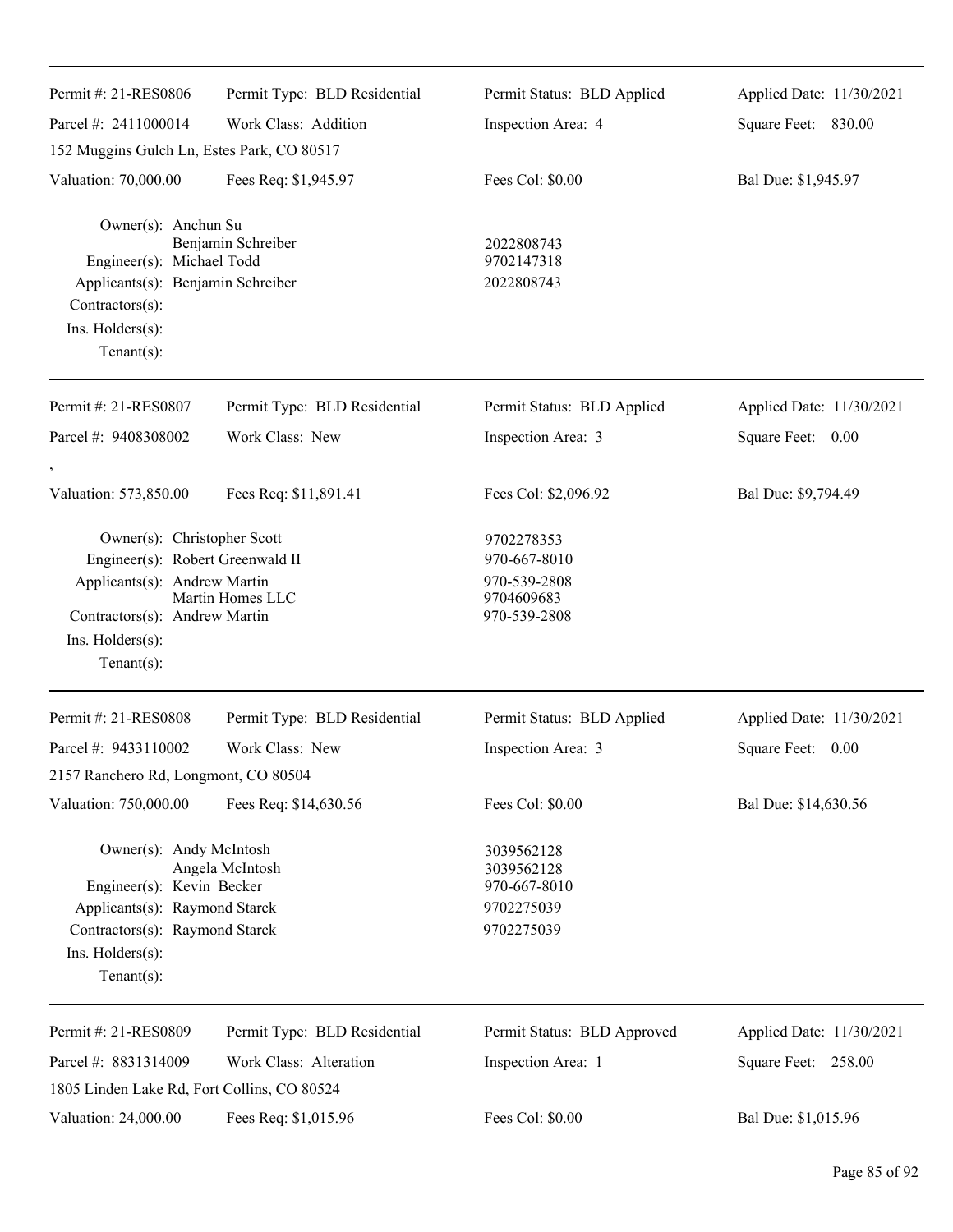Owner(s): Jerry Boortz 7209216717 Engineer(s): Kurt Rollin 970-373-4480 Applicants(s): Dwight Sailer 9704728100<br>Christian Renger 9708931329 Christian Renger 9708931329 Contractors(s): Dwight Sailer 9704728100 Ins. Holders(s): Tenant(s):

| Permit #: 21-SGN0023                                                                                                                                   | Permit Type: BLD Sign             | Permit Status: BLD Issued                              | Applied Date: 11/24/2021 |
|--------------------------------------------------------------------------------------------------------------------------------------------------------|-----------------------------------|--------------------------------------------------------|--------------------------|
| Parcel #: 8718200047                                                                                                                                   | Work Class: Building Mounted      | Inspection Area: 2                                     | Square Feet: 0.00        |
| 1301 E Mulberry St, Fort Collins, CO 80524                                                                                                             |                                   |                                                        |                          |
| Valuation: 5,032.00                                                                                                                                    | Fees Req: \$254.29                | Fees Col: \$254.29                                     | <b>Bal Due: \$0.00</b>   |
| Owner(s): Eugene Judd<br>Engineer(s):                                                                                                                  |                                   | 9702170709                                             |                          |
| Applicants(s): Mark Bruder                                                                                                                             |                                   | 9705931334                                             |                          |
| Contractors(s): Alex Schlosser<br>Ins. Holders(s):<br>Tenant $(s)$ :                                                                                   |                                   | 970-593-1334                                           |                          |
| Permit #: 21-SGN0024                                                                                                                                   | Permit Type: BLD Sign             | Permit Status: BLD Applied                             | Applied Date: 11/24/2021 |
| Parcel #: 8535006003                                                                                                                                   | Work Class: Freestanding/Monument | Inspection Area: 3                                     | Square Feet: 0.00        |
| 3814 S County Road 5, Loveland, CO 80537                                                                                                               |                                   |                                                        |                          |
| Valuation: 0.00                                                                                                                                        | Fees Req: \$1,389.70              | Fees Col: \$0.00                                       | Bal Due: \$1,389.70      |
| Owner(s): Norman Reichardt<br>Engineer(s): Michael Sullaway<br>Applicants(s): Brian Leibovitz<br>Contractors(s):<br>Ins. Holders(s):<br>Tenant $(s)$ : |                                   | 9706878830<br>8583125150<br>7206267794                 |                          |
| Permit #: 21-UTIL0338                                                                                                                                  | Permit Type: BLD Utility-Detached | Permit Status: BLD COC                                 | Applied Date: 11/04/2021 |
| Parcel #: 0535305058                                                                                                                                   | Work Class: Alteration            | Inspection Area: 3                                     | Square Feet: 672.00      |
| 9001 Four Wheel Dr, Loveland, CO 80537                                                                                                                 |                                   |                                                        |                          |
| Valuation: 20,136.00                                                                                                                                   | Fees Req: \$994.75                | Fees Col: \$994.75                                     | <b>Bal Due: \$0.00</b>   |
| Owner(s): Patricia Seale<br>Engineer(s): Thomas Strizki<br>Applicants(s): Richard Seale<br>Contractors(s):<br>Ins. Holders(s):                         | Richard Seale                     | 6786624908<br>6786624908<br>970-532-3326<br>6786624908 |                          |
| Tenant $(s)$ :                                                                                                                                         |                                   |                                                        |                          |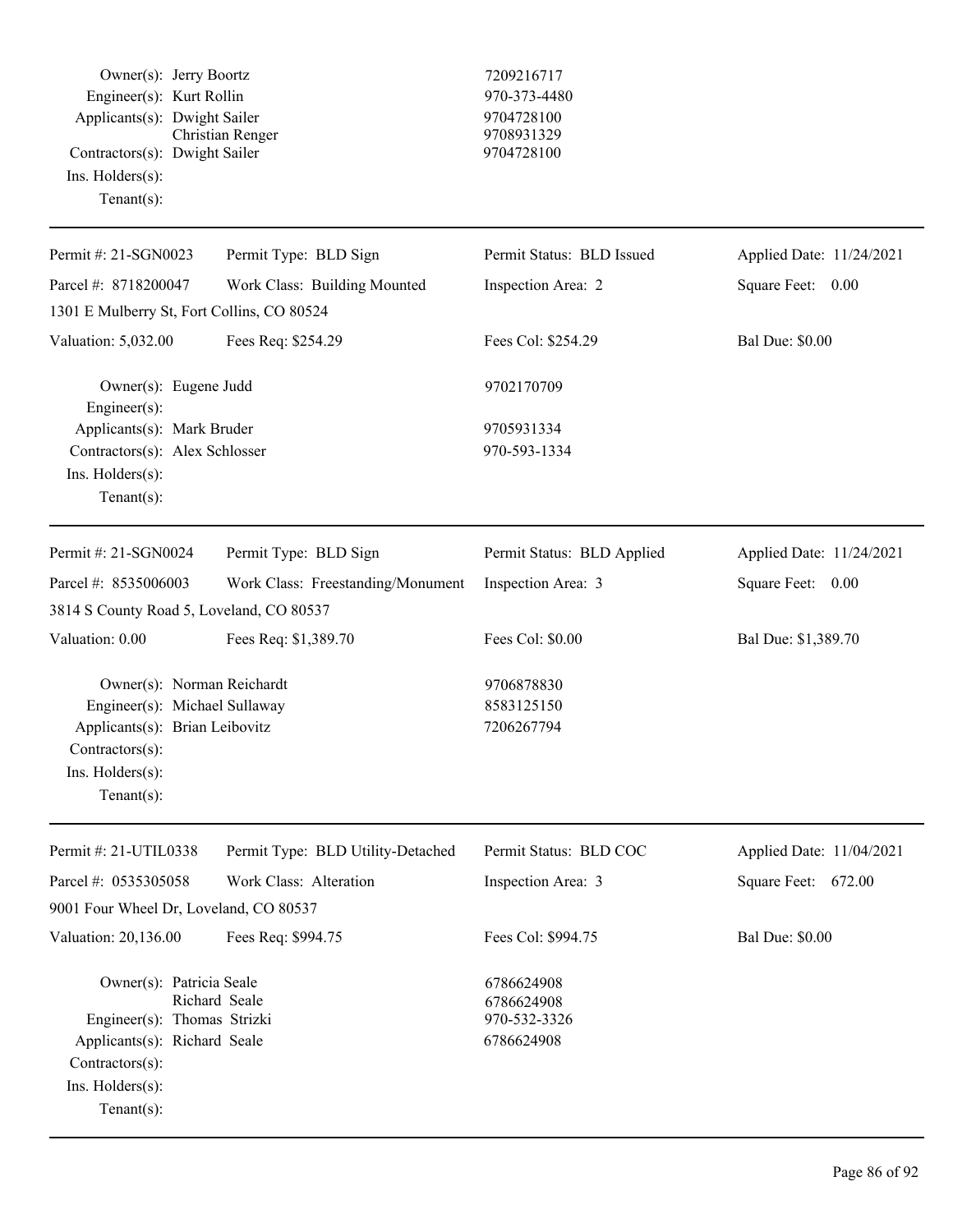| Permit #: 21-UTIL0339                                                                                                                       | Permit Type: BLD Utility-Detached                             | Permit Status: BLD Issued                | Applied Date: 11/04/2021 |
|---------------------------------------------------------------------------------------------------------------------------------------------|---------------------------------------------------------------|------------------------------------------|--------------------------|
| Parcel #: 9704109001                                                                                                                        | Work Class: Addition - Attached to<br><b>Utility Building</b> | Inspection Area: 1                       | Square Feet: 155.00      |
| 1331 N Taft Hill Rd, Fort Collins, CO 80521                                                                                                 |                                                               |                                          |                          |
| Valuation: 2,731.10                                                                                                                         | Fees Req: \$242.69                                            | Fees Col: \$242.69                       | <b>Bal Due: \$0.00</b>   |
| Owner(s): Joseph Glass<br>Engineer(s): Ryan Fertig<br>Applicants(s): Joseph Glass<br>Contractors(s):<br>Ins. Holders(s):<br>Tenant $(s)$ :  |                                                               | 9703103727<br>9704134265<br>9703103727   |                          |
| Permit #: 21-UTIL0340                                                                                                                       | Permit Type: BLD Utility-Detached                             | Permit Status: BLD Applied               | Applied Date: 11/04/2021 |
| Parcel #: 8532105009                                                                                                                        | Work Class: New                                               | Inspection Area: 3                       | Square Feet: 0.00        |
| 3488 Fox Crossing Pl, Loveland, CO 80537                                                                                                    |                                                               |                                          |                          |
| Valuation: 100,000.00                                                                                                                       | Fees Req: \$2,224.37                                          | Fees Col: \$0.00                         | Bal Due: \$2,224.37      |
| Owner(s): Allen Schaff<br>Engineer(s): Wyatt Knutson<br>Applicants(s): Allen Schaff<br>Contractors(s):<br>Ins. Holders(s):<br>$Tenant(s)$ : |                                                               | 9703966344<br>970-472-6255<br>9703966344 |                          |
| Permit #: 21-UTIL0341                                                                                                                       | Permit Type: BLD Utility-Detached                             | Permit Status: BLD Issued                | Applied Date: 11/08/2021 |
| Parcel #: 0130000008                                                                                                                        | Work Class: New                                               | Inspection Area: 6                       | Square Feet: 1,584.00    |
| 675 Red Mountain Rd, Livermore, CO 80536                                                                                                    |                                                               |                                          |                          |
| Valuation: 117,000.00                                                                                                                       | Fees Req: \$2,249.74                                          | Fees Col: \$2,249.74                     | <b>Bal Due: \$0.00</b>   |
| Owner(s): Don Maul                                                                                                                          |                                                               | 9705565610                               |                          |
| $Engineering(s)$ :<br>Applicants(s): Morton Buildings Inc<br>Contractors(s): Greg Ure<br>Ins. Holders(s):<br>$Tenant(s)$ :                  |                                                               | 970-867-9454<br>9703708022               |                          |
| Permit #: 21-UTIL0342                                                                                                                       | Permit Type: BLD Utility-Detached                             | Permit Status: BLD Issued                | Applied Date: 11/08/2021 |
| Parcel #: 9520407009                                                                                                                        | Work Class: New                                               | Inspection Area: 3                       | Square Feet: 336.00      |
| 1209 Eastlake Ct, Loveland, CO 80537                                                                                                        |                                                               |                                          |                          |
| Valuation: 19,093.00                                                                                                                        | Fees Req: \$568.52                                            | Fees Col: \$568.52                       | <b>Bal Due: \$0.00</b>   |
| Owner(s): Todd Thollot<br>Engineer(s): Patrick Quinney                                                                                      |                                                               | 3036676788<br>3039213216                 |                          |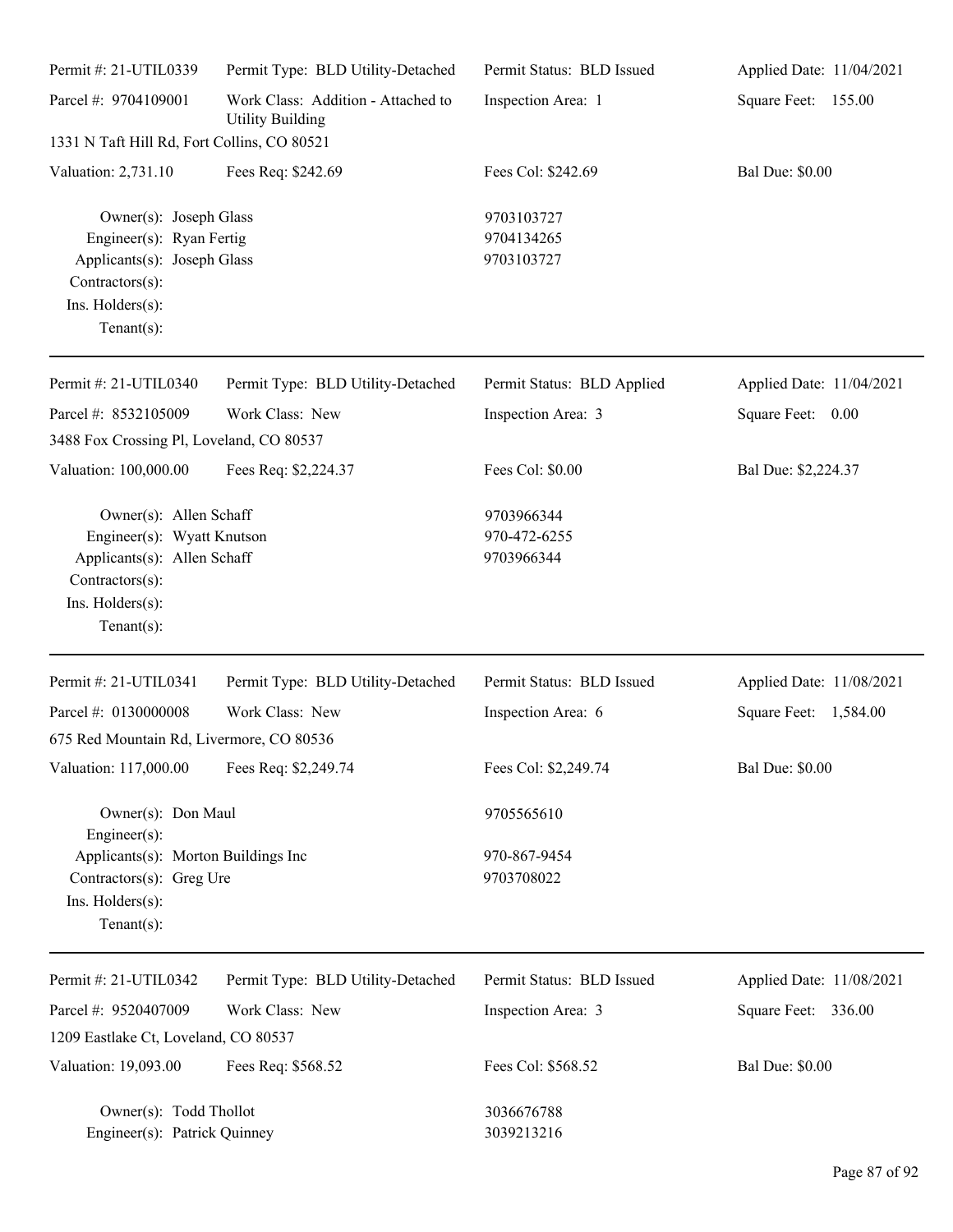| Permit #: 21-UTIL0343                                                                                                                                           | Permit Type: BLD Utility-Detached                   | Permit Status: BLD Issued                                  | Applied Date: 11/08/2021 |
|-----------------------------------------------------------------------------------------------------------------------------------------------------------------|-----------------------------------------------------|------------------------------------------------------------|--------------------------|
| Parcel #: 8529405004                                                                                                                                            | Work Class: Stand Alone Structure -<br><b>New</b>   | Inspection Area: 3                                         | Square Feet: 544.00      |
| 2523 Silver Spur St, Loveland, CO 80537                                                                                                                         |                                                     |                                                            |                          |
| Valuation: 80,463.00                                                                                                                                            | Fees Req: \$1,804.12                                | Fees Col: \$1,804.12                                       | <b>Bal Due: \$0.00</b>   |
| Owner(s): Aundrea Venegas<br>Engineer(s): Walter Keske<br>Applicants(s): John Herr<br>Contractors(s): Randy Reardon<br>$Ins.$ Holders $(s)$ :<br>Tenant $(s)$ : | Reardon Construction Enterprises Inc                | 9703812987<br>303-914-8202<br>303-788-1330<br>303-788-1330 |                          |
| Permit #: 21-UTIL0344                                                                                                                                           | Permit Type: BLD Utility-Detached                   | Permit Status: BLD Issued                                  | Applied Date: 11/09/2021 |
| Parcel #: 9624408013                                                                                                                                            | Work Class: Stand Alone Structure -<br>New          | Inspection Area: 2                                         | Square Feet: 712.00      |
| 937 Cub Ct, Fort Collins, CO 80525                                                                                                                              |                                                     |                                                            |                          |
| Valuation: 102,440.00                                                                                                                                           | Fees Req: \$2,108.75                                | Fees Col: \$2,108.75                                       | <b>Bal Due: \$0.00</b>   |
| Owner(s): Russell Baker<br>Engineer(s): Walter Keske<br>Contractors(s): Randy Reardon<br>Ins. Holders(s):<br>Tenant $(s)$ :                                     | Applicants(s): Reardon Construction Enterprises Inc | 3035913598<br>303-914-8202<br>303-788-1330<br>303-788-1330 |                          |
| Permit #: 21-UTIL0345                                                                                                                                           | Permit Type: BLD Utility-Detached                   | Permit Status: BLD Issued                                  | Applied Date: 11/09/2021 |
| Parcel #: 9416405003                                                                                                                                            | Work Class: Stand Alone Structure -<br>New          | Inspection Area: 3                                         | Square Feet: 420.00      |
| 509 Nesting Eagles Way, Berthoud, CO 80513                                                                                                                      |                                                     |                                                            |                          |
| Valuation: 65,000.00                                                                                                                                            | Fees Req: \$1,614.39                                | Fees Col: \$1,614.39                                       | <b>Bal Due: \$0.00</b>   |
| Owner(s): Bryan Levenduski<br>Engineer(s): James Marx                                                                                                           |                                                     | 3032176743                                                 |                          |
| Applicants(s): Scott Oakes                                                                                                                                      |                                                     | 303-589-8846                                               |                          |
| Contractors(s): Scott Oakes<br>Ins. Holders(s):<br>$Tenant(s)$ :                                                                                                |                                                     | 303-589-8846                                               |                          |
|                                                                                                                                                                 |                                                     |                                                            |                          |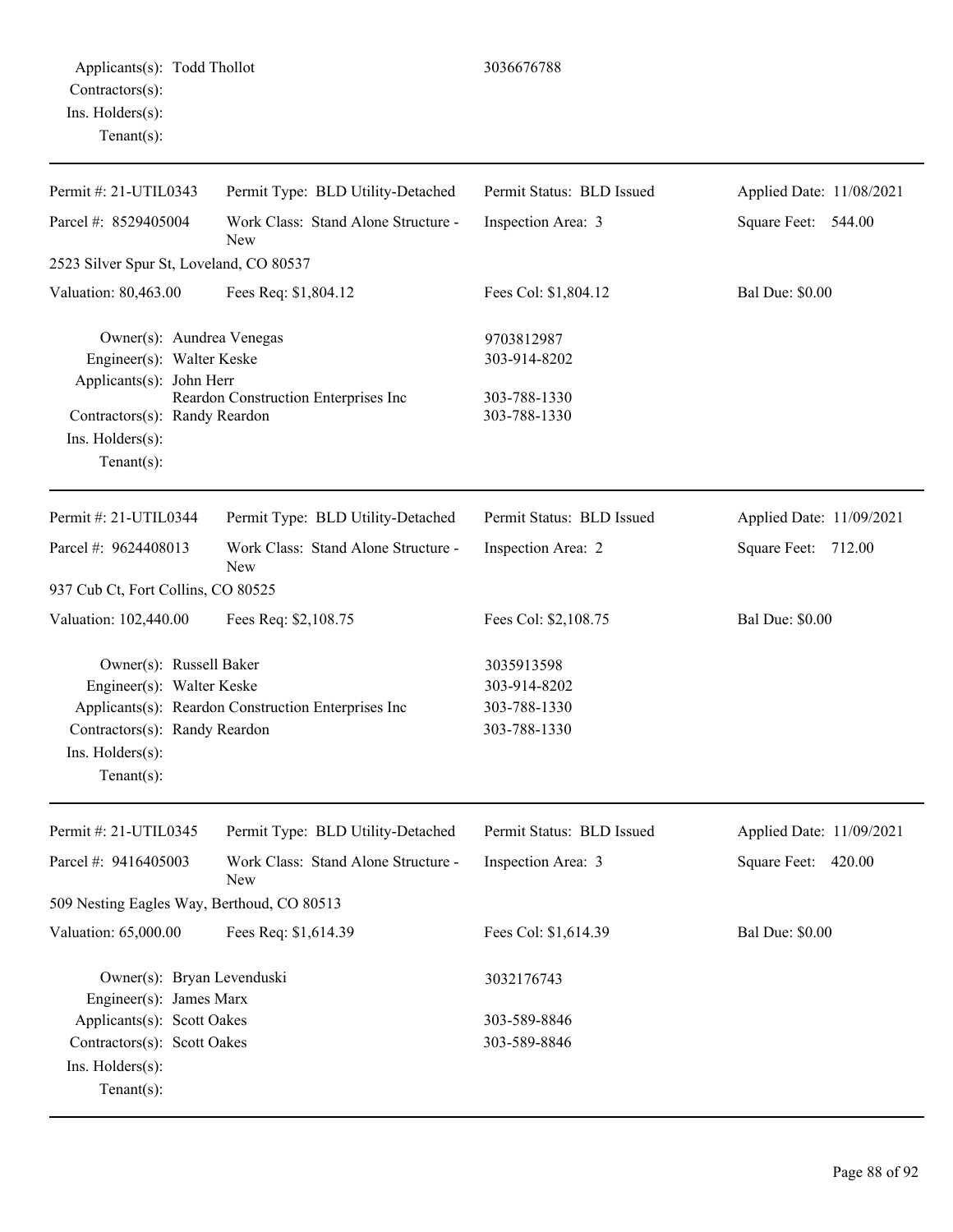| Permit #: 21-UTIL0346                                                                                                                                                                                                           | Permit Type: BLD Utility-Detached                   | Permit Status: BLD Issued                                              | Applied Date: 11/10/2021 |
|---------------------------------------------------------------------------------------------------------------------------------------------------------------------------------------------------------------------------------|-----------------------------------------------------|------------------------------------------------------------------------|--------------------------|
| Parcel #: 9802000007                                                                                                                                                                                                            | Work Class: Stand Alone Structure -<br>New          | Inspection Area: 1                                                     | Square Feet: 712.00      |
| 980 W County Road 60, Fort Collins, CO 80524                                                                                                                                                                                    |                                                     |                                                                        |                          |
| Valuation: 100,000.00                                                                                                                                                                                                           | Fees Req: \$2,053.63                                | Fees Col: \$2,052.74                                                   | <b>Bal Due: \$0.89</b>   |
| Owner(s): Dusk Sumpter<br>Engineer(s): Walter Keske<br>Contractors(s): Randy Reardon<br>Ins. Holders(s):<br>Tenant $(s)$ :                                                                                                      | Applicants(s): Reardon Construction Enterprises Inc | 402-659-5591<br>303-914-8202<br>303-788-1330<br>303-788-1330           |                          |
| Permit #: 21-UTIL0347                                                                                                                                                                                                           | Permit Type: BLD Utility-Detached                   | Permit Status: BLD Applied                                             | Applied Date: 11/15/2021 |
| Parcel #: 0508100048                                                                                                                                                                                                            | Work Class: New                                     | Inspection Area: 4                                                     | Square Feet: 1,800.00    |
| 87 Jasper Lake Rd, Loveland, CO 80537                                                                                                                                                                                           |                                                     |                                                                        |                          |
| Valuation: 165,000.00                                                                                                                                                                                                           | Fees Req: \$2,865.07                                | Fees Col: \$0.00                                                       | Bal Due: \$2,865.07      |
| Owner(s): * Blackpowder Family Trust<br>Engineer(s): Christopher Schabron<br><b>Richard Smith</b><br>Applicants(s): Splittgerber Construction Inc<br>Contractors(s): Richard Splittgerber<br>Ins. Holders(s):<br>Tenant $(s)$ : |                                                     | 970-870-3650<br>3077605661<br>303-814-0117<br>9702141367<br>9702184999 |                          |
| Permit #: 21-UTIL0348                                                                                                                                                                                                           | Permit Type: BLD Utility-Detached                   | Permit Status: BLD Approved                                            | Applied Date: 11/16/2021 |
| Parcel #: 9530205006                                                                                                                                                                                                            | Work Class: New                                     | Inspection Area: 3                                                     | Square Feet: 2,840.00    |
| 1816 Ridgecrest Dr, Loveland, CO 80537                                                                                                                                                                                          |                                                     |                                                                        |                          |
| Valuation: 154,000.00                                                                                                                                                                                                           | Fees Req: \$2,489.84                                | Fees Col: \$0.00                                                       | Bal Due: \$2,489.84      |
| Owner(s): Randall Haverkamp<br>Engineer(s): Benjamin Zobrist<br>Applicants(s): Morton Buildings Inc<br>Contractors(s): Greg Ure<br>Ins. Holders(s):<br>Tenant $(s)$ :                                                           |                                                     | 970-290-3437<br>3092634015<br>970-867-9454<br>9703708022               |                          |
| Permit #: 21-UTIL0349                                                                                                                                                                                                           | Permit Type: BLD Utility-Detached                   | Permit Status: BLD Applied                                             | Applied Date: 11/17/2021 |
| Parcel #: 9430116004                                                                                                                                                                                                            | Work Class: New                                     | Inspection Area: 3                                                     | Square Feet: 0.00        |
| 4260 Estate Dr, Berthoud, CO 80513                                                                                                                                                                                              |                                                     |                                                                        |                          |
| Valuation: 80,000.00                                                                                                                                                                                                            | Fees Req: \$1,712.05                                | Fees Col: \$0.00                                                       | Bal Due: \$1,712.05      |
| Owner(s): Philip Jackson                                                                                                                                                                                                        |                                                     | 3036655418                                                             |                          |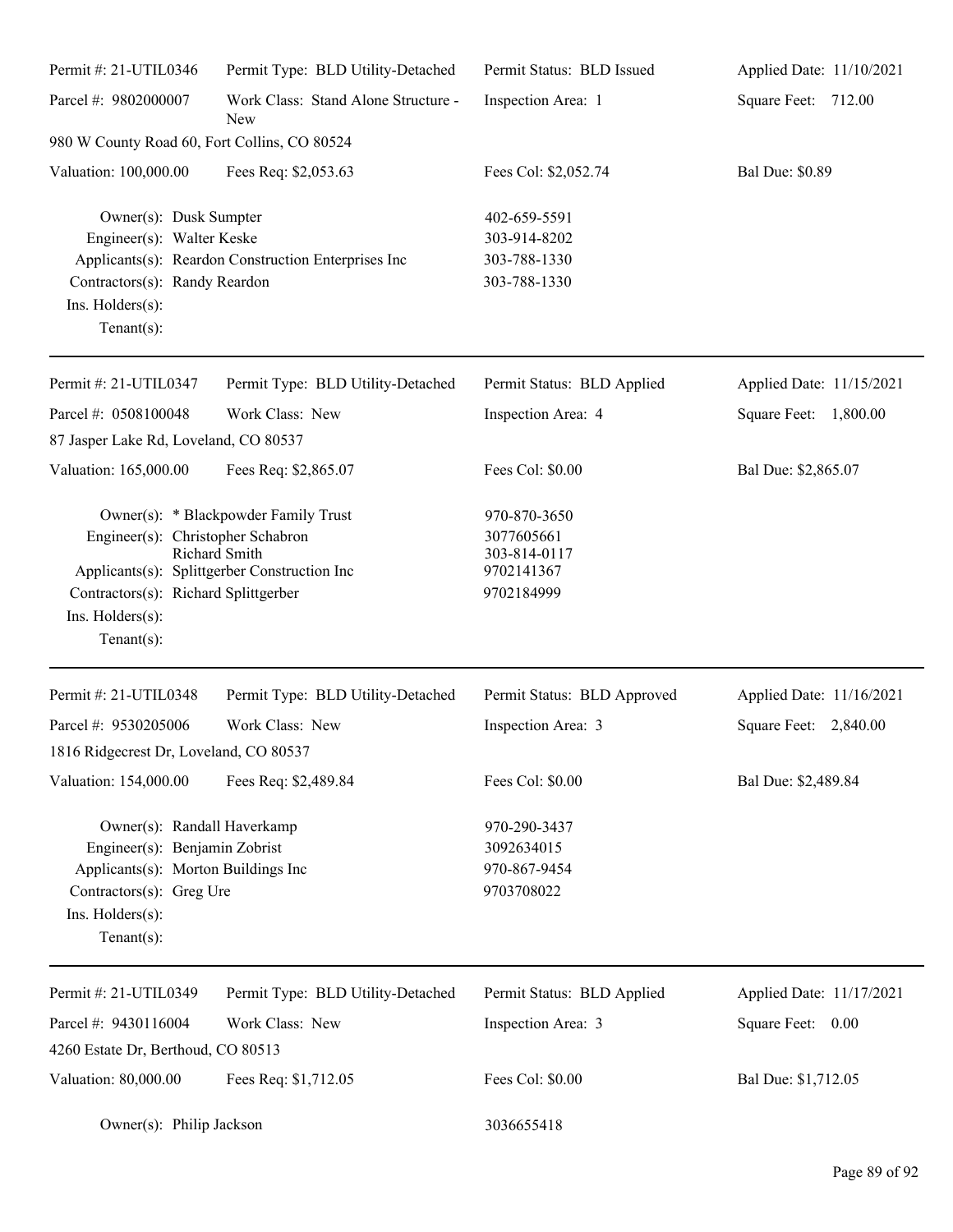Engineer(s): Kenneth Lee 4137821739 Applicants(s): Rite Hand Construction Inc 9703979058 Contractors(s): Dick Schantz 970-330-3375 Ins. Holders(s): Tenant(s):

| Permit #: 21-UTIL0350                                                                                                                                       | Permit Type: BLD Utility-Detached                               | Permit Status: BLD Applied                                 | Applied Date: 11/17/2021 |
|-------------------------------------------------------------------------------------------------------------------------------------------------------------|-----------------------------------------------------------------|------------------------------------------------------------|--------------------------|
| Parcel #: 9420400041                                                                                                                                        | Work Class: New                                                 | Inspection Area: 3                                         | Square Feet: 0.00        |
| 106 Bothun Rd, Berthoud, CO 80513                                                                                                                           |                                                                 |                                                            |                          |
| Valuation: 138,700.00                                                                                                                                       | Fees Req: \$2,311.94                                            | Fees Col: \$0.00                                           | Bal Due: \$2,311.94      |
| Owner(s): James Egli<br>Engineer(s): Brian Waddell<br>Contractors(s):<br>Ins. $H$ olders $(s)$ :<br>Tenant $(s)$ :                                          | Marcos Hernandez<br>Applicants(s): Steel Structures America Inc | 7206351697<br>800-833-9997<br>208-777-7290                 |                          |
| Permit #: 21-UTIL0351                                                                                                                                       | Permit Type: BLD Utility-Detached                               | Permit Status: BLD Applied                                 | Applied Date: 11/17/2021 |
| Parcel #: 9431205002                                                                                                                                        | Work Class: New                                                 | Inspection Area: 3                                         | Square Feet: 0.00        |
| 4629 W County Road 4, Berthoud, CO 80513                                                                                                                    |                                                                 |                                                            |                          |
| Valuation: 47,500.00                                                                                                                                        | Fees Req: \$1,111.98                                            | Fees Col: \$0.00                                           | Bal Due: \$1,111.98      |
| Owner(s): Raymond Gilbert<br>Engineer(s): Brian Waddell<br>Contractors(s): Dave Harland<br>Ins. Holders(s):<br>$Tenant(s)$ :                                | Marcos Hernandez<br>Applicants(s): Steel Structures America Inc | 3037748468<br>800-833-9997<br>208-777-7290<br>208-777-7290 |                          |
| Permit #: 21-UTIL0352                                                                                                                                       | Permit Type: BLD Utility-Detached                               | Permit Status: BLD Applied                                 | Applied Date: 11/24/2021 |
| Parcel #: 0221300031                                                                                                                                        | Work Class: Addition - Attached to<br><b>Utility Building</b>   | Inspection Area: 6                                         | Square Feet: 0.00        |
| 551 Harriman Dr, Livermore, CO 80536                                                                                                                        |                                                                 |                                                            |                          |
| Valuation: 5,000.00                                                                                                                                         | Fees Req: \$305.89                                              | Fees Col: \$0.00                                           | Bal Due: \$305.89        |
| Owner(s): Desert Primrose LLC<br>Engineer(s): Mark Benjamin<br>Applicants(s): Wolfgang Seidhoff<br>$Contractors(s)$ :<br>Ins. Holders(s):<br>Tenant $(s)$ : |                                                                 | 970-472-2394<br>9702241526                                 |                          |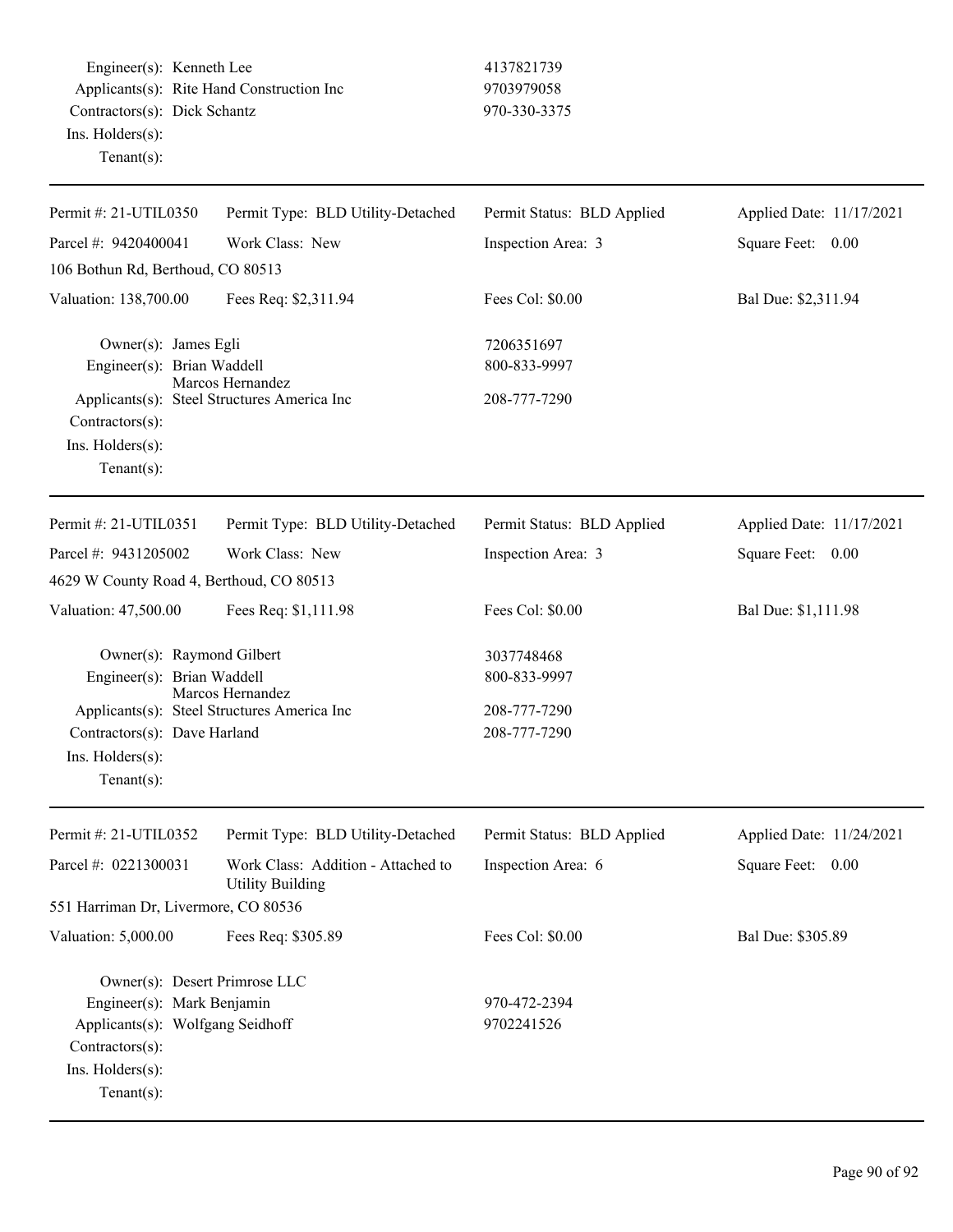| Permit #: 21-UTIL0353                                                                                                                                | Permit Type: BLD Utility-Detached | Permit Status: BLD Applied                               | Applied Date: 11/24/2021 |
|------------------------------------------------------------------------------------------------------------------------------------------------------|-----------------------------------|----------------------------------------------------------|--------------------------|
| Parcel #: 1523000026                                                                                                                                 | Work Class: New                   | Inspection Area: 3                                       | Square Feet: 0.00        |
| 629 Saddle Notch Rd, Loveland, CO 80537                                                                                                              |                                   |                                                          |                          |
| Valuation: 30,000.00                                                                                                                                 | Fees Req: \$817.26                | Fees Col: \$0.00                                         | Bal Due: \$817.26        |
| Owner(s): William Miller<br>Engineer(s): Saady Amin<br>Applicants(s): William Miller<br>$Contractors(s)$ :<br>Ins. Holders(s):<br>$Tenant(s)$ :      |                                   | 3035505234<br>8662673790<br>3035505234                   |                          |
| Permit #: 21-UTIL0354                                                                                                                                | Permit Type: BLD Utility-Detached | Permit Status: BLD Applied                               | Applied Date: 11/24/2021 |
| Parcel #: 0501400044                                                                                                                                 | Work Class: New                   | Inspection Area: 2                                       | Square Feet: 0.00        |
| 3521 Glade Rd, Loveland, CO 80538                                                                                                                    |                                   |                                                          |                          |
| Valuation: 40,000.00                                                                                                                                 | Fees Req: \$1,016.98              | Fees Col: \$0.00                                         | Bal Due: \$1,016.98      |
| Owner(s): John Witt<br>Leah Witt<br>Engineer(s): Patrick Quinney<br>Applicants(s): John Witt<br>Contractors(s):<br>Ins. Holders(s):<br>$Tenant(s)$ : |                                   | 9706911231<br>9705992181<br>3039213216<br>9706911231     |                          |
| Permit #: 21-UTIL0355                                                                                                                                | Permit Type: BLD Utility-Detached | Permit Status: BLD Applied                               | Applied Date: 11/24/2021 |
| Parcel #: 9420105004                                                                                                                                 | Work Class: New                   | Inspection Area: 3                                       | Square Feet: 0.00        |
| 420 Bothun Rd, Berthoud, CO 80513                                                                                                                    |                                   |                                                          |                          |
| Valuation: 40,000.00                                                                                                                                 | Fees Req: \$966.98                | Fees Col: \$0.00                                         | Bal Due: \$966.98        |
| Owner(s): Brian Benson<br>Engineer(s): Gary Weeks<br>Applicants(s): John Esh<br>Contractors(s): John Esh<br>Ins. Holders(s):<br>$Tenant(s)$ :        |                                   | 3038107322<br>970-225-2422<br>970-232-8171<br>9702328171 |                          |
| Permit #: 21-UTIL0356                                                                                                                                | Permit Type: BLD Utility-Detached | Permit Status: BLD Applied                               | Applied Date: 11/29/2021 |
| Parcel #: 1627105054                                                                                                                                 | Work Class: New                   | Inspection Area: 4                                       | Square Feet: 0.00        |
| 2862 Storm Mountain Dr, Drake, CO 80515                                                                                                              |                                   |                                                          |                          |
| Valuation: 20,000.00                                                                                                                                 | Fees Req: \$742.16                | Fees Col: \$0.00                                         | Bal Due: \$742.16        |
| Owner(s): Jay Spracklen<br>Engineer(s): Rodney Harr                                                                                                  |                                   | 4022172354<br>970-667-6286                               |                          |